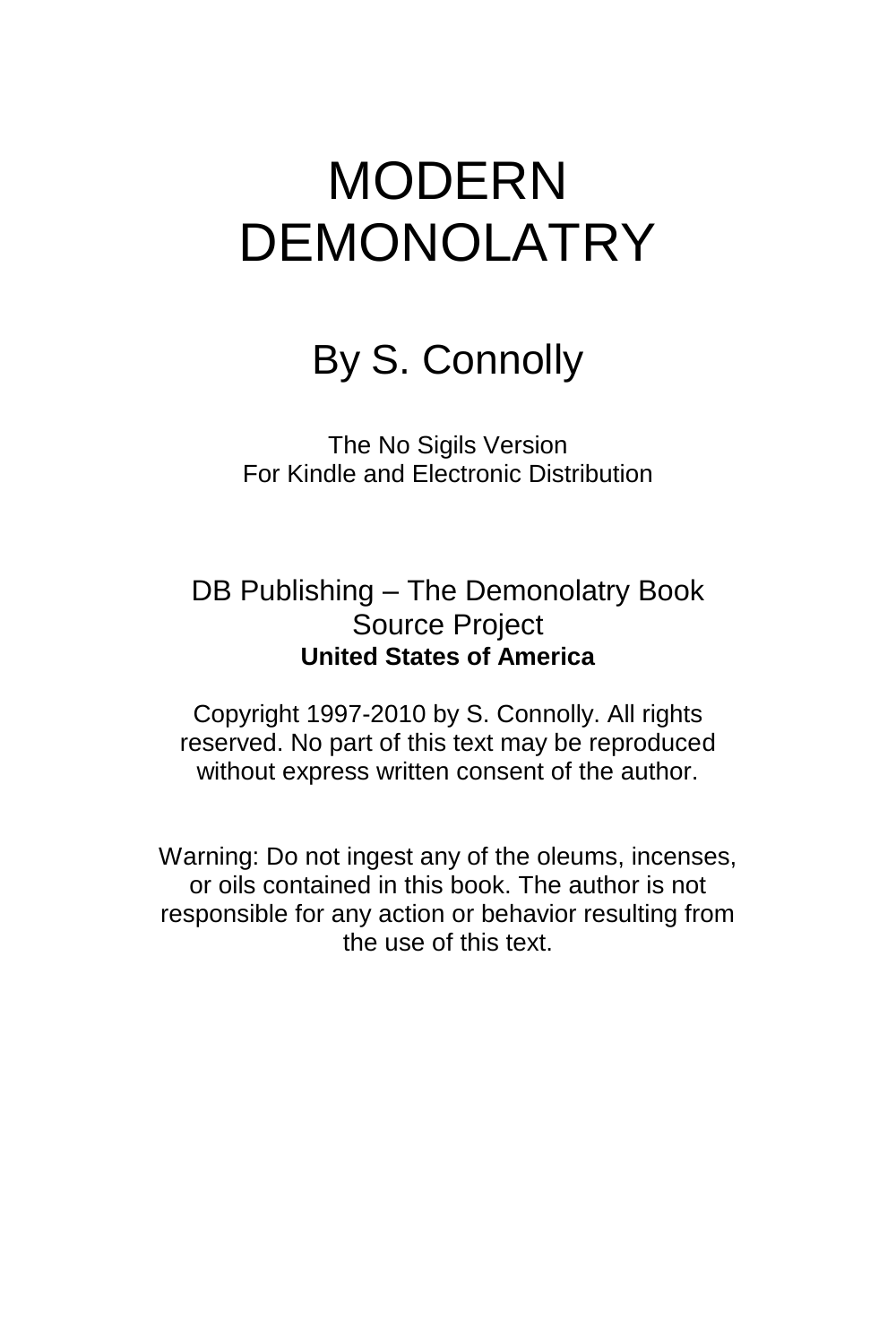Dear Reader, Please know that you *can get a print copy of this book within the text of The Complete Book of Demonolatry,* which is a revised, modified, expanded (by 300 pages) version of this book.

This book is being provided as a **free PDF** and a Kindle Edition for those who want it because I'd hate for my readers to be swindled by people asking up to \$300 for a hard cover of this book since it is out-ofprint. It's out-of-print for good reason obviously. First – the revised and expanded version IS available in print and Second – you'll see how rough this book really is.

If you would like the sigils that accompany this text visit **[http://www.demonolatry.org](http://www.demonolatry.org/)** for more free pdf downloads including extensive sigil files, Enn \*.pdf's and more!

Thank you for reading and if you've enjoyed the free version of this book, please let the publisher know by writing to **[darkerwoodpublishing@gmail.com](mailto:darkerwoodpublishing@gmail.com)** or show your appreciation and desire for more titles like this by purchasing one of our other DB Publishing titles. Thanks for reading and I hope this book enlightens and transforms your personal path.

S. Connolly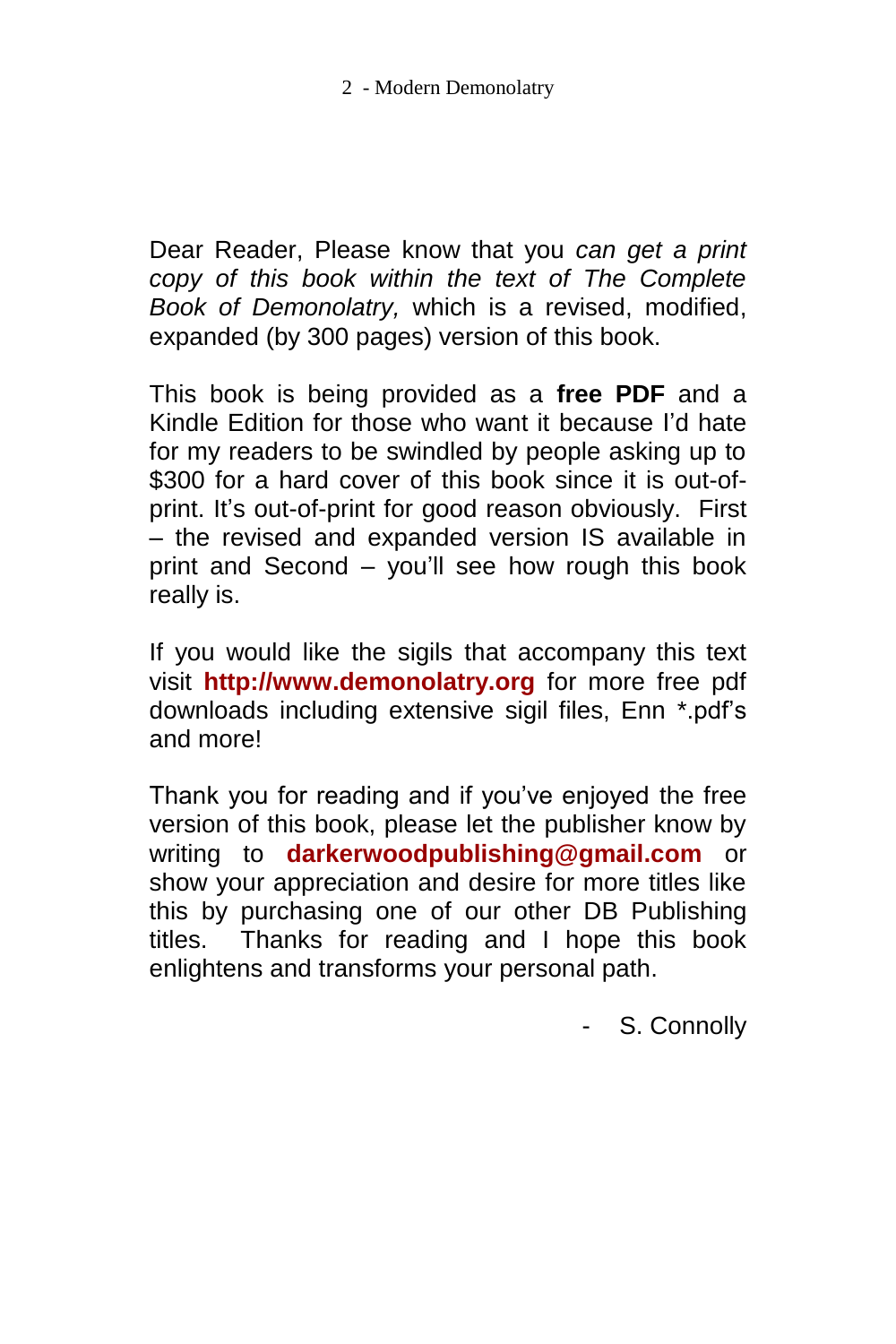3 - Modern Demonolatry

#### - INTRODUCTION

Within the following pages you will find rites of Demonolatry long held clandestine in Traditional Satanism's misunderstood history. This is not a book for the light-hearted. Nor is it a book for the casual dabbler. It is meant to be used as a demonology reference, and/or as a practical grimoire for the modern practitioner of Demonolatry.

First off, I think it is important that the student should know the correct terminology to begin learning about Demonolatry. All too often I hear people referring to Demonolatry as Demonology. Even seasoned occult scholars make this mistake. While both schools focus on the demon entity, one is the study whilst the other remains the worship and practice. Two very different schools of thought, indeed.

**Demon/Daemon/Daimon**: Lesser spirit or god. A devil in Christian mythology. Literal meaning for demon - "Replete with wisdom." Derived from the Greek "daimon" meaning divine power.

**Demonic**: Being as or resembling a demon.

**Demoniac**: A person possessed by demons.

**Demonocracy**: The demonic hierarchies/governments.

**Demonographer**: One who studies and records the history and description of demons.

**Demonography**: The history and description of demons.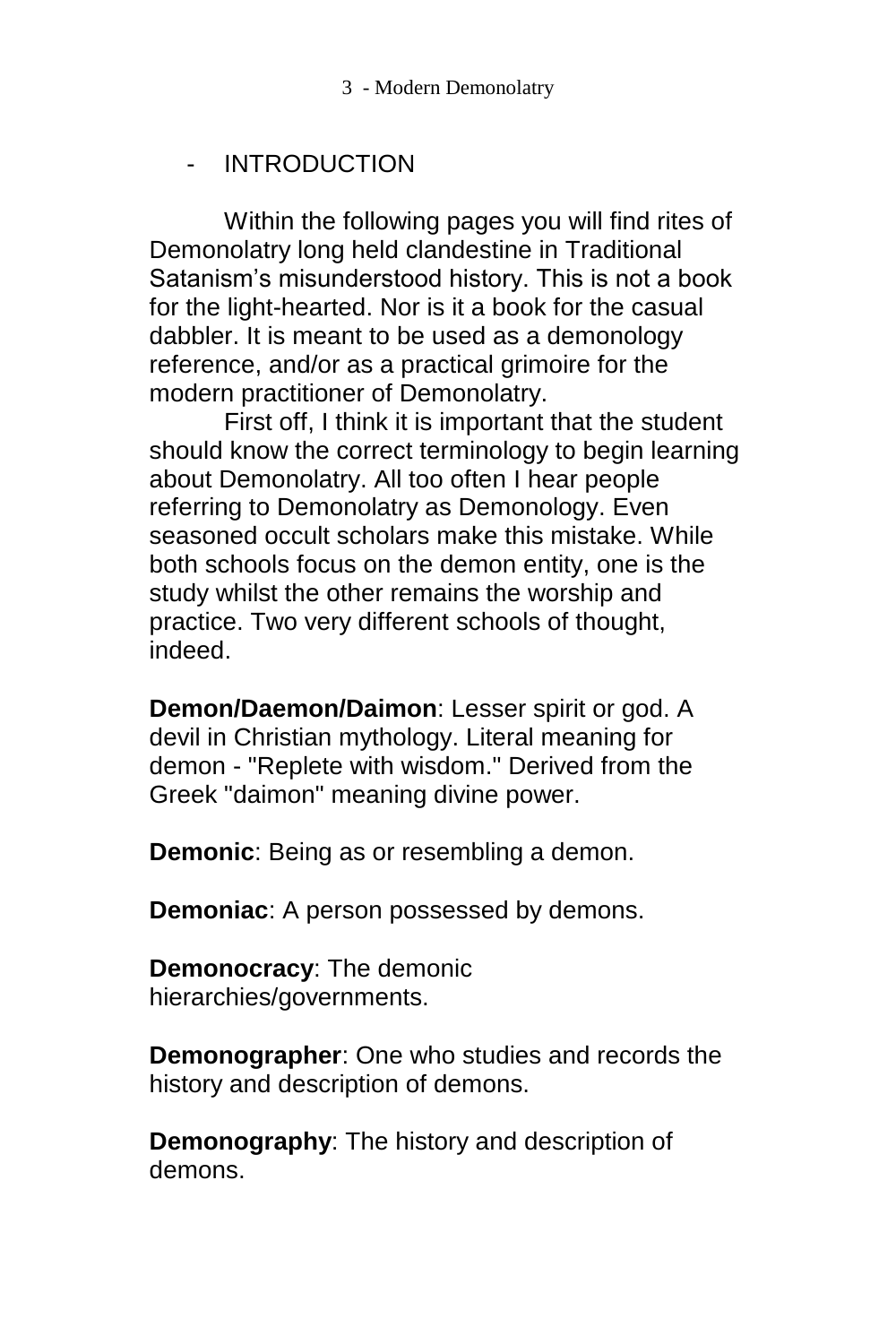**Demonolator/Demonolatress**: One who practices Demonolatry.

**Demonolatry**: The worship of demons and/or practicing ritual magick with the aid of entities known as demons.

**Demonologist** : One who studies and catalogues demons. Also known as a Demonographer.

**Demonology**: The study and cataloguing of demons.

**Demonomancy**: Divination by means of demons according to some texts. Literally to raise demons.

#### **What is Demonolatry?**

It is quite literally - "the worship of demons." It is, to the modern demonolator, the practice of calling on elemental or pure energy forces known as Demons to aid in projecting one's will onto an object or person through use of ritual magick.

#### **Isn't Satan just a part of Christian Mythology?**

Well, yes and no. The name - Satan - means adversary. This is something akin to Lucifer, who prior to Christian perversion - was a god whose name meant The Light Bringer. He was a pre-Christian pagan sun god. Most of Christianity's demons are dark (and sometimes not so dark) gods of pre-Christian religions. Demonolators worship/work with these gods because they embody the darker side of nature, which we sometimes do not understand. They are the elements by which we were created. We worship them as our creators. The gods of the past are indicative of what humanity has and will become.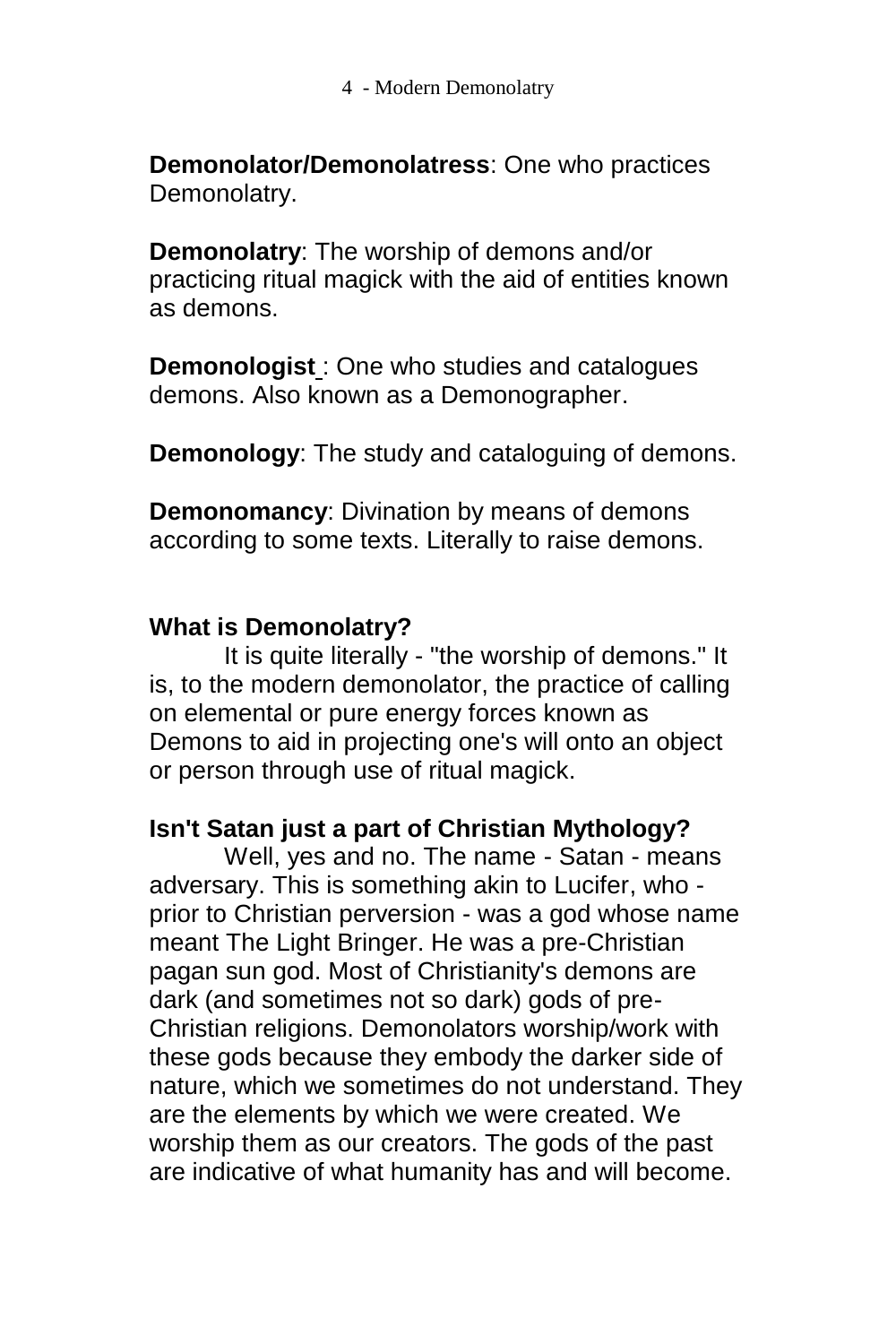#### **Do Demonolators See and Speak With Demons?**

Some say yes and others say no. Depends on who you're talking to and what they believe. Note that demons are different than devils. Devils signify malevolence. Demons are neither evil nor good as Christian Mythology will have us believe. They are shades of gray. For everything good can cause something negative and vice versa.

#### **Why are Demonolators not Satanists?**

Well, they are and can be by definition. However, most Satanists refuse to acknowledge them as such. Modern Satanists do not believe in the demon entity - even in the form of an energy with physical properties. Some Luciferians will tell you that they are modern Demonolators by definition. Others will claim no such attachment. Demonolators are, essentially, traditional Satanists to some degree. The difference is that Satan is not necessarily the patron/primary deity. Most Demonolators end up worshipping/working with their elemental demon.

#### **How Come Satan isn't the Patron deity**?

Demonolatry requires that each practitioner select a counterpart Demon. This counterpart becomes the patron deity. There are two ways to define a demon. A demon is an entity with its own mind and agenda. A demon is literally - a focus point of a single pure energy. People give them names and attributes so that we can identify with them, visualize them, and work with them. Demons are not worshipped by most *modern* Demonolators- they are "worked with." The reason for this is because demons are seen as energies by these people, and one cannot worship an energy. So when a modern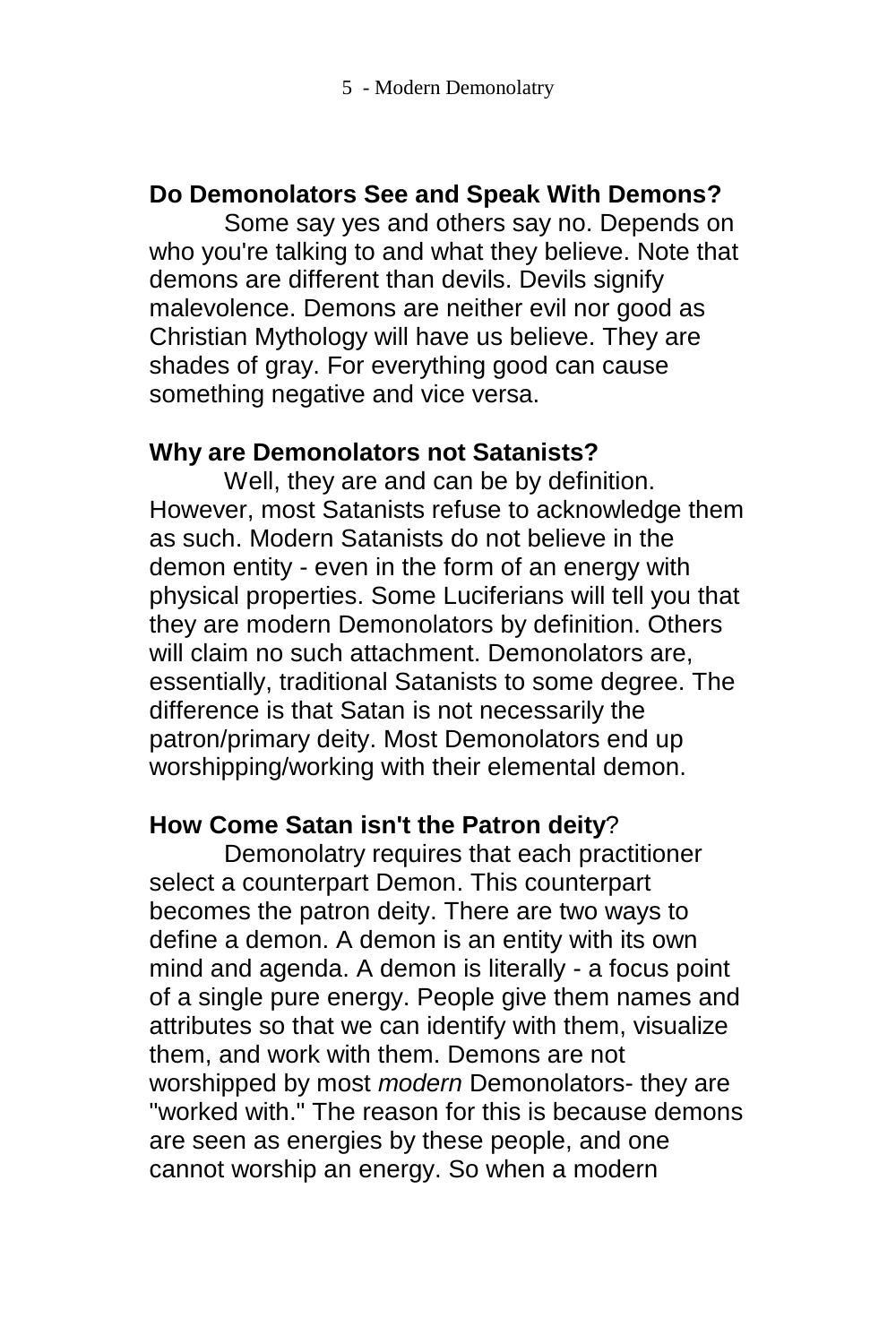demonolator says to you: " I've never worshipped my electrical box....." you'll understand why.

On the other hand, traditional Demonolators do worship the demons that embody attributes of the practitioner. This is not limited to Satan.

#### **Is Demonolatry a form of Magick, a Religion, or a Philosophy?**

Unlike modern LaVeyan Satanism, which is merely a philosophy with added ritual magick, Demonolatry is both a magickal practice and a religion. There is a lot of room for expanding and personalizing Demonolatry to the practitioners lifestyle. As magick and religion are independent of one another, magick can be added to the practice Demonolatry (as has been done throughout the ages).

#### **Do Demonolators Do Ritual Sacrifices?**

No. Demonolators do not condone physical sacrifice (as in killing), ritual or other, of any animal or person. Of course emotional and indirect sacrifice of adult people is fully supported with just cause. Usually a working of magick where the end goal is death will suffice. And, as always, there really has to be a good reason for wanting to curse, let alone kill, someone in the first place.

#### **So What is it the Demon gets from the practitioner?**

When you worship, respect, or hold anyone or thing in high regard, you give it a transference of healthy, positive energy. This is what the demon gets from the practitioner. Relax - there's no selling your soul, or fire and brimstone for eternity. These things are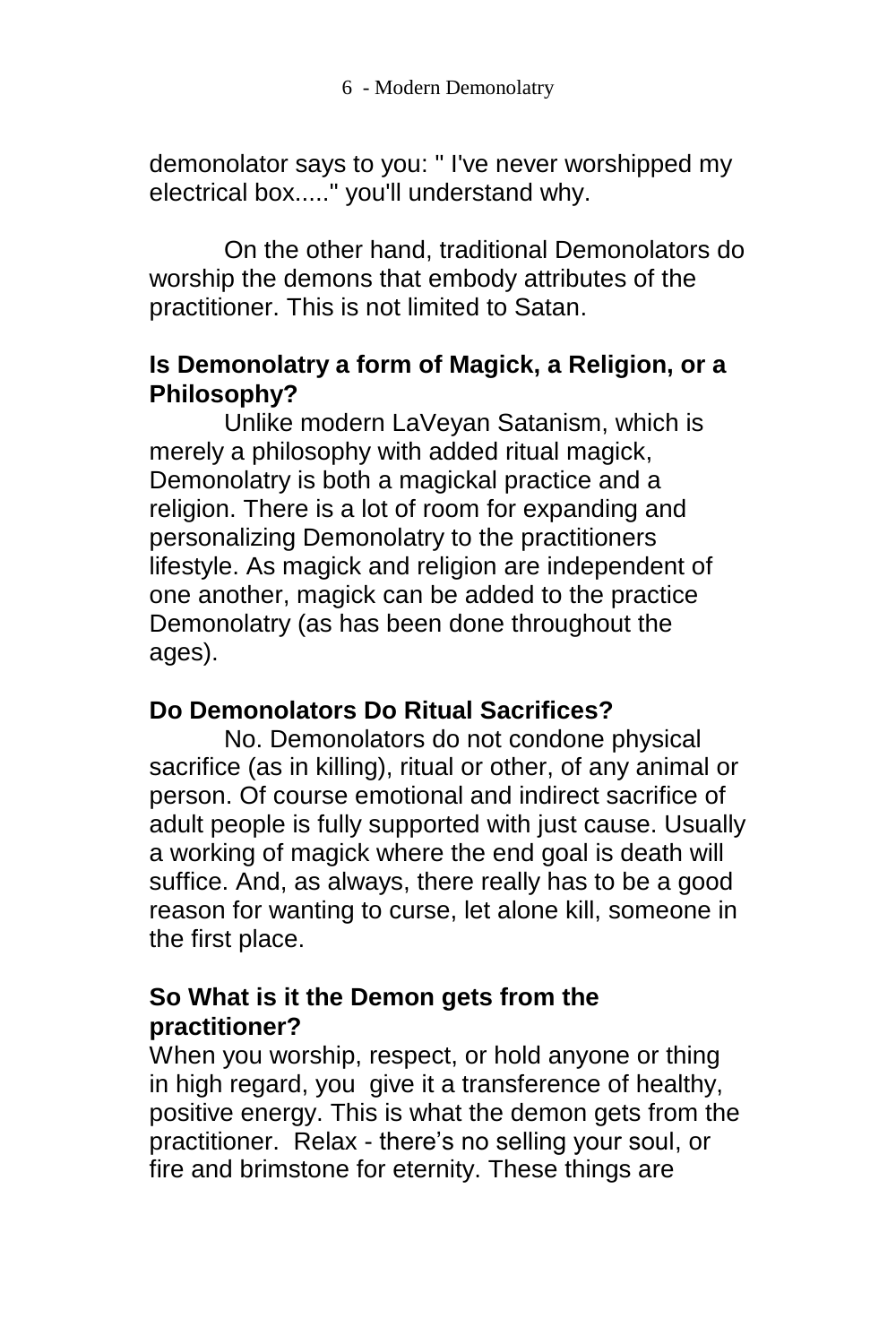merely perpetuated myths handed down from a religion long past its prime. Commonly, popular literature like Marlowe's Dr. Faustus and Dante's renowned Divine Comedy - Inferno are what people envision when they think of demon worship.

#### *The Demonic Entity & the Concept of Deity* The three most common ways in which the demon is seen -

- 1. As in Christian mythology. Tempters who lead men against God in sin.
- 2. As a single, pure energy source anthropomorphized by names and attributes.
- 3. As gods in their own right as Demon means divine power or to replete with wisdom.

Of course many personal views reflect that a demon is some aspect of what we know as (or to be) deity. Most people believe a deity is merely who or what we worship. There are also several concepts of deity.

- 1. The divine force we worship as we are at its mercy.
- 2. The divine force whose wisdom we trust in.
- 3. As a divine force we respect and choose to work with harmoniously. Which means we respect the deity by paying homage to it (worship).

Demonolatry is "Demon Worship" with numbers 2 & 3 as definitions of the Entity and the Deity. This comprises the basic concept of Demonolatry.

Now that you have an idea what you're in for - I present to you a true book of Demonolatry. A book that has been long overdue.  $\sim$  Hail Leviathan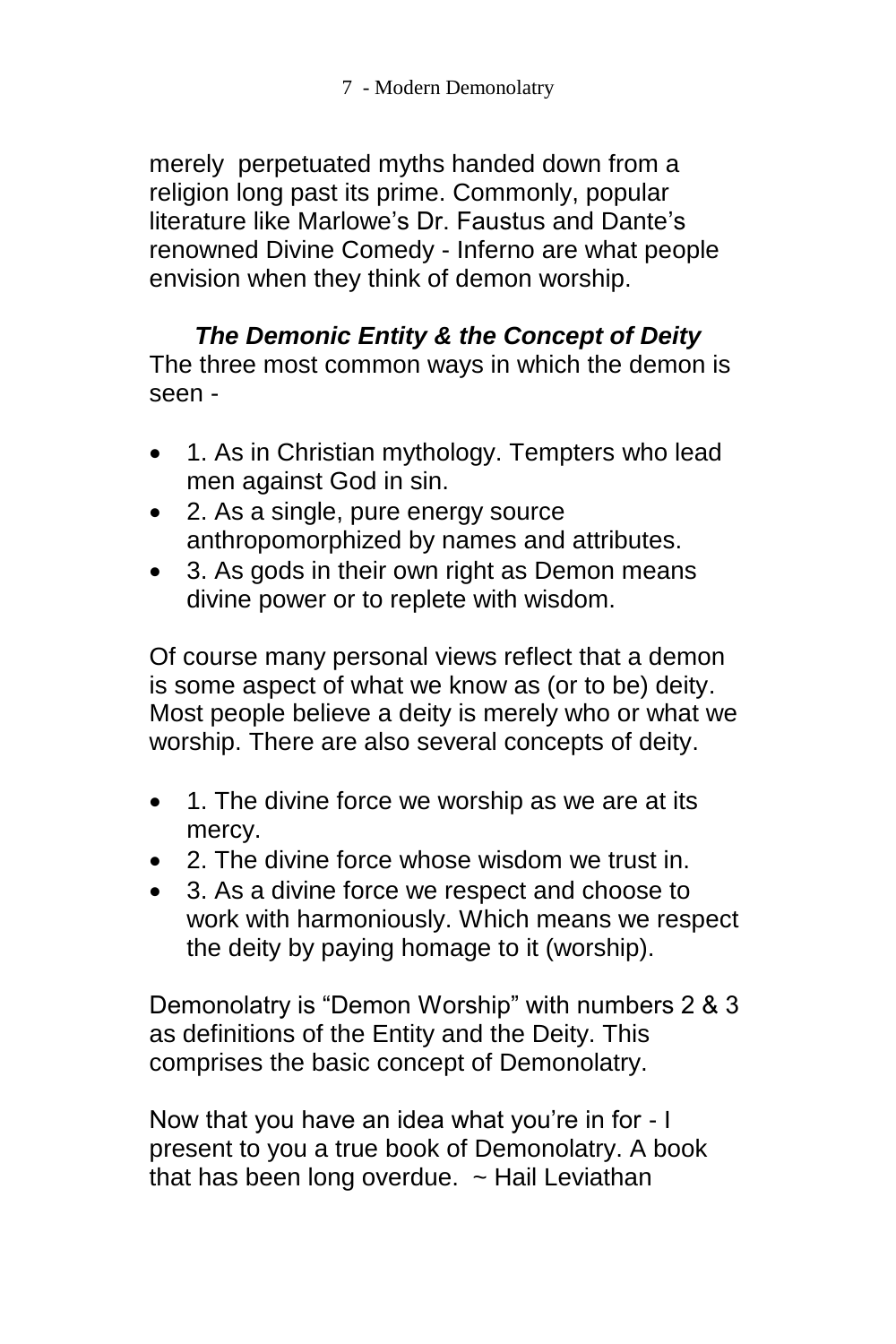8 - Modern Demonolatry

## **The Demonic Hierarchies<sup>1</sup>**

Demons have been catalogued since 100-400 A.D. This was around the time when the Testament of Solomon appeared, having described the magic ring for commanding the DJINN. Perhaps one of the most famous demonologists is Johan Weyer who developed the most complex hierarchy known, consisting of over seven thousand demons serving under seventy-two princes of hell. Unfortunately I only have Weyer's major demons listed here.

It is almost impossible to find all of these hierarchies in one publication. They are compiled from numerous sources including literature. The author of the Hierarchy is provided when known.

#### **From Collin De Plancy's Dictionaire Infernale (1863)**

Asmodeus - The Destroyer Astaroth - Obtains friendship of great lords. Behemoth - Demon of indulgence Ronwe - Demon of lingual knowledge Urobach - Of the lower order of demons Andras - Grand Marquis of Hell, causes discord and quarrels Beelzebub - Lord of the flies

#### **Sir William Fletcher Barrett's The Magus (1801)**

Mammon - Prince of tempters Asmodeus - Prince of vengeance Satan - Prince of deluders

 $\overline{a}$ 

<sup>&</sup>lt;sup>1</sup> These hierarchies first printed at Tezrian's Vault Demonolatry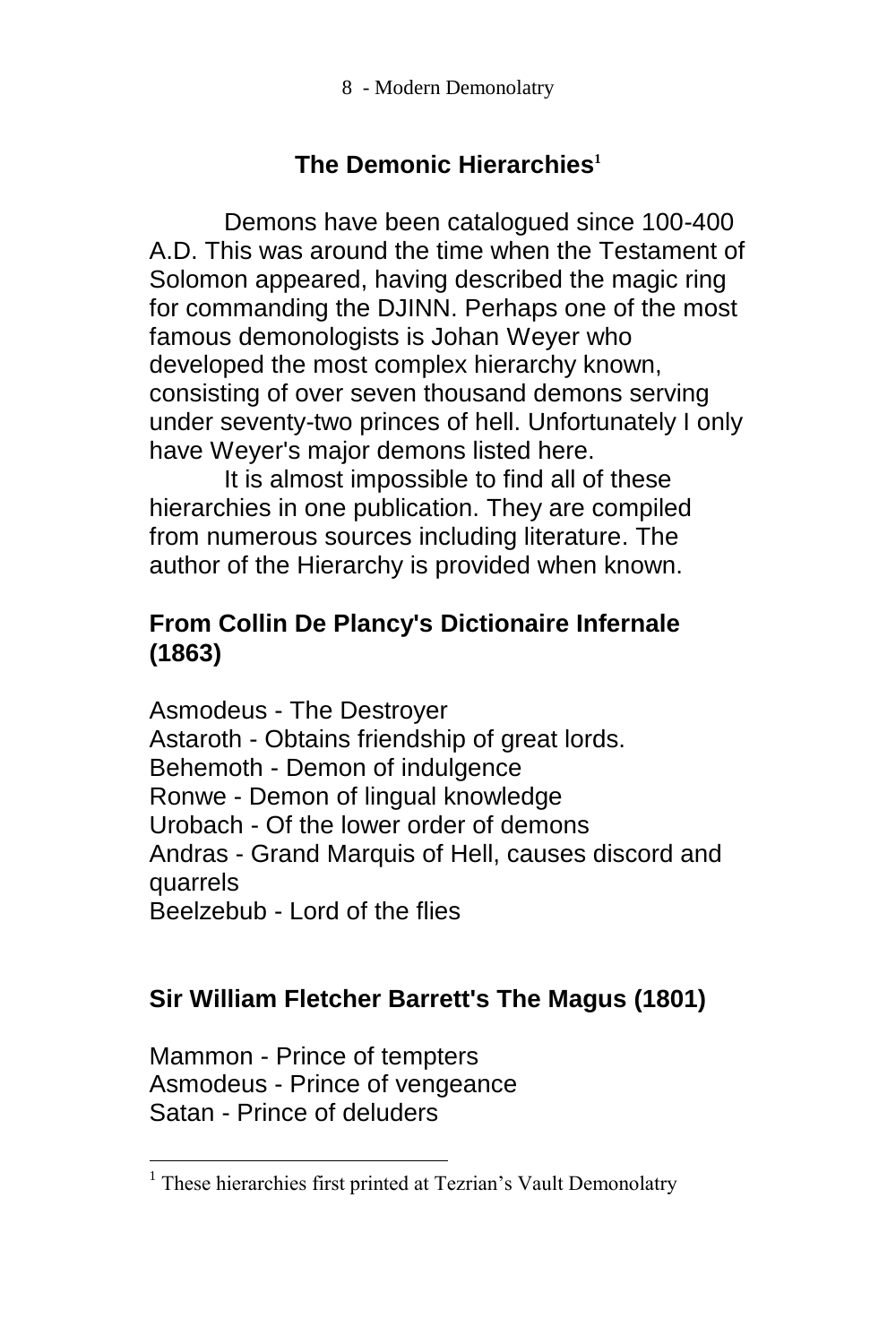9 - Modern Demonolatry

Belzebuth - Chief of false gods Pytho - Prince of the spirits of deceit Beliel - Prince of iniquity Merihim - Prince of the spirits of pestilence Abbadon - Prince of war Astaroth - Prince of accusers and inquisitors

## **From the Grimoire of Pope Honorius: (1600's)**

## **PRINCIPLE INFERNAL SPIRITS:**

Lucifer - Emperor Beelzebub - Prince Astarot - Grand Duke

## **SUPERIOR SPIRITS**:

- Lucifage Rofocale Prime Minister
- Satanchia Grand General
- Agaliarept Aussi General
- Feurety Lieutenant Commander
- Sargantanas Major
- Nebiros Field Marshall

## **SUBORDINATE SPIRITS**

Bael , Bathim, Agares, Pursan, Marbas, Abigar, Pruslas, Loray, Aamon,Valefar, Barbatos, Forau, Buer, Ayperos, Gusoyn, Nuberus, Botis, Glasyabolis

## **Johan Weyer's Hierarchy of Hell:**

- Beelzebuth Supreme Chieftain
- Satan Occupies second place as prince of darkness.
- Eurynomous Prince of death
- Moloch Prince of the land of tears
- Pluto Prince of fire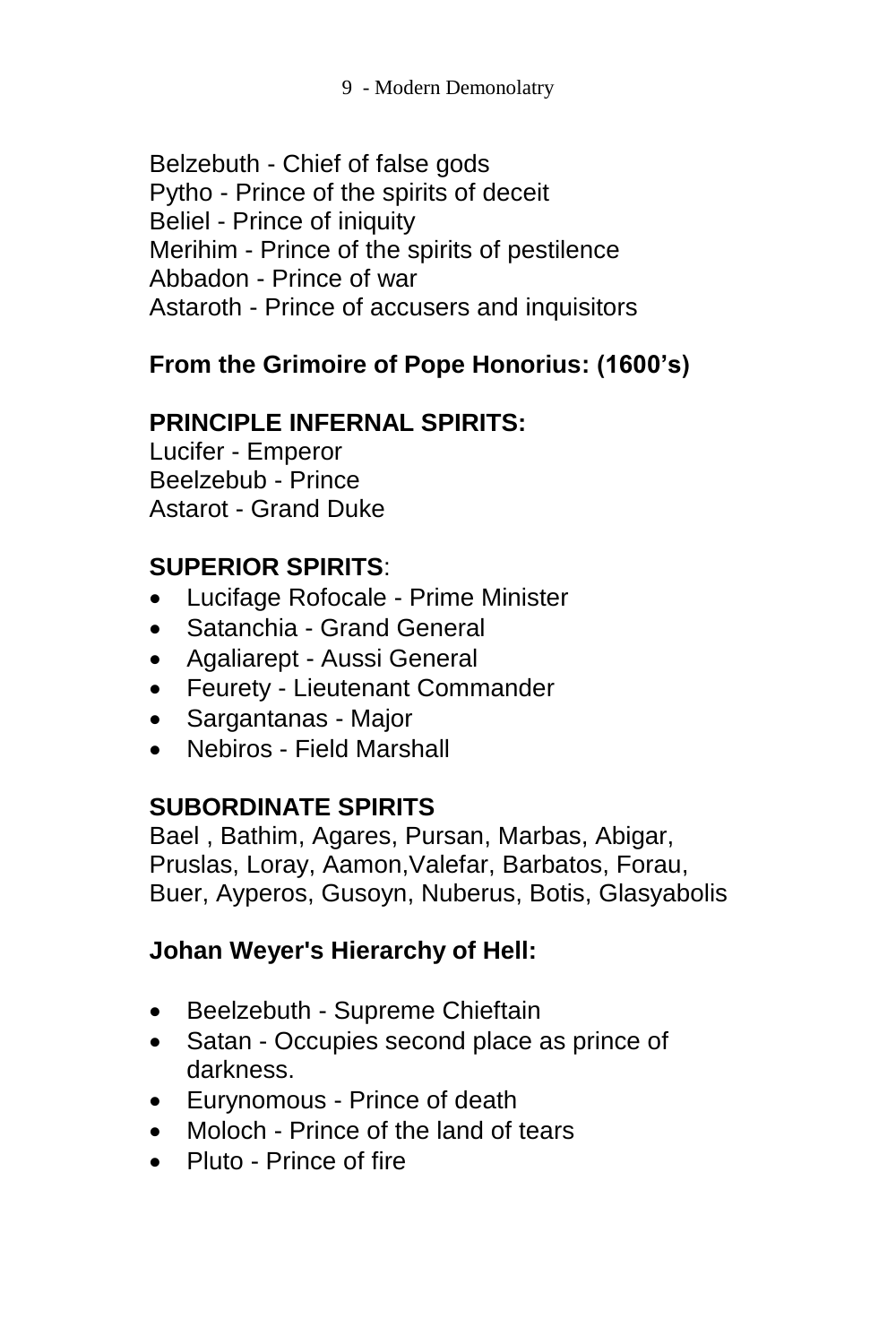- Baal Commander of the armies of hell
- Lucifer Dispenses justice
- Asmodeus Gambling
- Baalberith Minister of pacts and treaties
- Proserpine Prince of demonic spirits
- Astaroth Prince and treasurer of hell
- Nergal Chief of secret police
- Bael King, lord of the East, and commands 66 legions
- Forcas President
- Beur President and commands 50 legions
- Marchocias- Marquis and commands 30 legions
- Behamoth unknown

Chamos, Melchom, Dagon, Adramalek

#### **Sebastien Michaelis's Histoire admirable de la Possession et conversion d'une penitente (1613)**

## **FIRST HIERARCHY**

Belzebuth - pride Leviathan - faith Asmodeus - luxury Balberith - blasphemy and murder Astaroth - vanity and sloth Verrine - impatience Gresil - impurity Sonnillon - hate

#### **SECOND HIERARCHY**

Carreau - mercilessness Carnivean - obscenity Oeillet - riches and wealth Rosier - love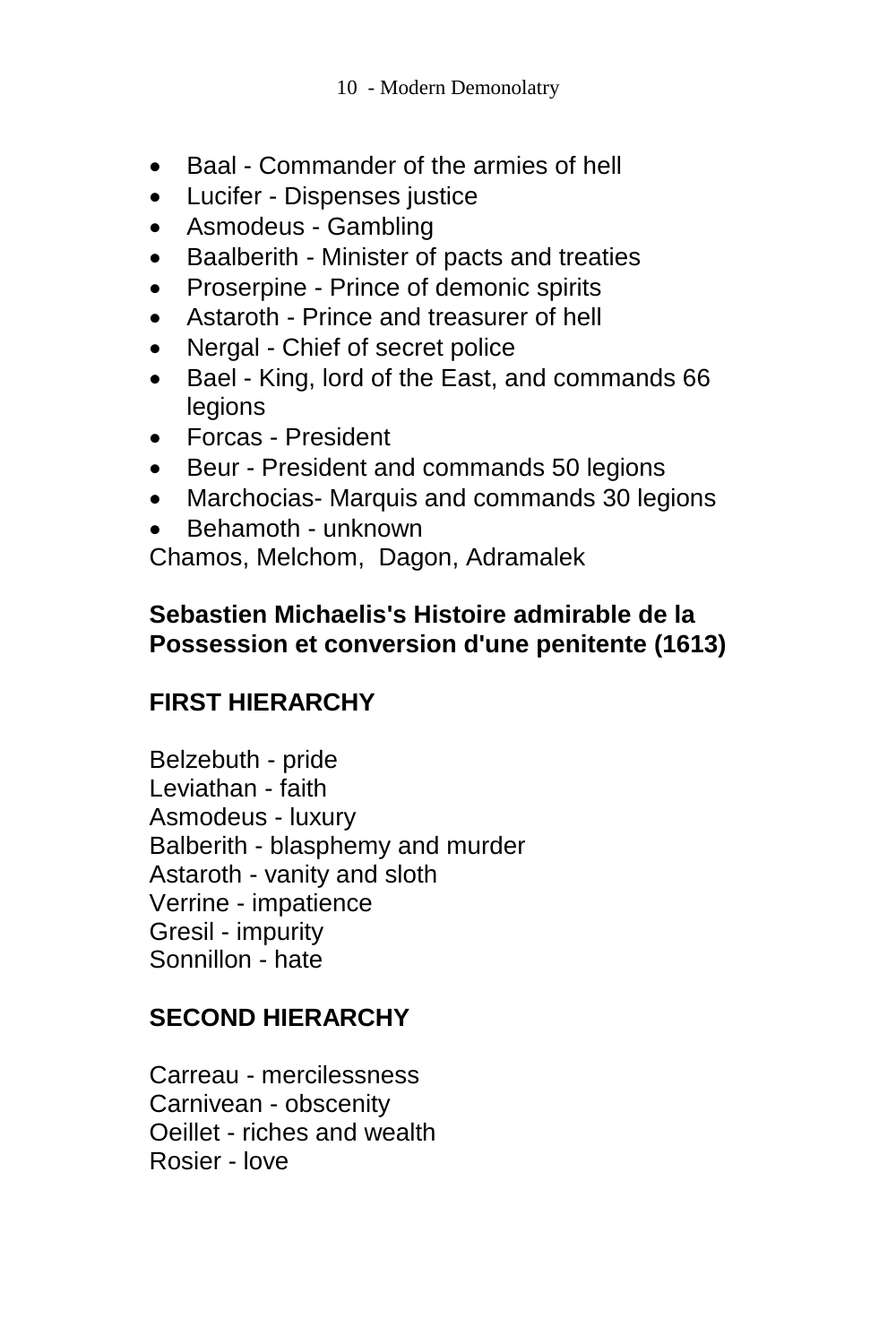11 - Modern Demonolatry

Verrier - disobedience

## **THIRD HIERARCHY**

Belial - arrogance Olivier - cruelty and greed Juvart - demonic possession

#### **Peter Binsfeld's Demons of the Seven Deadly Sins (1589)**

Lucifer - pride Mammon - avarice Asmodeus - lechery Satan - anger Beelzebub - gluttony Leviathan - envy Belphegore - sloth

#### **Faust's Hierarchy of the Kingdoms:**

Beelzebub - North Lucifer - East Belial - South Astaroth - West Phlegathon - Center (Not an actual demon, but a river. Phlegathon means center in Greek.)

*Misc. Medieval Hierarchies of Unknown Origin* Possibly from the obscure Liber Perditionis; a medieval book of Demons and their rank in the infernal hierarchy.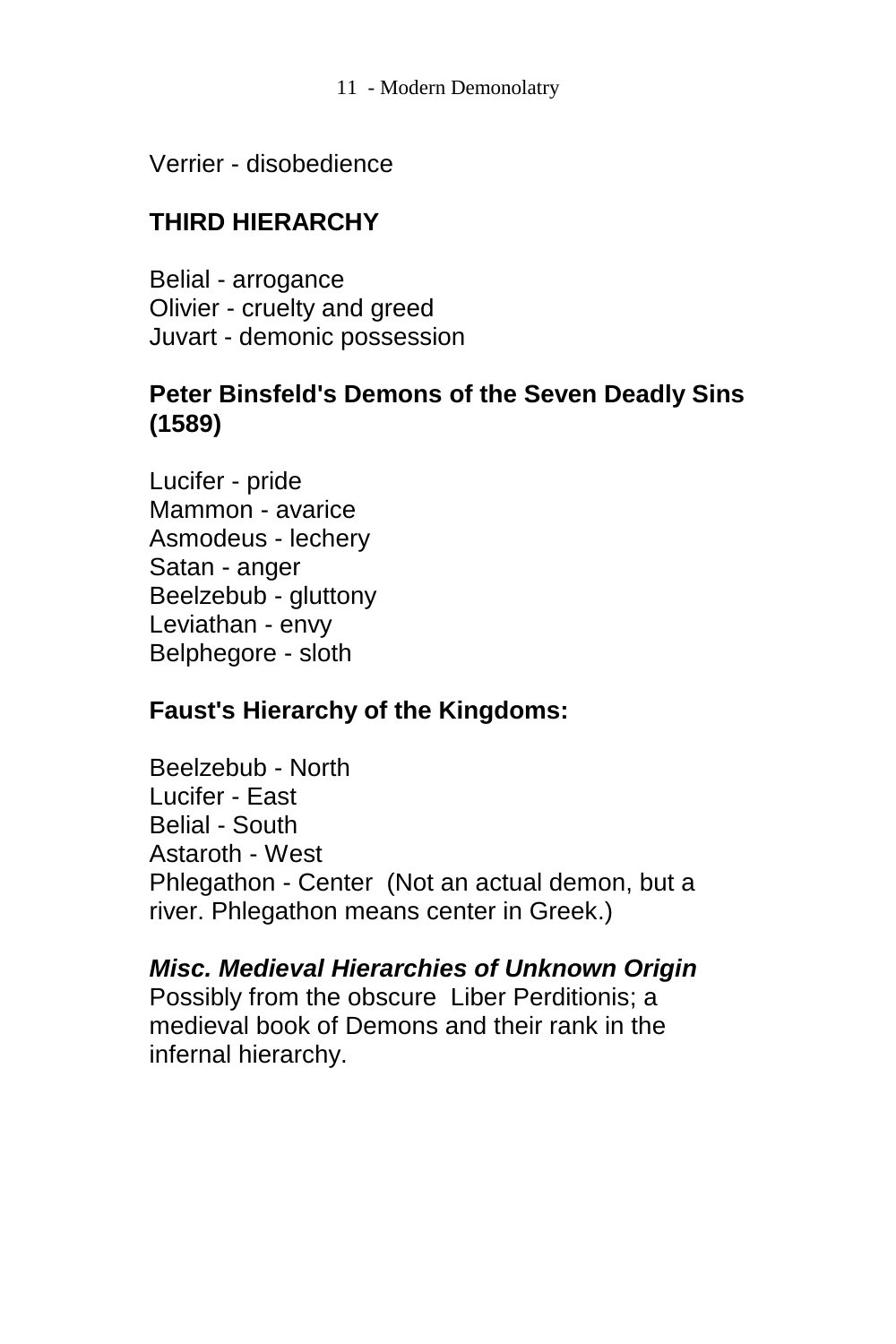## **THE SEVEN PRINCES OF HELL**

Baal-beryth - master of rituals and pacts Dumah - commander of the demons of gehenna Meririm - prince of air Rahab - prince of oceans Sariel - Prince of the moon Mephistopholes - the destroyer Lucifer Rofocale - prime minister and controls wealth

#### **ARCH DEMONS OF HELL**

Adramaleck - Prince of Fire Carniveau - Demon of Possession Python - Prince of lying spirits Mammon - Prince of tempters, avarice, and greed Rimmon - Prince of lightning and storms

#### **ARCH SHE-DEMONS**

Leviathan - The Chaos Dragon Barbelo - Unknown Proserpine - Destroyer Astarte - Queen of spirits of the dead Agrat-bat-mahlaht - One of Satan's wives and demoness of whores Eisheth Zenunim - Same as above Lilith - Satan's favorite wife Naamah - demoness of seduction

## <sup>2</sup>**Richard Dukanté's Hierarchy (1963)**

• Satan - King

 $\overline{a}$ 

• Unsere - Fertility and Sorcery

 $2$  Printed here with the permission of Selinda T. Dukanté.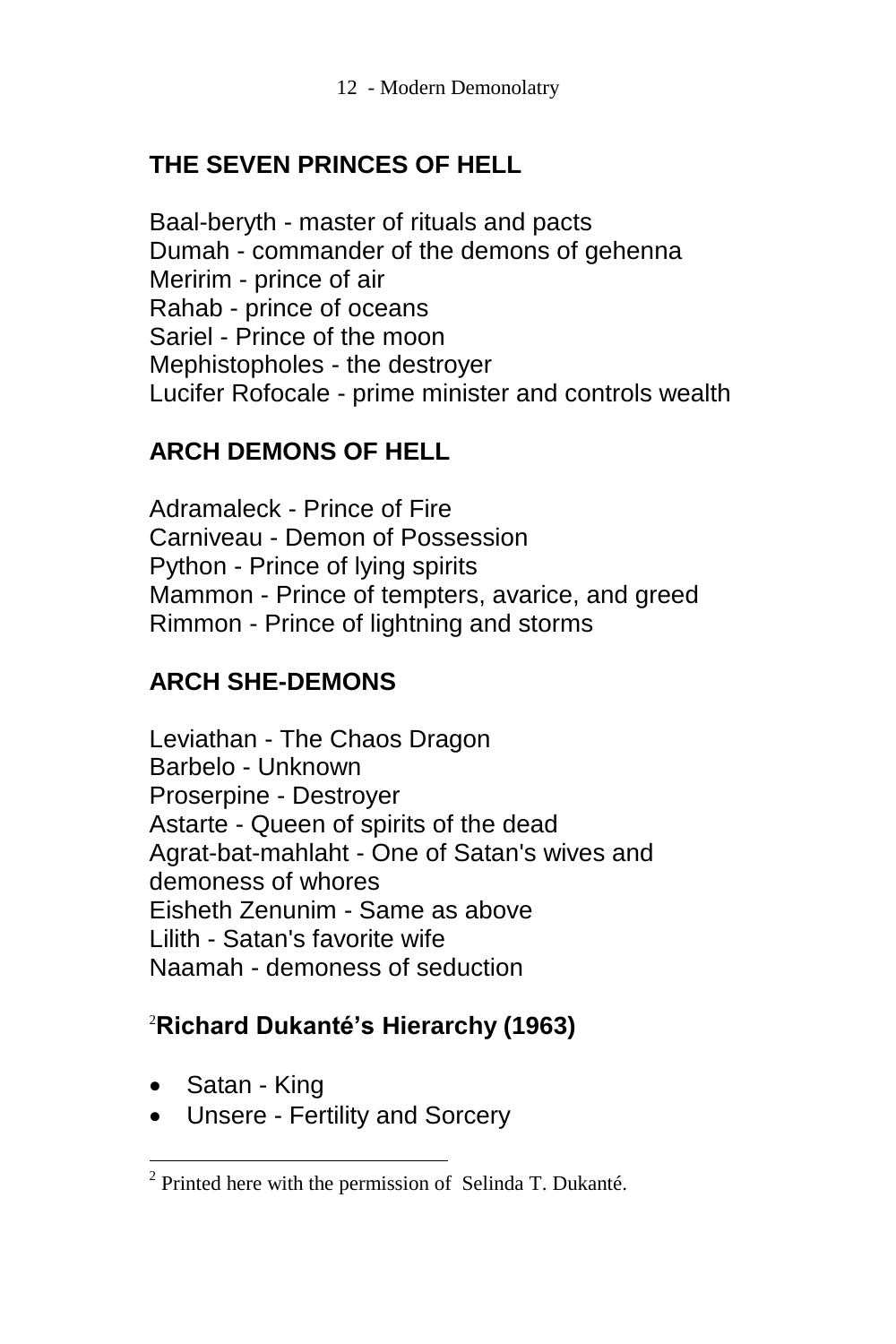- Satanchia Grand General (War)
- Agaliarept Assistant Grand General (War)
- Lucifage High Command (Control)
- Flereous Fire Elemental
- Lucifer Air Elemental
- Leviathan Water Flemental
- Belial Earth Elemental
- Beelzebuth Lord of insects
- Belphegore Master of Armorment and Weaponry
- Mesphito Keeper of the book of death
- Amducious The destroyer
- Asmodeus Demon of Lust
- Sonnilion Demoness of hate
- Abbadon Advisor
- Ammon demon of domination
- Mammon Demon of Avarice
- Rosier Demon of love
- Ashtaroth Priestess of friendship
- Eurynomous Demon of Death
- Verrine Demon of Health
- Ronwe Demon of Knowledge
- Babeal Keeper of Graves

## **The Demonic Aspects** - the true Hierarchy of

Richard Dukanté.

The hierarchy is composed of nine different families including 39 infernal hierarchs of note:

## **Family 1**

- Satan King
- Unsere Fertility and Sorcery
- Satanchia Grand General (War)
- Agaliarept Assistant Grand General (War)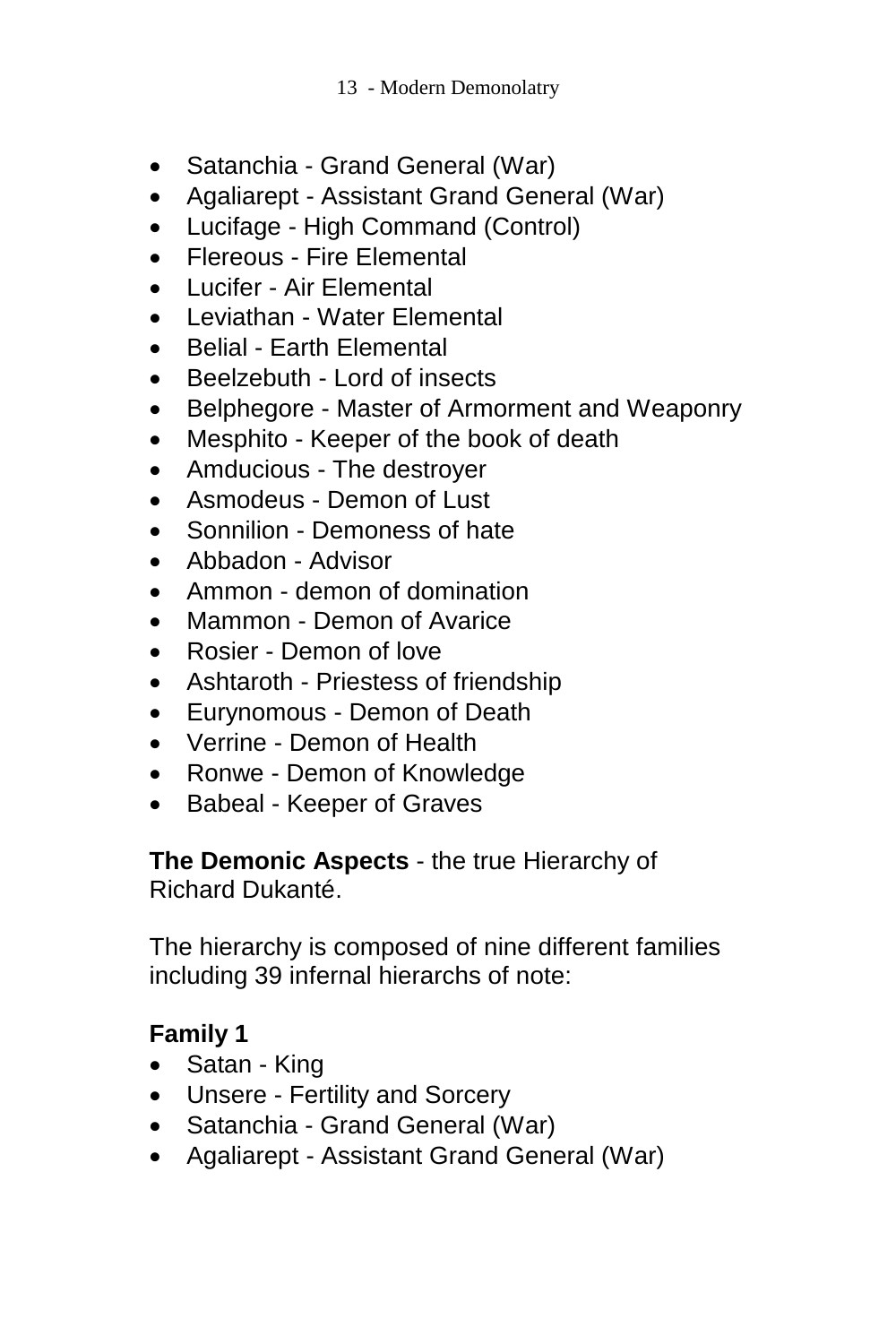- Lucifage High Command (Control)
- Flereous Fire Elemental
- Lucifer Air Elemental
- Beelzebuth Lord of insects
- Belphegore Master of Armorment and Weaponry- gain
- Mesphito Keeper of the book of death
- Delepitoré- Demoness of magick.
- Belial Earth Elemental

## **Family 2**

- Luithian Advisor
- Leviathan Water Flemental
- Sonnelion Demoness of hate

## **Family 3**

- Abbadon Advisor
- Ammon demon of domination
- Mammon Demon of Avarice

## **Family 4**

- Rosier Demon of love
- Astarte Demoness of love
- Ashtaroth Priestess of friendship
- Astarot Matters concerning the heart
- Amducious The destroyer
- Asmodeus Demon of Lust

## **Family 5**

- Eurynomous Demon of Death
- Balberith Prince of dying
- Babeal Keeper of Graves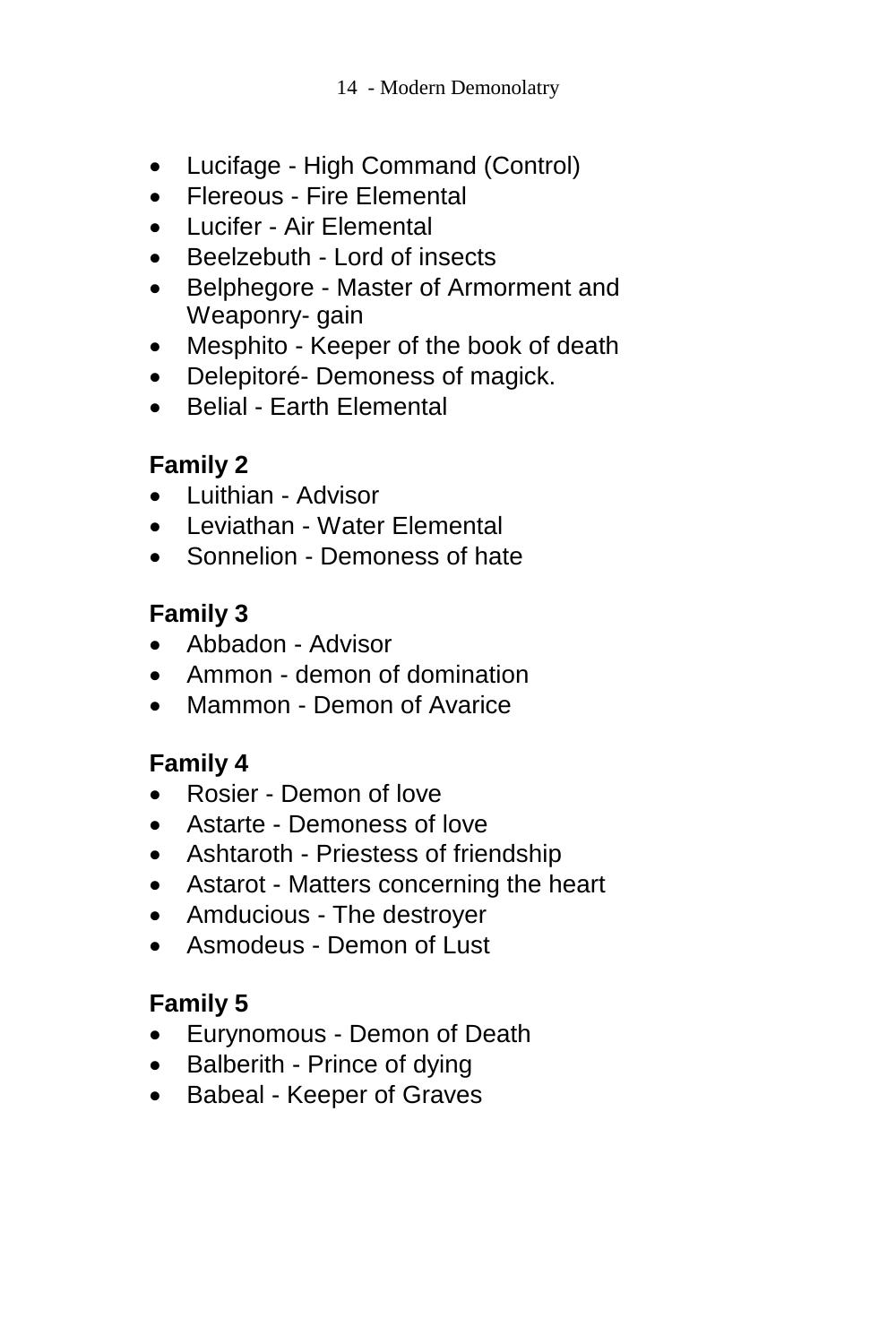## **Family 6**

- Verrine Demon of Health
- Verrier Demoness of herbal knowledge
- Ronwe Demon of Knowledge

## **Family 7**

- Svengali Demon of Vengeance
- Tezrian Priestess of battle

## **Family 8**

- Asafoetida Demoness of feminine attributes
- Rashoon Priestess of seduction
- Taroon Priestess of Desire

## **Family 9**

 $\overline{\phantom{a}}$ 

Consists of lesser hierarchy

## **The Nine Demonic Divinities**<sup>3</sup>

Satan - He through which all energy flows Lucifer - air Flereous - fire Leviathan - water Belial - earth Amducious - negative polarity Verrine - positive polarity Unsere - life Eurynomous - death

 $3$  The nine demonic divinities first appeared in 1312 in the Black Book of Thoman Buchan according to the Delaney Family Grimoire.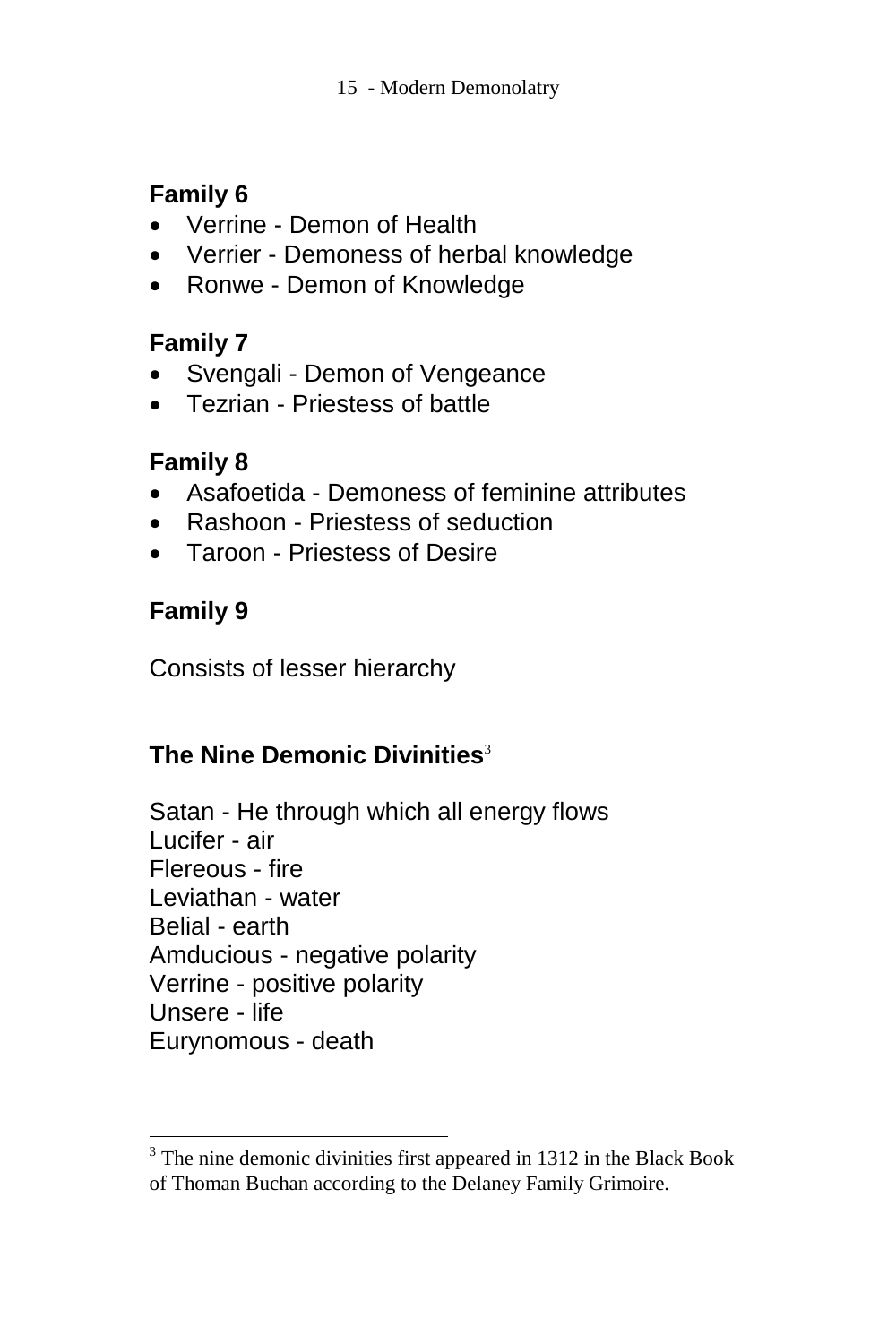## **The Demon Directory<sup>4</sup>**

This is by no means a complete listing of every demon in existence. To compile something as complete would be a lifetime task since there are millions of demons spanning our world's diverse cultures. Nor is this directory meant to give complete information on each demon listed. This is merely a quick reference supplied so that Demonolators and demonologists alike might better understand the function of each demon in its perspective role within history, religion, and mythology.

## **A**

**Abaddon** - (Hebrew) Destroyer, Advisor. Said to be chief of demons. Sometimes regarded as the destroying angel.

**Abdiel**- (Arabic) from "Abd" meaning slave. Lord of slaves/slavery.

**Abduxuel** - (Enochian) One of the demonic rulers of the lunar mansions.

**Abigor** - (Unk) allegedly a warrior demon who commands sixty legions. Weyer names him as god of Grand Duke of Hell. Appears in a pleasant form. Also Abigar - Can foretell future and give military advice.

**Aclahayr**- (Unk) Of the fourth hour of the Nuctemeron, the genius spirit.

 $\overline{\phantom{a}}$ 

<sup>4</sup> This directory first published by S. Connolly electronically at Tezrian"s Vault Demonolatry www.demonolatry.com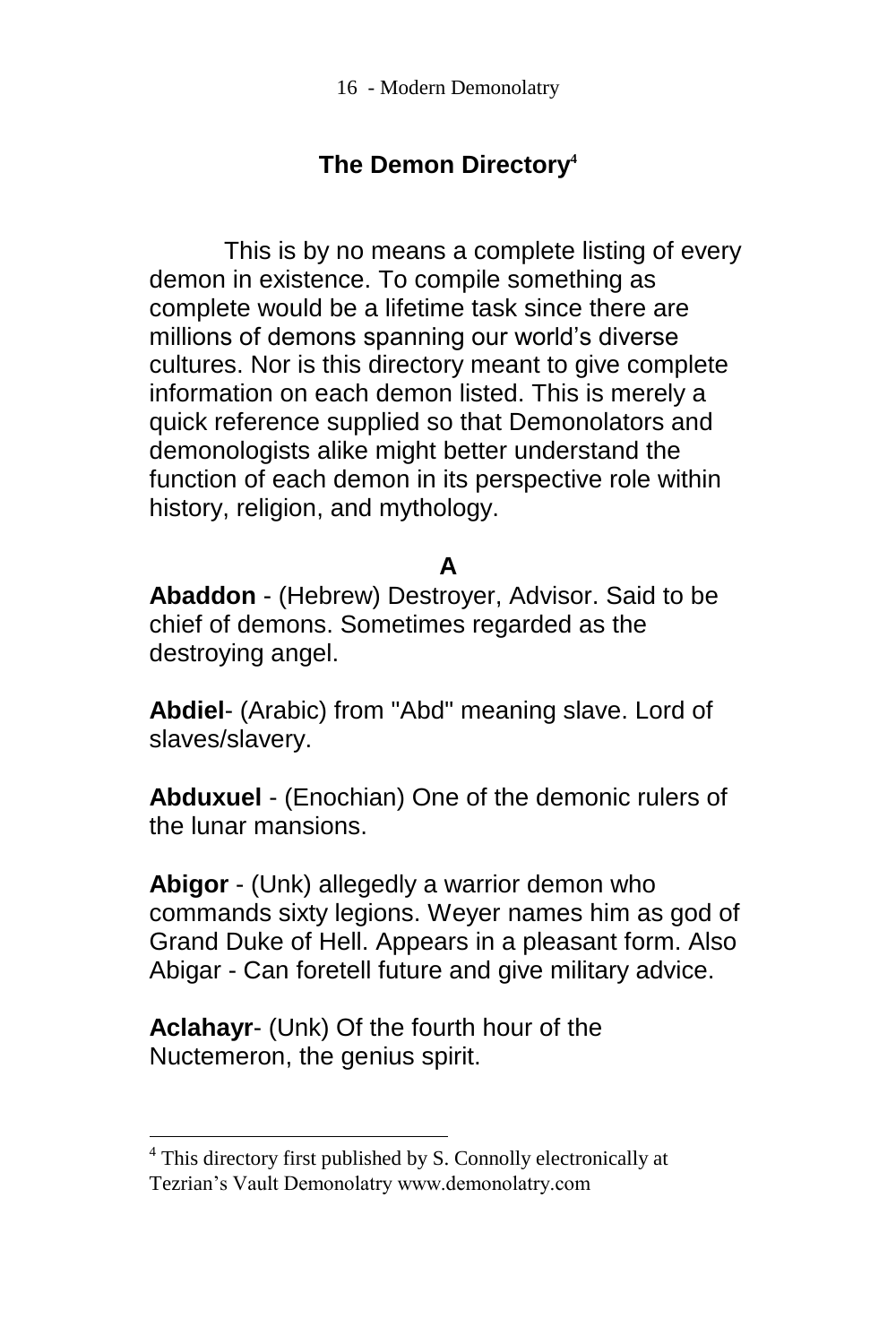**Adad**, Addu- (Babylonian, Hittite) god of the storm.

**Adramalech** - (Samarian) devil. Commander of Hell. Wierius' chancellor of infernal regions. In Assyria where he was worshipped, children were supposedly burned at his altars.

**Adriel** - Mansions of the moon among the Enochian demons.

**Aeshma**, **Aesma**- (Persian) One of seven archangels of the Persians. Adopted later into Hebrew mythology as Asmodeus. Has been recorded in history for at least three thousand years. Said to be a small hairy demon able to make men perform cruel acts.

**Ahazu-demon** - the seizure demon of the night.

**Agaliarept** - (Hebrew) commander of armies. Aussi General of hell - Grimoire of Pope Honorius..

**Agares** or Aguares- (Unk) devil. Wierius' hierarchy states Agares is the demon of courage.

**Agathodemon** - (Egyptian) a good demon worshipped by the Egyptians.

**Agramon** - (Unk) Demon of fear

**Agrat-bat-mahlaht** - One of Satan's wives and demoness of whores. **Ahpuch** - (Mayan) devil.

**Ahriman** - (Mazdean) devil. Ahremanes was the name given to fallen angels by the Persians.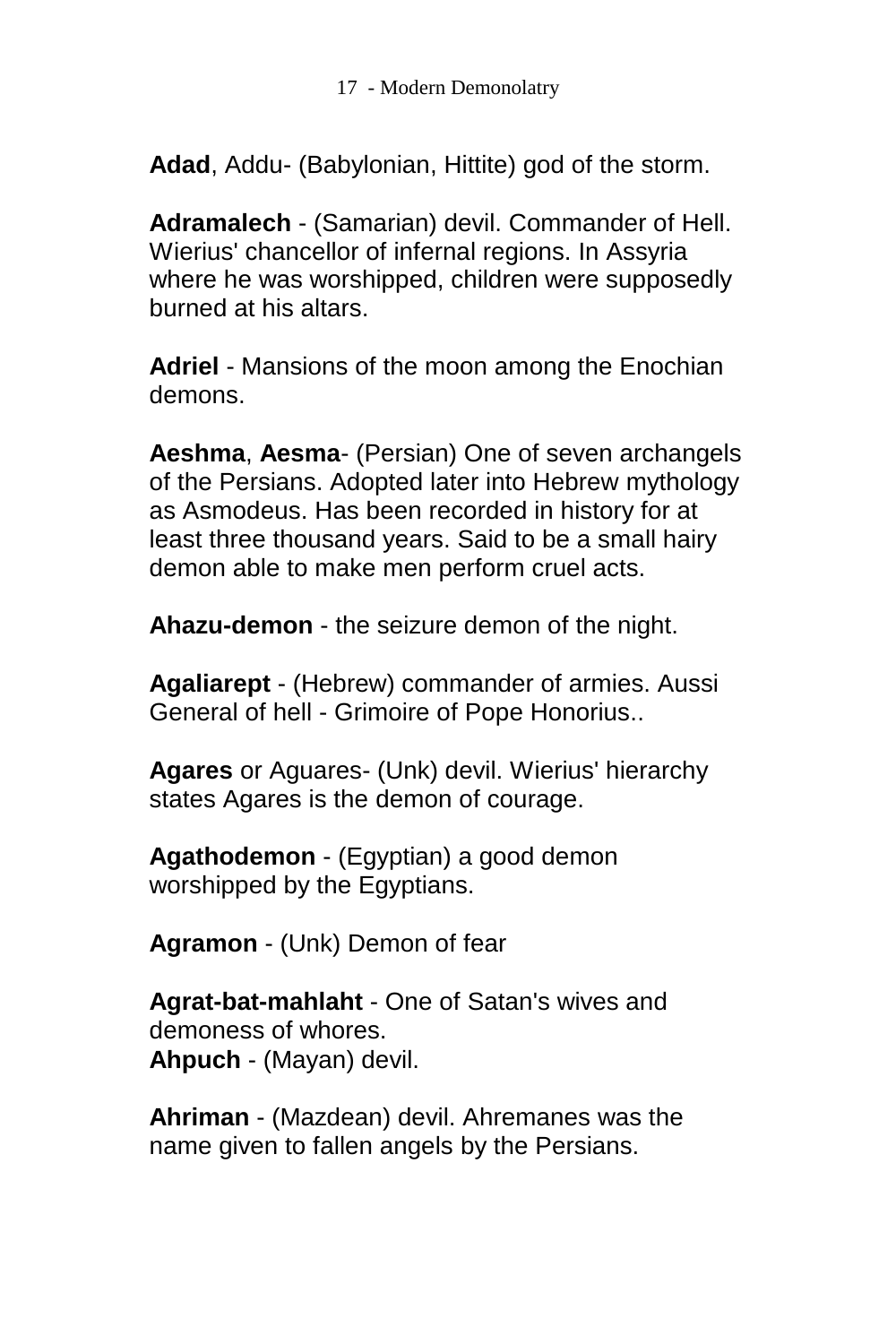18 - Modern Demonolatry

**Alastor** - (Unk) Wierius' cruel demon called "the executioner."

**Aldinach** - (Egyptian) A demon who causes natural disasters (i.e. floods, hurricanes, tornadoes, earthquakes).

**Allocen**- One of the 72 spirits of Solomon.

**Alocer, Allocer**- (Unk) Grand duke of hell. One of Solomon's 72 spirits.

**Alu-Demon** - (Semitic) Night demon.

**Amaimon**- One of the 72 spirits of Solomon.

**Amaymon** - Evil Spirit, king of South.

**Amducious** - (Hebrew) The destroyer. Also Amducias - Grand Duke of Hades. According to Wierius a demon of music.

**Amon**, **Ammon** - (Egyptian) Sun God. Much like Lucifer except controls reproduction and life. See also Amaimon, Amoymon, Amaymon, and Aamon.

**Amy** - One of the 72 spirits of Solomon. Said to be supreme president of hell. He will trade knowledge for the human soul.

**Anamelech**, **Anomylech** - (Assyrian) bearer of bad news. An obscure demon. His name means "good king". Some sources claim Anamelech is the moon goddess while Andramalech is the sun god.

**Andras** - (Unk) god of quarrels. Grand marquis of hell.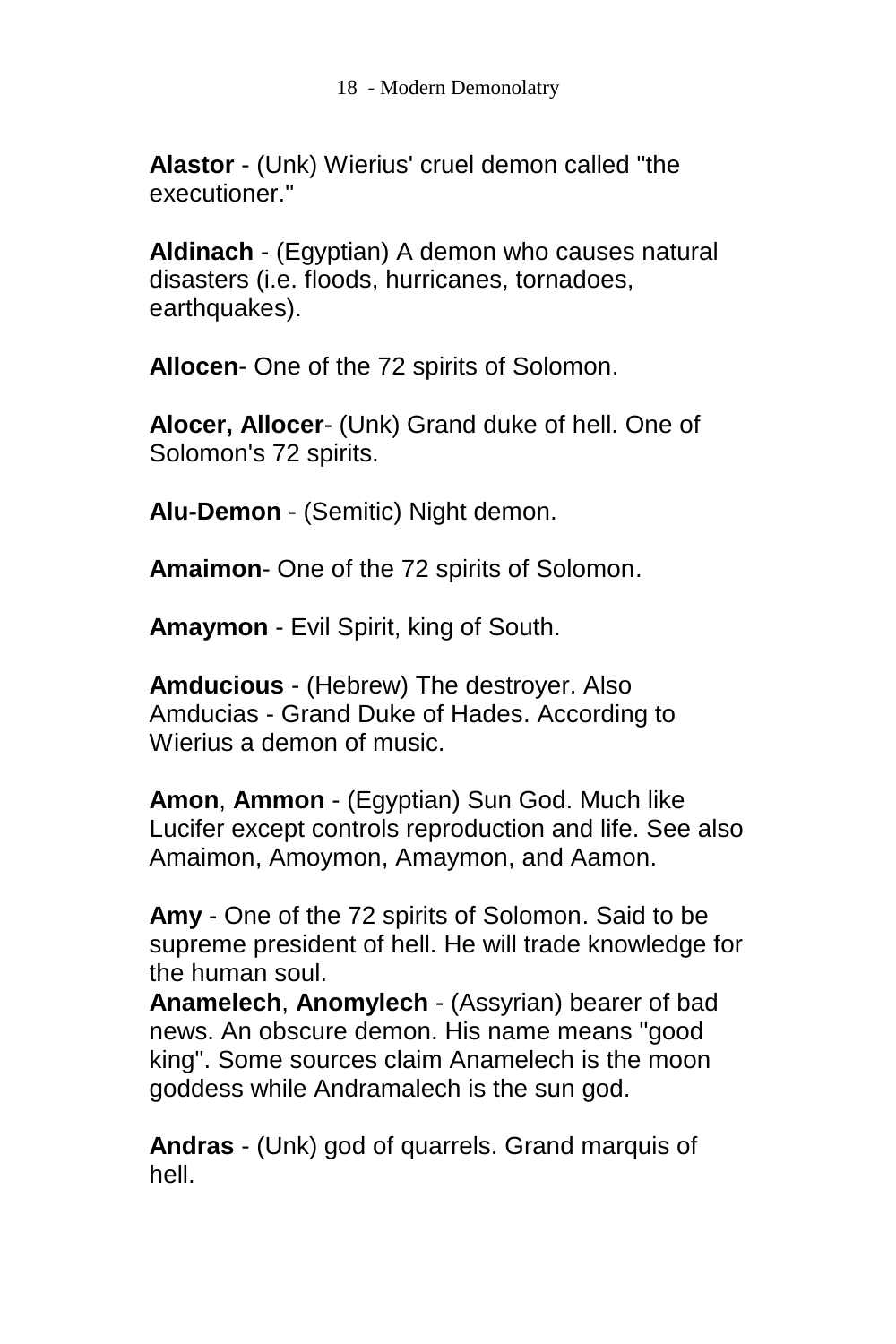**Andrealphus** - One of the 72 Spirits of Solomon.

**Andromalius**- One of the 72 Spirits of Solomon.

**Anini** - One of the 72 Spirits of Solomon.

**Anneberg** - (German) demon of mines.

**Ansitif** - (unk) Possessed Sister Barbara of St. Michael in 1643 during the possessions of the nuns at Louviers.

**Apollyn** - (Greek) Another name for Satan.

**Ardat-Lile** - (Semitic) a female spirit/demon who weds human beings and wreaks havoc in the dwellings of men.

**Arioch** - (unk) Demon of vengeance. He delivers vengeance only when called on.

**Arphaxat** - (Unk) The demon who possessed Loise de Pinterville during the possession of the nuns at Loudun.

**Ashtaroth**, **Astaroth** (Phonician)- goddess of lust, seduction. Same as Ishtar. Turned male in Christian mythology - Lord Treasurer of Hell. Prince of accusers and inquisitors. Demon of vanity and sloth. One of the 72 spirits of Solomon.

**Asmodeus**, **Asmoday** - (Hebrew) god of lust. A demon most commonly involved in possession cases, particularly noted in the possession of the Louviers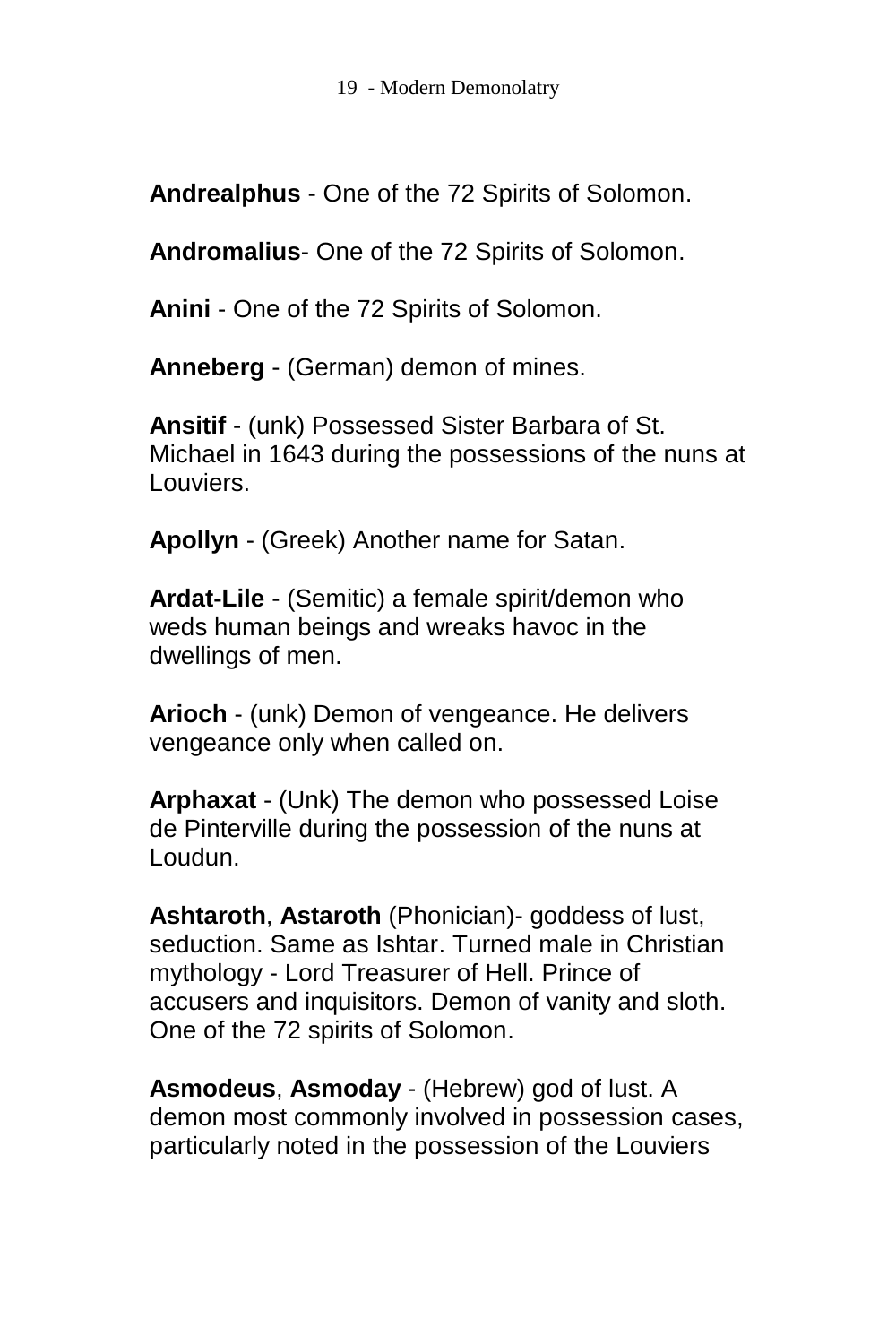nuns. Evolved from the Persian Aeshma. See Aeshma.

**Astarte**- Queen of spirits of the dead.

**Aym** - (Unk) Grand duke of hell. Also Haborym.

**Ayperos**- (Unk) Prince of hell. Subordinate in Grimoire of Pope Honorius.

**Azazel** - (Hebrew) god/demon of war. See also Azael.

#### **B**

**Baal**, **Bael** (Hebrew) devil. Means "the lord." The Canaanites worshipped Baal and held rituals at which children were burned for sacrifice. According to Wierius, this demon is the first monarch of hell and appears as a three headed beast. Bael is cited in the Grand Grimiore as commanding general of infernal armies.

**Baalberith**, **Balberith** - (Canaanite) Lord of covenant later made god of death. According to Wierius - a demon master of the infernal alliance. In some hierarchies he is the secretary of the archives of hell. Demon of blasphemy and murder.

**Baalzephon** - (Canaanite) Captain of guard and sentinels of Hell according to Wierius.

**Babael** - (Unk) Keeper of graves.

**Balaam** - (Hebrew) avarice and greed.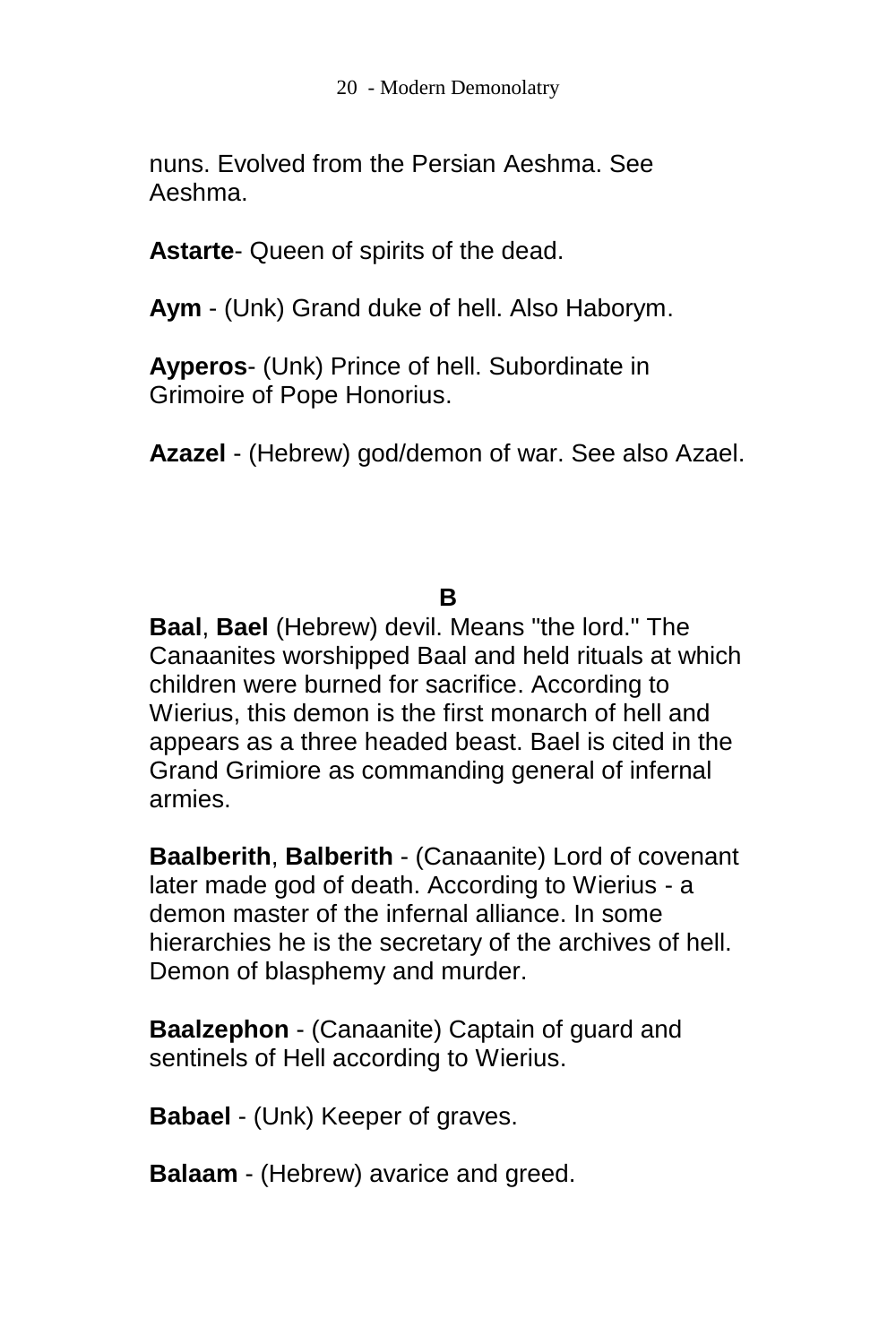**Balan** - (Unk) A demon in Wierius' hierarchy said to be high in the monarchy. The demon of finesse and ruses. Also a prince of hell.

**Balban** - (Unk) a demon of delusion.

**Baltazo**- (Unk)The Demon who possessed Nicole Aubry of Laon in 1566.

**Baphomet** - God of the Templars. Worshiped as Satan. The Knight's Templar are thought, by some, to be one of the earliest sects of Demonolatry.

**Barbas**- (Unk) a demon of mechanics according to some hierarchies.

**Barbetos**- (Unk) Duke of Hades.

**Bar-Lgura** - (Semitic) A gargoyle type demon who is said to sit atop houses and pounce on the inhabitants.

**Barqu** -(Unk) The demon who keeps the secrets of the philosophers stone.

**Barzabel** - Associated with Machidael and Barchiel.

**Bast** -(Egyptian) goddess of pleasure. Represented by a cat.

**Bathym**, **Bathim**, **Bathin**- (Unk) See also Marthim. Demon of herbs and precious stones according to Wierius. One of the 72 spirits of Solomon.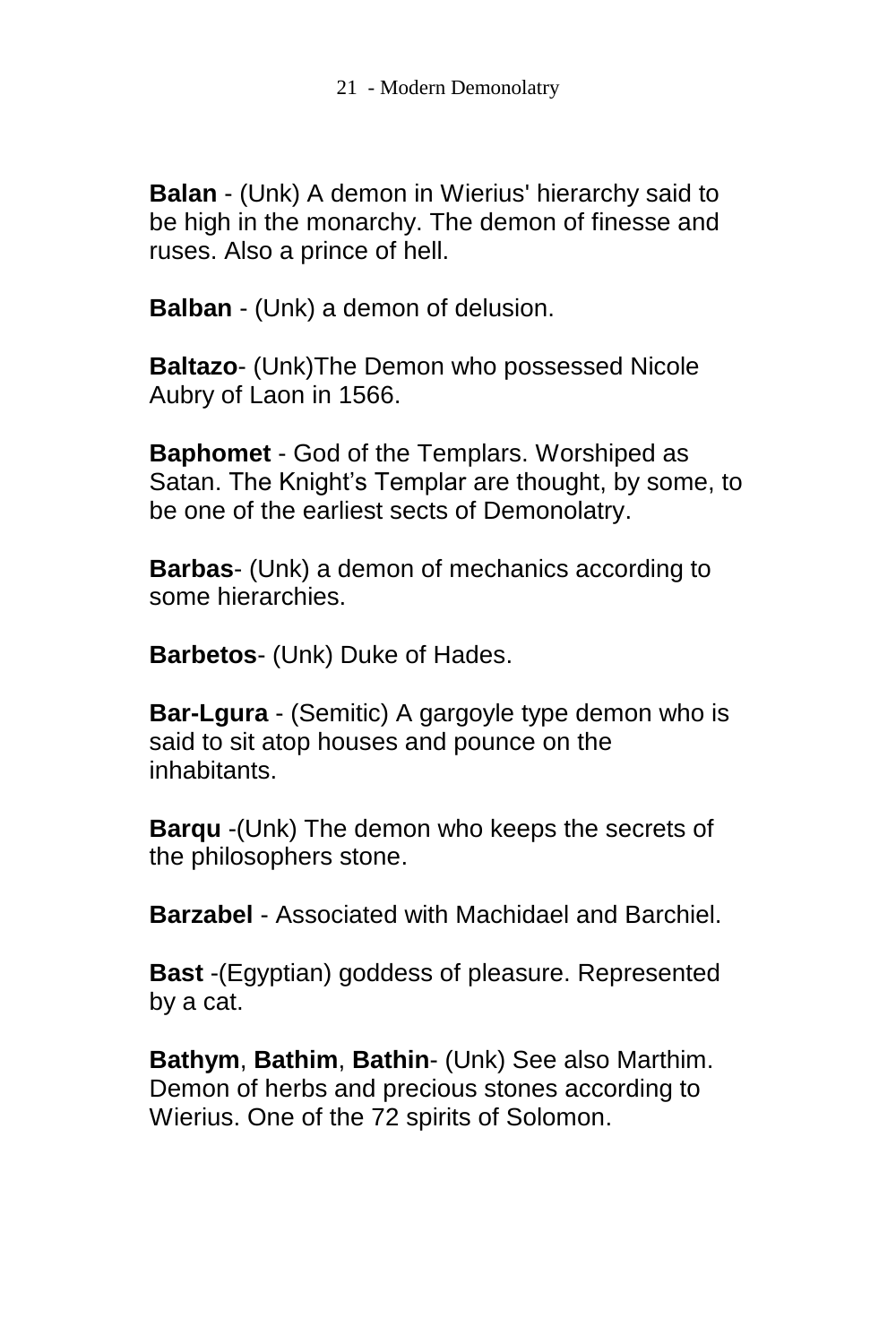**Bayemon** - (Unk) According to the Grimiore of Pope Honorius a reigning monarch demon presiding over western infernal region.

**Bechard**, Bechaud- (Unk) A demon mentioned in Key Of Solomon as demon of tempests. Demon of the natural forces.

**Beelzebub**, **Beelzebuth**, **Belzebath**- (Hebrew) Lord of Flies. Among the demons blamed for the demonic possessions of the nuns at Loudun. Chief of false gods.

**Behemoth** - (Hebrew) Another name for Satan.

**Beherit** - (Syriac) Another name for Satan.

**Belial** or Beliar- (Hebrew) The earth elemental. Speculation has suggested the name Belial comes from the Hebrew phrase beli ya 'al meaning "without worth." Prince of trickery. One of the 72 princes of Solomon.

#### **Belphegor**, **Belphegore**,

**Baalphegor**- (Moabites) Demon of discovery, invention, and riches.

**Berith** - One of the 72 Spirits of Solomon.

**Biffant** - (Unk) The demon who allegedly possessed Denise de la Caille.

**Bifrons** - (Unk) Wierius' demon of astronomy, geometry, and other such sciences. A demon who lights strange lights above tombs of the dead.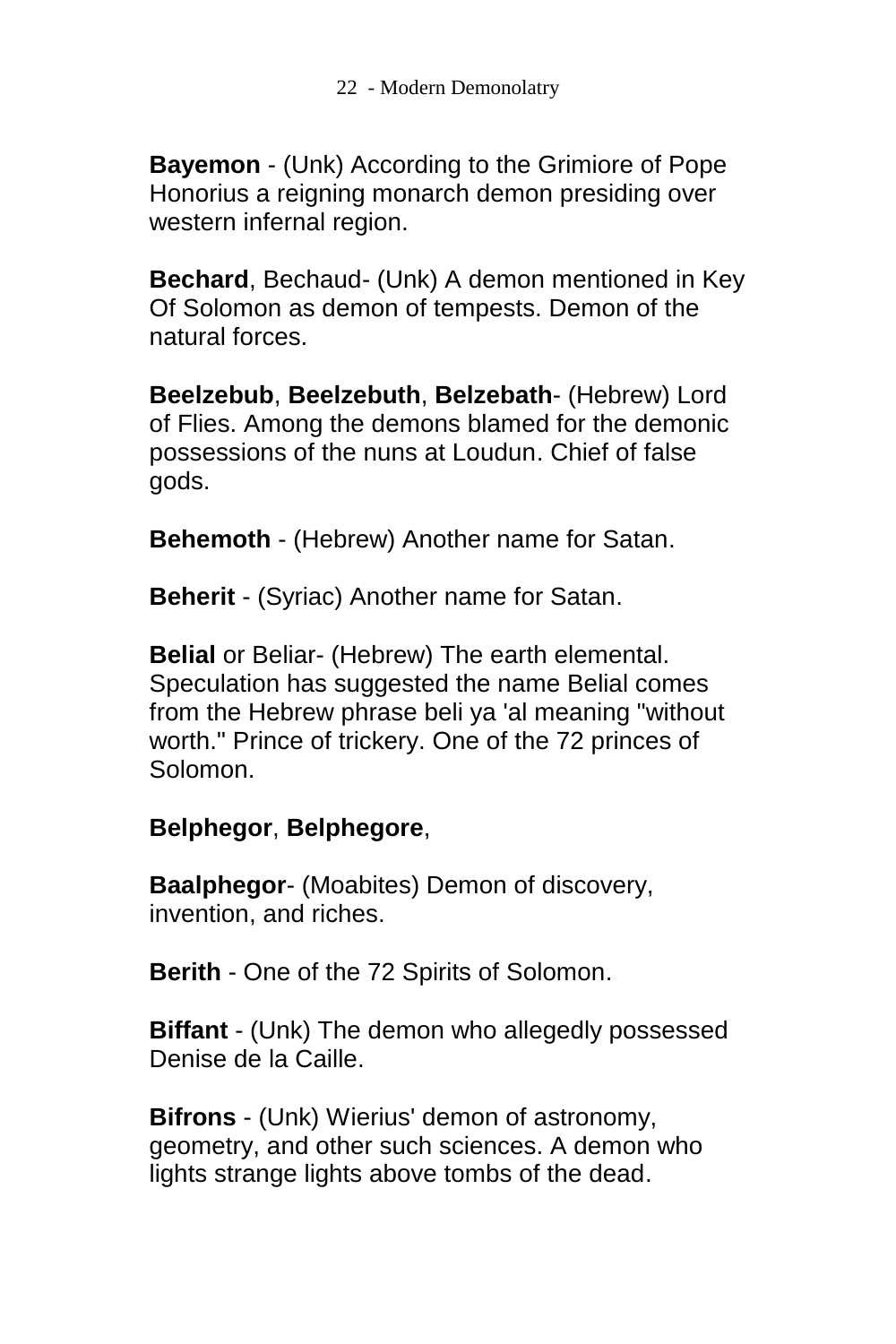**Bile'** - (Celtic) god of Hell.

**Bileth** - One of the 72 Spirits of Solomon.

**Blisargon** - (Unk) Grand enticer of thieves until he brings his followers to destruction.

**Botis** - One of the 72 spirits of Solomon.

**Buer**- (Unk) a demon of the second order who commands fifty legions. One of the 72 Spirits of Solomon.

**Bune** - (Unk) One of Wierius' demons of death.

#### **C**

**Caacrinolaas** - (Unk) Wierius' demon of knowledge of liberal arts. Appears as a Griffon. Also Grand President of Hell. Also Caasimolar or Glasya.

**Cambions** - (Unk) Offspring of Incubi and Succubi.

**Carreau** - Mercilessness.

**Cassiel**, **Caspiel**- (Unk) Ruler of Saturn.

**Caym**, **Caim** - (Unk) Grand President of Hell. One of the 72 Spirits of Solomon.

**Chamos** - no description.

**Charon** - Boatman of hell. Ferries souls across styx and/or archeron. From Dante's Inferno.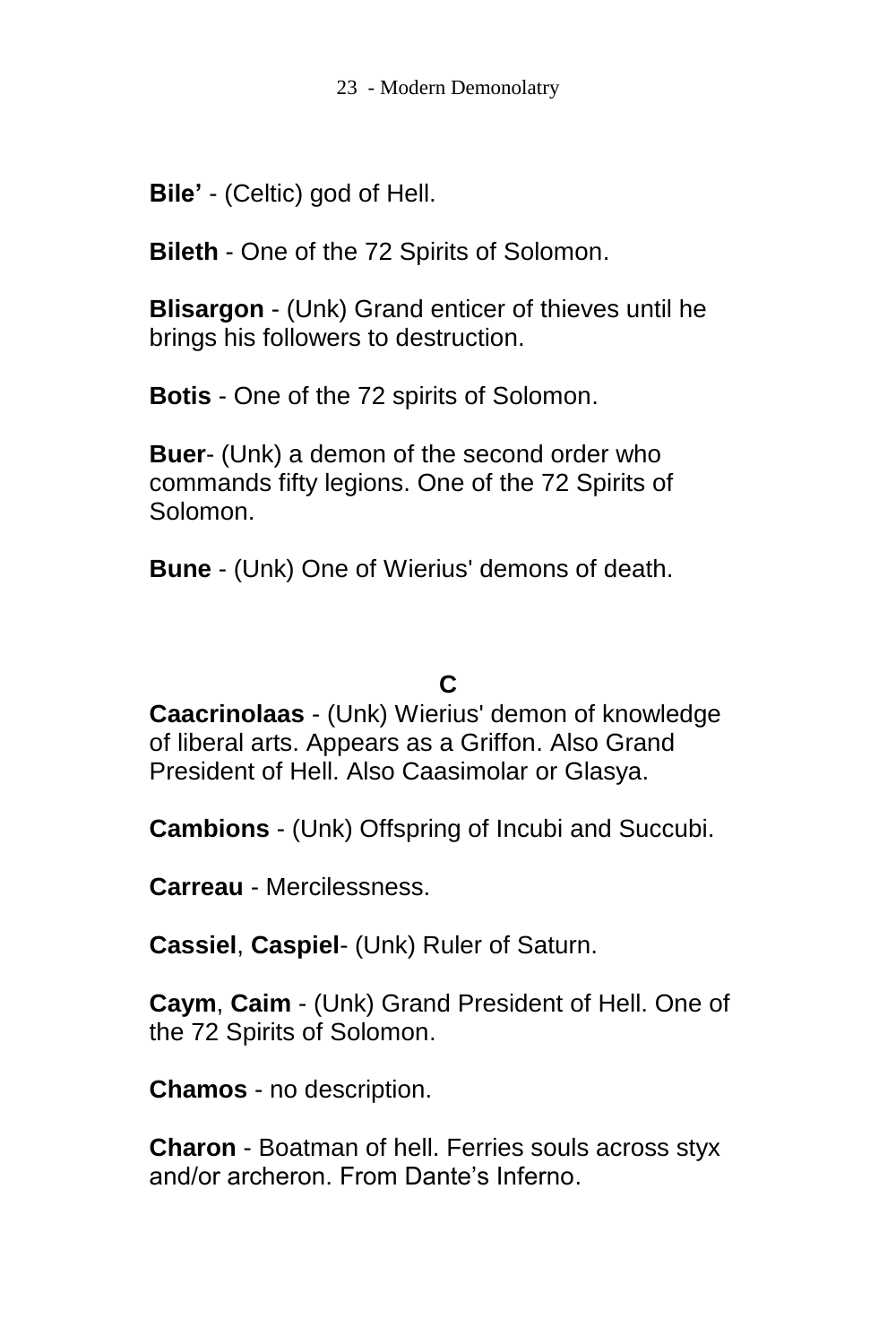**Chax** - (Unk) Grand duke of hell. Also Scox.

**Chemosh** - (Moabite) devil.

**Chomie** - (Enochian) no description.

**Cimeries** - (African) devil.

**Clauneck** - Demon over treasures and riches.

**Clisthert**- (Unk) a demon who can change day to night and night to day.

**Colopatiron** - Of the 9th hour of the Nuctemeron, genius. Sets prisons open.

**Cresil** - (Unk) Demon of impurity and slovenliness. Also Gressil.

**Cunali** - One of the demons of the 8th hour of the Nuctemeron.

**Cusion** - no description.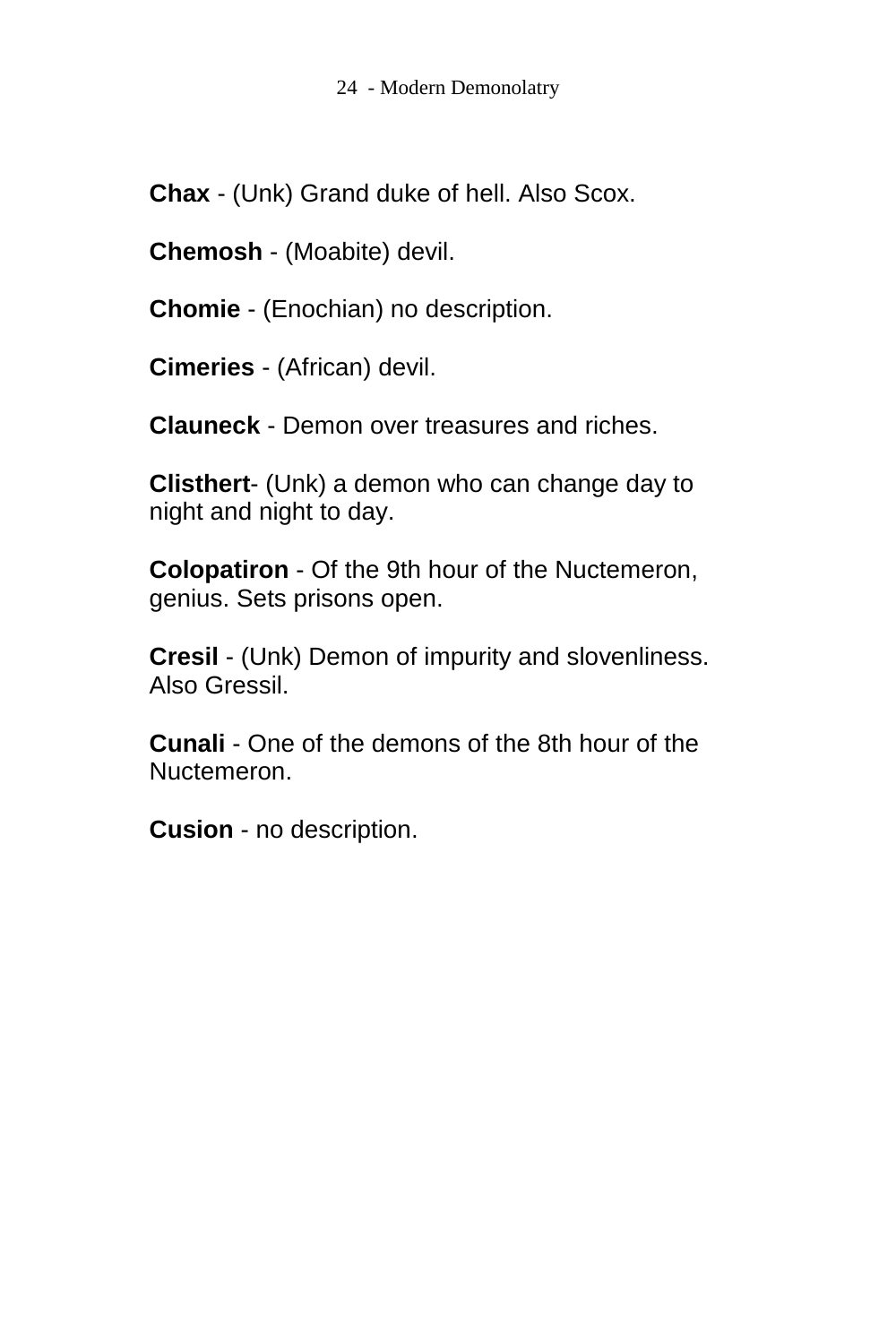#### **D**

**Dagon** - (Philistine) another serpent god and god of ocean.

**Dabriel** - no description

**Dameal**, **Deamiel**- no description

**Dantalian** - One of the 72 Spirits of Solomon.

**Decarabia** - One of the 72 Spirits of Solomon.

**Delepitorae**, **Delepitoré**- (Unk) demoness of sorcery enlightenment.

**Demogorgon**, **Gorgo** - (Greek) devil.

**Demoriel** - no description

**Diriel** - no description

**Dracula** - (Romanian) devil.

#### **E**

**Eblis** - (Mohammedan) god of fire. Also Haris.

**Emma-O** - (Japanese) ruler of Hell.

**Euronymous, Eurynomous** - (Greek) god of death. Prince of hell who feeds upon corpses.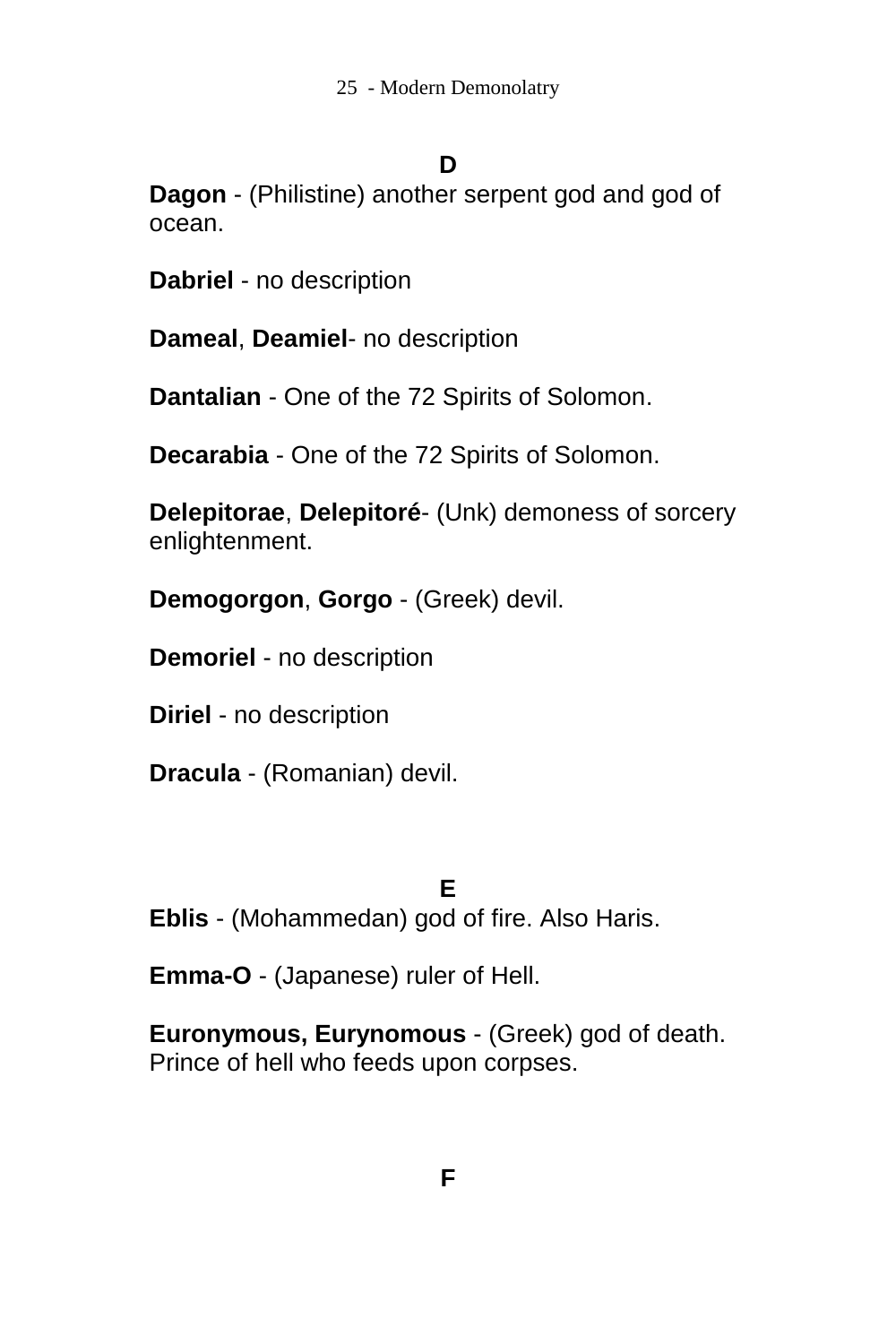**Flereous**, **Feurety** - (Unk) god of fire. Fire Elemental used in place of Satan. Lieutenant of hell.

**Furfur** - (Unk) Holds rank as count of hell.

**G**

**Geryon** - (literary- Dante) Centaur/Dragon who guards hell.

**Guecubu** - (Chili) Evil spirits.

#### **H**

**Haborym** - (Hebrew) Another name for Satan.

**Hecate** - (Greek) goddess of underworld and sorcery. Queen of witches.

**Hela** - (Teutonic) goddess of death, daughter of Loki.

**I Ifrits** - (Arabic) Evil, hideous spectres. Became Genies in Persian and Indian mythology. Also associated with Jinns and Divs of Persia.

**Incubus** - male demon of seduction said to invade a woman's dreams. Note various spellings: Inncubus, Inccubus. Plural = Incubi

**Ishtar** - (Babylonian) goddess of fertility.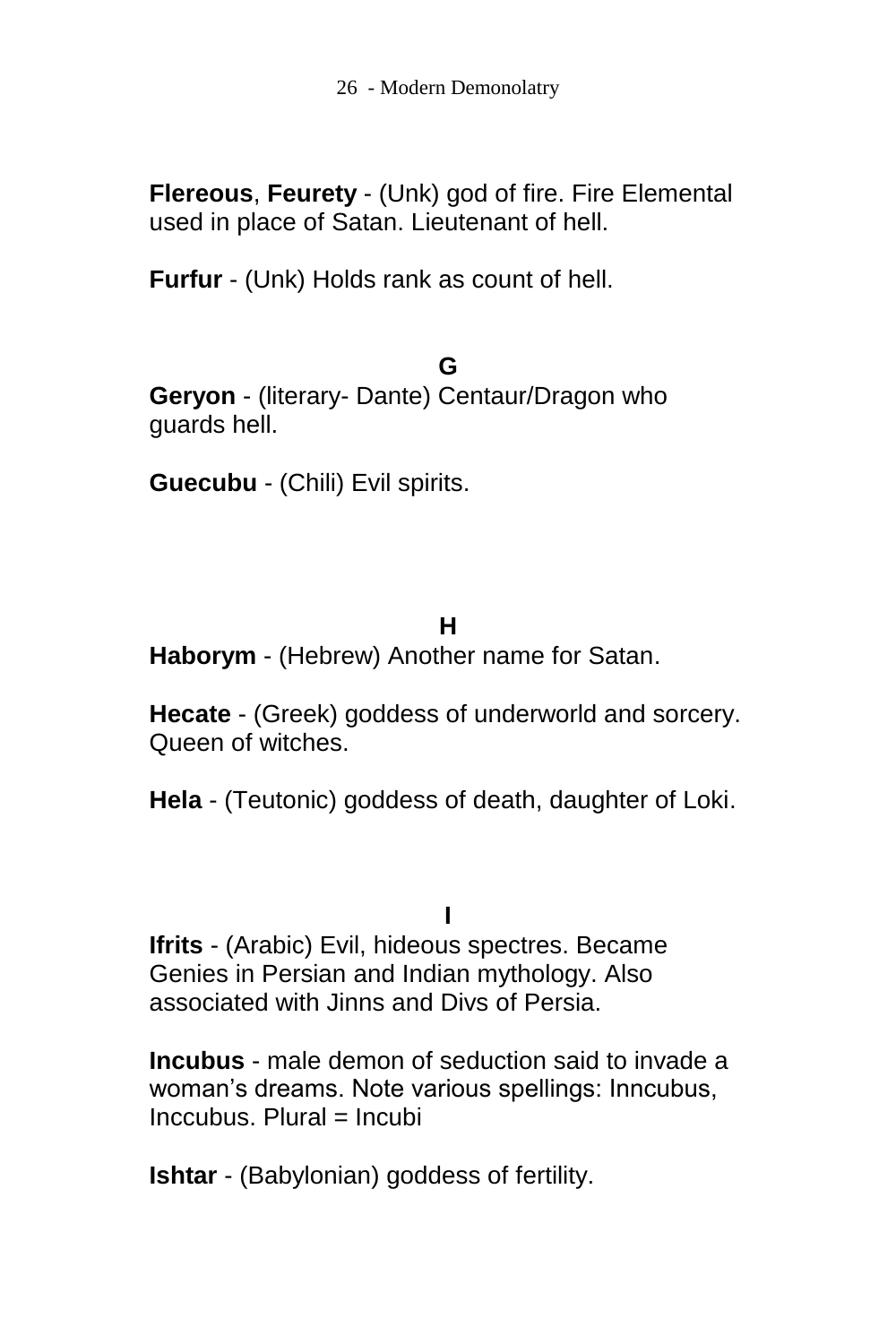#### **J**

**Jezebeth** - (Unk) the demon of falsehoods.

#### **K**

**Kali** - (Hindu) daughter of Shiva, the destroyer. A succubus/succumbus.

**Kasdeya** - The book of enoch refers to this demon as the "fifth satan"

**Kobal** - (Unk) Hell's entertainment liaison.

**Kostchtchie** - (Russian) a goblin of death.

#### **L**

**Leonard** - (see also Urian; German) Demon of sorcery . Appears as a giant black goat.

**Leviathan** - (Hebrew) the serpent, the raging sea. Snake worship. Water Elemental. Grand admiral of hell. Seen as androgynous.

**Lilith** - (Hebrew) in Hebrew myth - Adam's first wife. Later wife to Satan. According to many demonologists, Lilith presides over Succubi. Lilith is said to attempt to destroy newborn infants. For this reason the practice of writing a formula to drive Lilith away on all four corners of the birth chamber was adopted by the Jews. Lilith is the princess of hell.

**Loki** - (Teutonic) devil.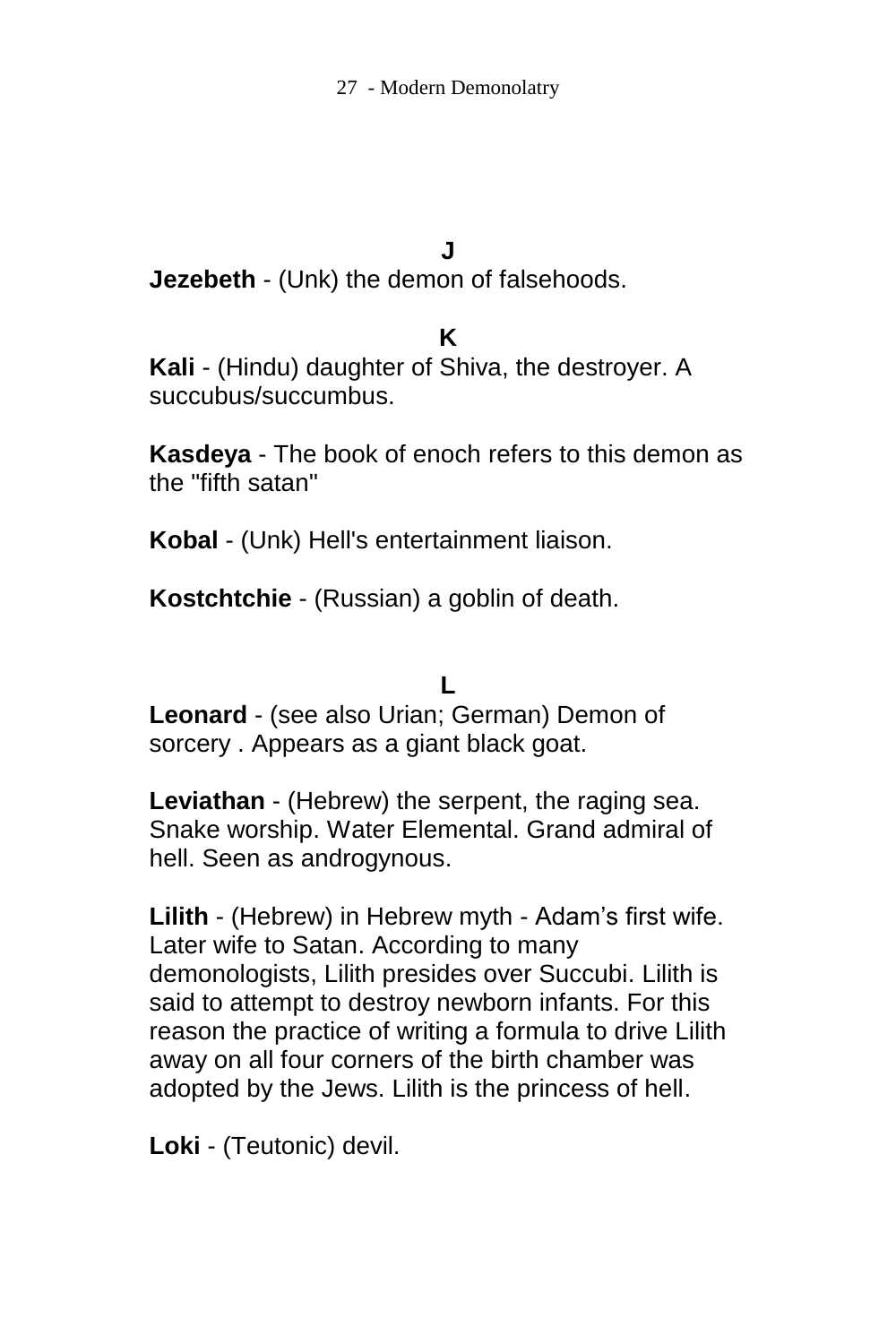**Lucifer** - (Roman) The Light Bringer. Air Elemental. Often misconstrued as being Satan. They are two separate demons.

**Lucifuge**, **Lucifuge Rofocale** - (Roman) devil.

#### **M**

**Malphas** - (Unk) Grand president of the infernal regions. Appears as a crow.

**Mammon** - (Aramaic) god of wealth & profit.

**Mandragoras** - (Unk) Familiar demons. They are attributed to the mandrake root and considered gifts from Satan to the sorcerer who conjures them.

**Mania** - (Etruscan) goddess of Hell.

**Mantus** - (Etruscan) god of hell.

**Mara** - (Buddhist) a demon who attempts to damn the soul.

**Mastema** - (Unk) leader of human/demon offspring

**Melchom** - (Unk) the treasurer of the palace of hell.

**Mephistopholes**, **Mesphito** - (Greek) the light shunner. Counterpart of Lucifer.

**Merihim** - (unk) the prince of pestilence.

**Metztli** - (Aztec) goddess of night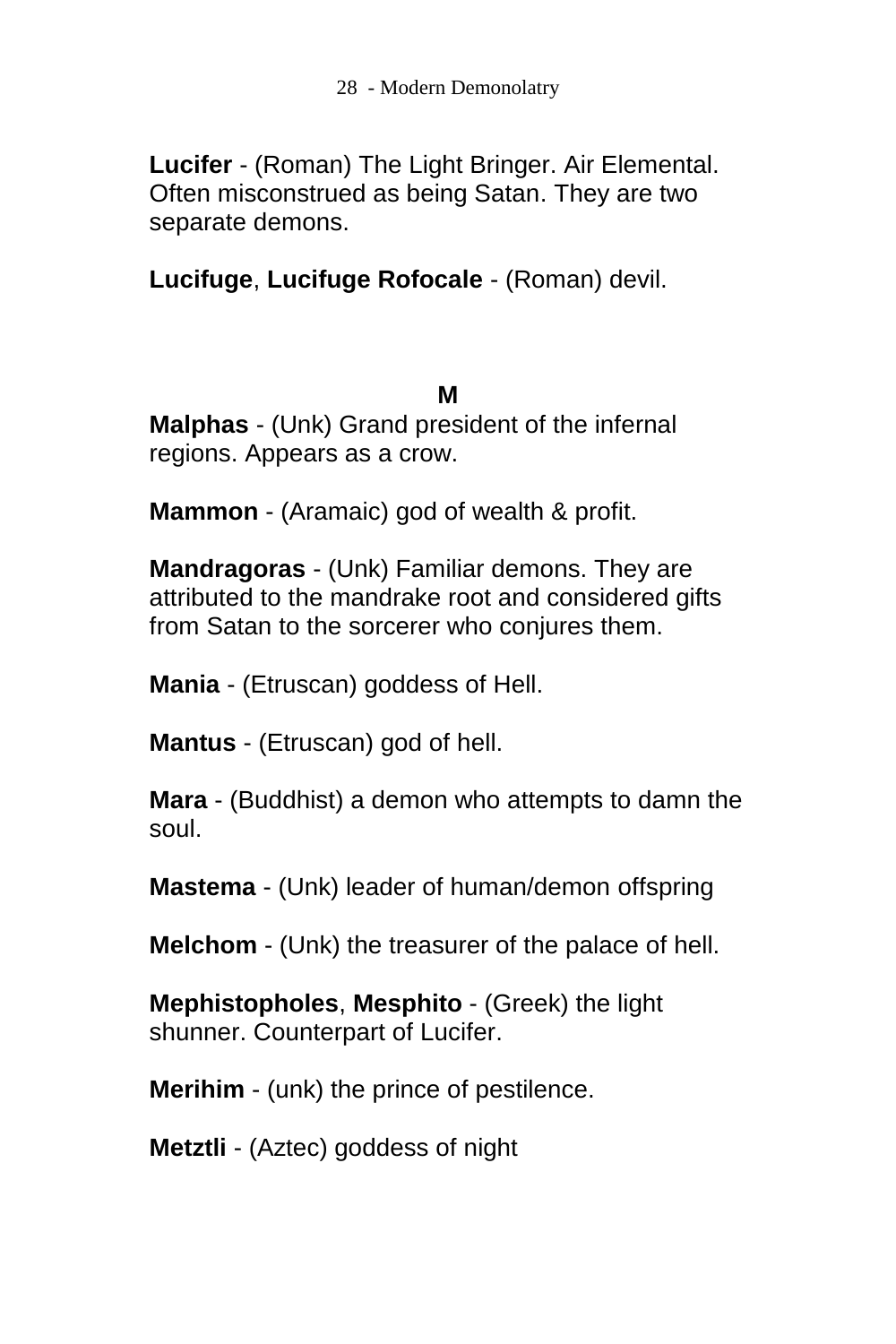29 - Modern Demonolatry

**Mictain** -(Aztec) god of death

**Moloch** - (Phoenician) devil

**Mormo** - (Greek) God of Spirits. Hecate's Consort.

**Mullin** - (Unk) Leonard's right hand man.

**Murmur**- (Unk) Demon of music. A count of hell.

#### **N**

**Naamah** - (Hebrew) seduction

**Naburus, Naberios** - (Unk) protector of the gates of hell. Associated with Cerberos. A marquis of hell.

**Nebiros** - (Unk) Mar De Camp of hell.

**Nergal** - (Babylonian) god of underworld. A second order demon.

**Nihasa** - (American Indian) devil.

**Nija** - (Polish) god of underworld

**Nina** -(Babylonian) Serpent Goddess.

**Nybras** - (Unk) an inferior demon who publicizes the pleasures of hell.

**Nysrogh**- (Unk) another second order demon - whois chief of staff in the palace of hell.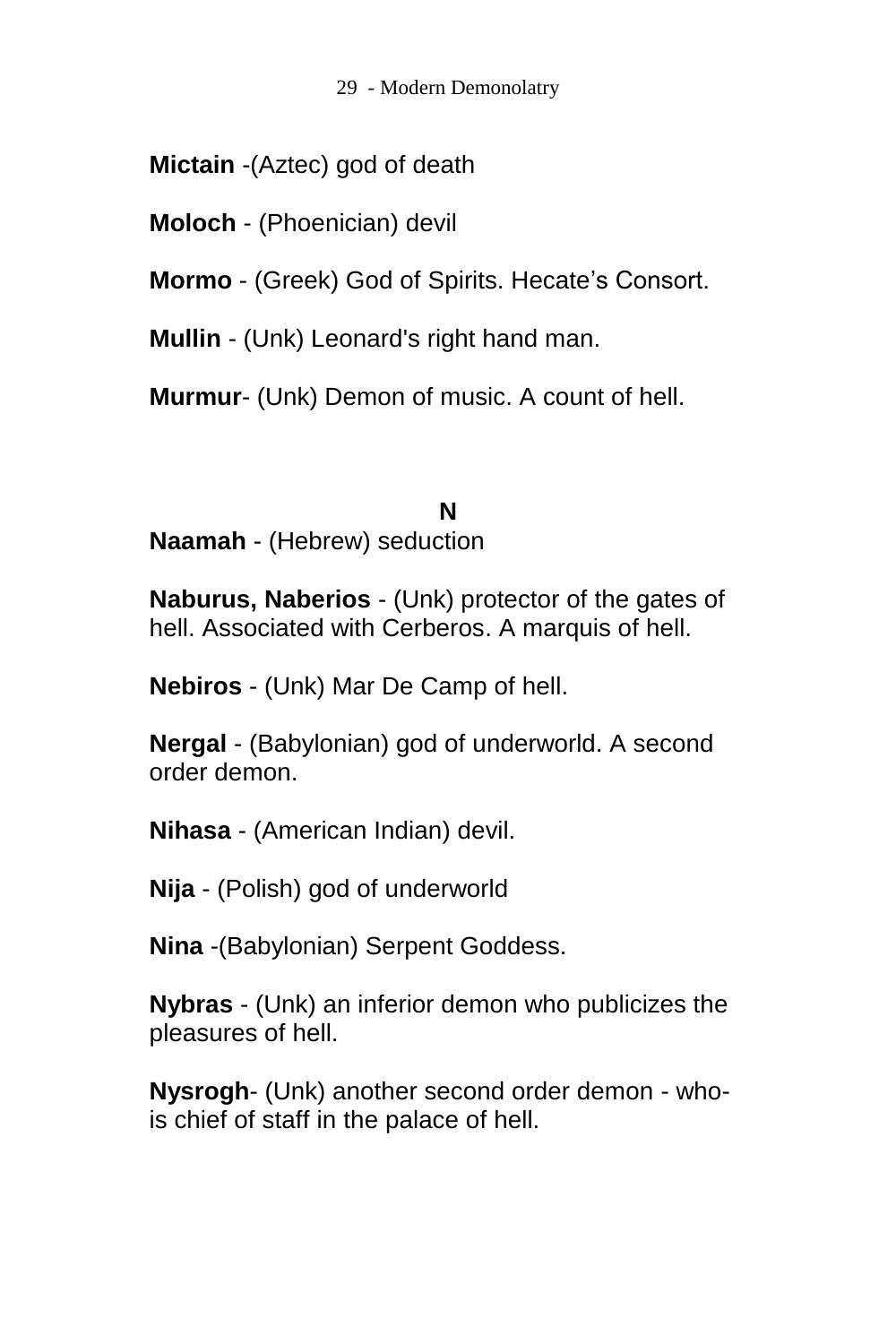#### **O**

**Orias** - (Unk) Demon of divination. Marquis of hell.

**Oroan** - (Guyana) Demon of the eclipse.

**Orthon** - (Unk) a demon of unknown origin who is said to have ties with possessions in France and with the Satanic-Masonic cult of Palladinism in 19th century Italy.

**O'Yama** - (Japanese) Another name for Satan.

#### **P**

**Pan** - (Greek) god of lust.

**Paymon** - (Unk) master of infernal ceremonies.

**Philotanus** - (Unk) a second order demon in service to Belial.

**Pluto** - (Roman) god of underworld.

**Proserpine** - (Greek) queen of underworld.

**Pwcca** - (Welsh) Pooka in Celtic Mythos derived from this name for Satan.

**Pyro** - (Unk) A demon prince of falsehood.

**Pytho** - (Unk) a demon of lies. A serpent demon.

#### **Q**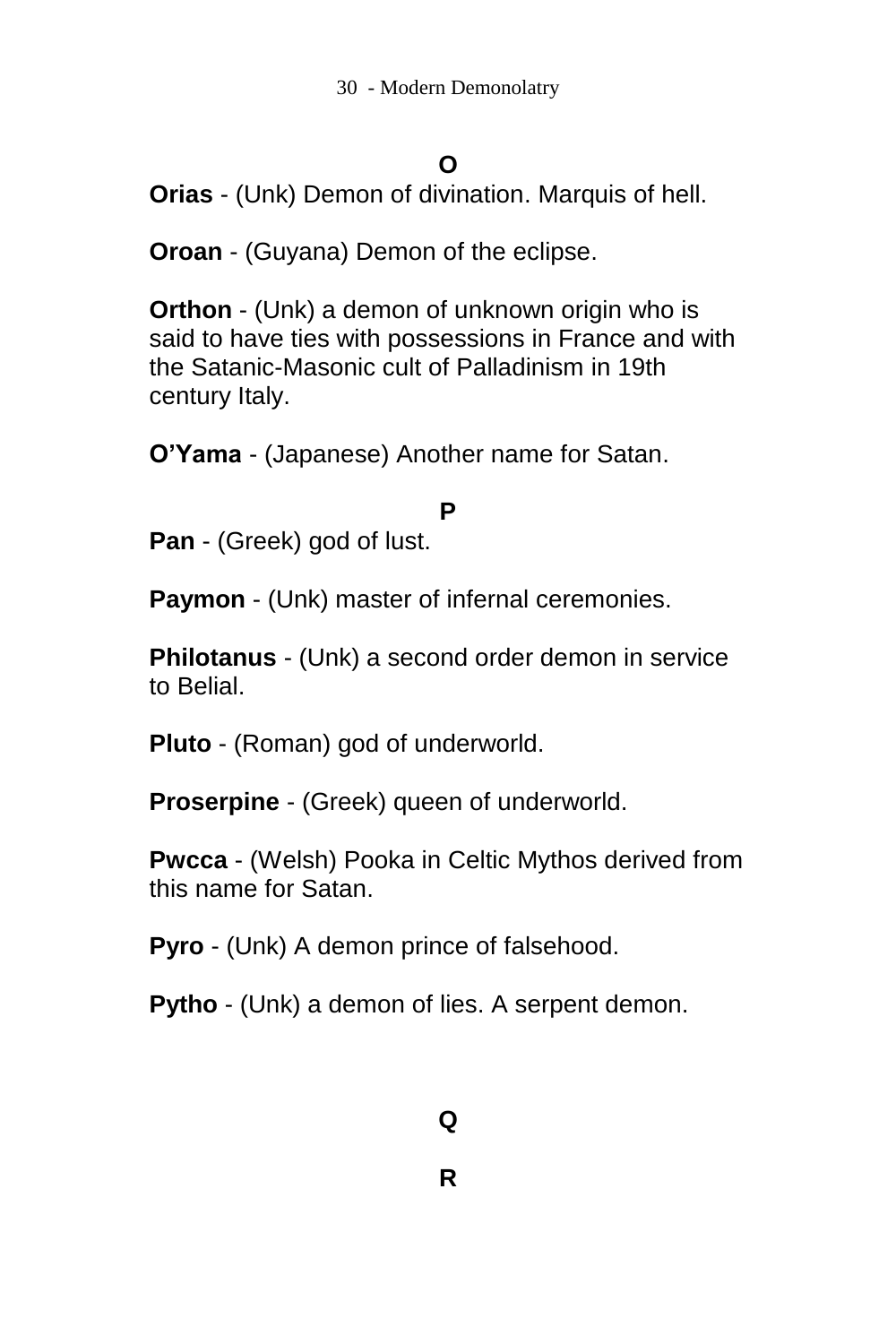**Rahu** - (Hindu) devil.

**Rakshasa** - (India) demon whose appearance in the least, horrifying.

**Raum**- (Unk) a count of hell.

**Rimmon** - (Syrian) devil.

**Ronwe** - (Unk) the demon of knowledge. In some accounts - a lesser demon.

#### **S**

**Sabazios** - (Phrygian) the snake. Serpent worship.

**Samael** - (Unk) it is thought this angel of death was the demon who tempted Eve. Also the prince of air. This is merely another name for satan.

**Samnu** - (Asian) devil.

**Satan**, Shaitan (Satan/Hebrew Shaitan/Arabic) The Adversary. Lord of fire. Fire Elemental.

**Satanchia** (Hebrew/Greek) devil. Same as Satan.

**Sargatanas** - brigadier of hell.

**Sedit** (American Indian) devil.

**Sekhmet** (Egyptian) goddess of vengeance.

**Semiazas** - (Unk) said to be the chief of all fallen angels.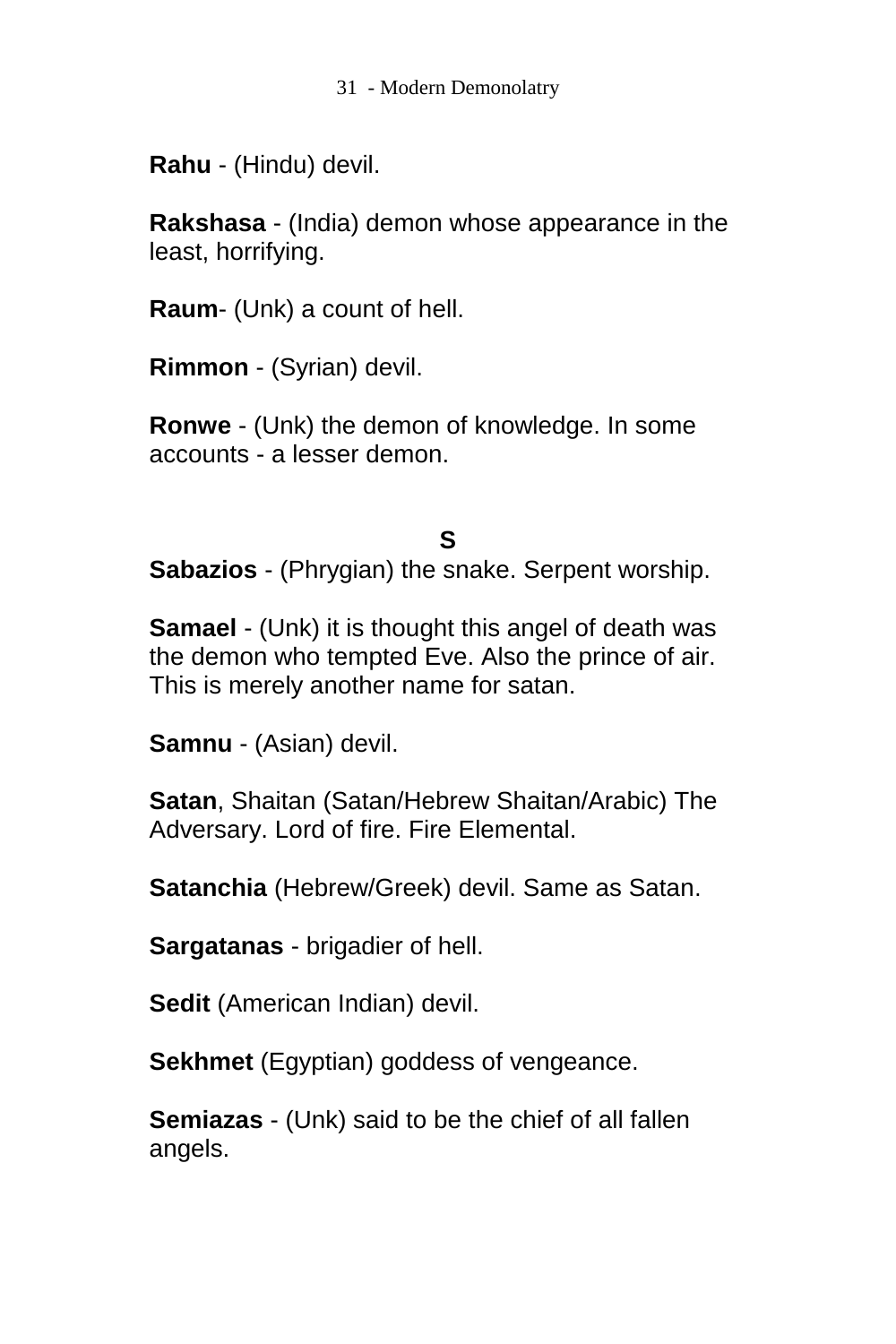**Set** - (Egyptian) devil.

**Shabriri** - (Jewish Myth) a demon who strikes people blind.

**Shiva** - (Hindu) the destroyer.

**Sonnilion**, Sonnillon - (Armenian) goddess of hate.

**Succorbenoth** - (Unk) demon of jealousy and said to protect gates and bridgeways.

**Succumbus**, **Succubus**- female demon of seduction. Said to seduce males while sleeping. Note various spellings. Plural - Succubi.

**Supay** - (Inca) god of underworld.

**T**

**T'an-mo** - (Chinese) devil of desire.

**Tchort** - (Russian) The Black God. Another name for Satan.

**Tezcatlipoca** - (Aztec) god of Hell.

**Tezrian** - (Armenian) goddess of war

**Thamuz** - (Sumerian) devil. An ambassador of hell. Said to have started the inquisition and to have invented artillary.

**Thoth** - (Egyptian) god of magick.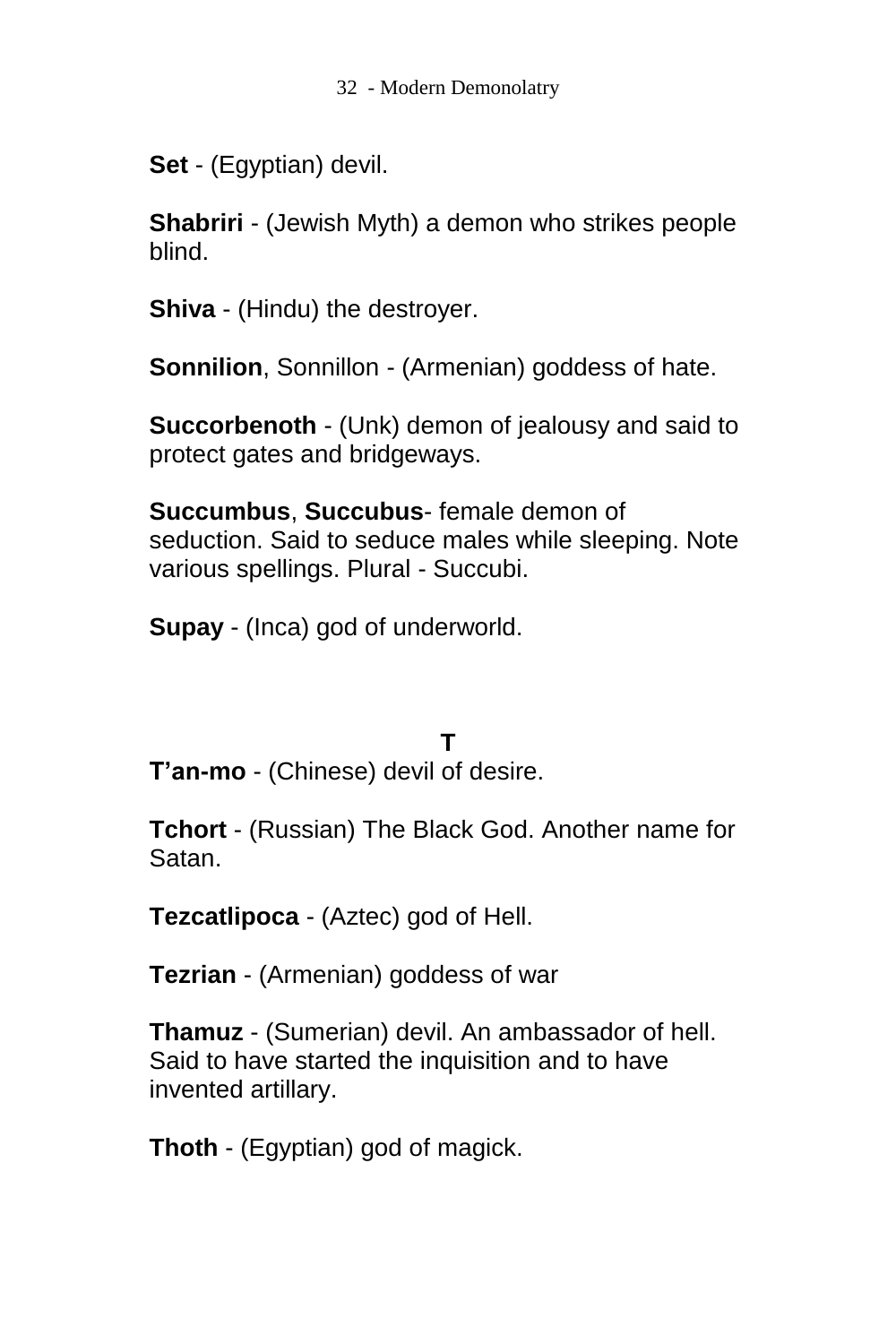33 - Modern Demonolatry

**Troian** - (Russian) night demon.

**Tunrida** - (Scandanavian) devil.

**Typhon** - (Greek) Another name for Satan.

**U Ukobach** or **Urobach** - (Unk) a fire demon.

**Unsere** - (Unk) goddess of sorcery and fertility.

**Uphir** - (Unk) the head demon physician in the palace of hell.

## **V**

**Valafar**- (unk) another grand duke of hell.

**Veltis** - (Babylonian) Evil spirit who assaulted St. Margaret.

**Verdelet** - (Unk) Master of ceremonies of infernal court. Demon of the second order.

**Verin** also **Verrine** and **Verraine**- (Unk) the demon of impatience.

**Vetis** - (Unk) the temptor of the holy.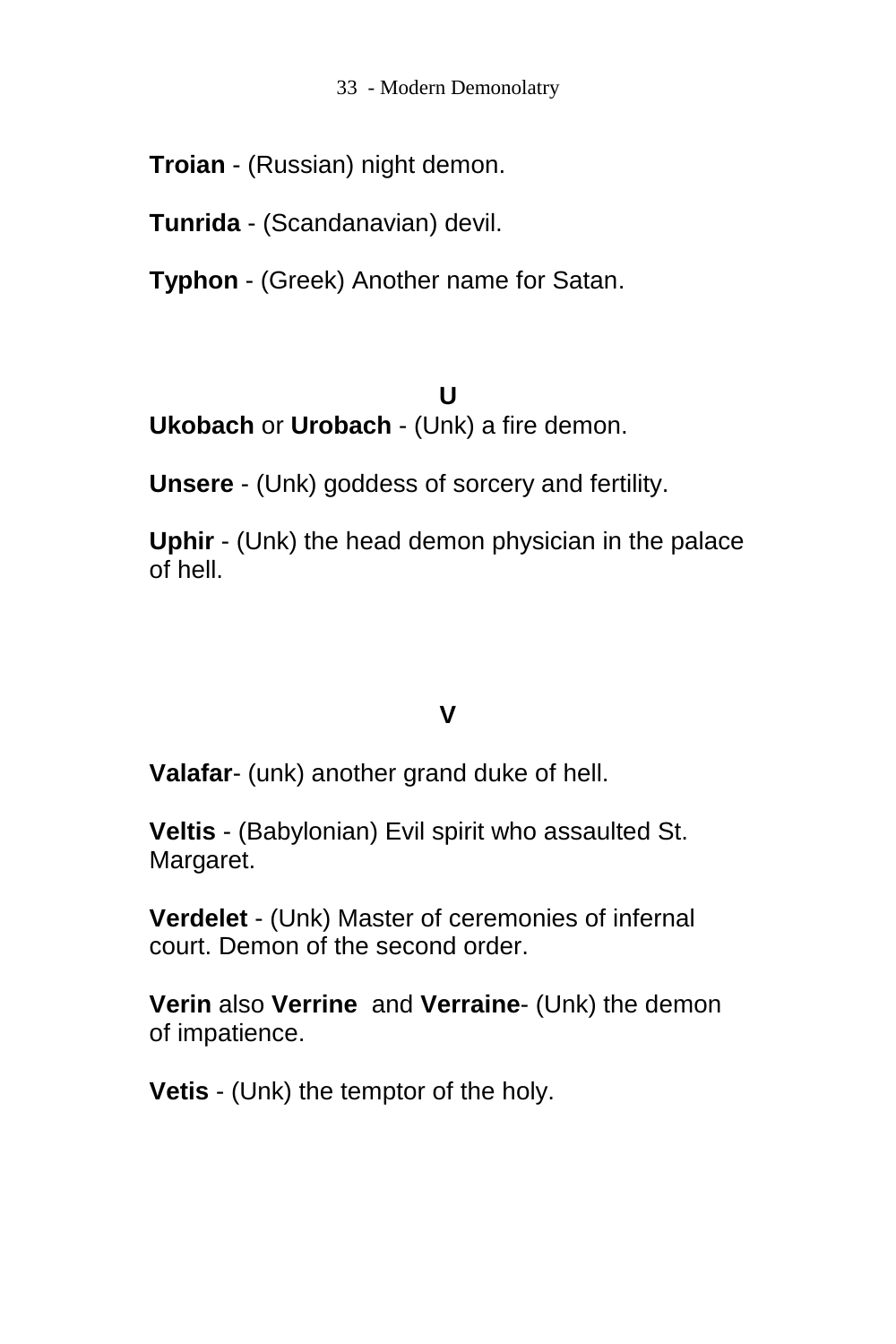#### **W**

#### **X**

**Xaphan** - (Unk) another fire demon. Keeper of the furnaces of hell.

**Y**

**Yaotzin** - (Aztec) god of Hell.

**Yen-lo-Wang** (Chinese) ruler of Hell.

#### **Z**

**Zabulon** - (Unk) Demon who possessed one of the nuns at Loudun.

**Zaebos** - (Sumerian) Grand Count of hell said to have gentile disposition.

**Zagam** - (Unk) Grand king and president of infernal regions. Said to change things into its opposite. Demon of counterfeit.

**Zapan** - (Unk) One of the kings of hell according to Wierius.

**Zeernebooch**- (German) monarch of the empire of the dead.

**Zepar** - (Unk) Grand duke of hell - god of war. Also Vepar and Separ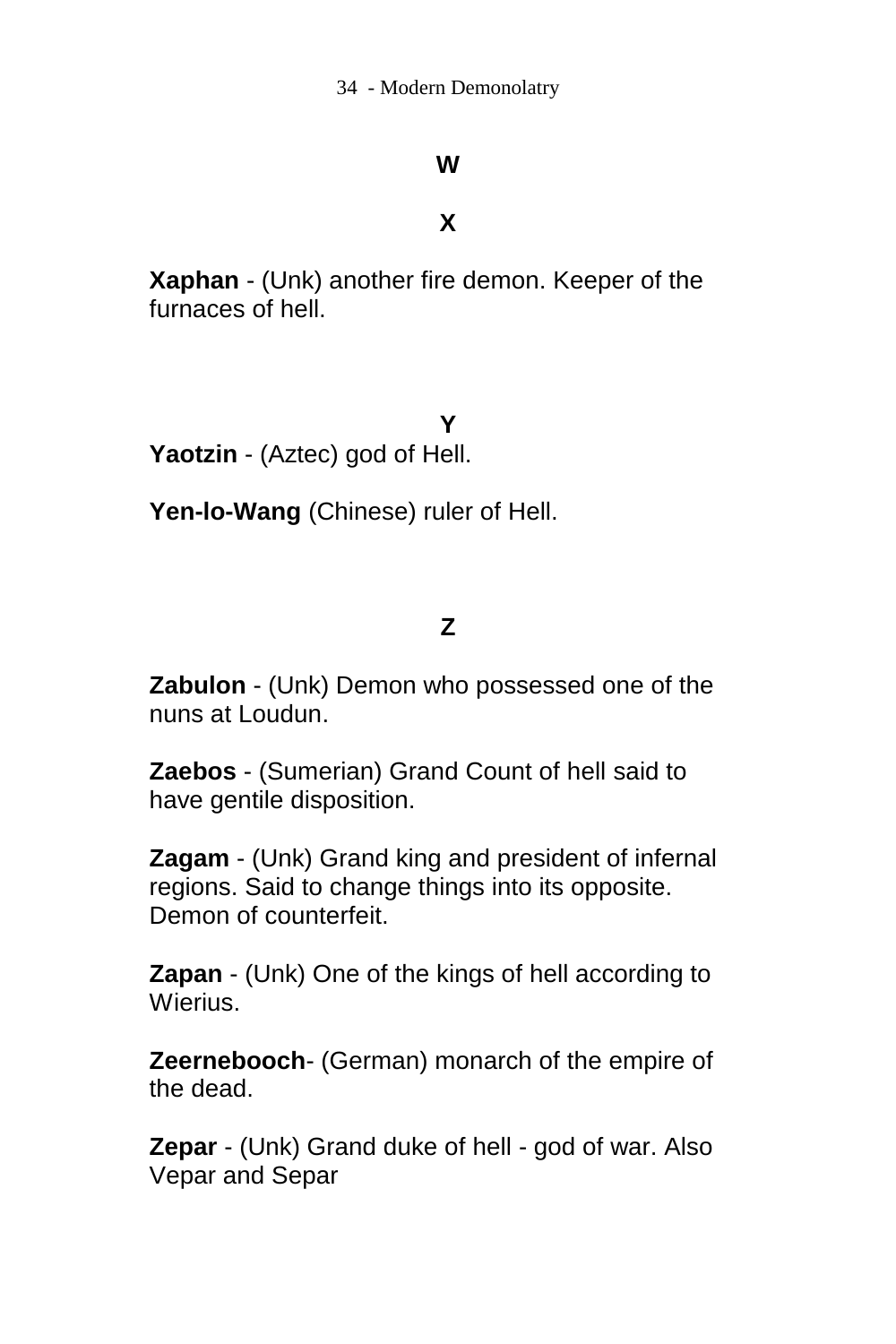## **HISTORY**

#### **Yezidiz - Demon Worship in Russia and Syria Dating to the 13th Century**

If you were to read the Black Book (dating to the 13th century) of the Yezidiz, the seasoned occult scholar would immediately be able to clearly define the roles of demons, although differently named, in the Yezidiz tradition. The Yezidiz is a small sect comprised of approximately 200,000 followers. Like many Demonolatry Sect traditions, the Yezidiz pass their faith to each subsequent generation creating a strong generational priesthood as a result. The Sect was studied extensively in the late 19th and early 20th century by theologists from across the globe who found interesting similarities to Christianity within the religious structure of the Sect. Some speculate the sect is much older than Christianity and conformed some of its original traditions to the mold of the Christian ways in order that they might survive the Christian onset. Aside from Christian tradition there are also traces of Moslem and Persian influence. There are nine positive influence "arch-angels" or "demonic entities" worshipped by the Yezidiz. They are:

Shams El Din Fakr El Ein Nasr El Din Sij El Din Sheikh Ism Sheikh Bakra Kadir Rahman

While there is little documentation of true Demonolatry sects in history, the Yezidiz, although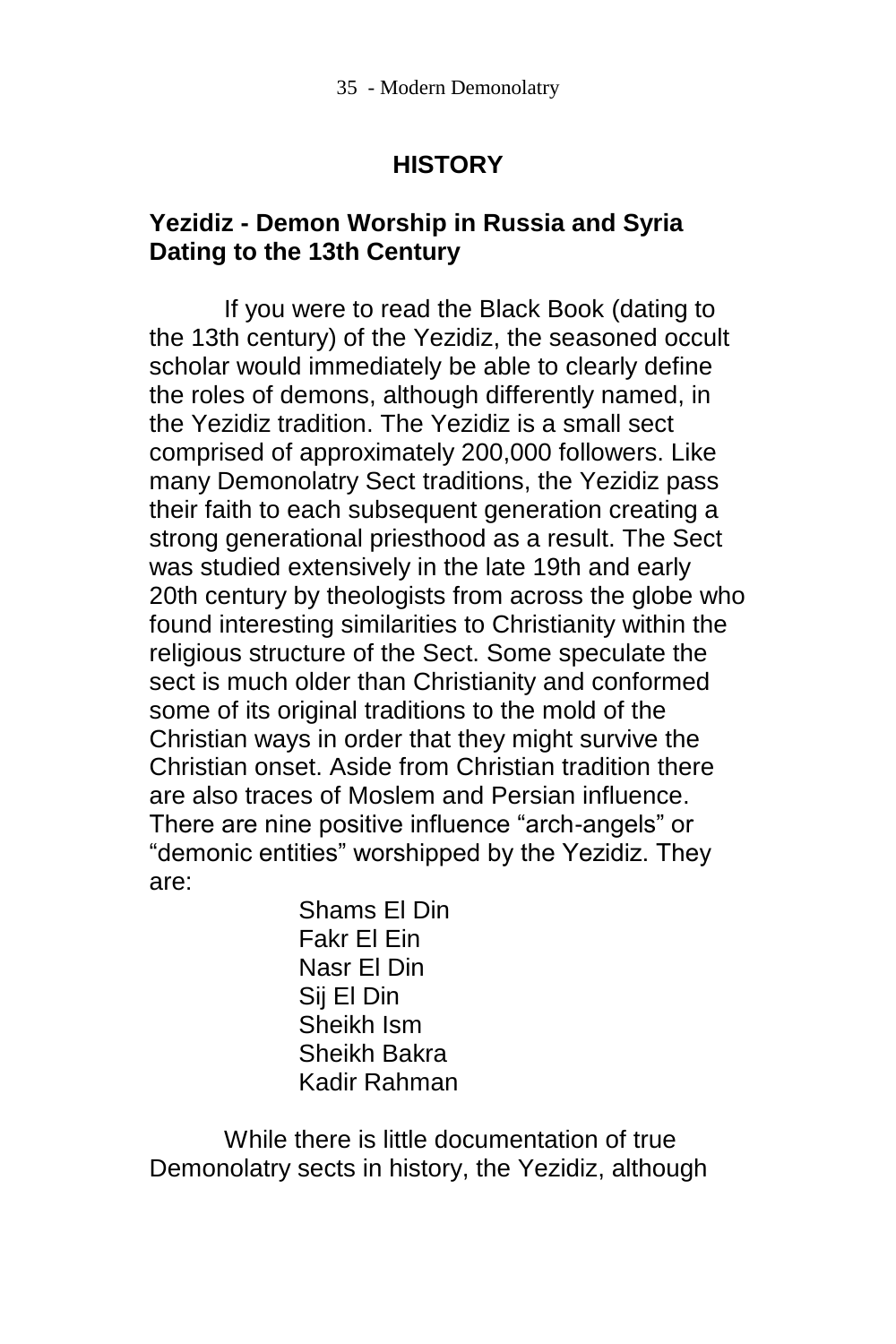obscure, remain the best documented and researched Demonolatry sect of all time outside the Demonolatry community.

#### **The Knights Templar**

Between the years of 1119 and 1188 a small group of knights founded the Knights Templar also known as The Order in dedication to protect pilgrims traveling to the holy land. Originally a Christian Order, the Templars held their religious rites in much secrecy. Because of this secrecy much speculation occurred regarding their nature as a religious order. Rumors that had been brewing for generations suggested the Templars worshiped Baphomet and partook in satanic rites during these secret meetings. Others believe the rumors were a product of King Philip IV of France who desperately sought to remove the power of the Templars not only for his own sake (as he owed them a substantial sum of money), but for his alleged dislike of one of the Order's Grand Masters. Still other sources suggest that while the Order was originally Christian it was overtook by the de Lemann Sect in 1249 and was a true Demonolatry Sect.<sup>5</sup> In the latter instance it is stated the reason the Templars fell was due to a loosening of the secrecy factor among members and less rigid entry requirements, which allowed almost any man to join the order providing he was willing.

While the individual members of the Order were quite poor, the Order gained excessive wealth, which they used in commerce. By the 14th Century the Order was a financial and religious power whose only contender was the Pope himself. In 1307 King

 $\overline{a}$ 

<sup>&</sup>lt;sup>5</sup> From the Delaney Family Grimoire circa 1519.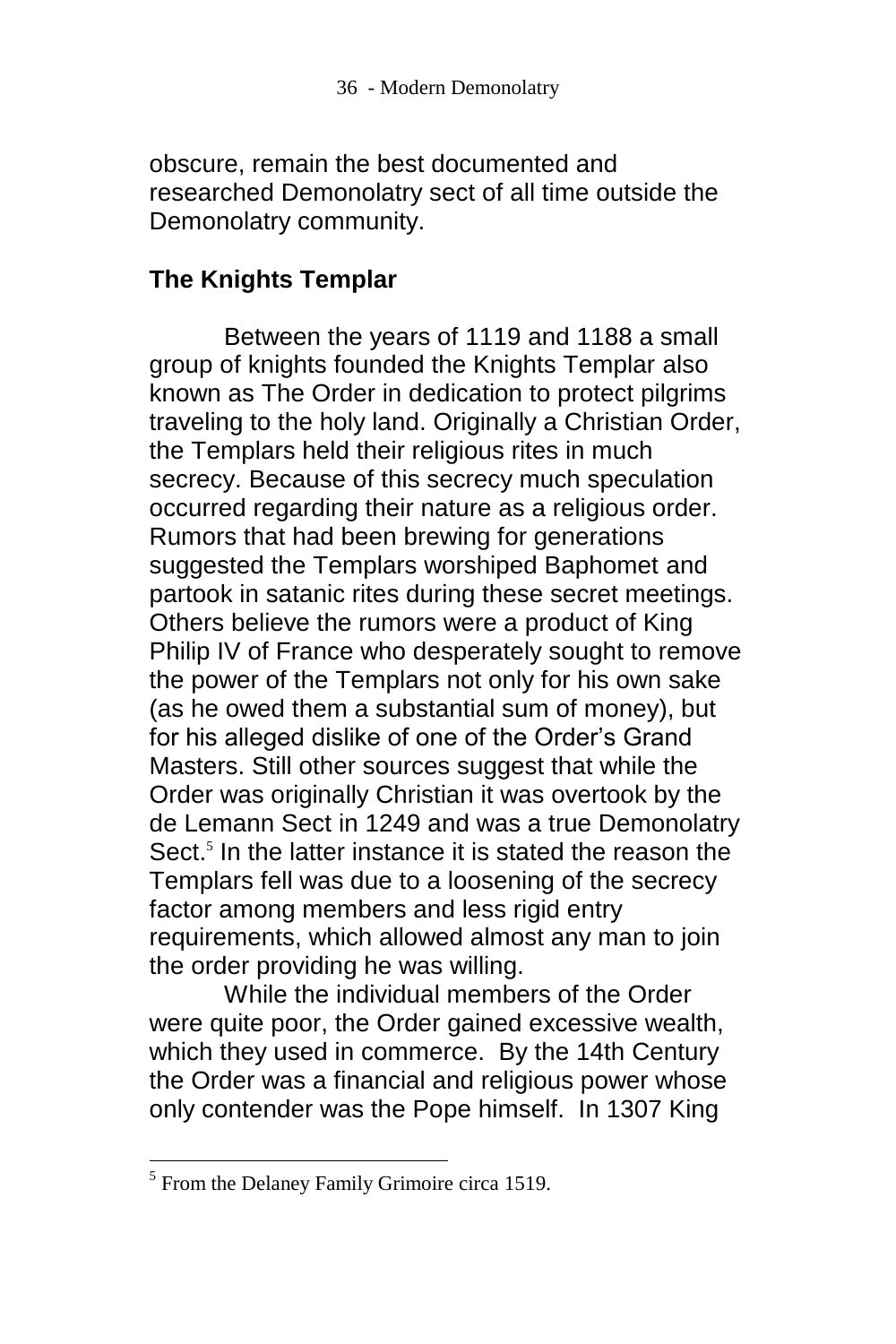Philip IV convinced Pope Clement to have all the Templars arrested. The Templars were stripped of all their properties and titles and were tried for sorcery and heresy and burnt at the stake. The Order was dissolved on an official level by Philip in 1312.

Only the latter we can be sure of, for the persecution of the Templars is well documented. However, whether or not the Templars were a bonified Demonolatry Sect remains speculation and theory. Their rites were not documented in public file. Much of the testimony of the occurrences at these secret meetings was given under extreme torture and interrogation and is therefore deemed invalid due to circumstance.

#### **Demonic Possession**

Here we shall take a look at demon possession hysteria. The primary (and perhaps best known) incidents that should be mentioned here are the Louviers Possessions, the Aix Possessions, and the Loudon Possessions.

**LOUVIERS**: The possessions at Louviers took place at the Louviers Convent in 1647. Much like the Aix and Loudun Possession cases, Father Mathurin Picard (nunnery director) and Father Thomas Boulle (vicar at Louviers) were convicted on the evidence of the possessed nuns. Sister Madeleine Bavent, who was eighteen years old at the time, was the initial possession victim whose testimony threw the church into a panic. Supposedly, Picard and Boulle had taken the nuns to secret sabbats where they cavorted with demons. Namely the demon Dagon by Bavent's testimony. Similar testimony of the other nuns followed. Upon further investigation it was discovered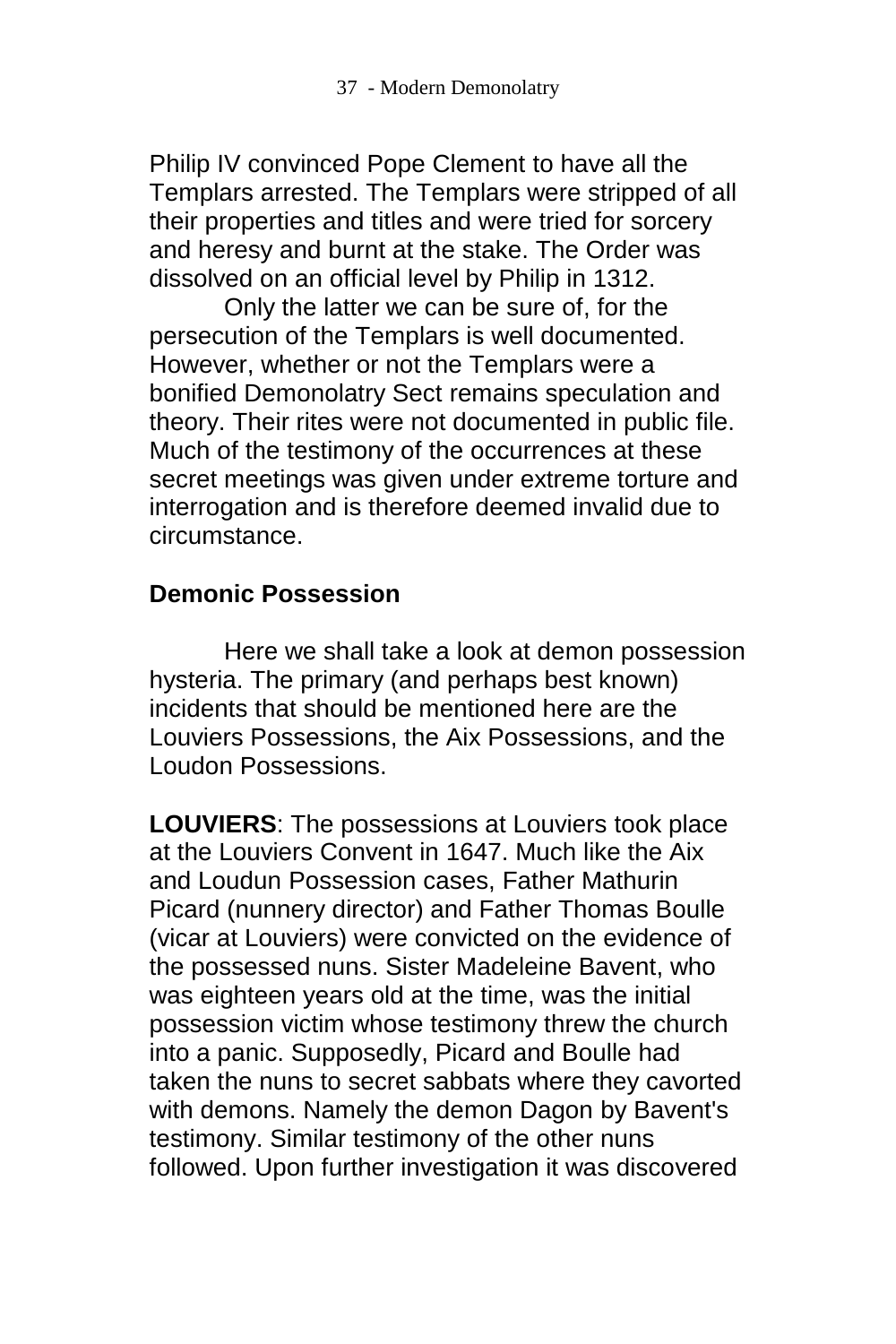that the nuns were suffering from the classic symptoms of possession.

Demonic Possession - The Classic Symptoms

- **Contortions**
- Unnatural body movements.
- Speaking in tongues (glossolalia)
- Insults
- Blasphemies
- Appearance of wounds that vanish as quickly as they appear.

As at Loudun - the exorcism rites at Louviers were made public. Accounts of the incident suggest the exorcism was anything but a holy ritual. The inquisitors allegedly created mass hysteria questioning and harassing everyone. Father Boulle was tortured during the exorcism.

Parliament at Rouen's Sentence: Sister Bavent was imprisoned for life, Father Boulle was burnt alive, and the corpse of Father Picard (who was fortunate enough to have died earlier) was exhumed and burned.

**LOUDUN:** This has been deemed the most famous case of possession hysteria in history. In 1634, it was said Father Urbain Grandier inflicted possession onto the Ursuline nuns of Loudun. This is the case that questioned the actual existence of demonic possession, whether or not the nuns had indeed been suffering, and whether or not Father Grandier had died for reasons other than the possessions (namely political reasons). Accusations against Father Grandier began with Mother Superior Jeanne des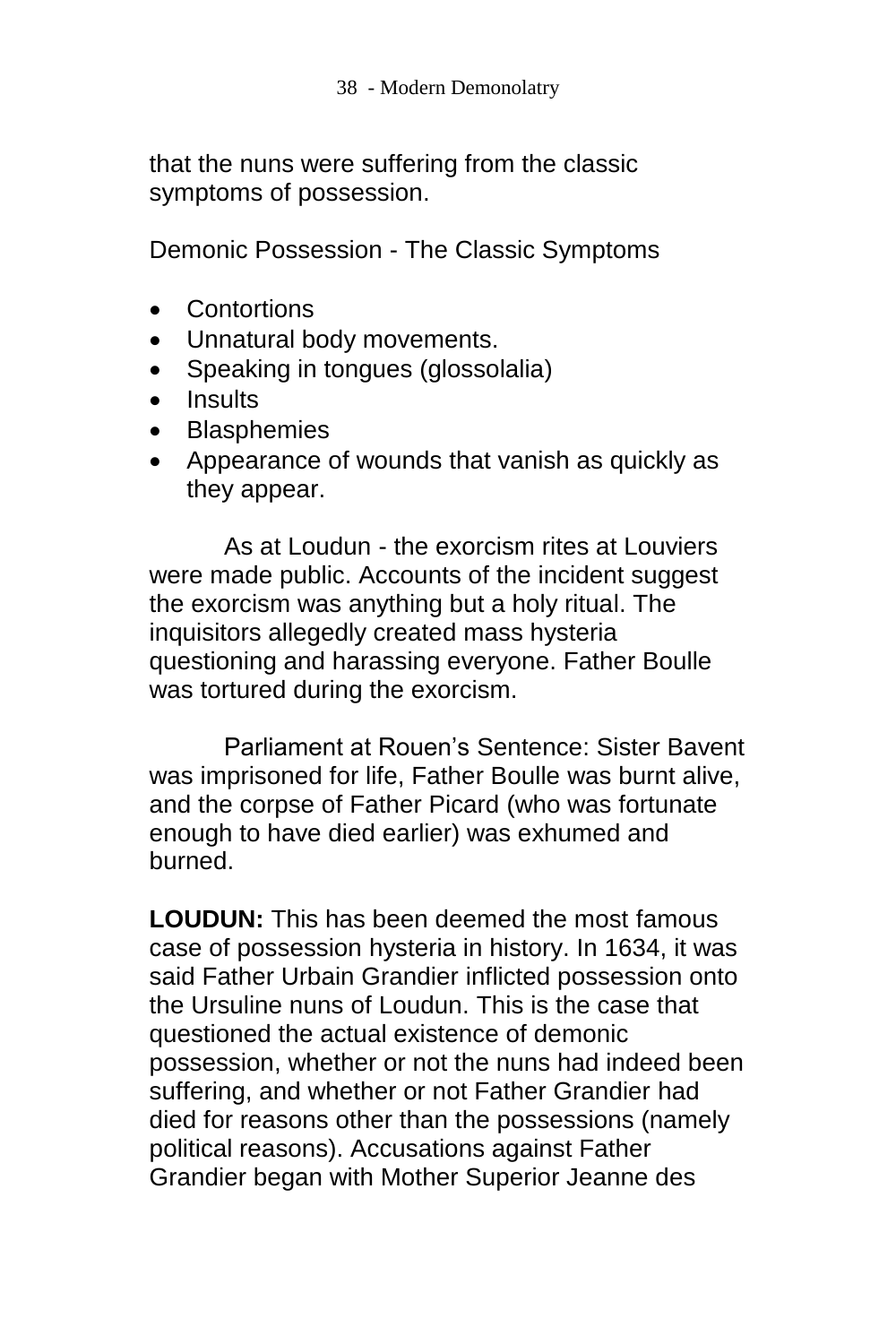Agnes who reported having illicit and demonic dreams featuring Grandier. No amount of penance kept Jeanne's dreams at bay, and soon - the other nuns had followed suit - succumbing to the hysteria of the Mother Superior's dreams and having their own. At this point, it is reported that Father Mignon, an enemy of Grandier, and his assistant took the alleged possessions as an opportunity to turn against Grandier. They began exorcising the nuns. Two of the demons namely responsible for these possessions were Asmodeus and Zabulon although there were others.

Grandier ordered the nuns isolated and wrote to the Archbishop of Bordeaux, who in turn, immediately sent a doctor to examine the nuns. The doctor found the women physically sound and free from possession. Regardless, Grandier let stay his order that the nuns be confined to their cells. This quieted the hysteria for a few months, but then it started again.

This time, Grandier's enemies were working to have him arrested and convicted of witchcraft. Former lovers of Grandier came forth with stories of sacrilege, adultery, and incest. Meanwhile, Jeanne continued feeding the hysteria - adding names to the roster of demons possessing the nuns. She even went as far as to go through a psychosomatic pregnancy.

The demons on the Loudun possession roster:

Asmodeus, Zabulon, Isacaaron, Astaroth, Gresil, Amand, Leviatom, Behemot, Beherie, Easas, Celsus, Acaos, Cedon, Alex, Naphthalim, Cham, Ureil, and Achas.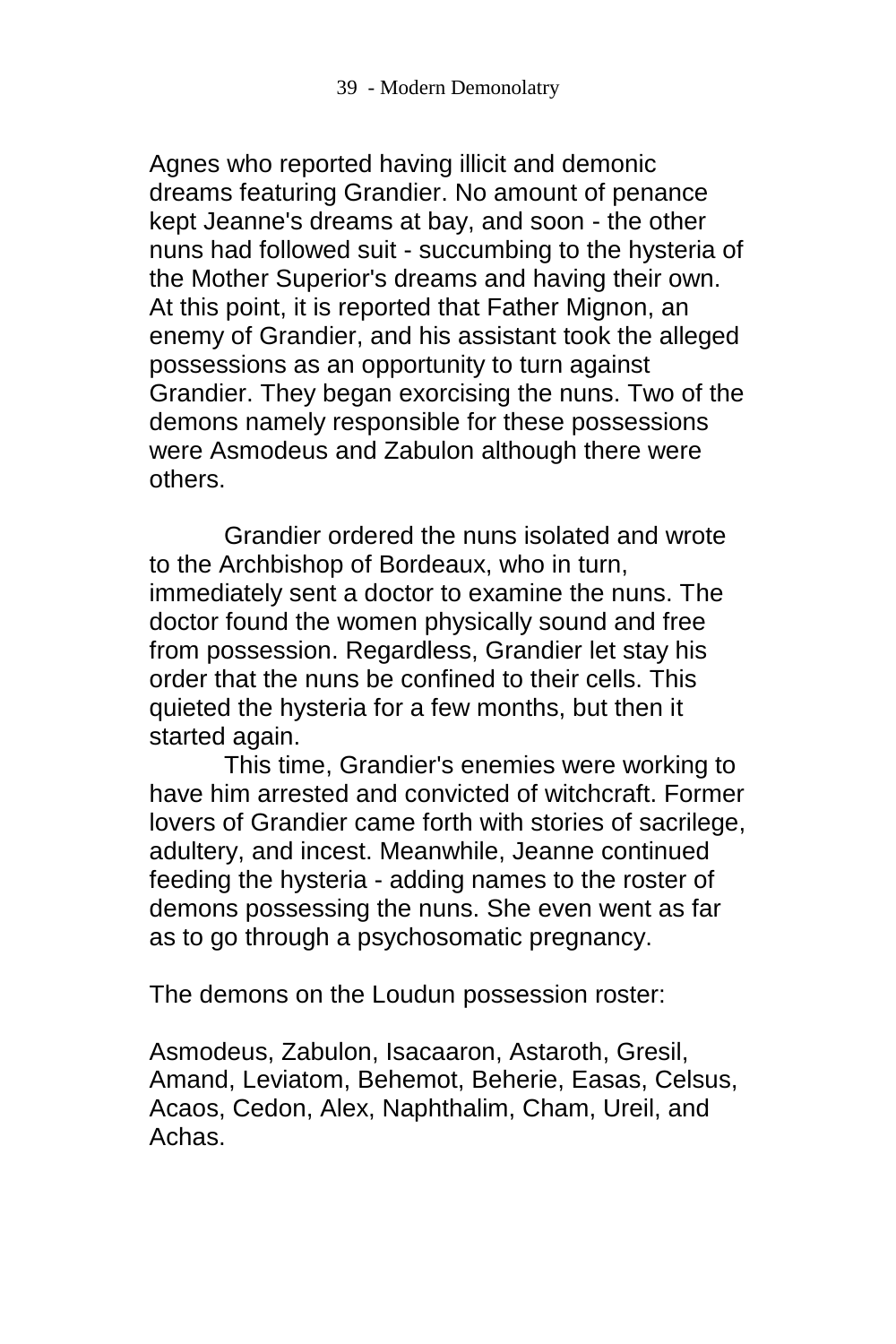Finally, Grandier was charged, tortured, convicted, and sentenced to be burned alive. The nuns were supposedly exorcised by Father Surin, a renowned exorcist who later succumbed to the very demons he banished, having gone insane. Invariably, the possessions at the Loudun convent continued (supposedly as a tourist attraction since the exorcisms drew so much attention) even after Grandier's death. The possessions finally stopped in 1637 when the fraud was uncovered.

**AIX-EN-PROVENCE:** The incident at Aix (burning Father Gaufridi alive) acted as the precedent setting case for the Loudun Possessions' conviction and sentence of Father Grandier twenty years later. This is also the first case where the testimony of a possessed person was taken into account during the conviction of Father Gaufridi. Prior to the seventeenth century, a possessed person's testimony was not used since demons were known to be liars.

As in the Loudun possessions, sexual themes played a large role in the possession testimony. Father Gaufridi was convicted by his own confessions (under torture) as well as the testimonies of the possessed nuns, Sister Madeleine Demandolx de la Palud and Sister Louise Capel. Both Father Gaufridi and Sister Madeleine recited their denouncement of god and the saints before the church.

The Verdict and Aftermath: Father Gaufridi was burnt alive. Both nuns were banished from the convent. In 1613, two years later, the possession hysteria spread to nearby Lille. In Lille it was reported that three nuns were possessed. They accused Sister Marie de Sains of bewitching them.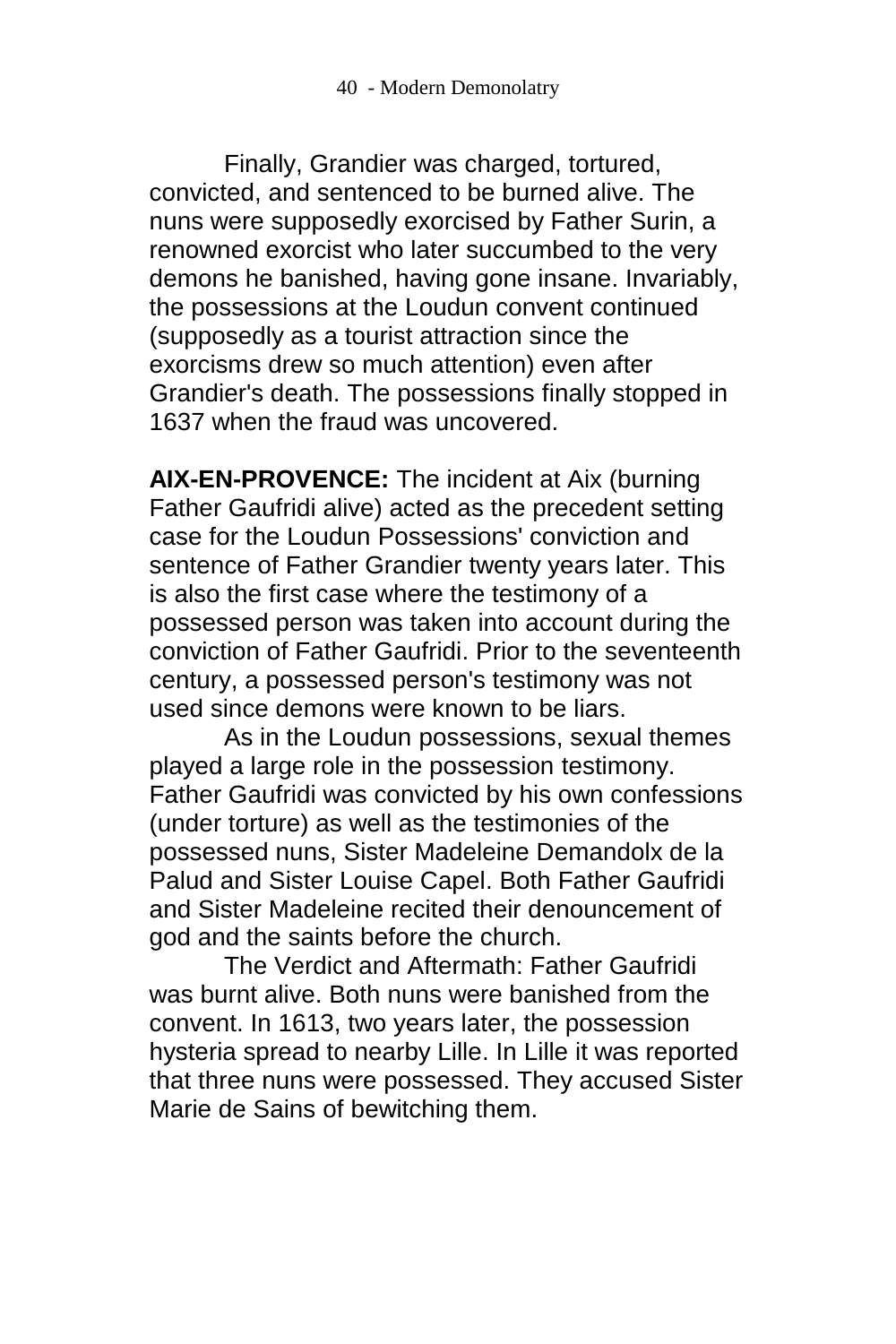### **Brief Analysis of Demonic Possession Cases:**

The above possession cases are interesting in their similarities. Is it possible that nunneries were suspect to demon possession due to the sexual frustration of the chaste women of God? This is a real probability knowing the psychology of human instinct.

Could the Priests have been sexual deviants? Maybe, however it seems unlikely. If that were the case, wouldn't the nuns in each case merely have turned the offending priest into the church hierarchy for breaking his vows and for sexually exploiting the women? Many people are inclined to believe so. Some people conclude that women were not as oppressed as we are led to believe by modern history texts.

Is there such a thing as demon possession? Who knows. There is so much about the world we do not understand. What is possible is only within the realm of human perception. Whatever that perception is relies exclusively on each individual. However, most Demonolators are doubtful that demons would bother possessing humans unless there is some driving need that exceeds recommendation for physical manifestation.

## **Richard Dukanté**

Perhaps one of the foremost Demonolators/Demonologists renowned today is the late Richard Dukanté. Dukanté was born in 1931 in Chicago, Illinois to Andrew and Teresa Dukanté. He was raised a traditional demonolator and attended private schools. Having been raised among the social scene of the occult community he had the pleasure of meeting numerous occult personalities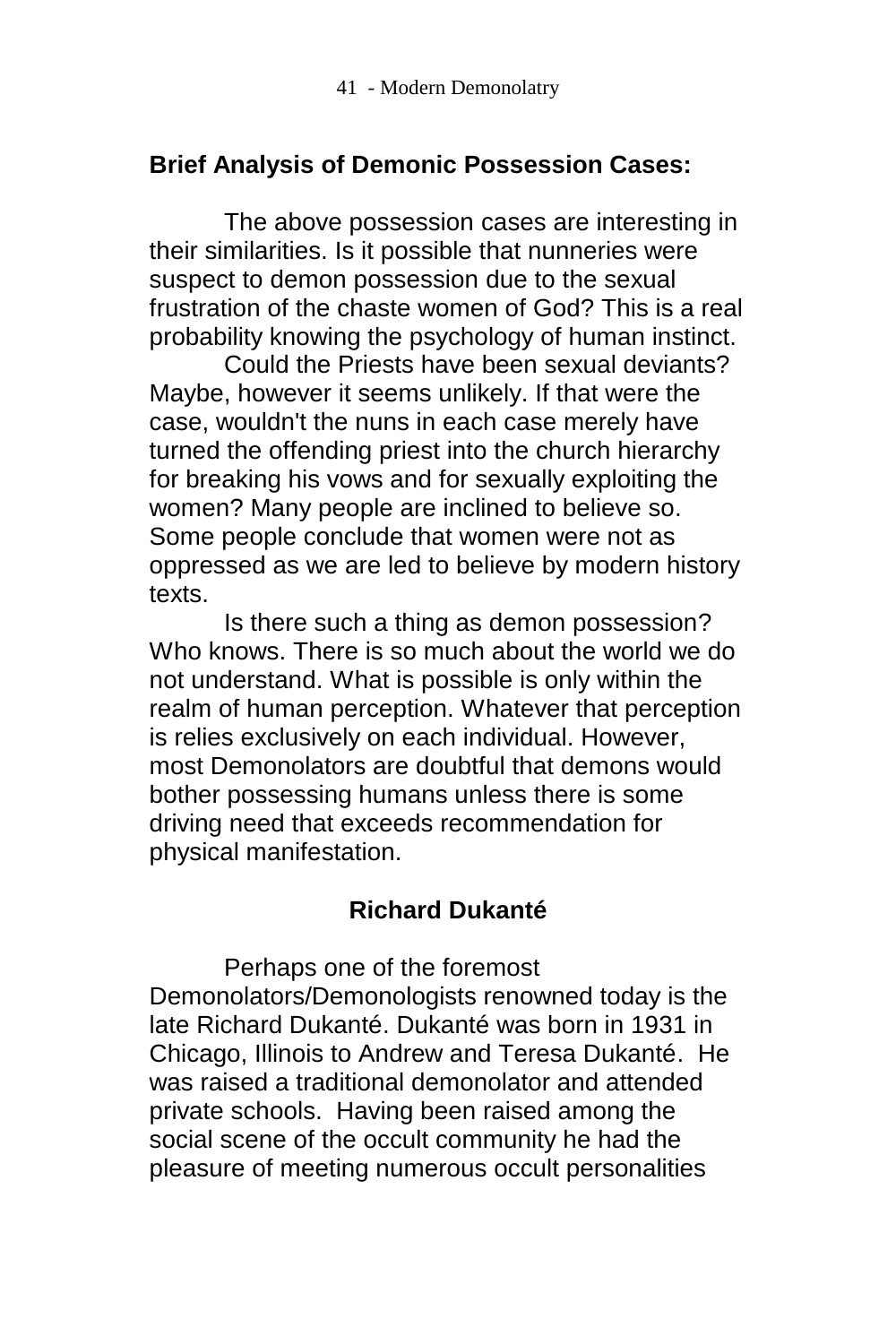from his early teen years onward. Among them, Aleister Crowley in 1945 just two years before Crowley's demise.

In 1952, when he was merely 21, Dukanté's mother died in an automobile accident and not a year later, with a bad heart, his father followed. His sister, Elizabeth (b1933), had since renounced her family for their religious practices and had married into a Christian family. It was at this time Dukanté began his immersion into Demonolatry. After obtaining a masters degree in Theology with extensive studies in Latin and History from Princeton, he supported himself as a private tutor and lived off the trust fund and inheritance his parents left him.

In 1960, Dukanté married Laura Emmery and in 1965 he fathered his first and only child, Selinda Tezrian Dukanté. Dukanté's zealousness for Demonolatry and his obscure practices led his wife to divorce him in 1968 at which time he was granted custody of his daughter. In 1967 Dukanté, along with several members of the Demonolatry priesthood [Delaney, Purswell, Linton, and Willit], started the early Guild of Demonolatry. In 1968 the Shadow Guild of Demonolatry (SGD) was officially established with a membership exceeding 50 people. It was 1963 when the Dukanté Hierarchy was first established complete with female demons other than commonalties such as Lilith. Dukanté claimed he had found a way, through ritual, that allowed him to travel to demonic planes of existence where he recorded the physical description of the demons as he was introduced to them. He claimed Satan, himself, had escorted these brief, but numerous tours.

For this he received much ridicule from the occult community. Two of his closest confidants, also Demonolators, who stood by him during this trying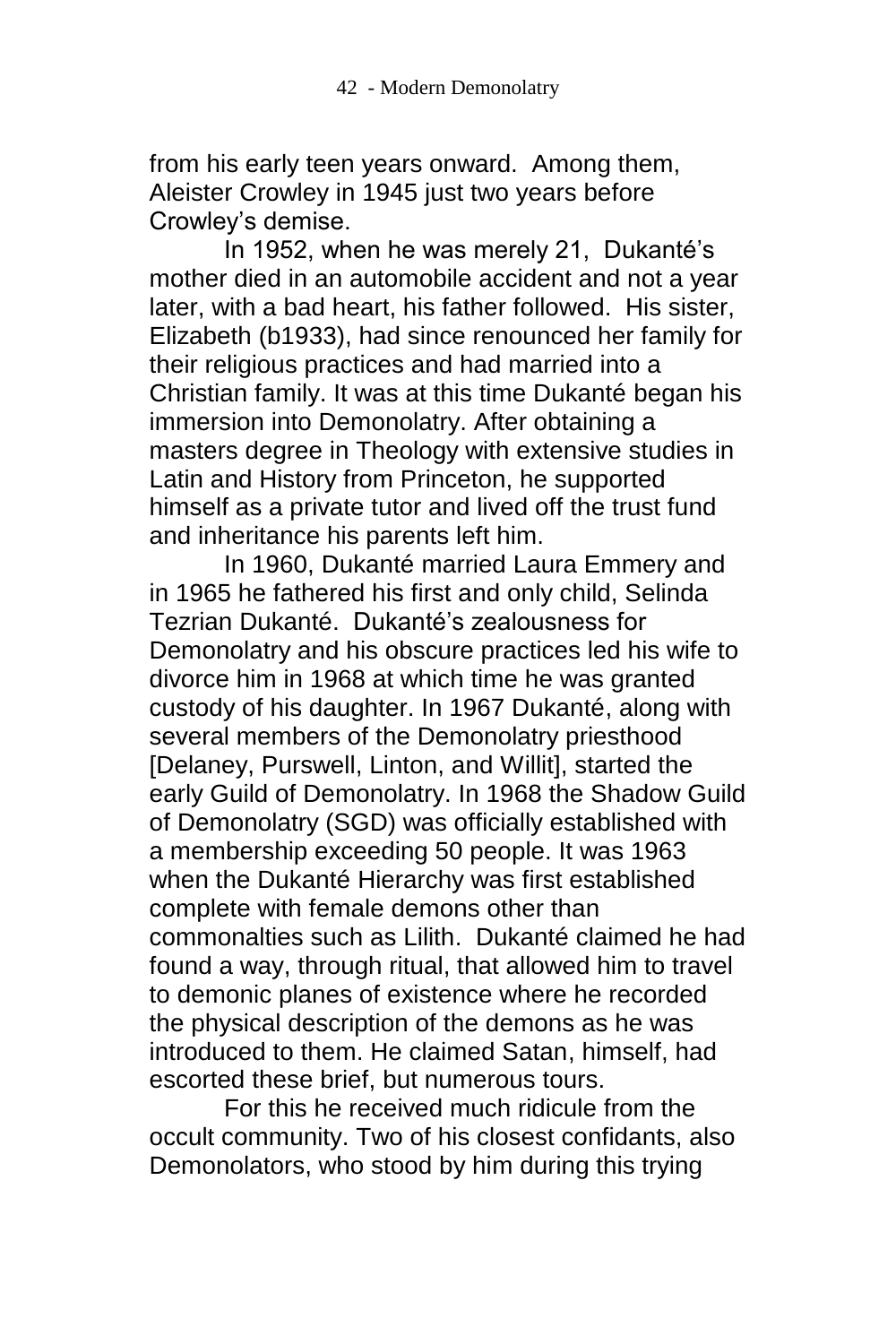time were Lance Delaney and Grant Purswell. By 1980, Dukanté had been labeled a lunatic by numerous occultists and Demonolators alike. He died in 1985 at the age of 54, from a heart attack. During his life, Dukanté put together over 25 unpublished books detailing his workings and experiments with demons. These books have come to be known, within the Demonolatry community, as the Dukanté Grimoires.

#### **The Coven/Sect**

Demonolatry has been underground for centuries. In Europe, sects met in forest groves and caves in secret, teaching the ways of Demonolatry verbally. Allegedly few, if any, Demonolators were persecuted during the inquisition. By then, the secrecy factor with its rigid ways had been well built into the foundation of the religion. Some grimoires tell of Demonolators feigning being Christian for the sake of not arousing suspicions.

For this reason, written history of Demonolatry remains hidden in family grimoires long held clandestine over the centuries. Several written accounts elude to the fact that some people may have been aware of the existence of Demonolatry without having any real, concrete proof to go on. Perhaps the most famous incident was the torturous means by which the secret rituals of the Knight's Templar were unveiled during the height of the middle ages. While embellished to include Christian perversion, the described rites of the Templars, who allegedly worshipped Baphomet, are very close to actual Demonolatry rites of that time period. Sheep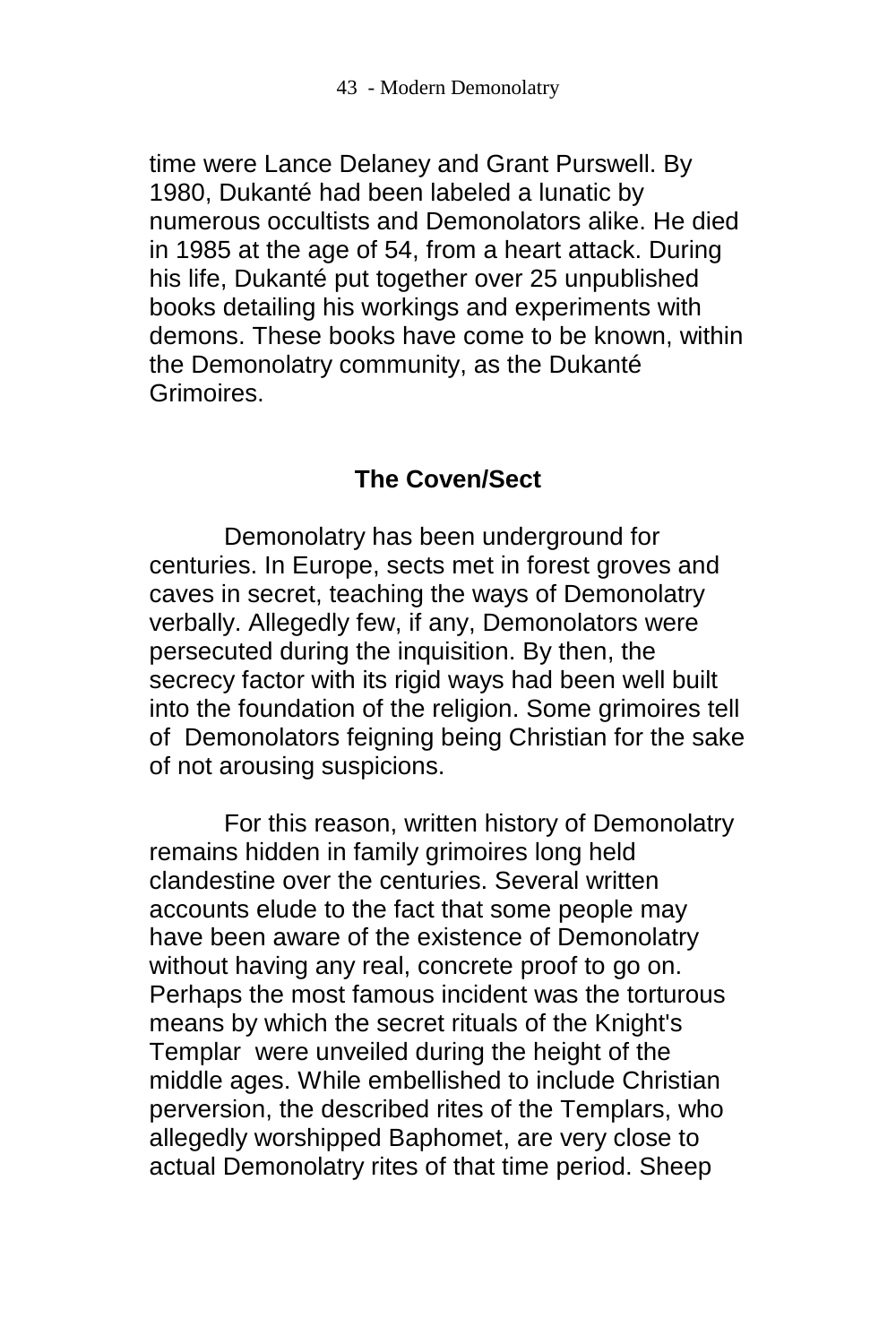and hens were common sacrifices as were oxen and cattle. However, in almost all incidents of sacrifice a feast followed wherein the sacrifice was consumed by the Coven/Sect as the blood was the only part that could be used during ritual to any advantage. The blood of the sacrifice was made into magical inks and oleums and used as an offering to the demonic entities.

Few Coven/Sects, if any, still use sacrifice as a common ritual practice. It should be noted here that humans are not and have never been sacrificed by Demonolatry sects. The easiest to obtain and perhaps the most common choice for sacrifice are chickens (regardless of color although some people insist the color of the chicken and the sex are determining factors as to whether or not they are fit to sacrifice) as sheep tend to be less common and used only occasionally. Why chickens and sheep? It's merely history that dictates the sacrifice used during a specific ritual. During the middle ages when many of the family grimoires were written, sheep and chickens flourished. They were plentiful and convenient. Nowadays, these animals have merely become a tradition. And, staying within the traditions of the religion, the sacrifices are consumed at a feast directly following the ritual. The Coven/Sects that do practice ritual sacrifice are not apt to do them more than once a year (usually during the Rite to Eurynomous ) if at all. Most modern ritual grimoires have exempted the sacrifice sections of ritual by snipping them as if they never existed at all.

The reasoning behind this is clear. Ritual sacrifice, even of a mere chicken, doesn't look good. With all the bad press surrounding left-hand-path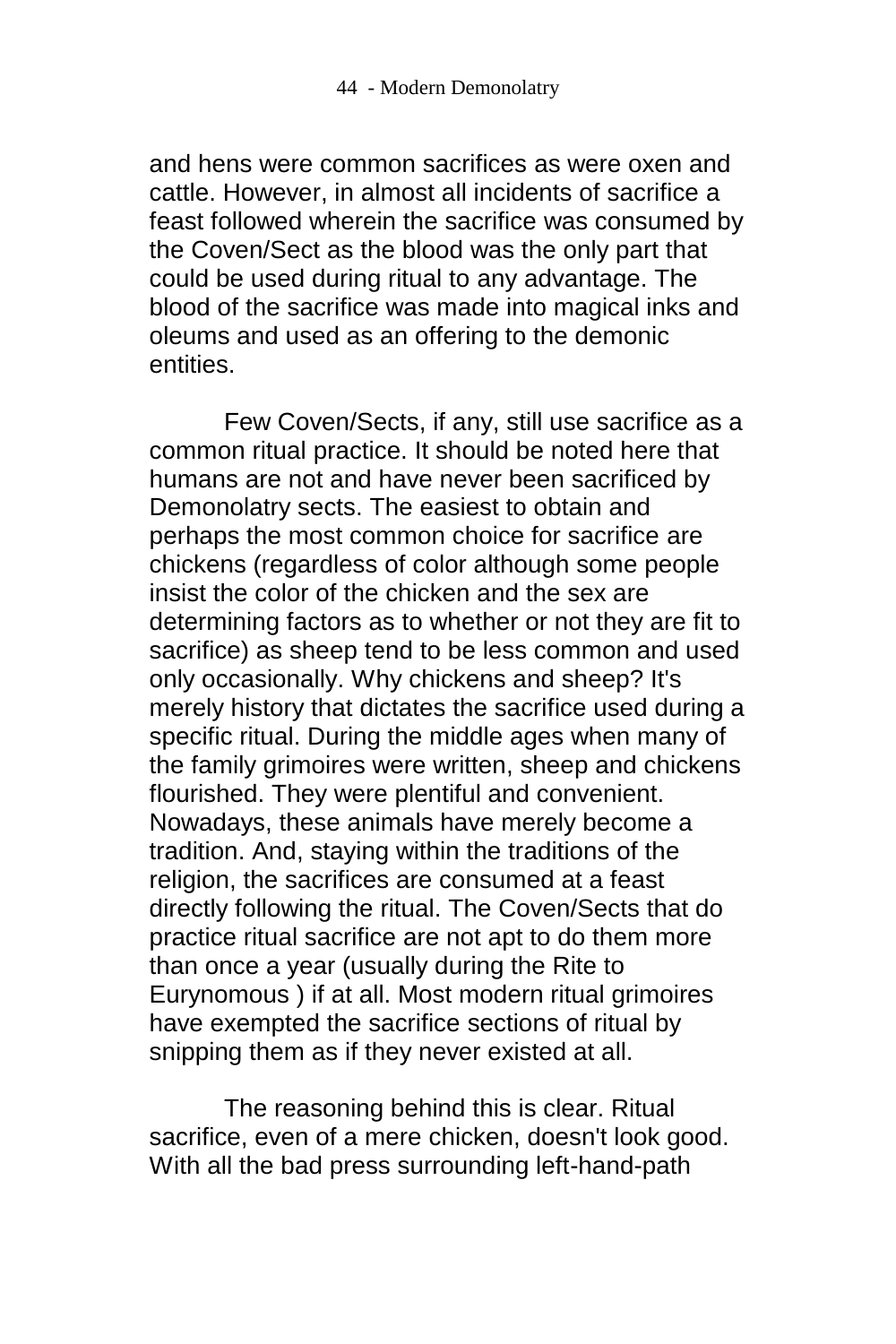religions already - modern Demonolators have chosen to keep some history buried deep in the pages of tattered grimoires locked in safes and collecting dust on bookshelves. What we fail to remember is that many other religions, including early Christian Sects, partook in sacrificial rites during the course of their history.

A popular question that often arises concerns the matter of a coven member leaving the coven or sect: It has been rumored far and wide that members who betrayed the coven were murdered, but not by physical means. Rather the coven would employ a curse to avenge justice on the offending person. However, this is not true. Members can leave the Coven/Sect at any time without fear of harm. Older grimoires such as the Willit and Delaney grimoires contain rites where a member is officially removed from the sect. The rites are somewhat similar to a marriage unbinding rite (formal divorce).

#### *The Composition of a Coven/Sect and Titles*

The Demonolatry Sect is composed of three groups of people. Those who are students, those who are adepts, and those of the priesthood. It is the job of the Student to study to become an adept. Once the student has taken the class she becomes an Initiate. Once initiated she becomes an Apprentice. The next "rank" so to speak is the Adept. This is a person who knows enough to guide those still learning. Unless a person is born into a Demonolatry family, she may not ascend to the High Priesthood, however, she may become an Assistant Priest. Please note that birth into a Demonolatry family does not automatically give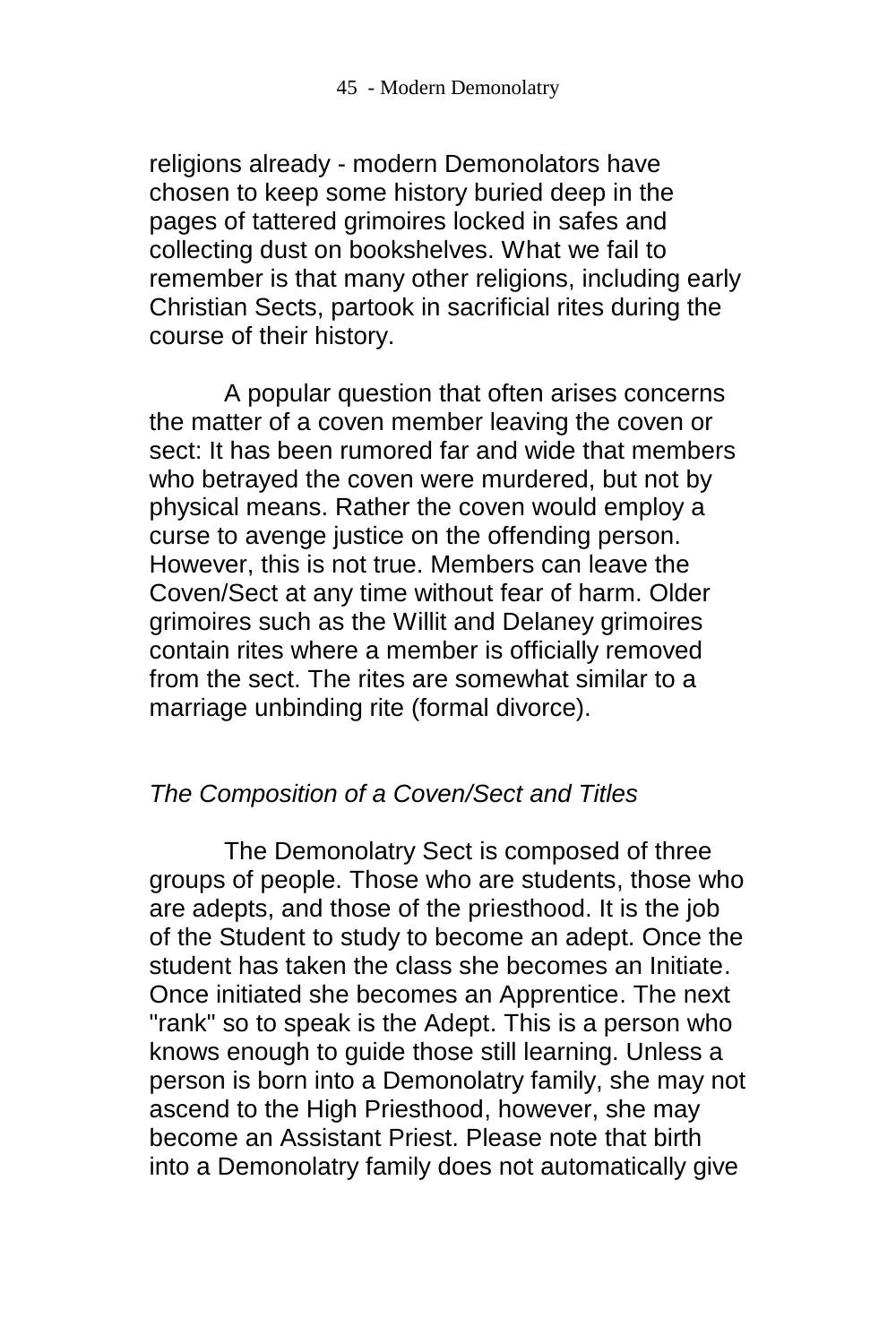High Priesthood privialges. These people are required to ascend the levels just like everyone else. They just have an advantage in that most people born into Demonolatry families are Adept in their early teen years and Assisting Priests in their late teens and early twenties.

Since their families begin teaching them Demonolatry from day one - it just becomes something natural to them. If two Adepts marry and have a child, that child is eligible to someday preside as a High Priestess. It's just the way it is and always has been. However -- there are exception to any rule. Exceptions, though, are a rarity.

*The purpose of each title is as follows:*

**Student** - Someone still in the process of taking classes and learning basics.

**Initiate** - Can help students. Is officially initiated and dedicated to a patron demon. Has passed all required classes. Knows basic rituals and practices them.

**Apprentice** - Can help Initiates and Students along. Has been taken under the wing of an Adept or member of the Priesthood to discover her talents and to use these talents during ritual for further spiritual dedication and fulfillment. Begins to formulate her own rituals and to become more familiar with complex rituals. Is baptized if not already.

**Adept** - A practicing demonolator who is knowledgeable to help Students-Apprentices. Can take on Apprentices. Is eligible to study to become an Assisting Priest.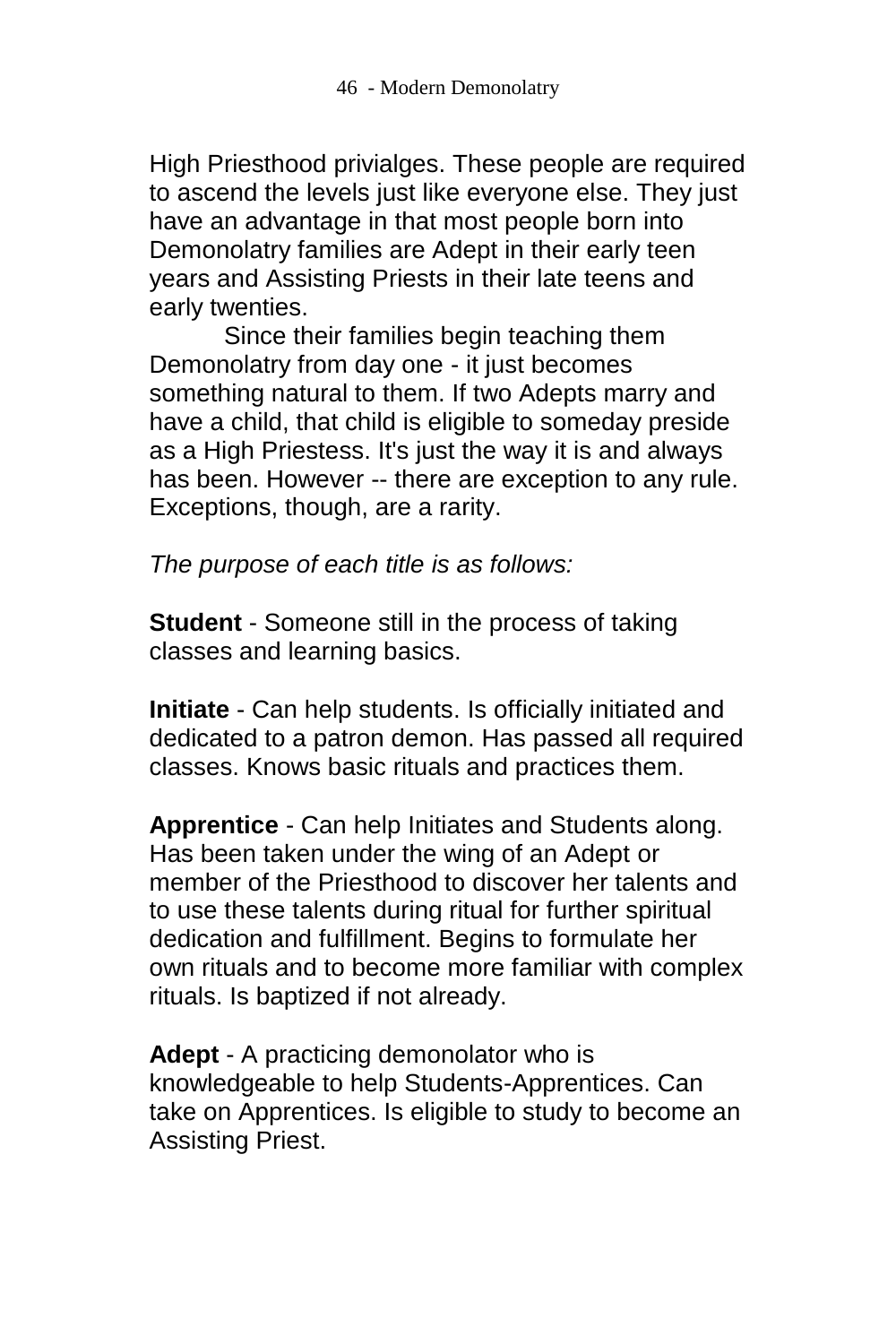**Assisting Priest** - Assists members of the priesthood during ritual. Has the authority to lead others in basic rituals. Has the authority to do initiations on a small scale.

**High Priest** - Guides all members of the Coven/Sect in spiritual matters, presides at all rituals although may stand aside and allow the Assisting to take over during basic rituals including initiations. The high priest(ess') are the only ones allowed to preside during mass initiations, baptismal rites, weddings, and funerals. The High Priest counsels members and offers help and guidance when needed.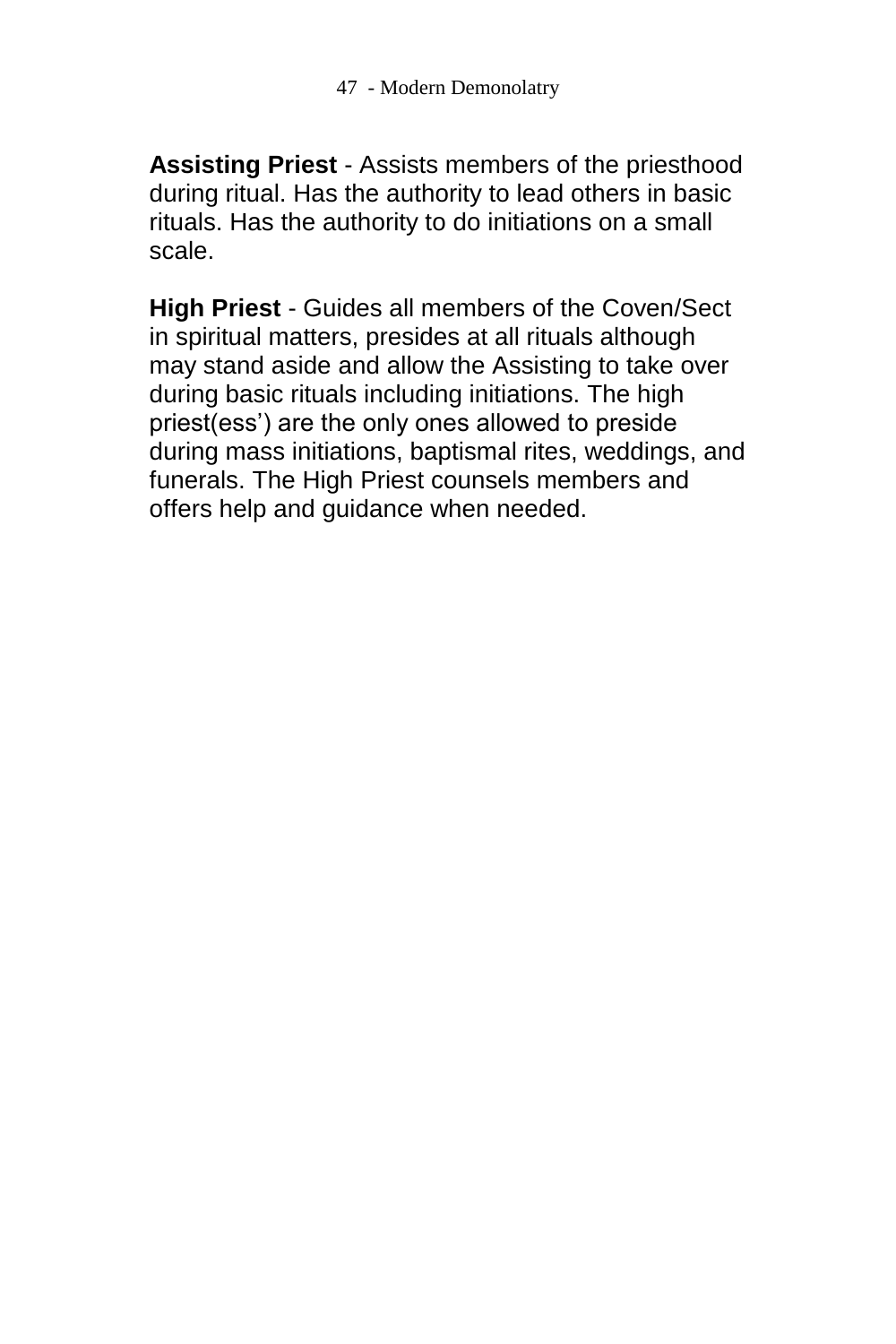# **RITUAL BASICS**

## **The Basic Ritual Tools of the Demonolator**

**THE RITUAL TOOLS**: These are things you probably ought to acquire for your practice. These items are quite basic. The purpose each item serves is listed after the item.

**Sword**- For invocation//evocation/invitation. To invoke, the point of the blade faces skyward and you trace a D and a Z interwoven $6$ . Look in sporting goods catalogs for inexpensive, suitable swords.

**Dagger** - For dispersal of water if needed and for drawing blood. Again, look in sporting goods catalogs. They often sale sharp, inexpensive daggers suitable for ritual.

**Chalice** - For water or drink. It's probably safe to have two or three. Try thrift stores or pawn shops.

**Bowl** - For burning requests and incense during ritual. Must be able to withstand heat. You will need two bowls. Once again, thrift stores and antique shops tend to have the best selection.

**Candle Holders** - Buy various sizes. Also make sure they suit your personality. Thrift stores and antique shops will also be able to help you out here.

**Assorted Candles** - Various colors and sizes. Larger candles will serve as altar candles while tapers will serve as focus or purpose candles. Also consider

 $\overline{a}$ 

 $6$  See page 40, Figure A for diagram.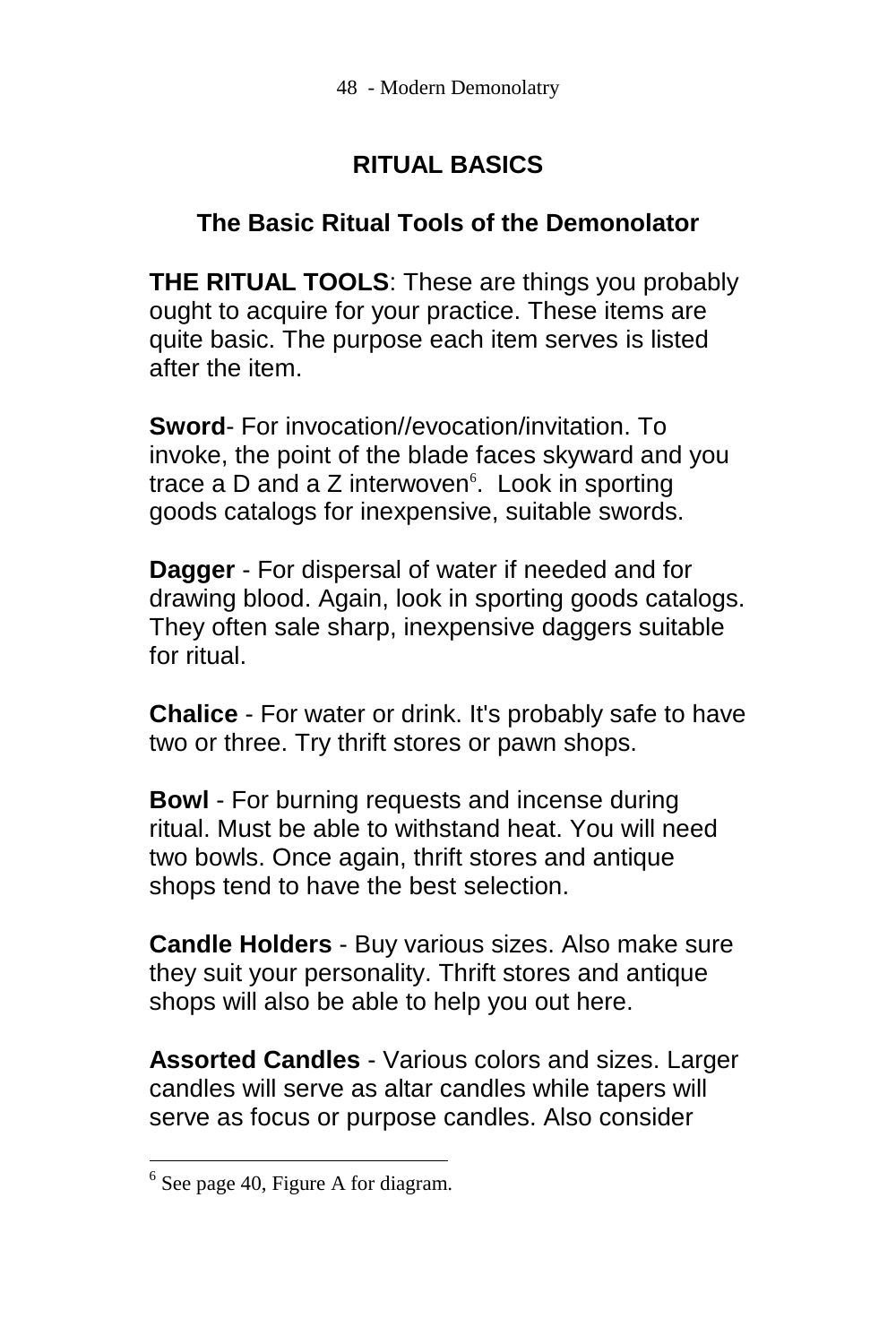elemental point candles. The best place to buy is a hobby/craft store. Candles are often less expensive there.

**Assorted Oleums and Incenses** - For use during ritual. Start with basic sets and work into well defined Oleums and Incenses as needed.

**The Cord of Nine** - This is an item notoriously used in medieval grimoires (black books) for cursing. It is also known as the witches ladder. This is a piece of leather or rope in which nine knots are tied. Each knot represents one of the nine demonic divinities. The first five are the five elements being Lucifer, Flereous, Leviathan, Belial, and Satan. The next two are the positive and negative polarities being Amducious for destruction and Verrine for healing. The last two are life, Unsere, and death, Eurynomous. The cord is used during devotional prayer and religious rites.

Each of your tools should be consecrated and cleaned elementally. While cleaning them you should stay clear of chemical abrasives. Use a dagger and hot water to remove melted wax. Use earth to scour, fire to sterilize, water for rinsing, and let everything air dry. All ritual tools should be cleaned at least once a year whether they are in need of it or not. There are formal consecration rituals in which the patron/matron demon is called on to bless each item. However, these types of rituals can be done during larger rites, and therefore I have not included a formal ritual here.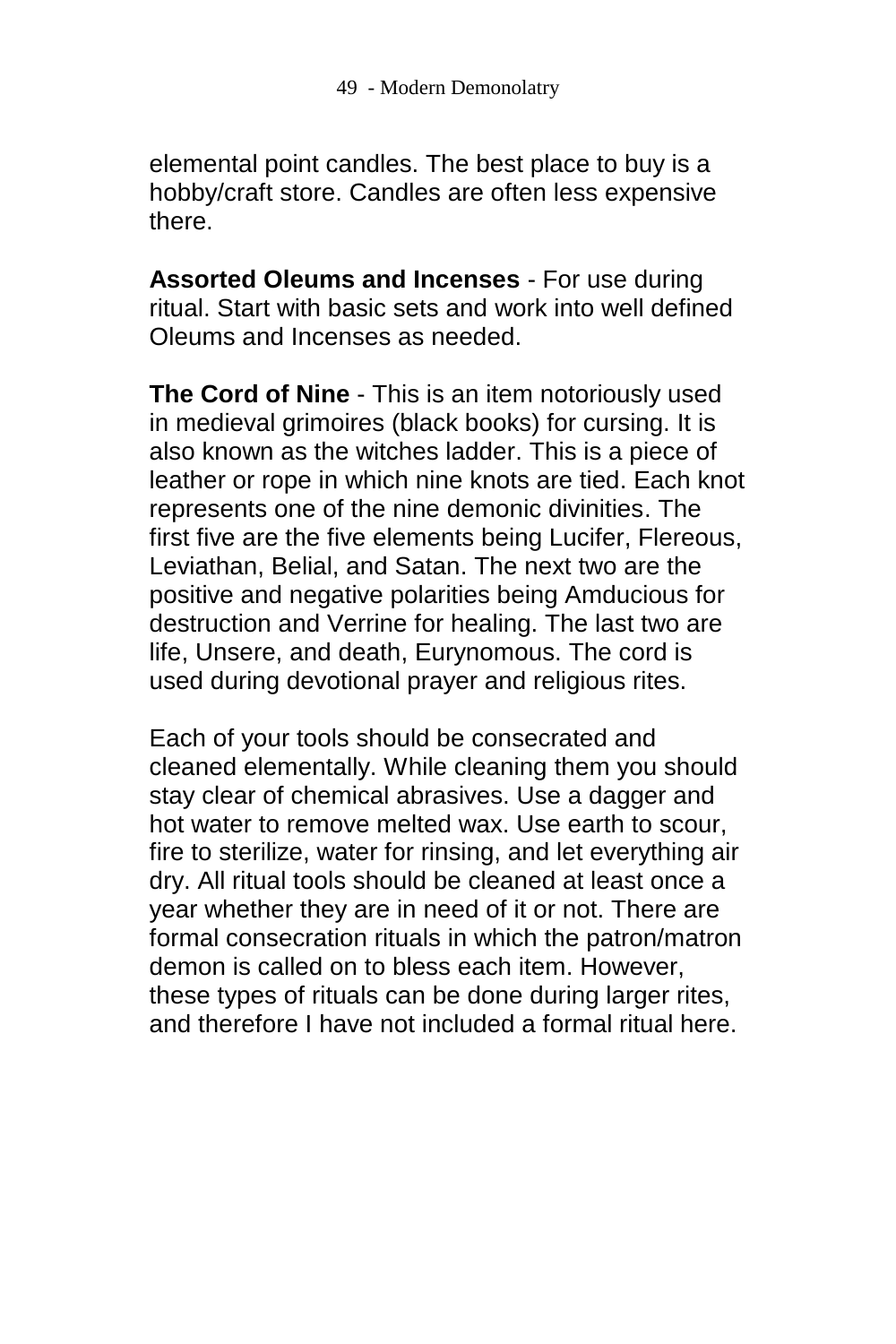### **Courtesies of the Sorcerer**

The Courtesies of the Sorcerer are what is know in the Demonolatry community as Sect Law. Sect law<sup>7</sup> complexity varies from Coven/Sect to Coven/Sect, but these basics remain universal.

- The Sorcerer who hath a supposed greater knowledge of magick and contradicts knowledge of another sorcerer of greater or lesser rank will never excel in his studies.
- The powerful sorcerer doth not boast of power or greater knowledge. He shall excel.
- The rank of one sorcerer compared to that of another should not be viewed as competition.
- A sorcerer of lesser rank is not inferior and should not view another of greater rank as a threat, but as an equal and one to be learned from.
- A sorcerer of greater rank is not superior and should not view another of lower rank as weak or inferior, but as an equal and one to be learned from.
- What one sorcerer sees as the best or only way of sorcery, another may not. We are all individuals.

 $\overline{a}$ 

 $7$  Along these basics of Sect Law the highest law is to respect and work harmoniously with the entities you invite into your rituals. Some Demonolators hold Crowley's "Do what thou wilt shall be the whole of the law." as Sect Law as well. Check with your presiding priesthood for further definition of Sect Law.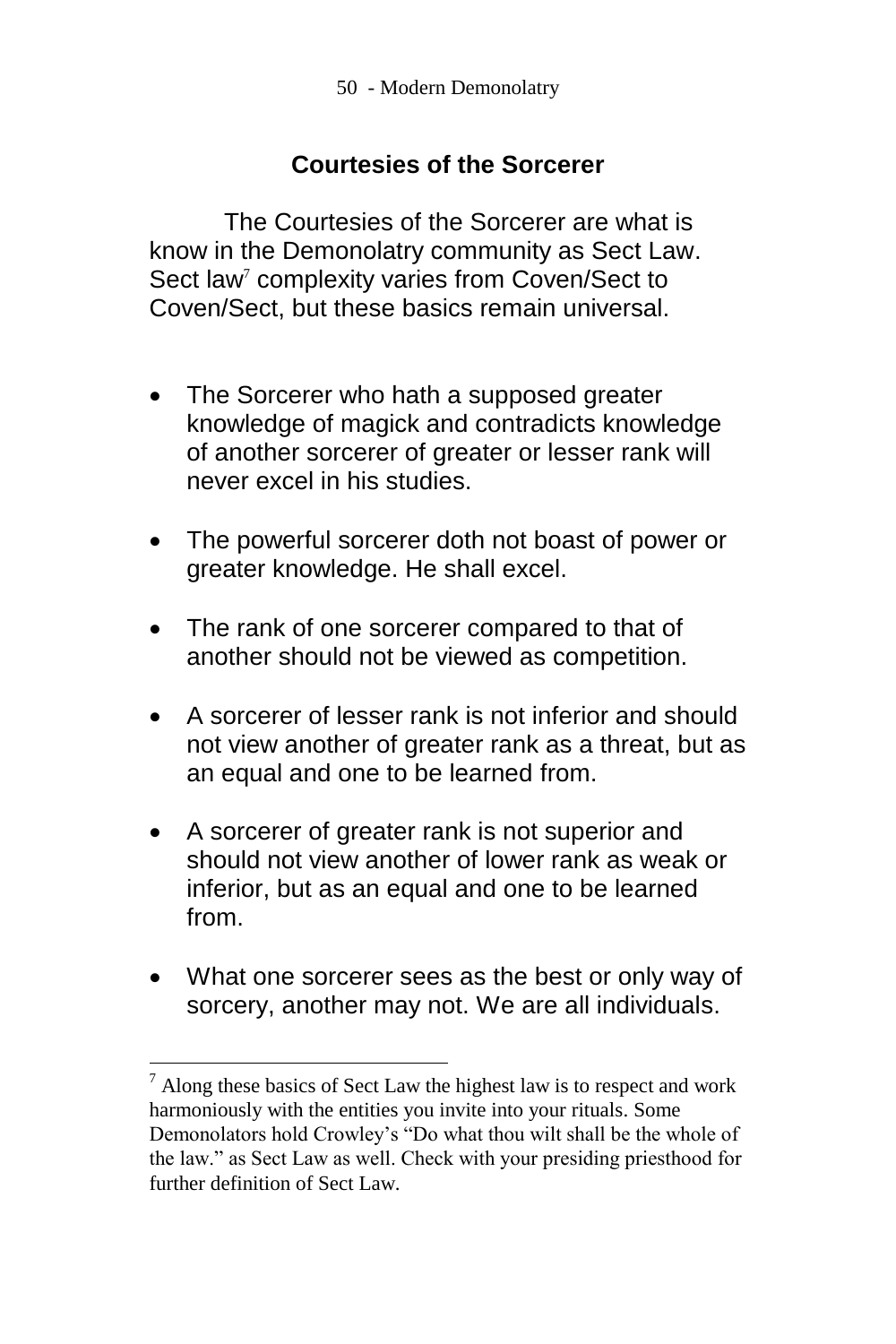- As is everything, each individual has an area within sorcery where he is most adept and will excel rapidly.
- Each sorcerer is given at least one gift by the lord, Satan. This gift may be one that another sorcerer might possess, but will lack in to where excelling is almost impossible. This is because a gift is a natural extension of something the sorcerer is born with.

## *Bide Well These Courtesies Lest Thine Gifts Be Taken From You*.

# **The Powers that Be**

According to Richard Dukanté<sup>8</sup> there were 13 powers that suggested the level a practitioner of Demonolatry was working at. He defined them as such:

1. The ability to forget what is known and useless. Consistent and spontaneous workings.

2. Recognition, balance, and working with each element/Demon harmoniously.

3. The gathering and projection of the will.

4. The difference between common sense and knowledge.

5. Realization of ones own limits and omitting the effects of power upon the practitioner. [i.e. ego trips and the like]

 $\overline{a}$ 

 $8$  Book 3, page 67.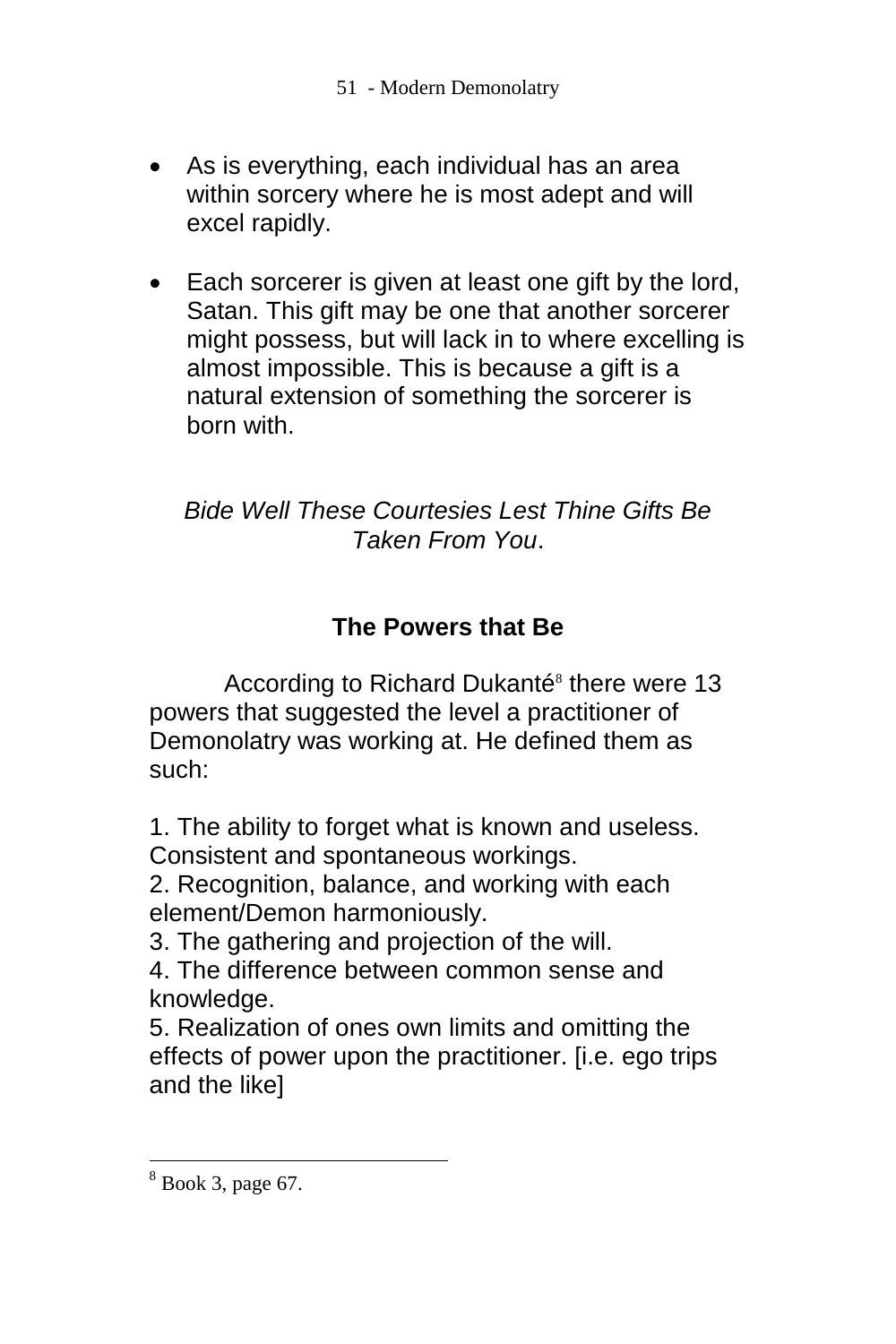6. The defined laws of sorcery are the courtesies. All others are undefined.

7. Maintaining alpha through a working of ritual magick at will.

8 The recognition of one's own power phases corresponding to hours, days, and planets.

9. Specific precision and will.

10. Interpretation of formulas and ritual workings.

11. Transcendence to a higher magick.

12. Invitation to physical manifestations at will.

13. Ascending to the demonic plane.

# **A Word About Languages -**

Latin, Hebrew, and French are the most commonly used languages in older grimoires. Why? First, not all grimoire authors were English speaking people. Also, (this is especially true for Latin text) back when education was privialge, whatever information hid itself among the pages of old grimoires was secret only to those without education making magickal practice in all forms an educated man's luxury.

Nowadays, if a student wishes to study the older texts in order that she may understand ritual magick further, she must learn something of the above languages. It is recommended that you have a Latin dictionary, a Hebrew dictionary, and a French dictionary. The reasoning behind this is that you will, over time, familiarize yourself with the different languages and be able to recognize them. While not everyone is destined to be able to speak these languages fluently, basic familiarity and dictionaries can help with translation.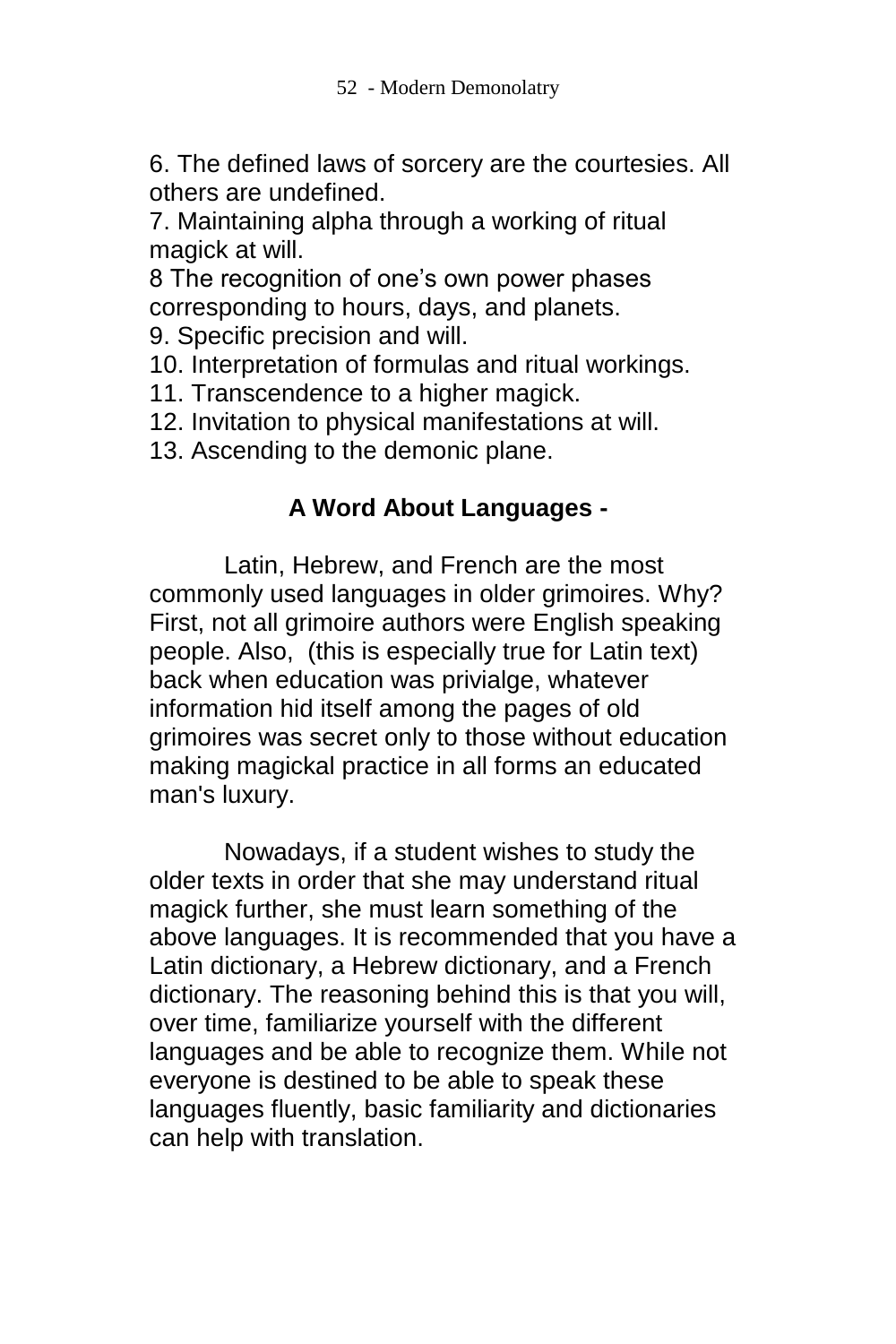#### **Ritual Music -**

Ritual music is a wonderful way to invoke atmosphere, which in turn can help the mental focus of the demonolator who meditates in prayer as well as the demonolator who practices ritual magick. For Coven/Sects the preference tends to lean toward traditional hymns and chants. Solitary Demonolators, however, have reported finding solace in every type of music from Celtic Classical to Death Metal. Others still find ritual music to detract from the practitioner/worshipper's concentration and choose silence instead. Ritual music is really a personal preference.

To find your personal preference try rites with and without different types of music. You may find that certain rituals are empowered with music while others seem sapped of their energy with it.

The altarnative is to chant the demonic enns. Using a monotone, rhythmic tone to chant the enn, the enn is usually chanted until the participants of the ritual feel enough energy has been built or until the High Priest(ess) indicates the energy level has reached its optimum.

Perhaps one of the more popular chanted hymns is "Melus De Quo Magna". It is versatile in that it can be used in any ritual for any purpose. It is merely a statement that all things come from the demonic elements. It is, however, not as appropriate for highly religious rites such as Baphometic Fire Baptisms, Weddings, or Funerals since the practice of ritual magick is not performed during these rites.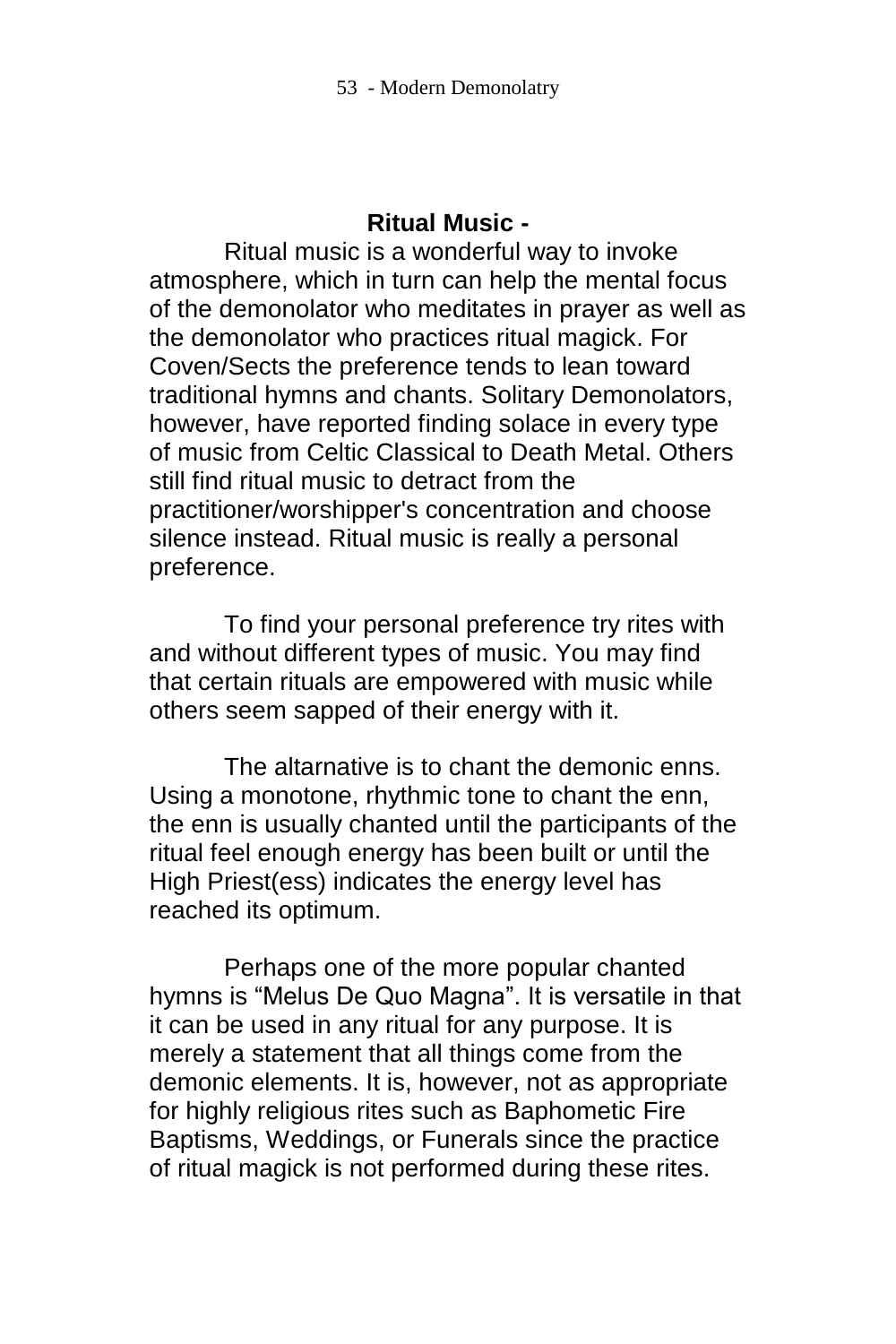Different Coven/Sects have different preferences with regard to hymns and chanting.

# **Basic Altar Set-Up**

There are two altar candles. One on either side of the altar. They serve the purpose of light since candles will be your sole light source. For outdoor rituals tikitorches are wonderful. On the center of the altar is what is called the focus candle. It symbolizes the power and focus point of the rite. Traditionally this candle is thick and pillar-like and usually purple or black. Surrounding the center candle are the purpose candles used to focus for secondary rite purposes. In front of that is the incense bowl and burning bowl for requests. For sect rites some people choose to place the burning bowl in front of the altar at its own table. All daggers and swords are placed on the right of the altar while all chalices, incenses, parchment, writing instruments (a cheap Schaefer fountain pen works wonderfully as well as gives an aire of atmosphere), and all other needed items hail to your left. This is a very simple set up and can be modified to be as elaborate or simple as you prefer.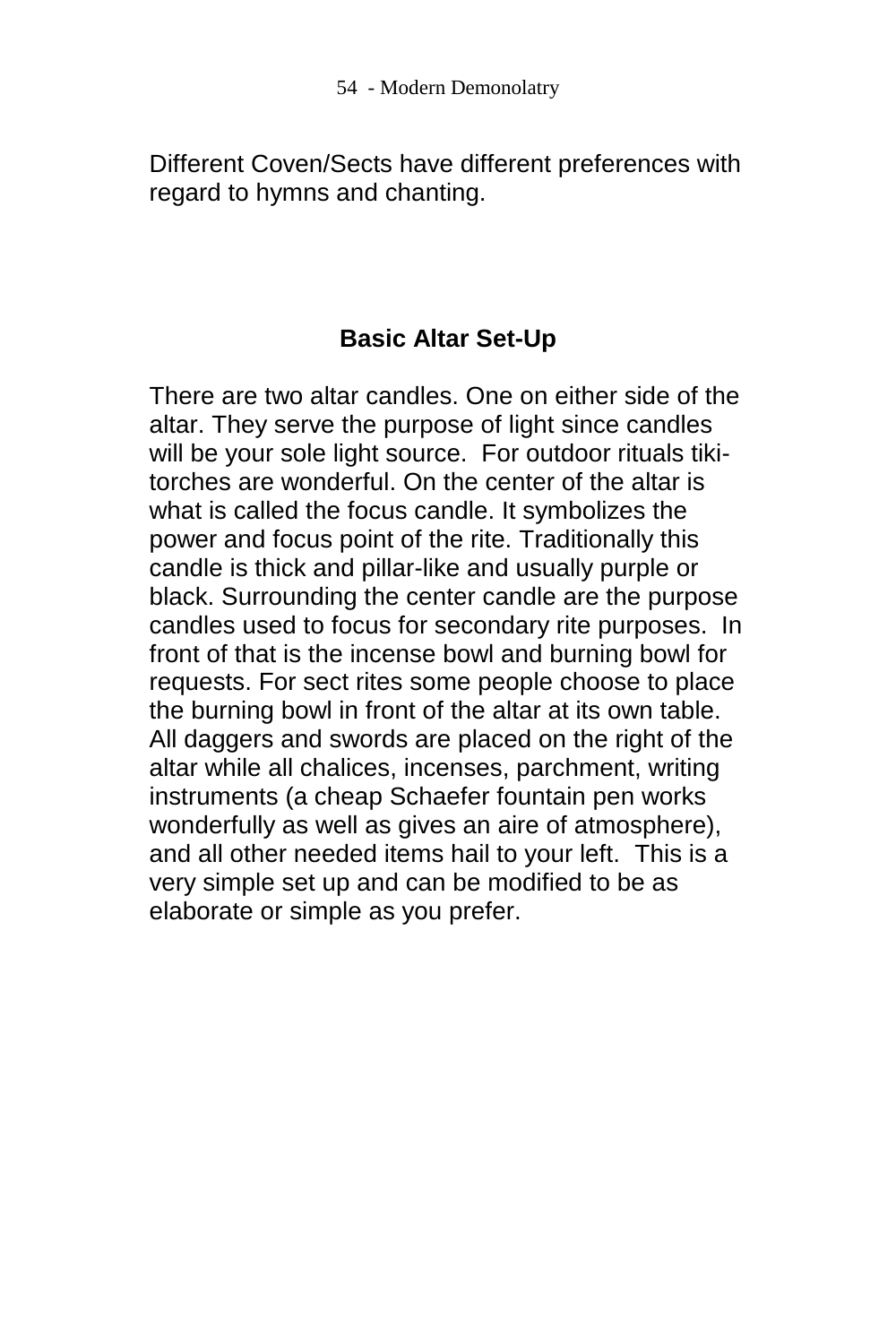# **STANDARD DEMONOLATRY RITES**

Ritual consists of three universal parts true to all schools of occult thought. The Beginning/Opening, The Middle, and The End/Closing.

**THE BEGINNING** - The invocation/invitation of the entity you are calling to draw power from or the entities meant to protect you. In Demonolatry, an elemental circle is invoked with the demons Belial for North/Earth, Lucifer for East/Air, Flereous for South/Fire, and Leviathan for West/Water. Satan can also be invited as the fifth element, or the wellspring from which all energy flows. Note that some occult schools of thought call the fifth element spirit. The proper invocations for each of the elements is as follows:

- To Invoke Earth: "Lirach Tasa Vefa Wehlic, Belial<sup>"</sup>
- To Invoke Air: "Renich Tasa Uberaca Biasa Icar, Lucifer."
- To Invoke Fire: "Ganic Tasa fubin, Flereous."
- To Invoke Water: "Jedan Tasa hoet naca, Leviathan."
- For Satan Tasa reme laris Satan Ave Satanis

Remember that evocation suggests calling a demon to physical manifestation against his will while invocation is a prayer asking the demon to be present or to bless the rite.

**NOTE:** A word about the Demonic Enns or Invocations. No one knows what language the Enns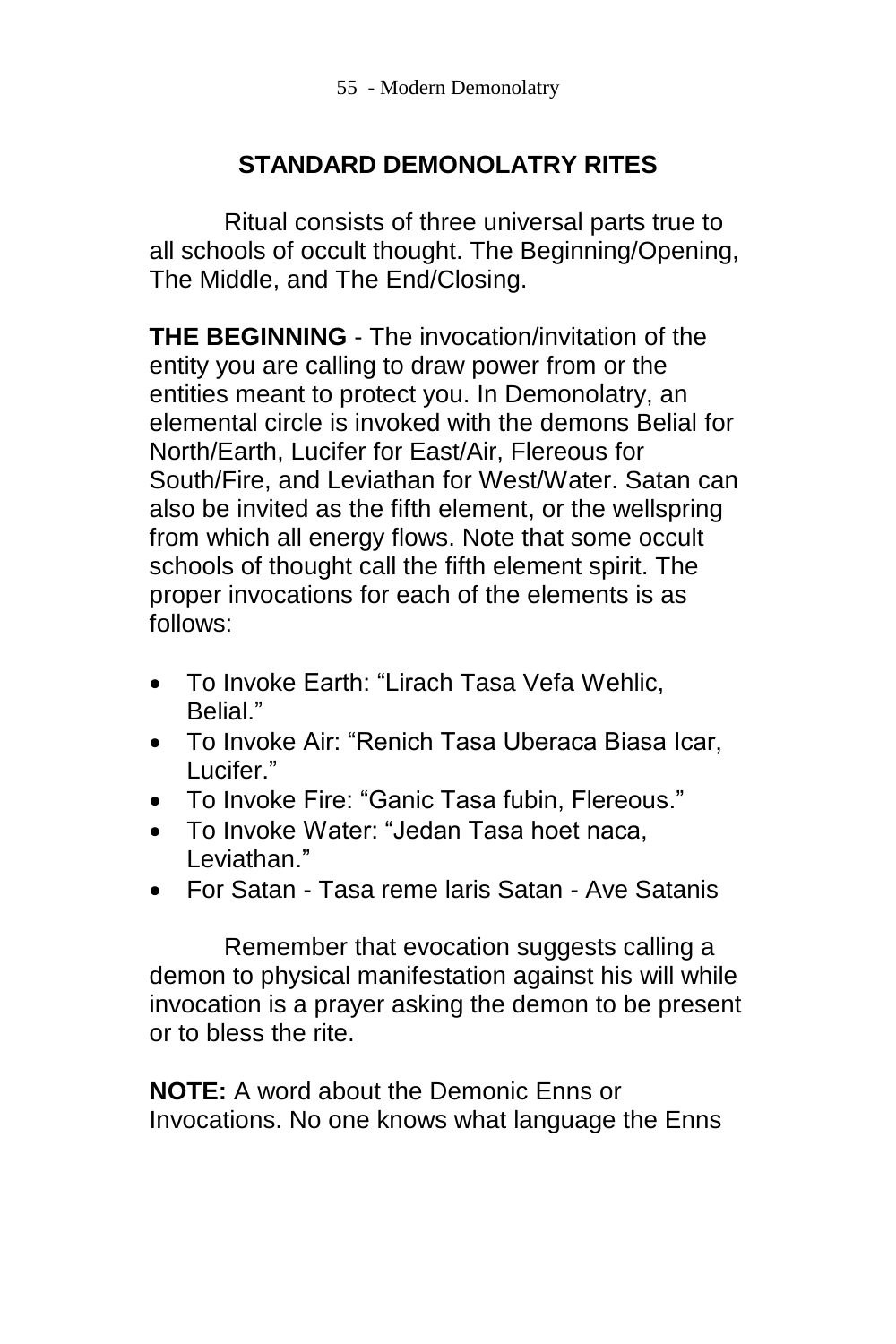come from. They were deemed demonic Enns in late 16th Century by Demonolator Alexander Willit<sup>9</sup>.

**THE MIDDLE** - The middle is literally the "Definition" of the ritual's purpose. This is the part where you invoke/invite the demon for this purpose. It is the body of the ritual. It is where the actual "working" of magick and worship takes place. Anything can happen amidst the not-so-rigid confines of the ritual body.

**THE END** - Here you dismiss/say good-bye to the demons you've invoked/invited usually with a polite "We thank thee [demon's name]. Go in peace." Candles are extinguished. Clean-Up and so on.

**Proper Use of Sword During Invocation/Invitation:** (looks like a D with a Z passing through it and connecting with the lower part of the D)

## **How the Practitioner Chooses The Counterpart Demon**

Choosing your counterpart demon can be an interesting experience. It requires honesty of the self and some know how of the occult for it to be successful. Yes, you can end up choosing a counterpart unsuccessfully. However, you mustn't worry. Unsuccessful choices usually result in partial imbalances that are easily corrected.

The simplest of ways of choosing your demon is to know your element. You can base your element on a natal chart, a sun sign, or how you generally

 $\overline{a}$ 

<sup>&</sup>lt;sup>9</sup> From the Willit Family Grimoire circa 1648.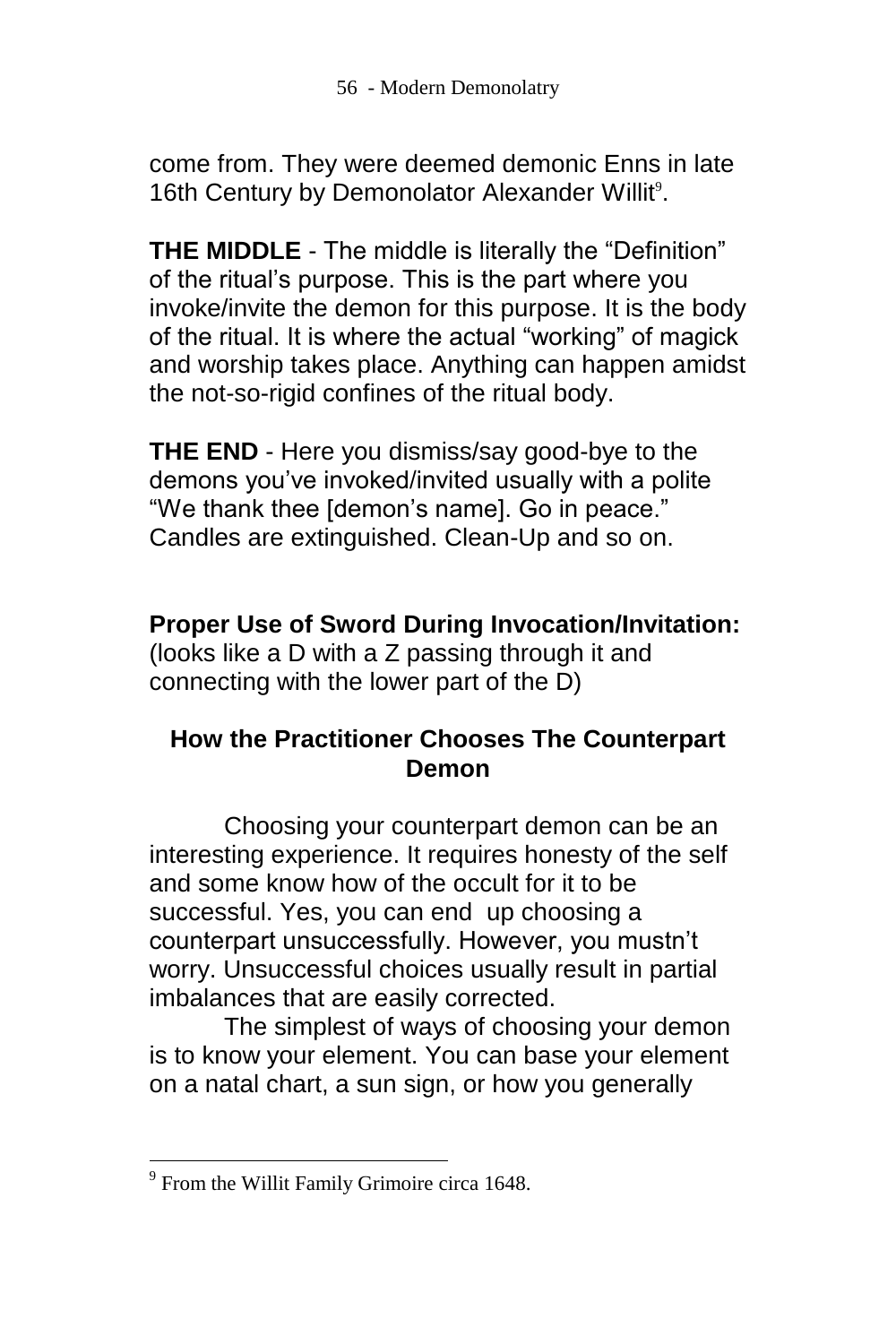feel. Throughout the book I will use the Dukanté Hierarchy as a model to illustrate methods.

Perhaps you are a Sagittarius (fire) with Taurus (earth) rising, but you generally feel watery due to your deep emotions and innate creativity. You can choose Flereous, Belial, or Leviathan for your counterpart. To sum it up nicely - you could not go wrong with Flereous, Leviathan might work adequately, but Belial probably isn't the best choice. Now if you often felt earthy then Flereous and Belial would both become viable choices. See Figure 1.

Note that Elemental counterparts go hand-inhand with elemental Magick. This may be the route to go especially if you have a background in elemental Magick. By now you are probably seeing how personalized this can become.

| <b>Sun Sign</b> | <b>Element</b> | <b>Ruling</b><br><b>Planet</b> | <b>Elemental</b><br>Demon |
|-----------------|----------------|--------------------------------|---------------------------|
| Aquarius        | Air            | Uranus                         | Lucifer                   |
| Aries           | Fire           | <b>Mars</b>                    | <b>Flereous</b>           |
| Cancer          | Water          | Moon                           | Leviathan                 |
| Capricorn       | Earth          | Saturn                         | <b>Belial</b>             |
| Gemini          | Air            | Mercury                        | Lucifer                   |
| Leo             | Fire           | Sun                            | <b>Flereous</b>           |
| Libra           | Air            | Venus                          | Lucifer                   |
| <b>Pisces</b>   | Water          | Neptune                        | Leviathan                 |
| Sagittarius     | Fire           | Jupiter                        | <b>Flereous</b>           |
| Scorpio         | Water          | <b>Mars</b>                    | Leviathan                 |
| <b>Taurus</b>   | Earth          | Venus                          | <b>Belial</b>             |
| Virgo           | Earth          | Mercury                        | <b>Belial</b>             |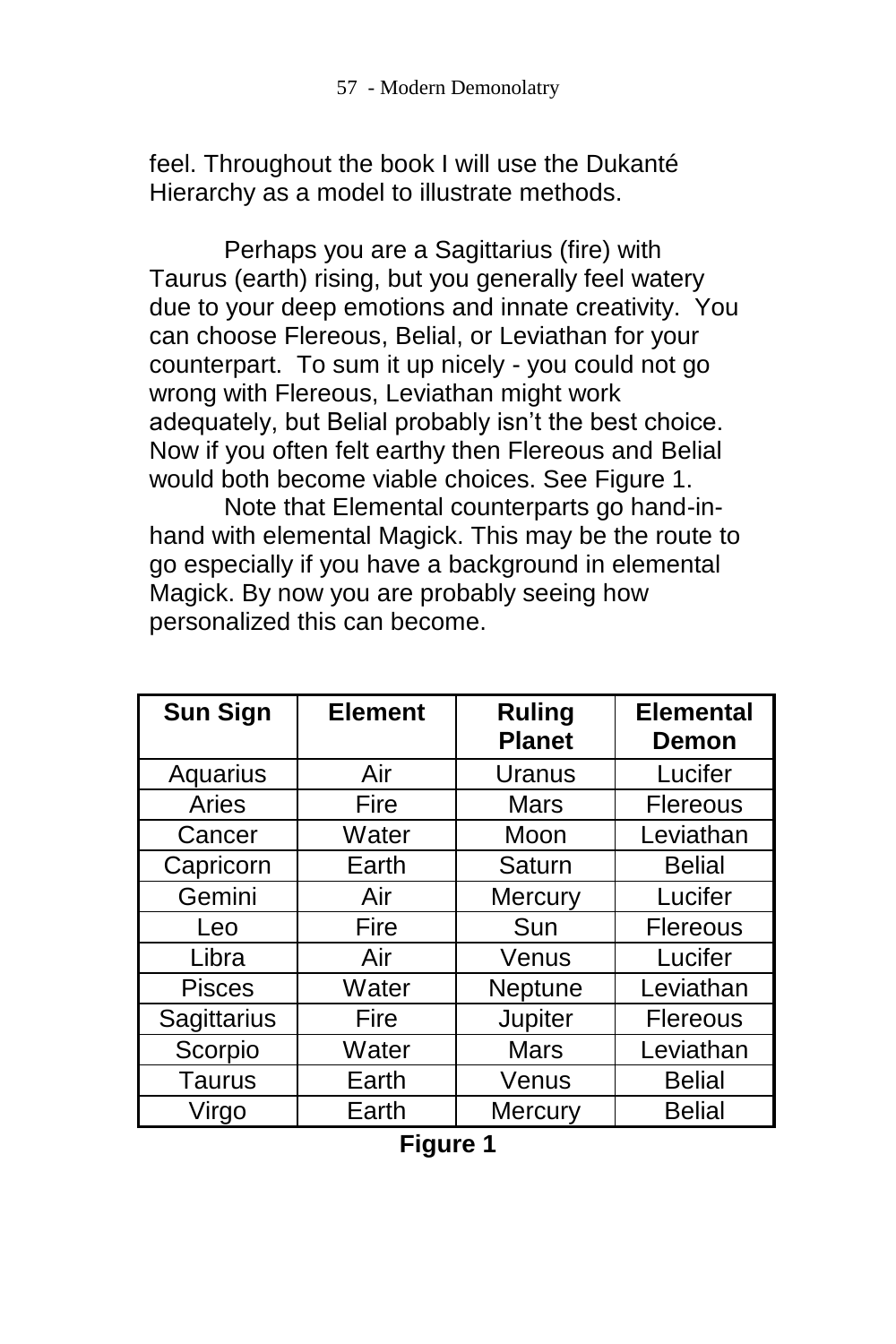The Self Dedication Rituals: Dedication rituals should be done on a day of importance to you if at all possible. Birthdays, children's birthdays, or dates holding some significance to you are ideal. If you cannot wait for this date you can use a new or full moon in its place or use planetary charts to plan your ritual. See planning section below. You will need to gather the following items:

 Bell or Gong, 2 Chalices, Pure Solar Sea Salt, water from a running river, a bowl for incense, an iron cast bowl/urn for burning, an athame' or dagger, a sword for invocation, parchment, ink, an appropriate incense for your element.

You will need to know: The demon you plan to dedicate yourself to as a counterpart, your element, and the place your ritual will commence. The incense bases for each element are as follows: Water - Calamus Base, Earth - Patchouli Base , Air - Wormwood Base, Fire - Sandalwood Base.

Preparation for the Ritual: Plan ahead of time. You should allow yourself at least 3 days preparation. If you smoke, drink, or use recreational drugs you must fast for 48 hours before performing this ritual. Sexual intercourse should also be avoided during this time since it drains physical energy. Make sure your items have all been acquired, that you have chosen your counterpart demon, and that you have chosen a ritual place where you will not be disturbed.

The Ritual: This ritual may be done skyclad or robed. Use an invitation/conjuration to your liking to gather the elements at their compass points of your ritual circle.

- To Invoke Earth: Lirach Tasa Vefa Wehlic, Belial.
- To Invoke Air: Renich Tasa Uberaca Biasa Icar, Lucifer.
- To Invoke Fire: Ganic Tasa fubin, Flereous.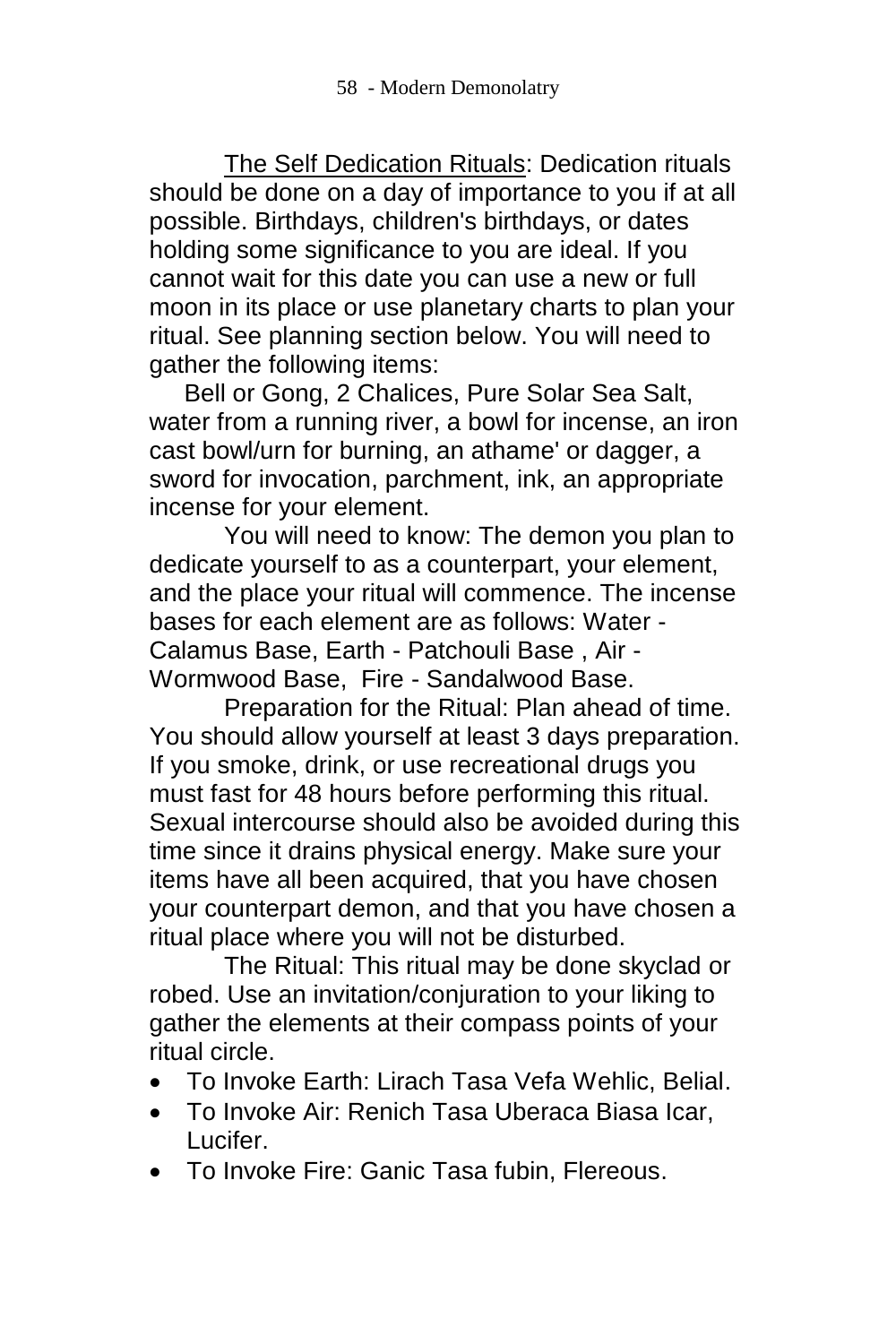To Invoke Water: Jedan Tasa hoet naca, Leviathan.

Once you have called the elements and your circle has been constructed- write on a piece of paper:

*I, [your name], do hereby dedicate myself unto [demon's name]. By Satan - the infernal monarch and ruler of the elements - I do swear allegiance to [demon name] forever hereafter. I will serve and work with you as you so ask. Accept me now as a dedicated servant to the element of your design. I affix my seal below.*

Sign dedication.

Meditate in your devotion for no less than one half hour. Once you feel the presence of your chosen demon (and you will feel it) - burn the dedication. Close the ritual.

The Aftermath: This ritual requires no further maintenance save you remain dedicated as you have promised. Once you have dedicated yourself to a demon, you cannot dedicate yourself to another. This is why it is so important to be sure about your choice. Failure to remain dedicated is between you and your chosen entity. Some people have reported nothing adverse has happened while others say they have had nothing but ill befall them.

# **The Initiation** -

The initiation into Demonolatry can happen one of two ways. Through self dedication and self initiation, or through self dedication and coven/sect initiation.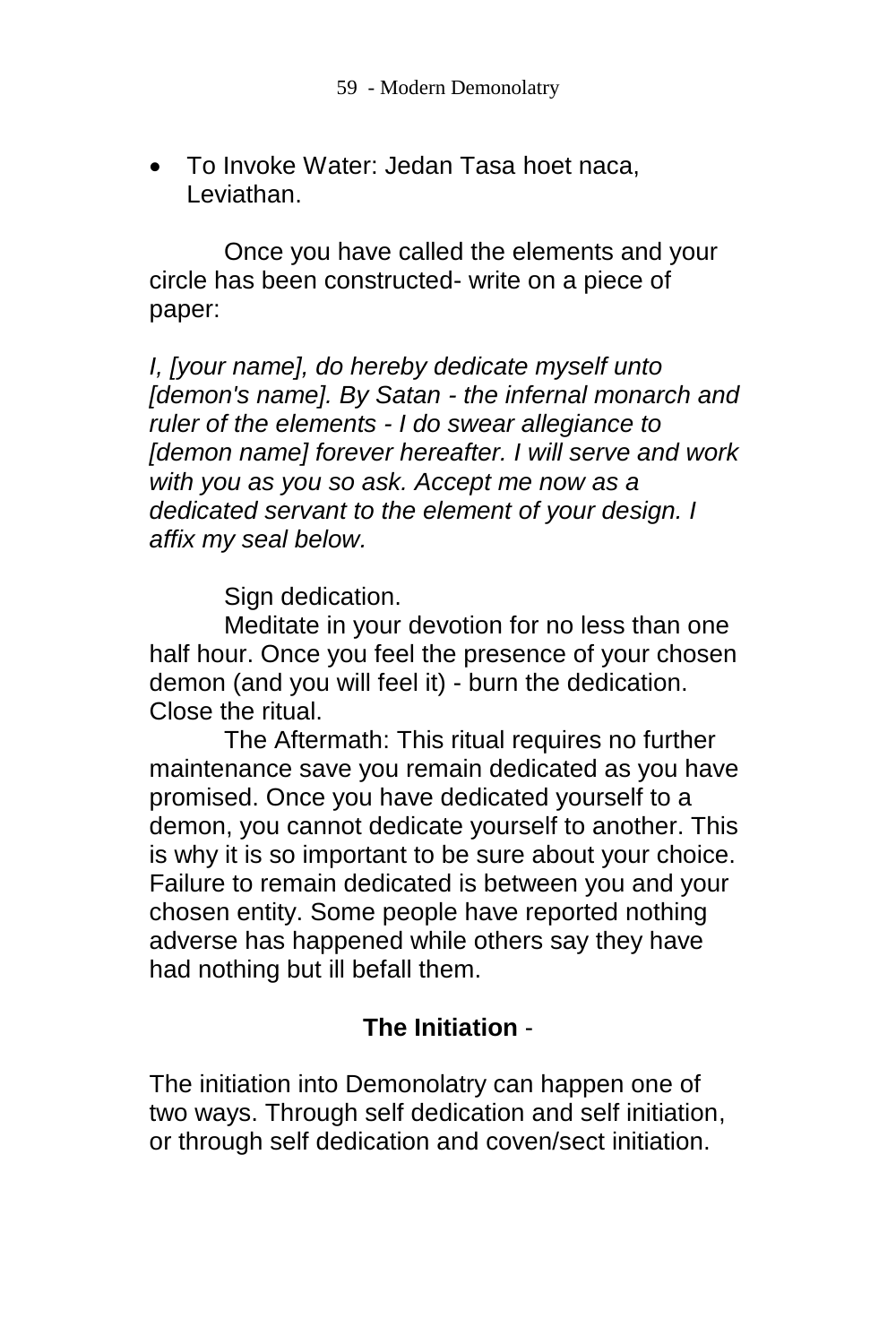Some sects require you to be baptized before being initiated. Others will allow baptism at a later date.

The basic initiation rite is as follows: The ritual begins by the basic construction of an elemental circle. The initiate enters at the North part of the ritual chamber as North signifies new beginnings in Demonolatry. At each elemental point the initiate is presented by the priest or priestess to the elemental demon as such: [Demon Name], we present you [Initiate's Name] - a true follower of your path. Grant him/her the wisdom to know your divine power. The Initiate Responds at each Element thus: Hail [Demon's Name]. Coven/Sect follows with resounding "Hail" The initiate must then kneel before the altar and cut her hand, allowing her blood to spill into the chalice in which the blood of the rest of the coven has been placed. Once mixed with water blessed by the demon Leviathan, the initiate is presented to the Coven/Sects patron Demon. This can vary from Sect to Sect. Once this is done, the initiate is asked to drink from the chalice. The chalice is then passed from member to member. Some coven/sects give the initiate a name which the demons will know him/her by and/or a pendant to wear signifying their acceptance into the group.

For self initiation, the rite proceeds likewise except the initiate must present him/herself : [Demon Name], I present myself to you as a true follower of your path. Grant me the wisdom to know your divine power. Hail [Demon Name]. The initiate must them present herself at the altar and must cut her hand letting blood fall into the chalice. The initiate mixes the blood with water, presents it to Leviathan: "Leviathan - bless this water that I may cleanse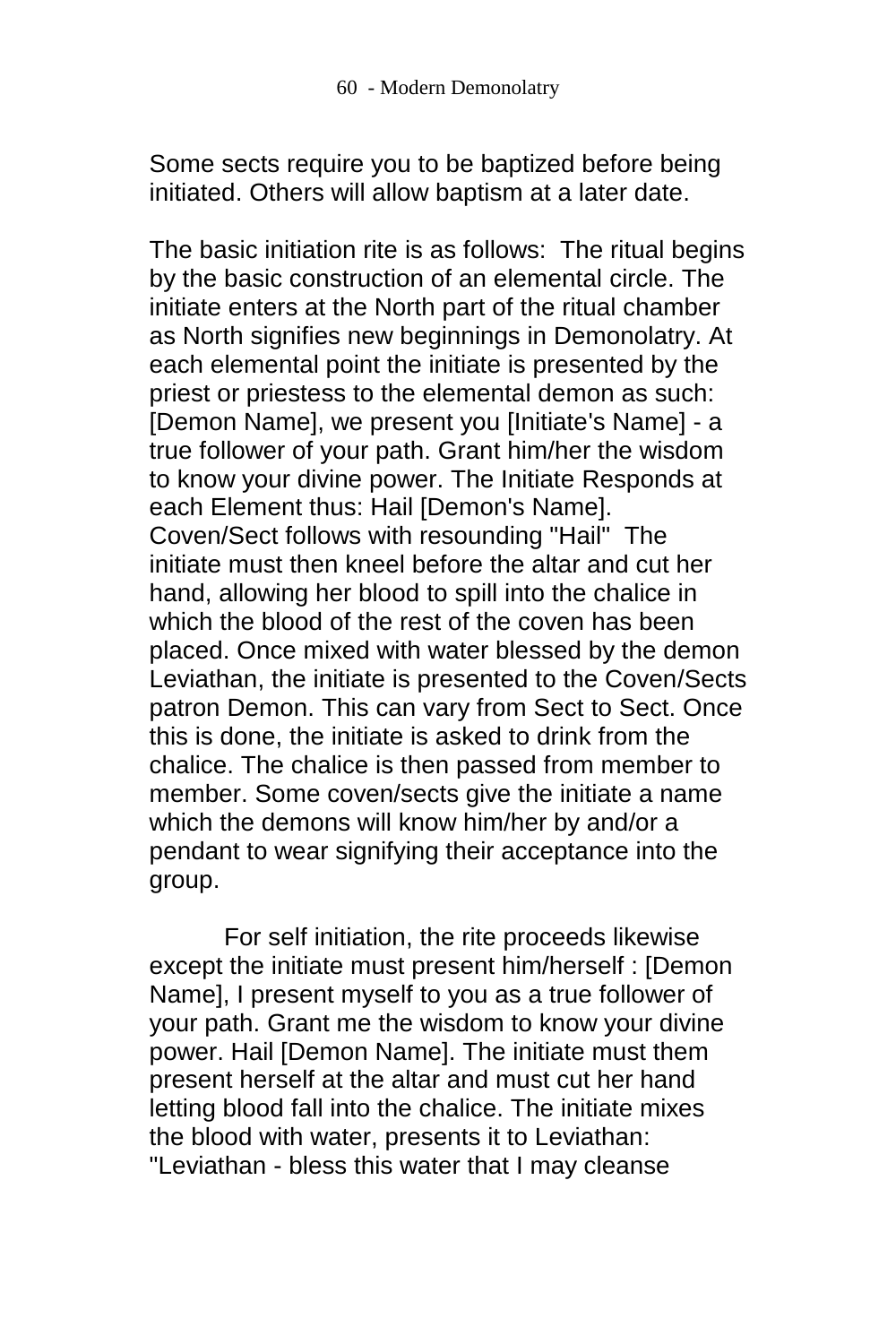myself and start my life anew as a demonolator." Once this is done the initiate presents herself to the patron demon or Satan. She then drinks from the chalice.

A pre-purified pendant of significance can be made for the purpose of this ritual so that when the initiate finishes the self initiation she can give herself the pendant. The pendant is merely a reminder and a symbol of faith, love and devotion.

Self dedications can be done before or after a sect or self initiation.

### **The difference between a baptism, an initiation, and a dedication:**

Baptism = Starting your life over as a demonolator. Or beginning your life as a Demonolator, whichever is appropriate.

Dedication = Allegiance to a specific demon entity.

Initiation  $=$  A rite welcoming a new person into a Coven/Sect.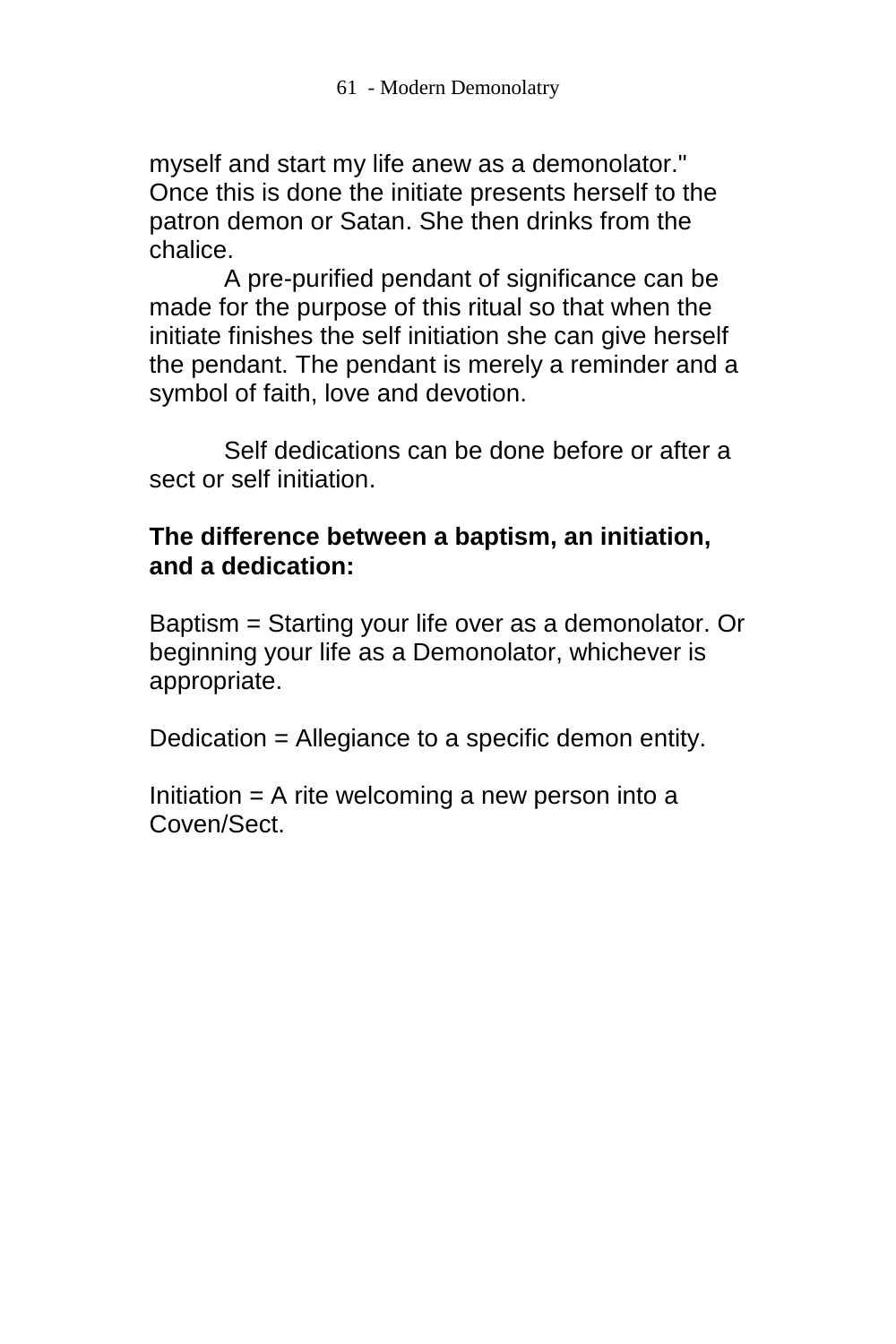| <b>Month/Day</b> | <b>Holiday</b>                                                      |
|------------------|---------------------------------------------------------------------|
| March 21         | <b>Equinox Rite to Lucifer</b>                                      |
| April 30         | Walpurgisnacht/May Eve - Initiations and<br>first Rite to Leviathan |
| June 22          | <b>Solstice Rite to Flereous</b>                                    |
| September<br>21  | Equinox Rite to Leviathan                                           |
| October 31       | All Hallows Eve/Halloween Rite to<br>Eurynomous & Baalberith        |
| December<br>22   | <b>Solstice Rite to Belial</b>                                      |

**Demonolatry Holidays:**

While Solstices and Equinox's celebrate the changing of seasons and the demonic elements, May Eve is the second rite to Leviathan. Sometimes, the May ritual is not held until the first or second of May. This is a ritual where new initiates are presented to their new Sects. The October 31 rite is a rite to Eurynomous, Balberith, and Babael. The death demons of the <sup>10</sup>fifth family. There is also a second rite to Lucifer done in mid-November. However, for unknown reasons, the second rite to Lucifer was abandoned by many Demonolatry sects in the 19th century.

 $\overline{a}$ 

 $10$  The Fifth Family Referring to the Dukanté Grimoire Hierarchy.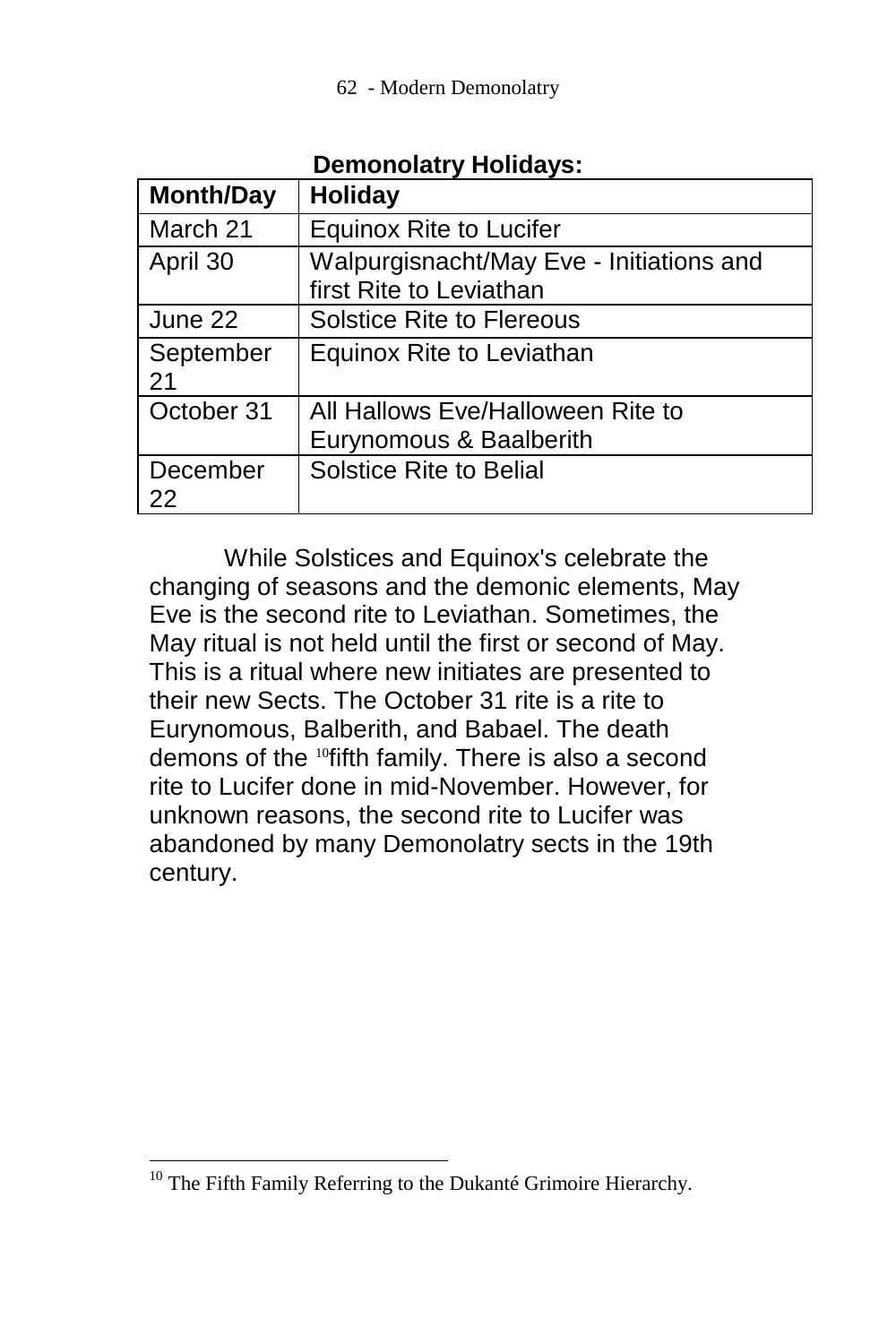### **Basic Rite To Belial**

The Altar must face the North most point of the ritual chamber. A candle is set at each elemental point. The elemental demons are invoked by use of the enns with the dagger. Lucifer first and working clockwise leaving Belial for last. An incense of patchouli and mullein invokes atmosphere.

Light the candles from Lucifer to Belial. Then - Carrying a bowl of sand in one hand and a dagger in the other (doesn't matter which) approach each point and kneel reciting the enn for Belial and dip the dagger into the sand and sprinkle it at each point. (If you have carpet in your ritual chamber, place a bowl at each point and let the sand fall into each bowl) Finally, invite the fifth element from the center of the ritual space.

Kneel at the altar in prayer: "We pray thee Belial, bestow upon us the strength of your design. Give us the gift of stability. To start the new year free of past stalemates. Allow our thoughts and actions to be our protection. Be present that we shall not faltar in our decisions. We are as the stable earth. We humbly pay homage to thee in our offer of earth that you may know our respect for your vast strength. We offer requests of new beginnings, strength, and mundane matters that we may employ your creation to do so. Hail Belial. Lord and Master of Earth."

Then comes the typical ritual body in which requests of new beginnings, strength, and mundane matters are burned within the altar or primary ritual space fire. (i.e. a bowl, incense burner, or bonfire.) Use the remaining sand to smother the fire once the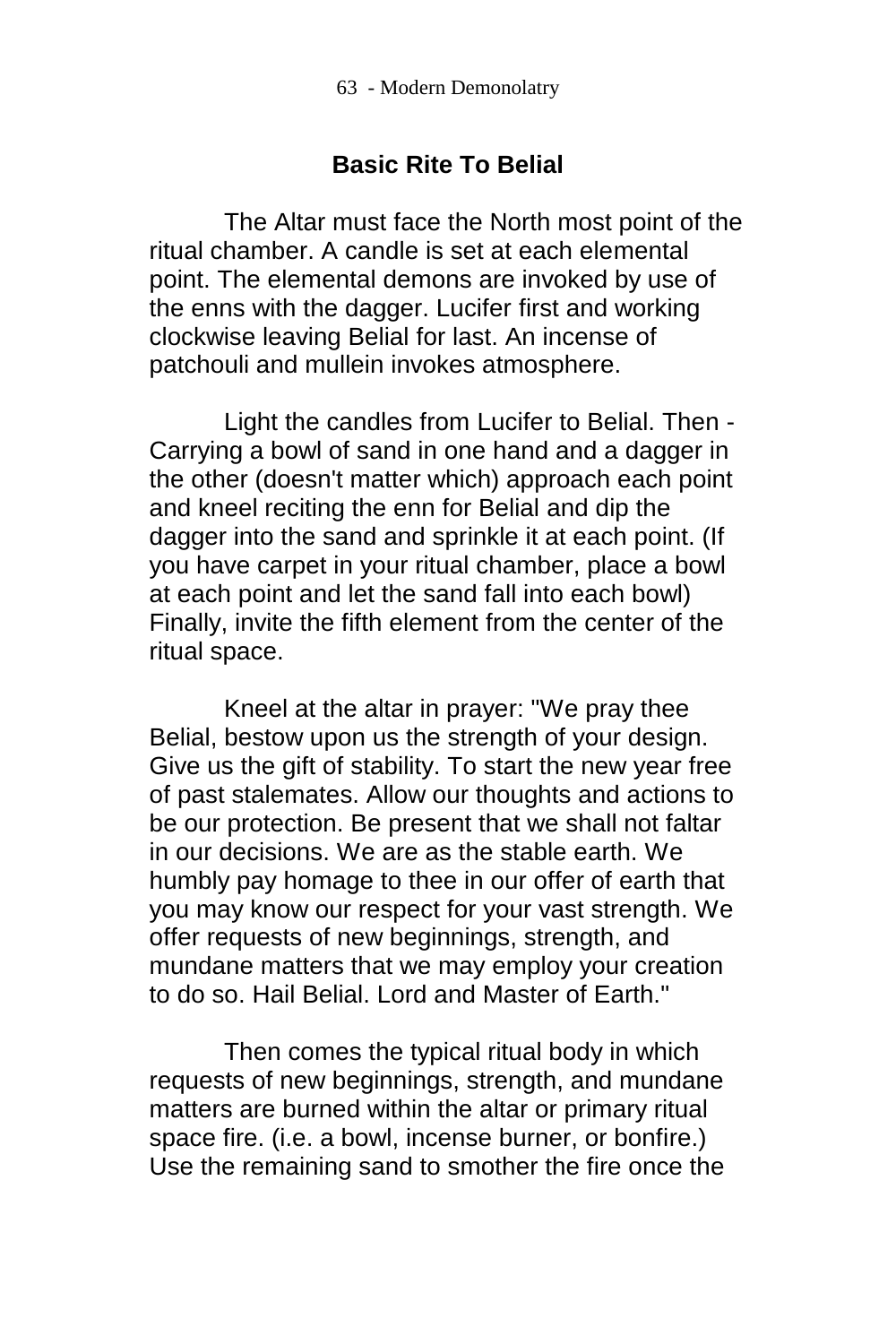requests have been burnt. The ashes must be crushed to a fine powder and later buried. Some sects choose to sing hymns and go into longer durations of prayer before the ritual closing.

The ritual is closed as thus: "Hail Belial. Lord and Master of Earth. We thank thee for being present at our ritual. We bid you, go in peace."

Close the ritual as normal. If practicing solitary - change all "we" to "I" Also - the prayer can be done with a single candle if you lack the space, time, or supplies to do a drawn out ritual.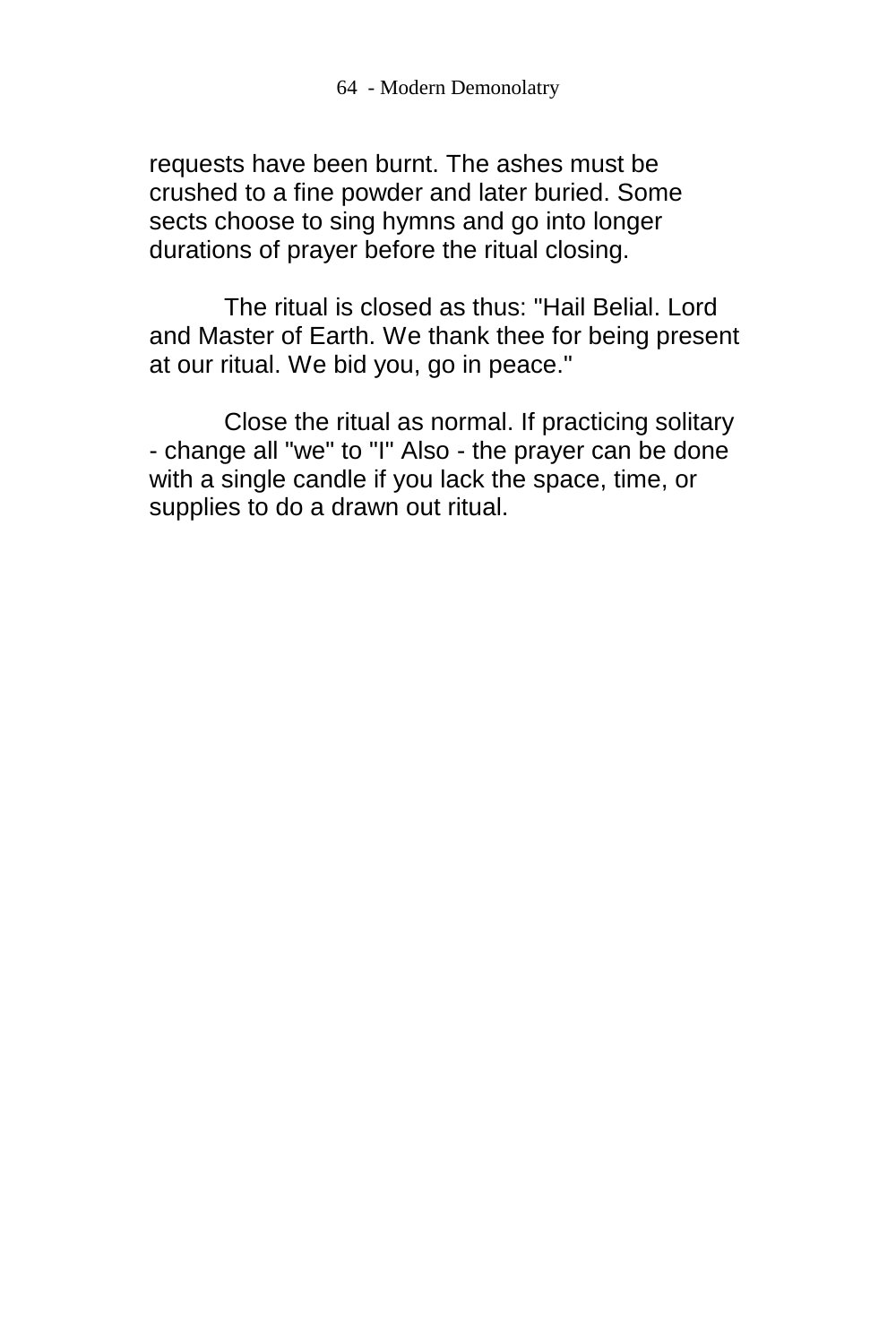### **Basic Rite To Lucifer**

The Altar must face the East most point of the ritual chamber. A candle is set at each elemental point. The elemental demons are invoked by use of the enns with the dagger. Flereous first and working clockwise leaving Lucifer for last. An incense of Sorcery invokes atmosphere.

Light the candles from Flereous to Lucifer. Then - Carrying an incense wand or burner in one hand and a dagger in the other (doesn't matter which) approach each point and kneel reciting the enn for Lucifer and wave the dagger through the smoke. Finally, invite the fifth element (Satan, spirit) from the center of the ritual space.

Kneel at the altar in prayer: "We pray thee Lucifer, bestow upon us the strength of your design. Let the eagle bring us a new understanding. Your light shall be our protection and guide us through this life. We are as the wind. We humbly pay homage to thee in our offer of incense that you may know our respect for your vast strength. We offer requests of knowledge and reflection that we may employ your creation to do so. Hail Lucifer. Lord and Master of Air."

Then comes the typical ritual body in which requests of concentration, knowledge, intellect, and purification are burned at the altar. (i.e. a bowl, incense burner, or bonfire.) The ashes must be crushed to a fine powder and later dispersed in the wind. Some sects choose to sing hymns and go into longer durations of prayer before the ritual closing.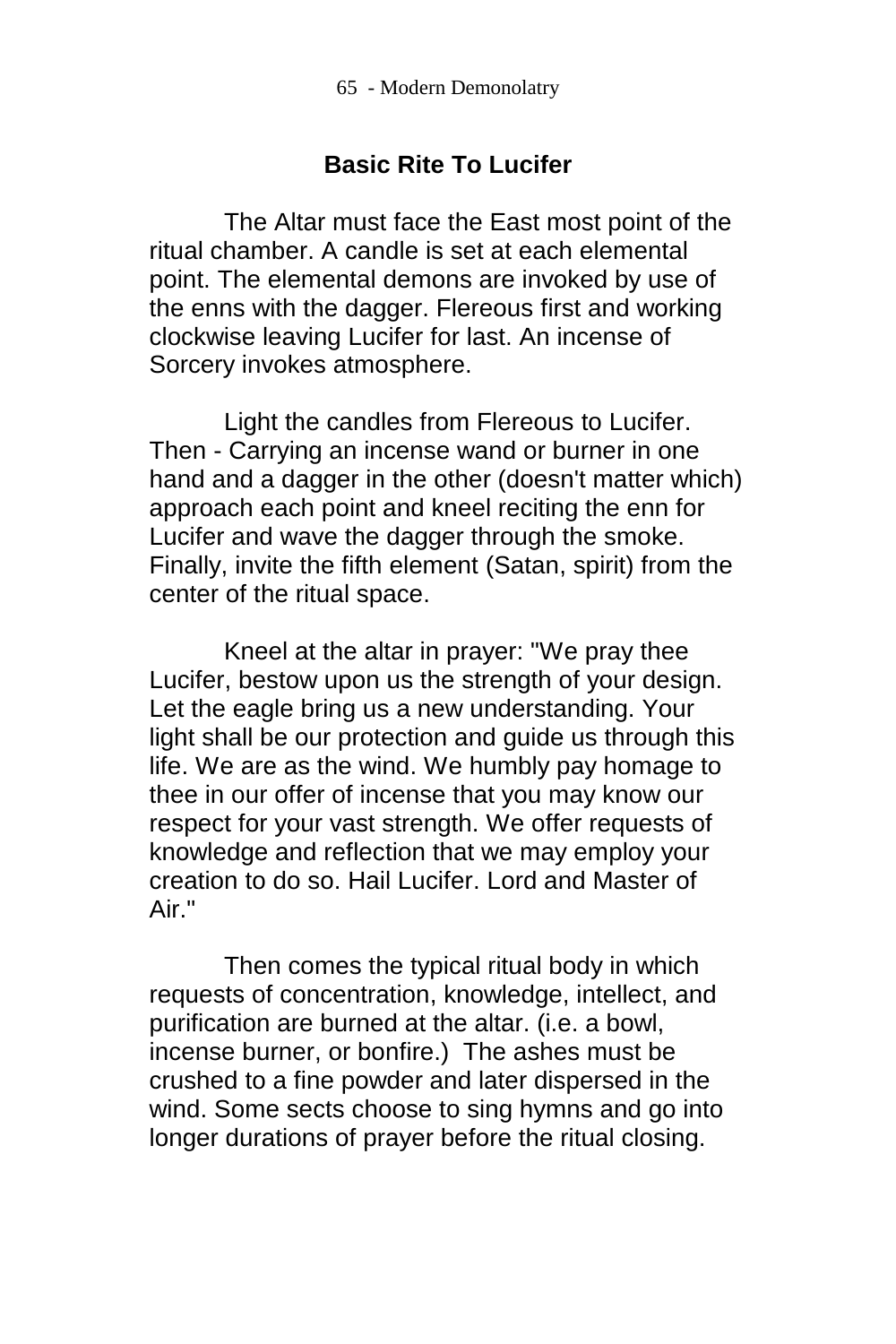66 - Modern Demonolatry

The ritual is closed as thus: "Hail Lucifer. Lord and Master of Air. We thank thee for being present at our ritual. We bid you, go in peace."

Close the ritual as normal. If practicing solitary - change all "we" to "I" Also - the prayer can be done with a single candle if you lack the space, time, or supplies to do a drawn out ritual.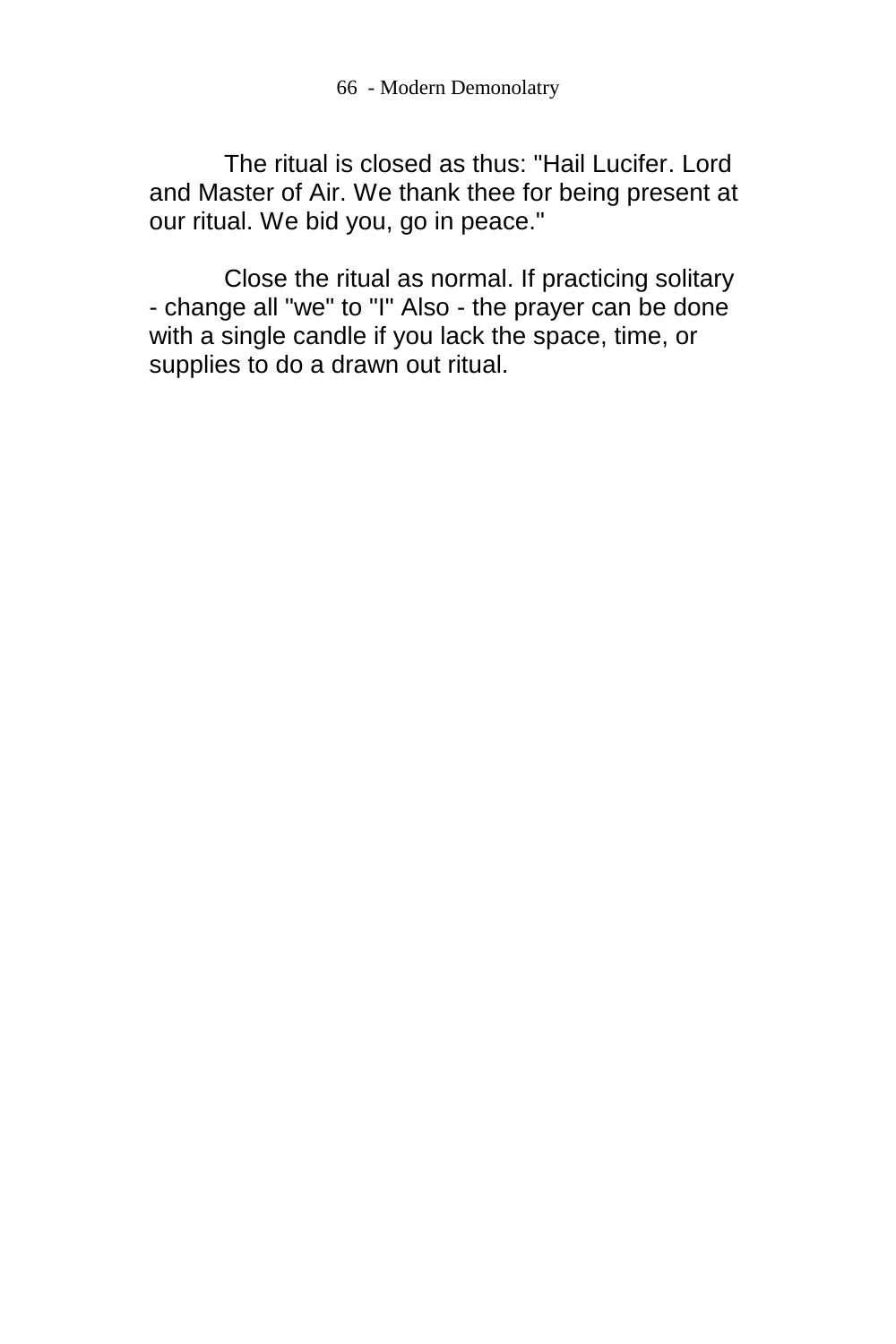#### **Basic Rite To Flereous**

The Altar must face the South most point of the ritual chamber. A candle is set at each elemental point. The elemental demons are invoked by use of the enns with the dagger. Leviathan first and working clockwise leaving Flereous for last. An incense of sandalwood and sage invokes atmosphere.

Carrying a candle in one hand (doesn't matter which) approach each point and kneel reciting the enn for Flereous and lighting the candle. Finally, invite the fifth element from the center of the ritual space.

Kneel at the altar in prayer: "We pray thee Flereous, bestow upon us the strength of your design. Allow our actions to be swift and unfailing. Be present that our enemies will not conquer us. We are as flames burning brightly in your radiance. We humbly pay homage to thee in our offer of incense and fire that you may know our respect for your vast strength. We offer requests of vengeance and love that we may employ your creation to do so. Hail Flereous. Lord and Master of Fire."

The comes the typical ritual body in which requests of vengeance and love are burned within the altar or primary ritual space fire. (i.e. a bowl, incense burner, or bonfire.) Some sects choose to sing hymns and go into longer durations of prayer before the ritual closing.

The ritual is closed as thus: "Hail Flereous. Lord and Master of Fire. We thank thee for being present at our ritual. We bid you, go in peace."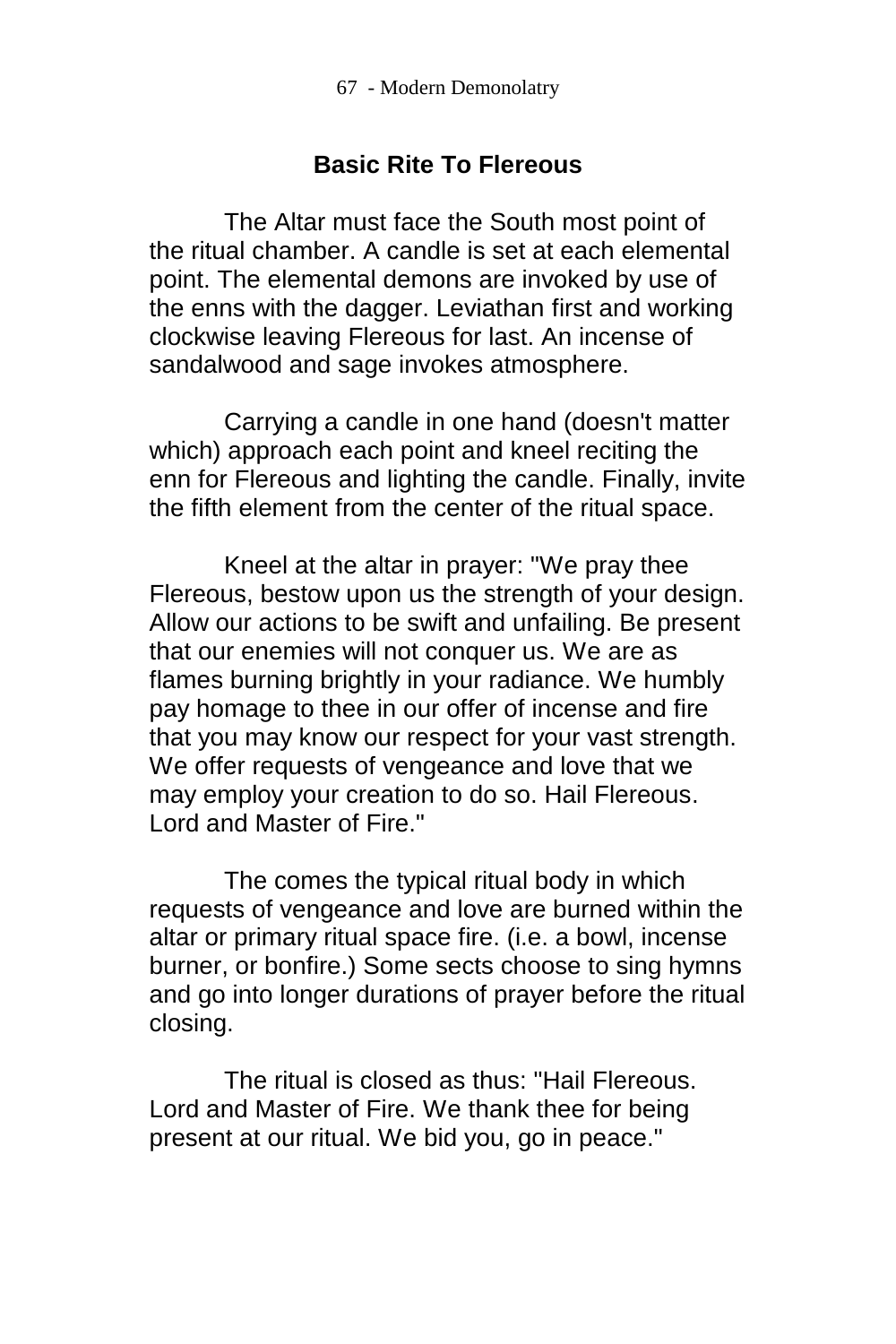Close the ritual as normal. If practicing solitary change all "we" to "I" Also - the prayer can be done with a single candle if you lack the space, time, or supplies to do a drawn out ritual.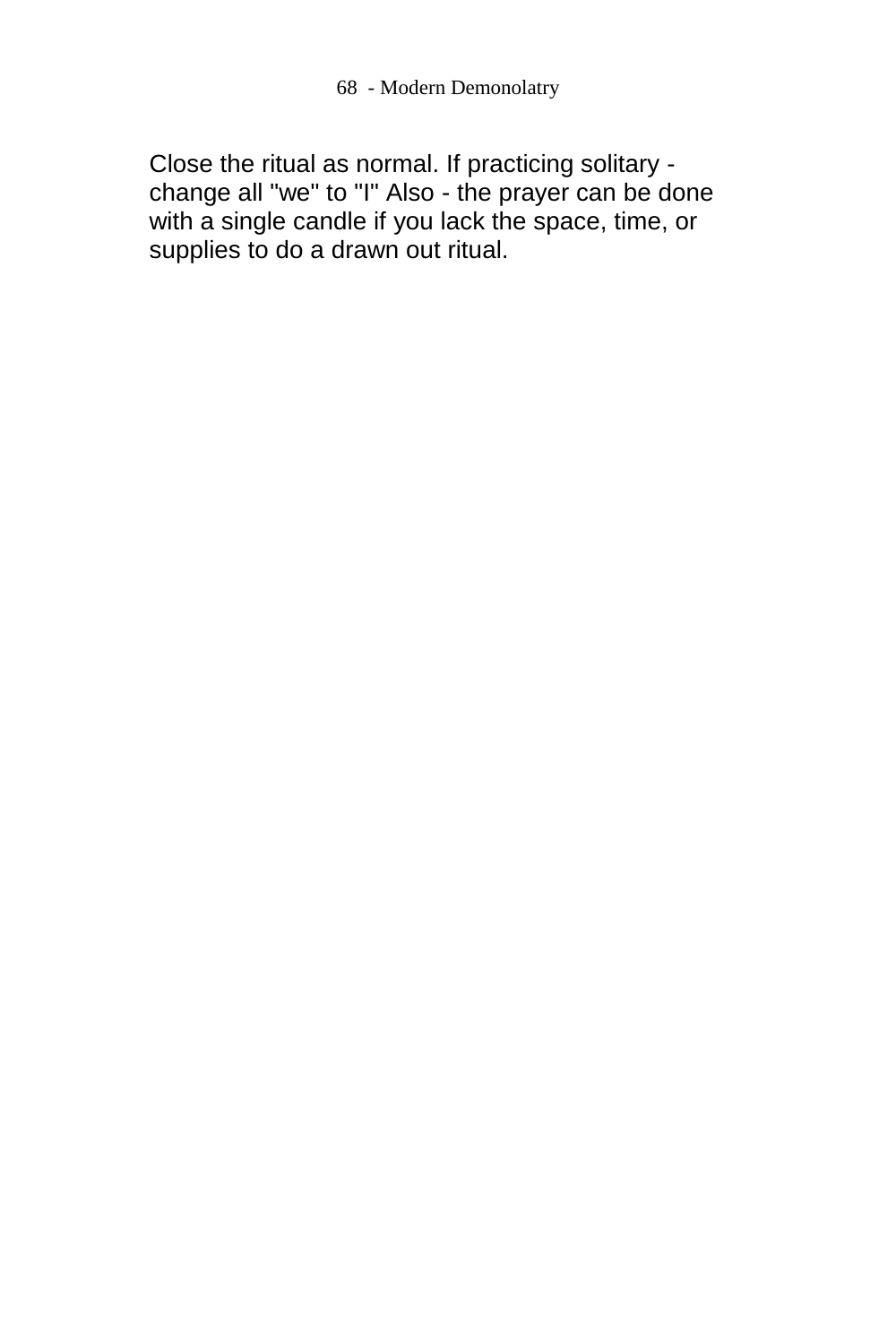### **Basic Rite To Leviathan**

The Altar must face the West most point of the ritual chamber. A candle is set at each elemental point. The elemental demons are invoked by use of the enns with the dagger. Belial first and working clockwise leaving Leviathan for last. An incense of Calamus and Frankincense invokes atmosphere.

Light the candles from Belial to Leviathan. Then - Carrying a Chalice of water (with sea salt) in one hand and a dagger in the other (doesn't matter which) approach each point and kneel reciting the enn for Leviathan and dip the dagger into the water and sprinkle it above each candle. Finally, invite the fifth element from the center of the ritual space.

Kneel at the altar in prayer: "We pray thee Leviathan, bestow upon us the strength of your design. Let the serpent wise deal death to the lies of our enemies. Allow our empathy to be our protection. Allow our anger to be swift with justice. Be present that our enemies will not conquer us. We are as the swift flowing tide ebbing to and fro. We humbly pay homage to thee in our offer of sea salt and water that you may know our respect for your vast strength. We offer requests of healing and emotional balance that we may employ your creation to do so. Hail Leviathan. Lord and Master of Water."

Then comes the typical ritual body in which requests of healing and emotional balance are burned within the altar or primary ritual space fire. (i.e. a bowl, incense burner, or bonfire.) Use the remaining water to put out the fire once the requests have been burnt. The ashes must be crushed to a fine powder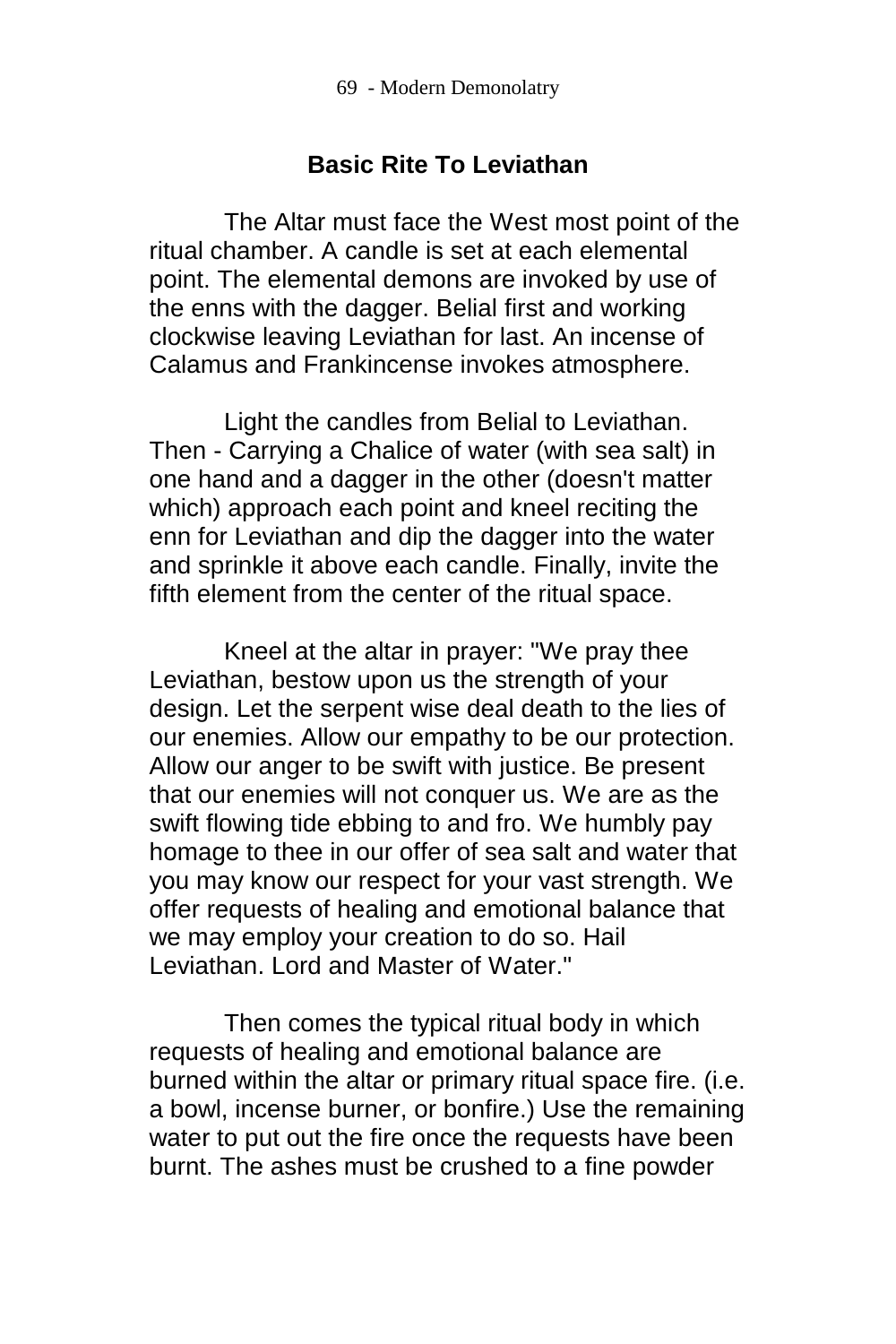and later dispersed in running water (i.e. ocean, stream). Some sects choose to sing hymns and go into longer durations of prayer before the ritual closing.

The ritual is closed as thus: "Hail Leviathan. Lord and Master of Water. We thank thee for being present at our ritual. We bid you, go in peace."

Close the ritual as normal. If practicing solitary - change all "we" to "I" Also - the prayer can be done with a single candle if you lack the space, time, or supplies to do a drawn out ritual.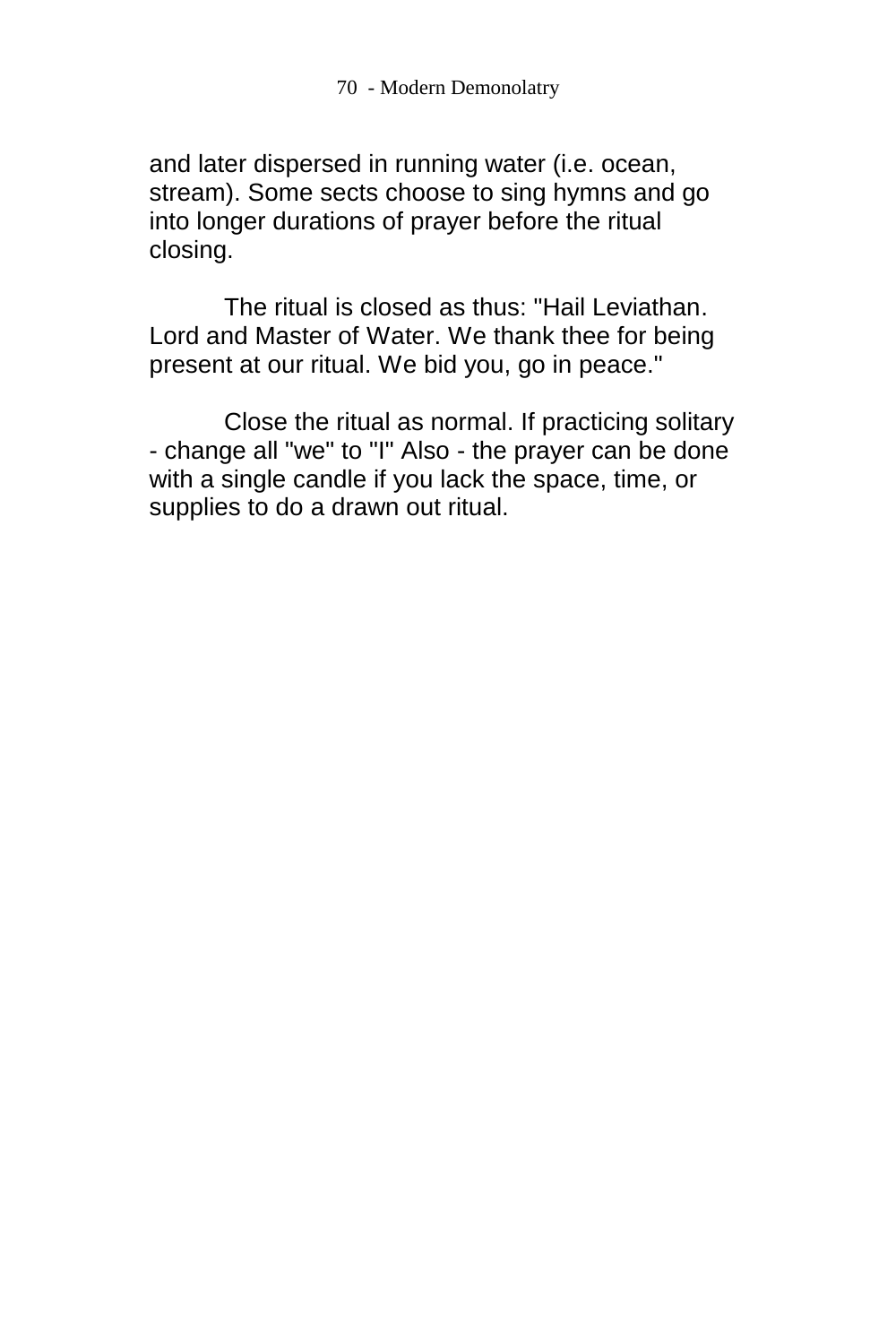# **Rite to Baalberith & Eurynomous**

This rite shall be done on the evening of October the 31st between the hours of 8pm and 2am November 1st. The person conducting the rite shall not eat or smoke or engage in sexual intercourse 12 hours minimum prior to the commencement of the rite.

### *Preparation - you need:*

- red or black light for the ritual chamber (atmospheric)
- chalices
- bowls or incense burners
- charcoal
- black candles for the altar and all four elemental points
- sword for evocation
- Oleum of Baalberith or Eurynomous or both
- Oleum of Lucifuge Rofocale
- controlling oil
- 2x2 pieces of parchment
- melted black wax
- cup ground sage
- cup ground mullein
- ground mandrake root
- $\bullet$  urine
- blood

### *To Make Black Paper Squares for Rite Requests and Prayers*

Take 2x2 pieces of paper and soak in controlling oil for 10 minutes. Put paper on a cookie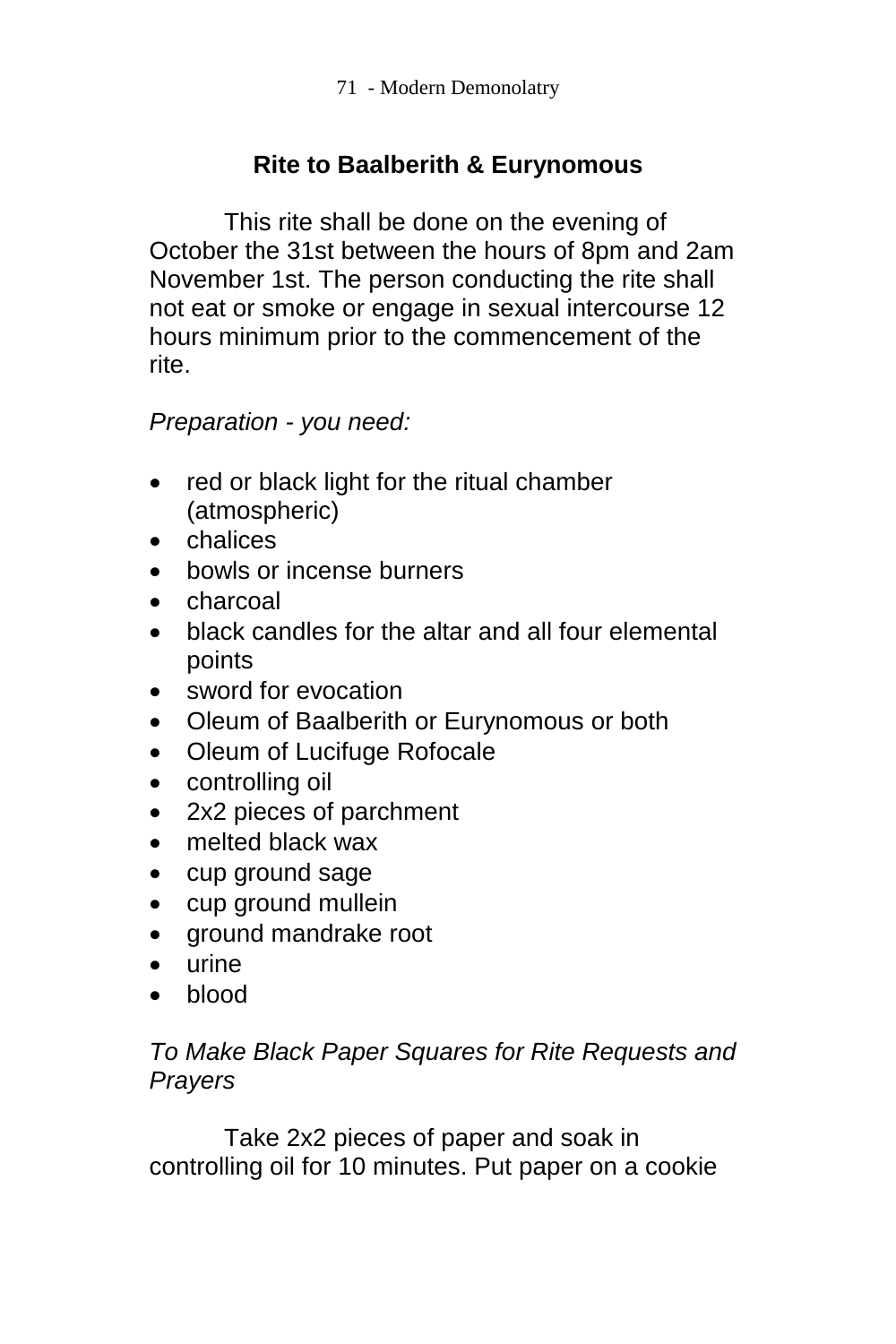sheet, heat oven to low bake, bake for five minutes, let cool. place one at a time in melted black wax using a tweezer until fully covered. On one side of each place the sigil of Eurynomous or Baalberith. Store in a dark, dry box.

Oleum of Lucifuge Rofocale

1 cup olive juice - black 1 tsp olive oil (optional) 1/2 cup alcohol a pinch of ground mandrake a pinch of ground mullein

*Controlling Oil* -

Calamus root steeped in light vegetable oil.

*Incense*

sage mandrake mullein 1 tsp of Lucifuge Rofocale Oleum

This rite is particularly useful for cursing and banishing negativity. This is the prelude to the Rite of Belial which is the "New Beginning."

Use all black candles for elemental points. You may use a personal "power" candle of any color you choose on your altar if you choose. Place a chalice of sea salt mixed with water at each point (or water directly from the ocean). You may choose to have two chalices on the altar. One for the libation to Leviathan and one for the ceremonial drink/offering to the death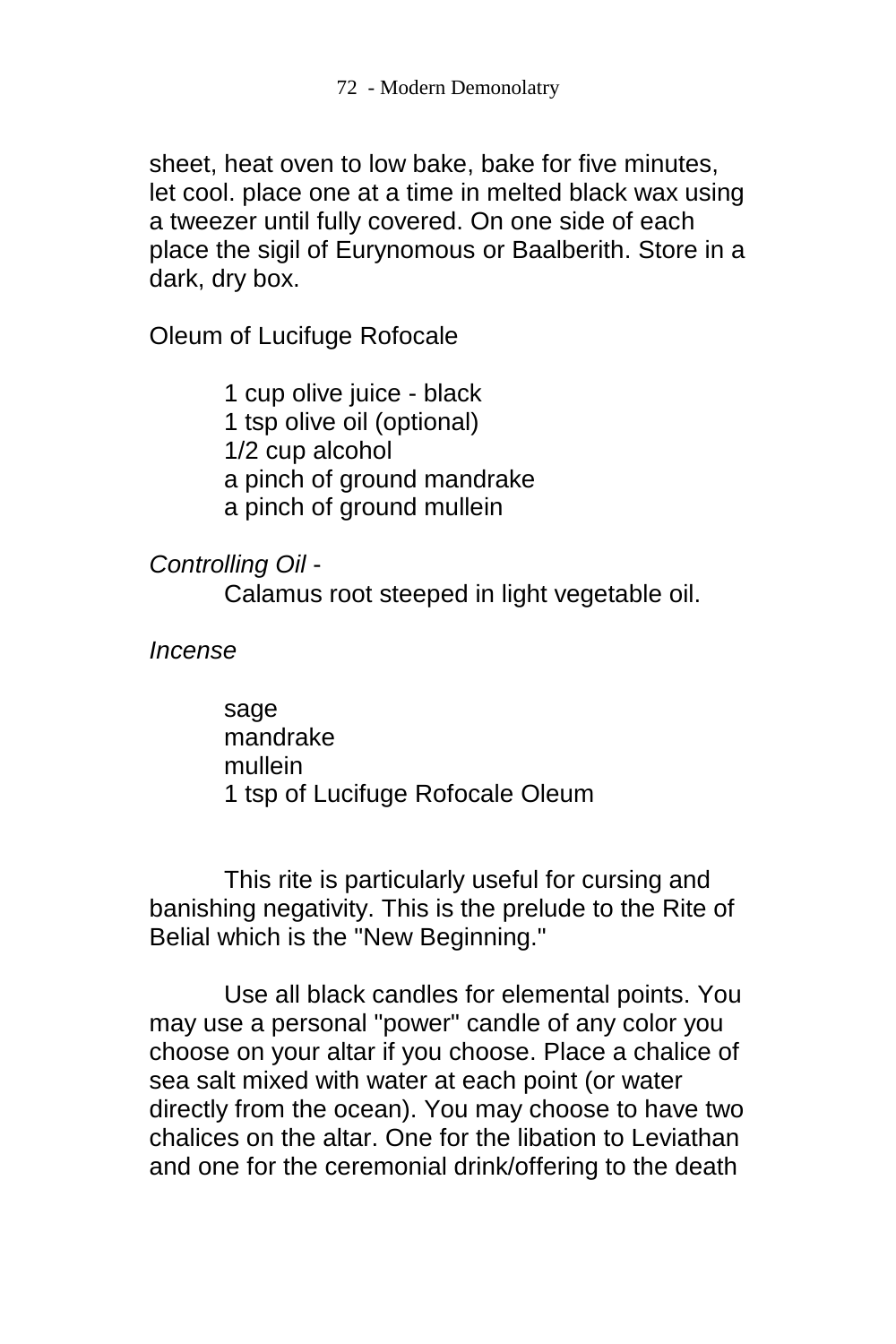demons. You should also place bowls of dirt on top of which charcoal should be placed for the ritual incense - at each of the elemental points and one on the altar for burning requests. Your altar should face either your elemental point or the North-West point of your circle.

**\*\*\*IMPORTANT NOTE** - as you mix the salt and water with the dagger you must say the following for each chalice you mix - "Talot pasa oida Belial et Leviathan"

Invite the elemental demons as you normally would by employing their enns. Invite Satan from the center using the following enn: "Ave Satanis! Tasa reme laris Satan."

From the Northmost point you will invite both Baalberith and Eurynomous.

To invite Balberith employ the enn - "Avage secore on ca Baalberith."

To invite Eurynomous employ the enn - " Ayar secore on ca Eurynomous."

Then recite the prayer (or use one of your own if you prefer) -

"Into this circle I welcome death. Of Baalberith and Eurynomous come forth and be present. For this ritual is in your honor. This night you reign supreme. I pray you to assist me in my workings and to bless this rite."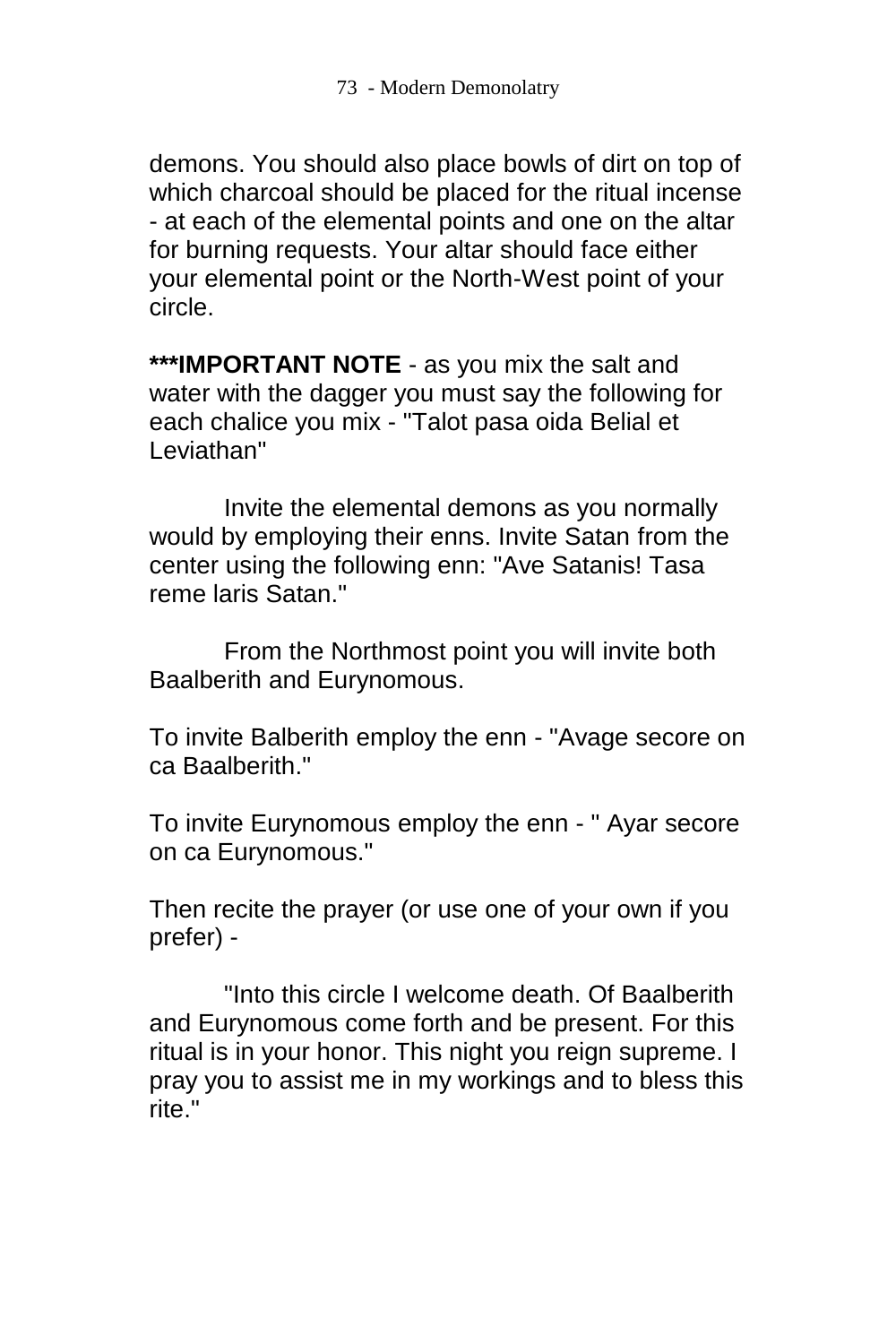Now is the time for either silent prayer or to make requests. On the black paper squares you write your request, one letter over another, focusing your energy on the square. Hold the square over the flame before burning and recite the appropriate verse depending on intention. For group Rites - each person writes and burns her own requests.

**CURSING** - "Blanae core sanada. Recta sabra naca Flereous."

**DISPELLING NEGATIVITY** - "Poco tasa helna rabac tasa. Recta sabra naca Flereous."

Burn all requests. The rite is then closed in the usual manner. The ashes of the requests and remaining wax is buried (within 24 hours) in the ground. As you are burying the remains of the ritual you must say: "Padar ast fo ehaoth pedar ganabel Berith."

Some people prefer to bury the requests in a graveyard. This is very symbolic not only from the cursing or death aspect, but also from the new beginnings aspect.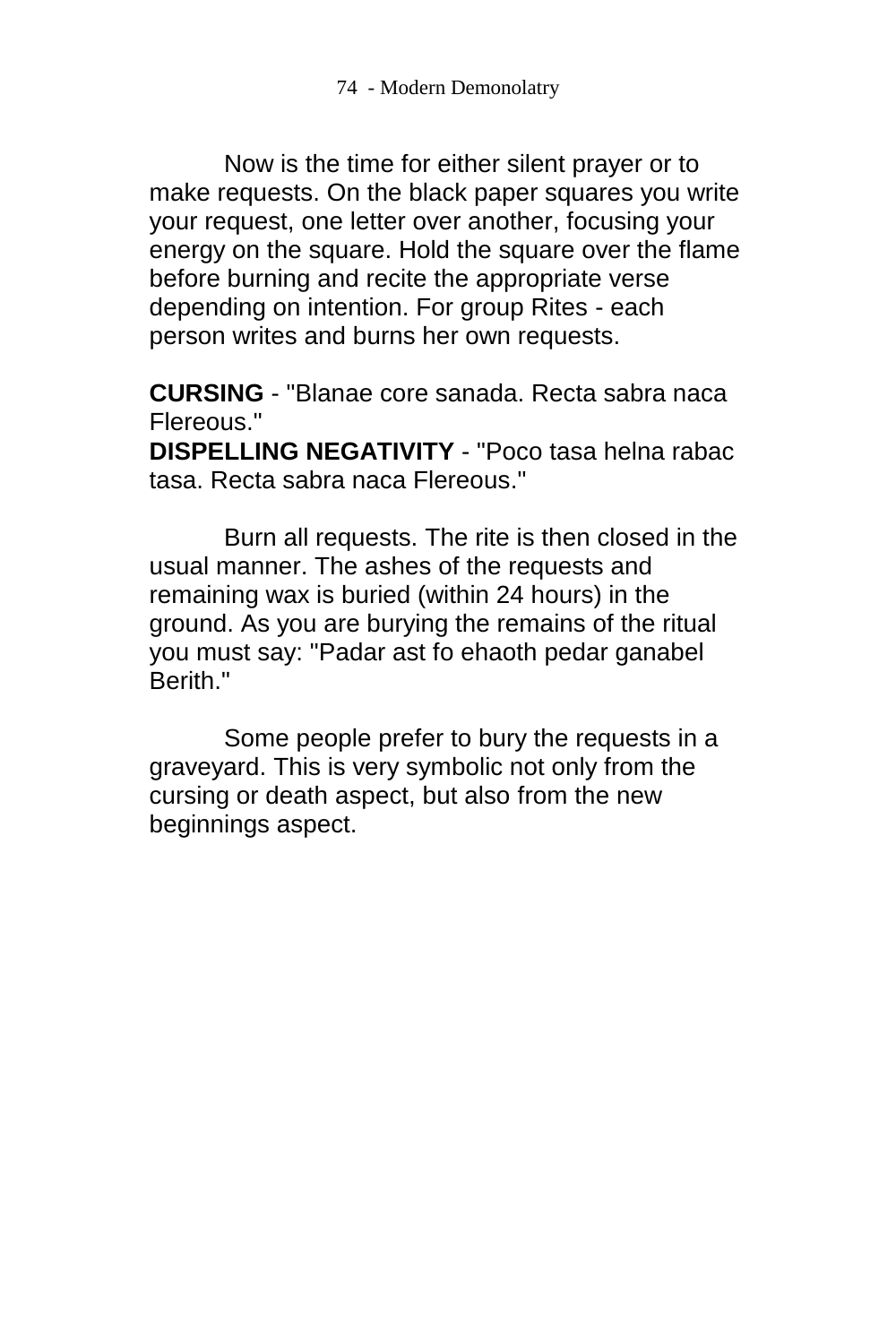# **POSITIVE WORKINGS**

### **Banishment/Purification**

It is doubtful most Demonolators will ever need this ritual. Sometimes, however, we bring something nasty upon our ritual space that just won't go away on its own. If you find yourself doing this often - seek out a priest or priestess to find out what it is you are doing wrong during your ritual workings.

Make sure you have a large incense bowl if this is a large area. Burn Garlic (whole cloves) and Frankincense.

Call on the elemental demons using the demonic enns. - Use the sword to conjure by drawing a D with a Z through it as you recite the enns.

 North - Lirach tasa vefa wehlc Belial East - Renich tasa uberace biasa icar Lucifer South - Ganic tasa fubin Flereous West - Jedan tasa hoet naca Leviathan

Mix water and pure solar sea salt in a chalice. Use a dagger to disperse the water across the area while saying:

"Malevolent spirits leave this place. In the names of Belial, Lucifer, Flereous, and Leviathan - I command thee ... retreat from whence you came."

Pour the remainder of the water/salt into the center of the area.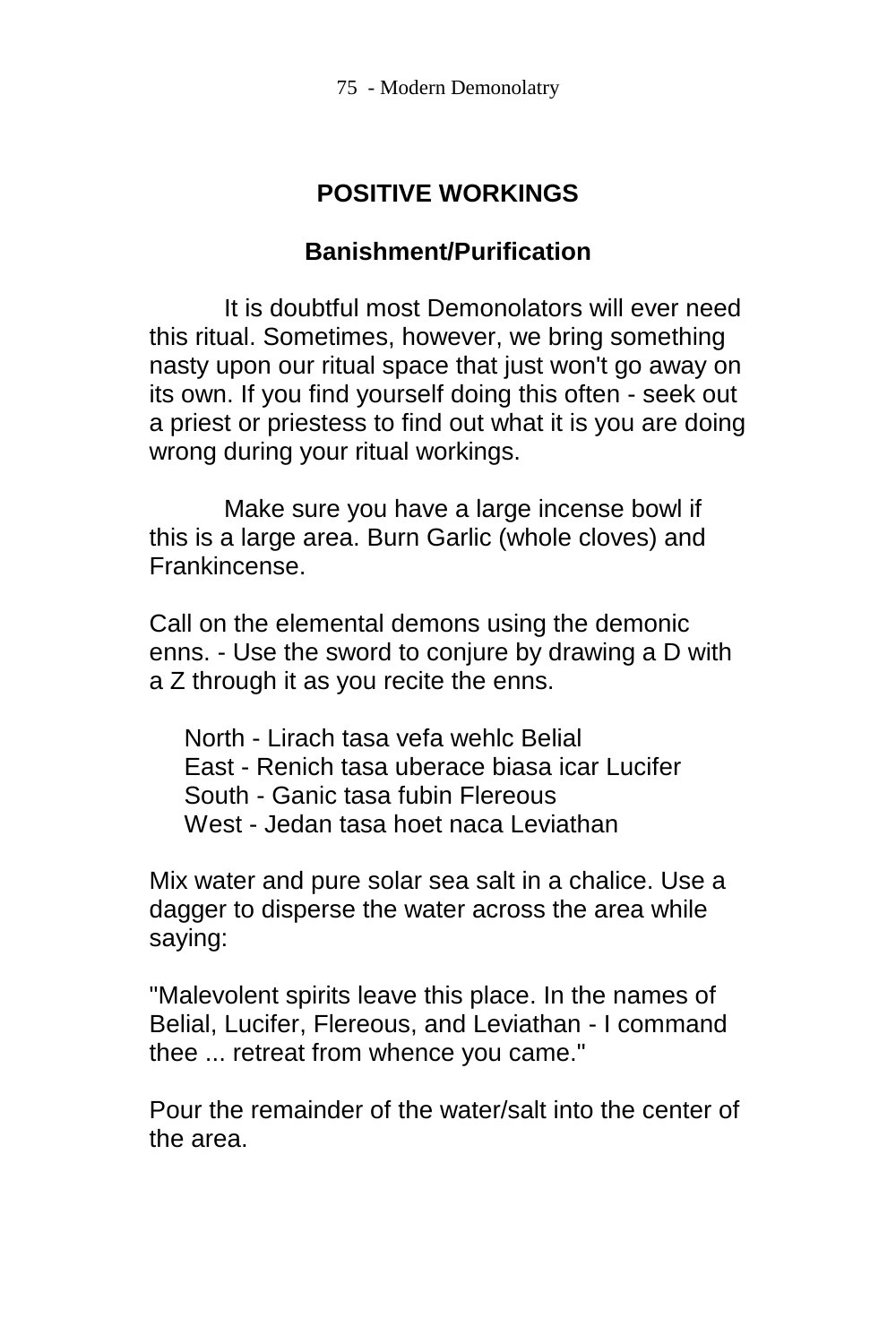Continue with a protection rite of your choice or any other positive ritual working. To dismiss the demons hold the sword before you, kneel on the right knee and say at each elemental point-

> North - We thank thee Belial. Go in peace. East - We thank thee Lucifer. Go in peace. South - We thank thee Flereous. Go in peace. West - We thank thee Leviathan. Go in peace.

This should close whatever malevolent force is at work in this place.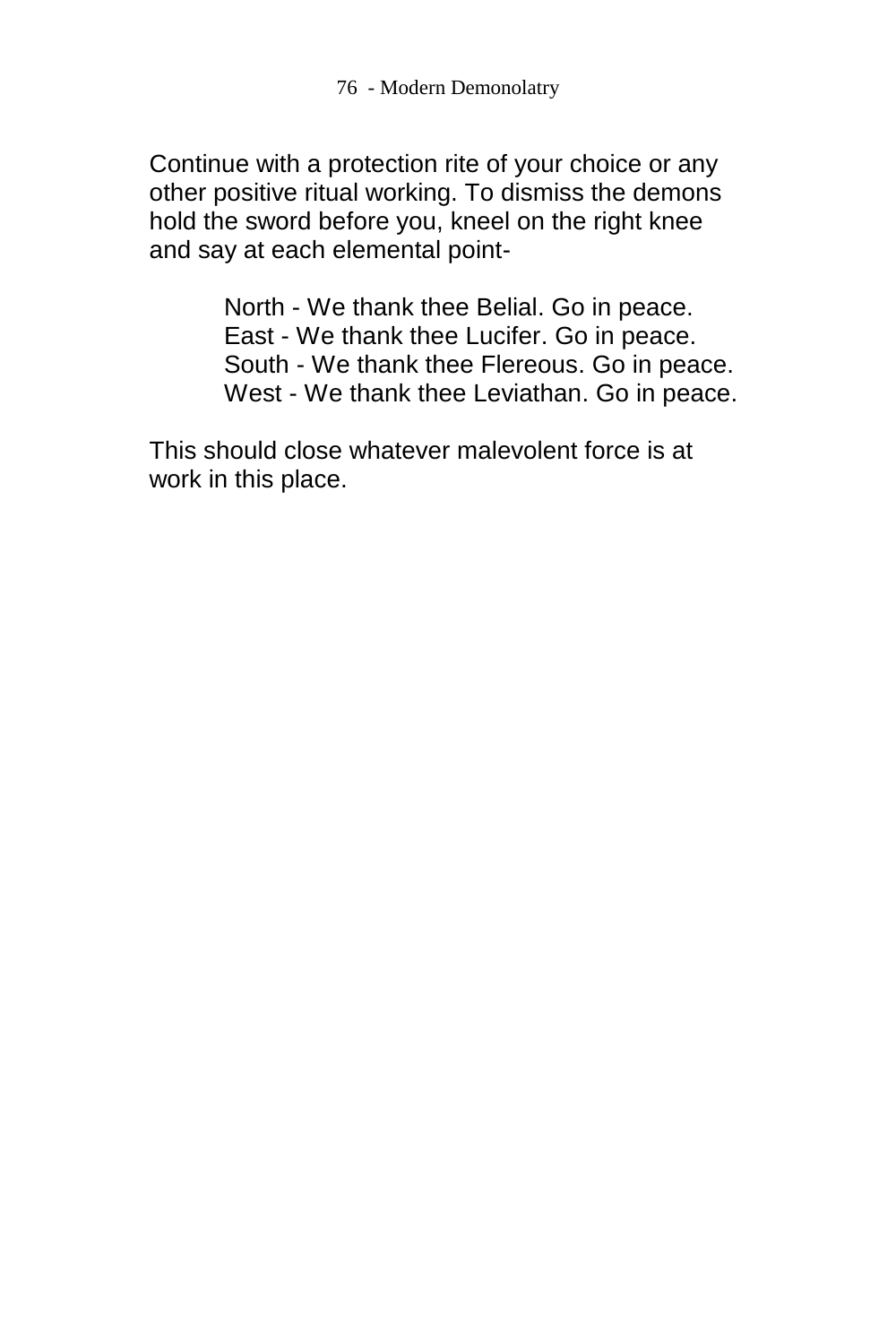77 - Modern Demonolatry

### **Elemental Balancing Ritual**

As always, be reminded that Demonic Sorcery relies on two thing: A. Demons B. The Elements

It is important to remember that healing rituals are no different. Water is the element of healing. Leviathan is the lord of water. His colors are blue, gray, and sometimes white.

Why we get sick - all sickness is caused by mental strains/stresses and environmental influences. We get sick when these things become negative. This is called an Elemental Imbalance. It is, essentially what it says. Your body becomes imbalanced and thus unhealthy.

To negate and correct the effects of the imbalance - you must do, on a regular basis, what is commonly known as an Elemental Balancing Ritual.

This ritual relies heavily on creative visualization.

Set up your altar as you normally would, invoke your elemental demonic circle, and sit comfortably in front of it. Some people prefer to do this ritual skyclad (naked) as opposed to robed.

First you must remove all of your elements from you. Do this by imagining you are holding a box. Into this box you put all of your elements, one at a time, and then throw the box from you. You may have to fill the box with each element more than once. Imagine Earth as soil and leaves. Imagine air as smoke. Fire and Water etc...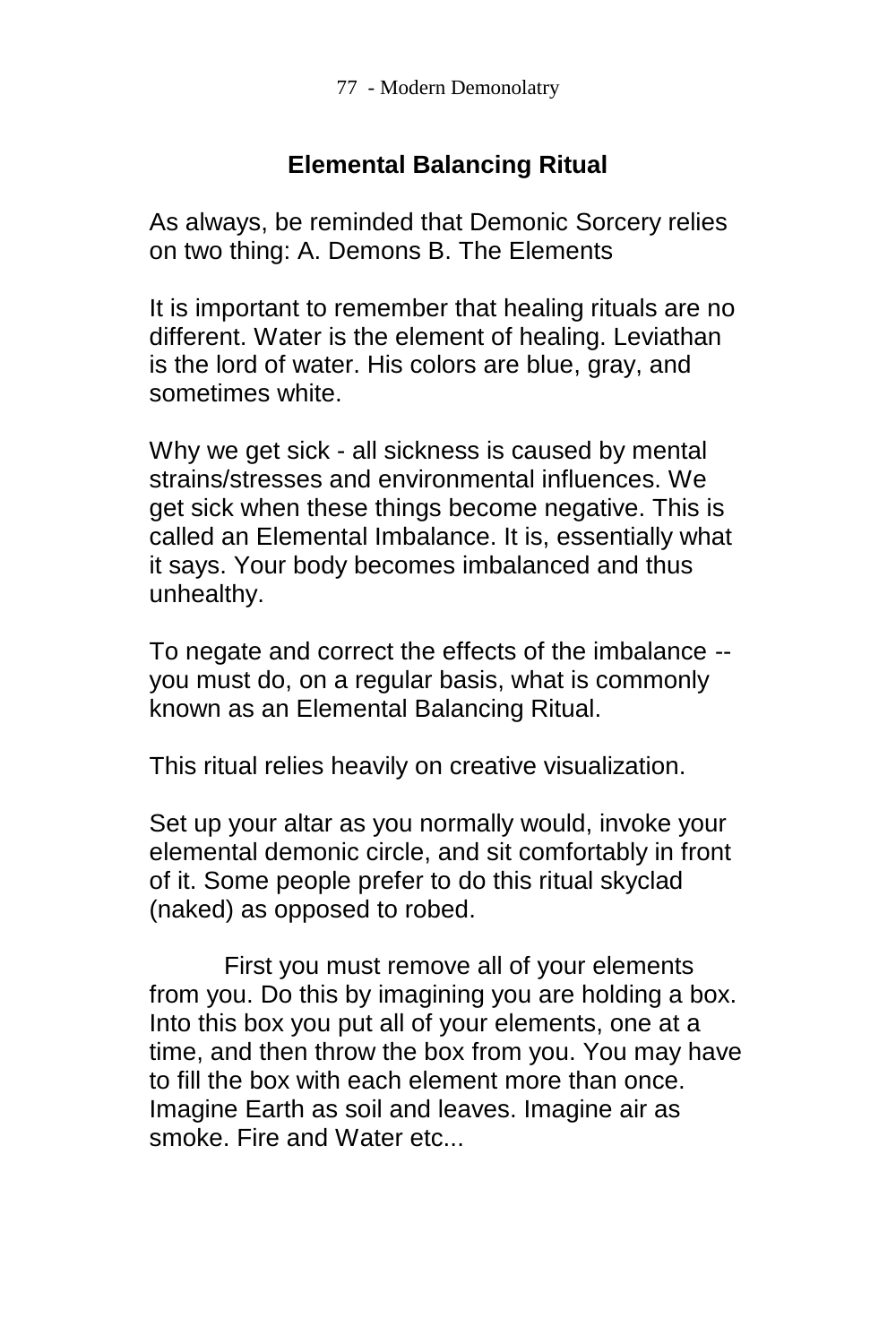Once you have removed all your elements and you will be able to tell because you will be exhausted-- you can begin replenishing that which you have freed yourself of. Imagine refilling the box with "fresh" elements. Only fill the box once with each element. Pull the box into you. When this is done correctly you will feel invigorated and energetic. Then you close the ritual as you normally would.

*Interesting Note:* This ritual can also be modified for different belief systems or to a personal belief system. I have been told it works just as well regardless of which gods you invoke if any.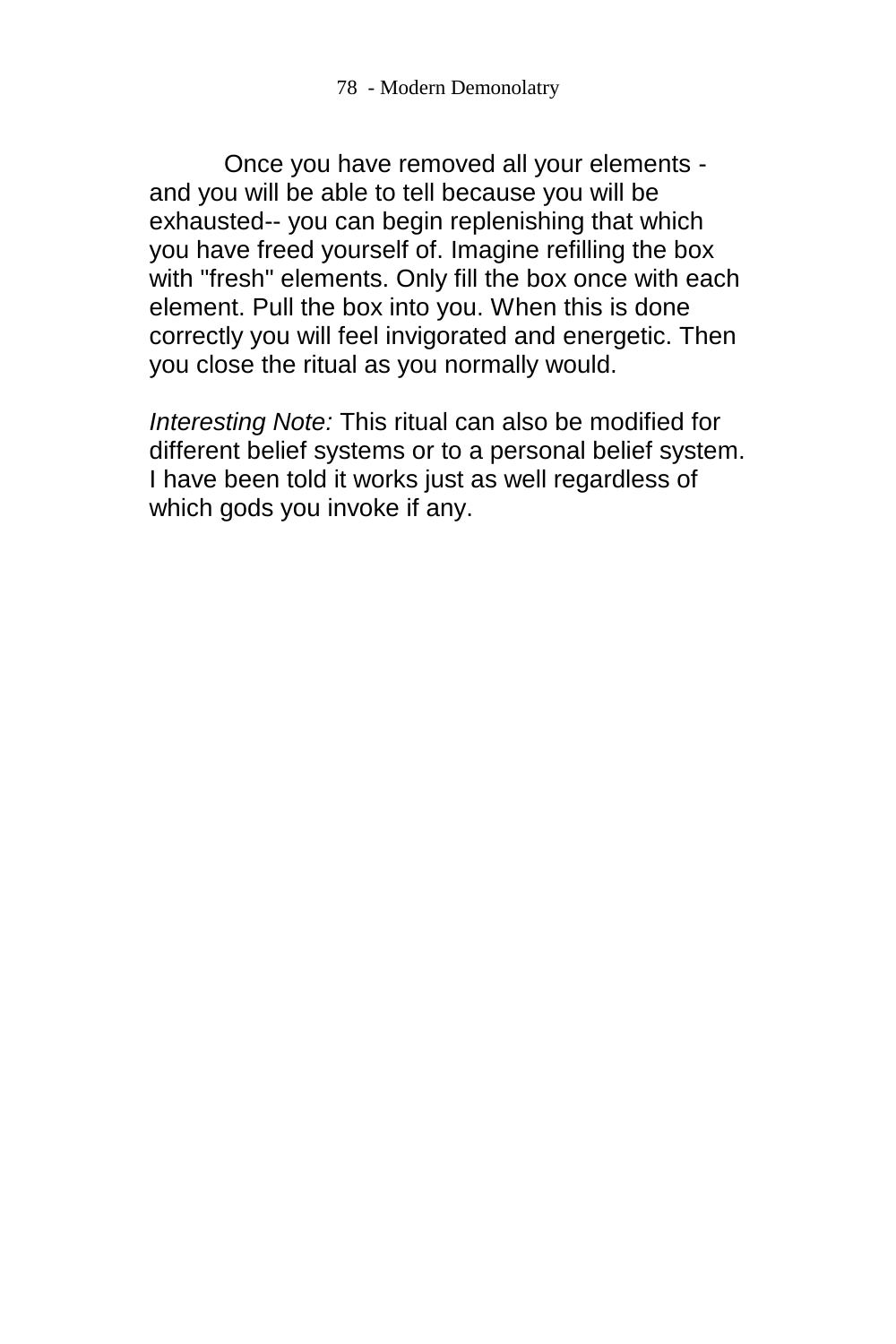## **Ritual to ease the Common Cold/Flu/Depression**

Demons Invoked: Verrier and Verrine, demons of health and healing.

Elements Concentrated On: Fire and Water, the cleansing elements.

Tools Needed: Blue, Red, or Gray candles to embody the ritual participants illness, black candles for the altar to absorb the negative sickness energy, sword for casting the circle, parchment, ink and writing instrument, small satchel that you can wear around your neck after the ritual (color of your choice), and Calamus based incense. Some occult stores will sell a good healing incense so you do not have to make your own. Many people like making their own because they know what's in it. You will also need a vial of fresh water from a running river or rain water. And a large bowl in which you can burn something.

What to do: Cast the circle. Invoke Verrier and Verrine by calling on them and inviting them to be present during the ritual. Light the incense. Inscribe your name into the candle using a dagger or other sharp object. Anoint the candle with the water. Cut the palm of your hand to draw a few drops of blood. (A note about blood rituals - if you can re-open an old wound - do it or, if you're a woman, use menstrual blood.) Anoint the candle also with your blood. Light it.

More creative visualization - We only use 10% of our brains. The mind has to power to heal. Even faster still is the mind's ability to heal at a faster rate with the aid of demonic entities. Sit in front of the altar and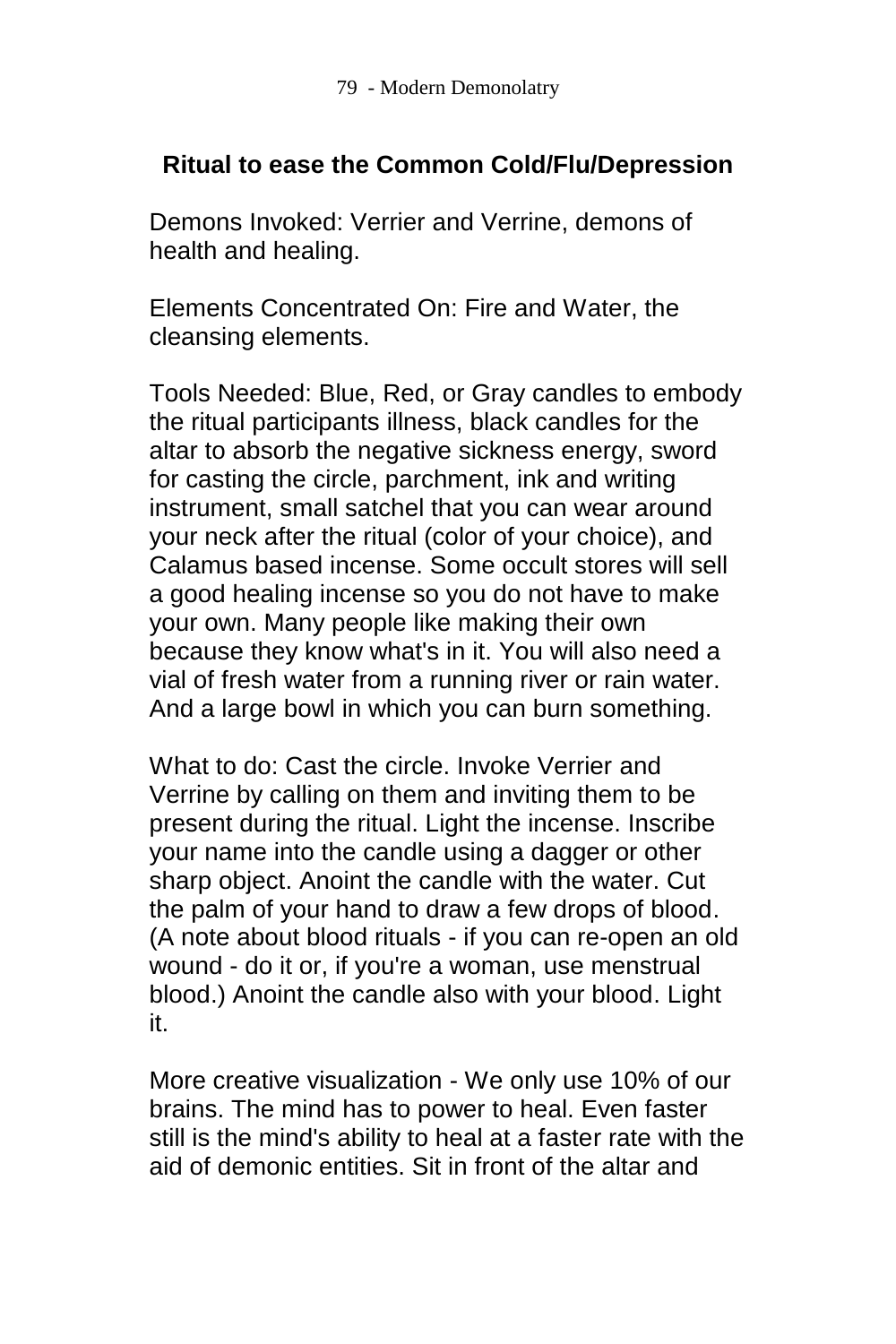take deep breaths. Deep breathing allows the body to expel negative energies from it. Find the source of the illness. Perhaps your flu started in the stomach. This is where you should go. Close your eyes and imagine the cleansing element absorbing into and permeating that part of your body and slowly moving throughout until you are radiating the color of the element you chose to cleanse you.

The Request - Take a deep breath. At the altar - write your request for health onto the piece of parchment. Place the sigils of Verrier and Verrine upon it along with your own signature. Burn the request by lighting it first with the left altar candle, then the right, then the center candle. Allow it to burn within the bowl. When the fire has fully devoured the parchment, mix in incense and the remaining wax from the candle once it has burnt down. Place all of this in the sachet and anoint with water. Wear around the neck until health is restored.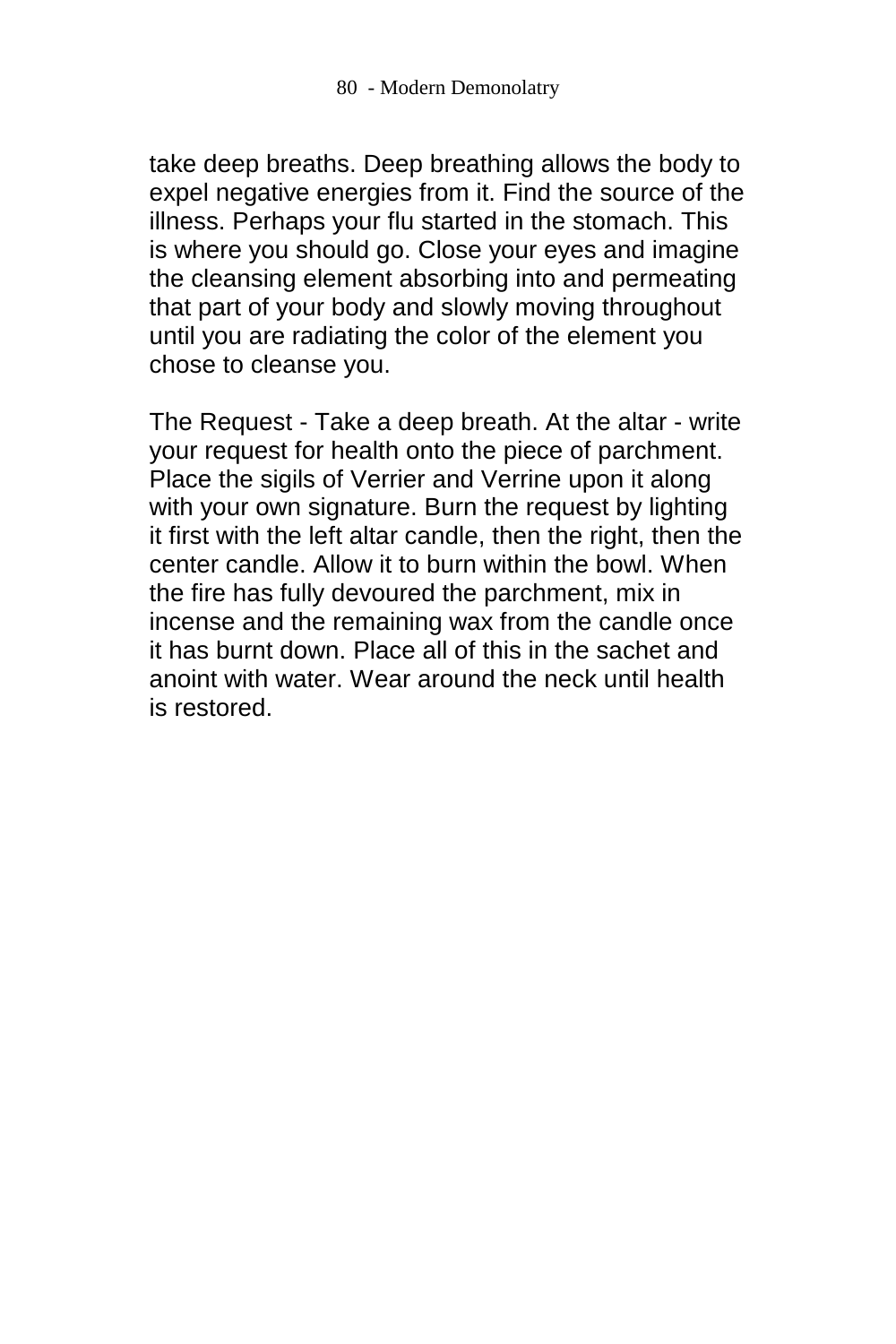# **The Rite of Ronwe**

To aid in study and matters of an intellectual nature

Items Needed:

- Yellow Candle
- Wine in a Chalice

Invoke the elemental circle. Light a yellow candle and call on Ronwe with the Enn. - "Kaymen Vefa Ronwe."

Then say (and you can translate it into any language you feel comfortable with) - "I call on thee, Ronwe. Be present. Help me to gain concentration and wisdom. Help me to learn that which I have yet to learn. I invite you as my teacher. Ave Ronwe."

Relax and sip your wine. Remain conscious of your surroundings and your goals and be sure to set your expected goal firmly in your mind. Once the candle is burnt about 1/4 the way down - pull out your books and study or concentrate on the matter at hand. Sometimes it also helps if the practitioner plays mood music in the background. Instrumental is good.

Burning a vanilla or sandalwood incense will also help further relax you.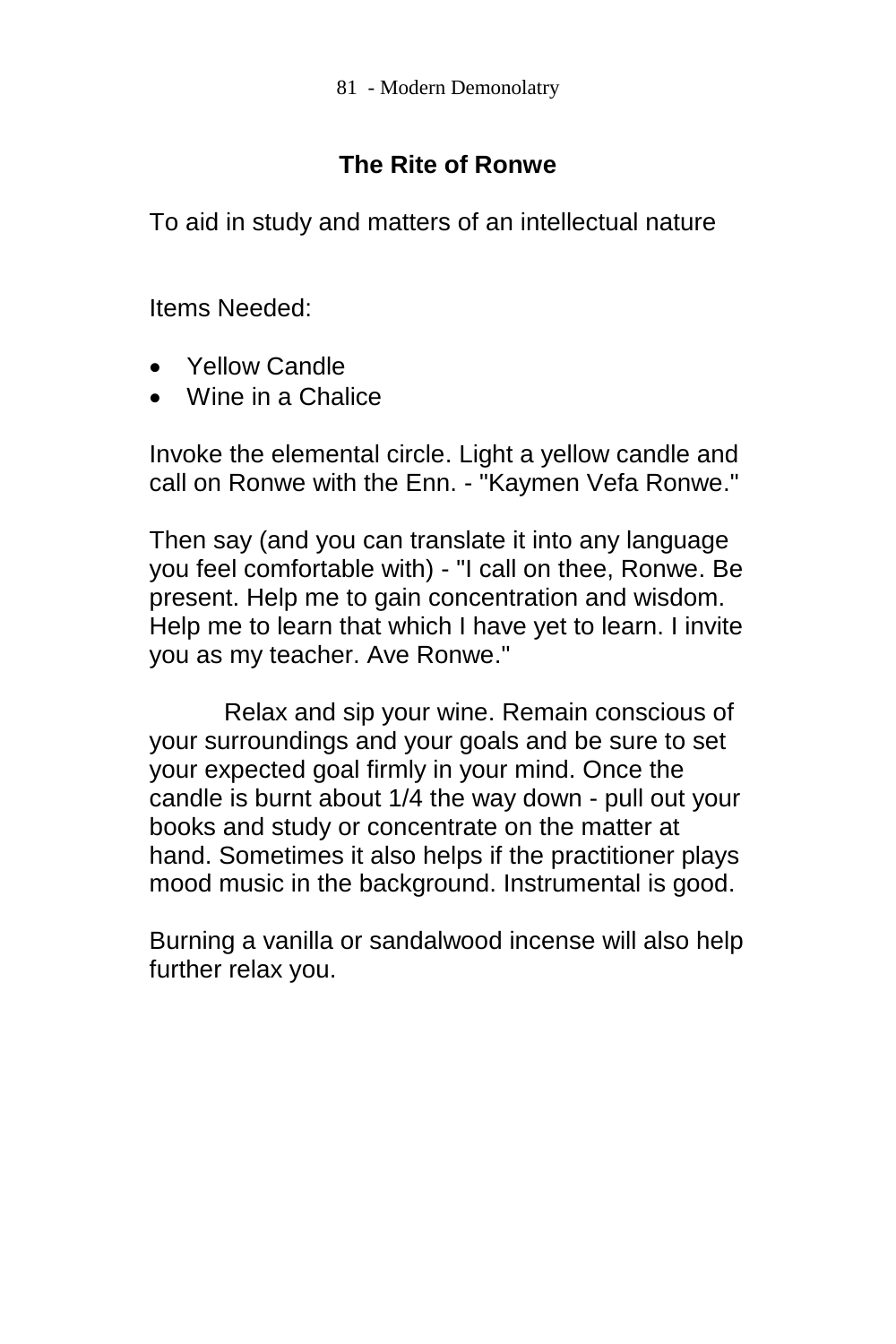### **NEGATIVE RITES AND WORKINGS**

### **Curses and Other Such Workings**<sup>11</sup> From Dukanté's Book of fire.

*A note about curses:* Do not confuse curses with spells. A curse alone is usually not done as a rite in and of itself in Demonolatry. Also, I have not drawn rites around them within this book for the simple fact that rewriting the base rite would make for trite and tedious reading. Each of these actions are to be done during rites dedicated to demons of war and vengeance, or during the Rite to Eurynomous and Baalberith. Done alone or by themselves, outside a structured rite, these actions may not accomplish the desired end.

**FOR REVENGE:** To control thy flame within you seek, light by spark and cease to speak. Thine hand of right to cast the spell, all set for ill and well. Mighty sword by the ring be sought, the elements thyself hath brought. Behold the rites of Belphegore and spill thy blood as this be sworn: "Avenged be, revenge be mine, my foe hath sought the path of blind."

To Seal thine words of this dismay - the sword to cast this Baphomet. Above thy flame of vengeance burn, identified with blazing stern. With this done and all hath said, add the dirt of one long dead.

 $\overline{a}$ 

<sup>&</sup>lt;sup>11</sup> First Printed as "From the Book of Fire: A Gallery of Curses and Other Workings," Transcribed and edited by S. Connolly.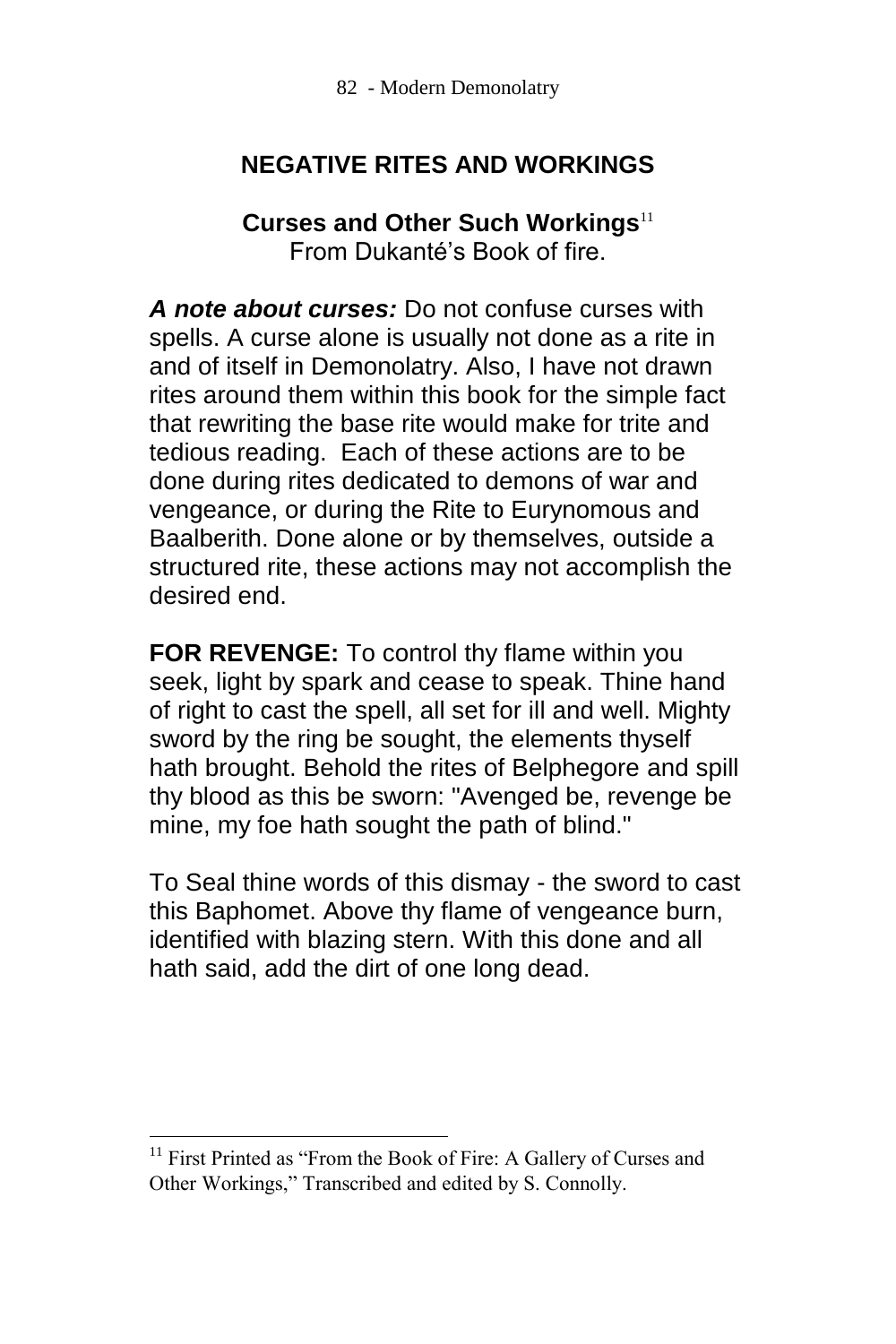### **VENGEANCE AGAINST PEOPLE WHO ARE TWO-**

**FACED :** If foes be said or heard to cast hate toward others - be his face a mirror of time, cast the elements full of darkness, upon that which you stand. Banish deep into the ground a vial of junipers in a place where nothing grows. And hem thy robes with lockets of black and brown and gold. Within a stumphaving been dead for thirteen moons, place black tapers with tongues of fire inscribed with demonic runes.

Inscribe the seal of fire, Flereous you doth seek, upon a hide of bark, which on a curse be writ. Destroy the bark by fire to bring your opposer to halt and free thyself of torment.

### **FOR A FRIEND WHO HAS WRONGED YOU:**

Capture the face of hate within a glass reflection and urinate upon it on putrid ground while chanting: "He who hath a double name be said to put himself to shame and I who bring this prophesy, cursed be mine enemy."

**TO BE RID OF SOMEONE YOU DISLIKE:** To be rid of those who crowd thy path, behold the earth of years long past. Along with Oleum of water mix within iron cast. A conqueror can build this wall, a sprig of birch with fire and stone. And with these words boil say: "Uva Rasar Hecate"

With focused images in thy mind, seek thine foe may he be blind. Protection thus, his be lost, gain to you at any cost.

**TO RUIN A FRIENDSHIP/LOVE AFFAIR :** To those unite of own free will, the next be cast thy friendship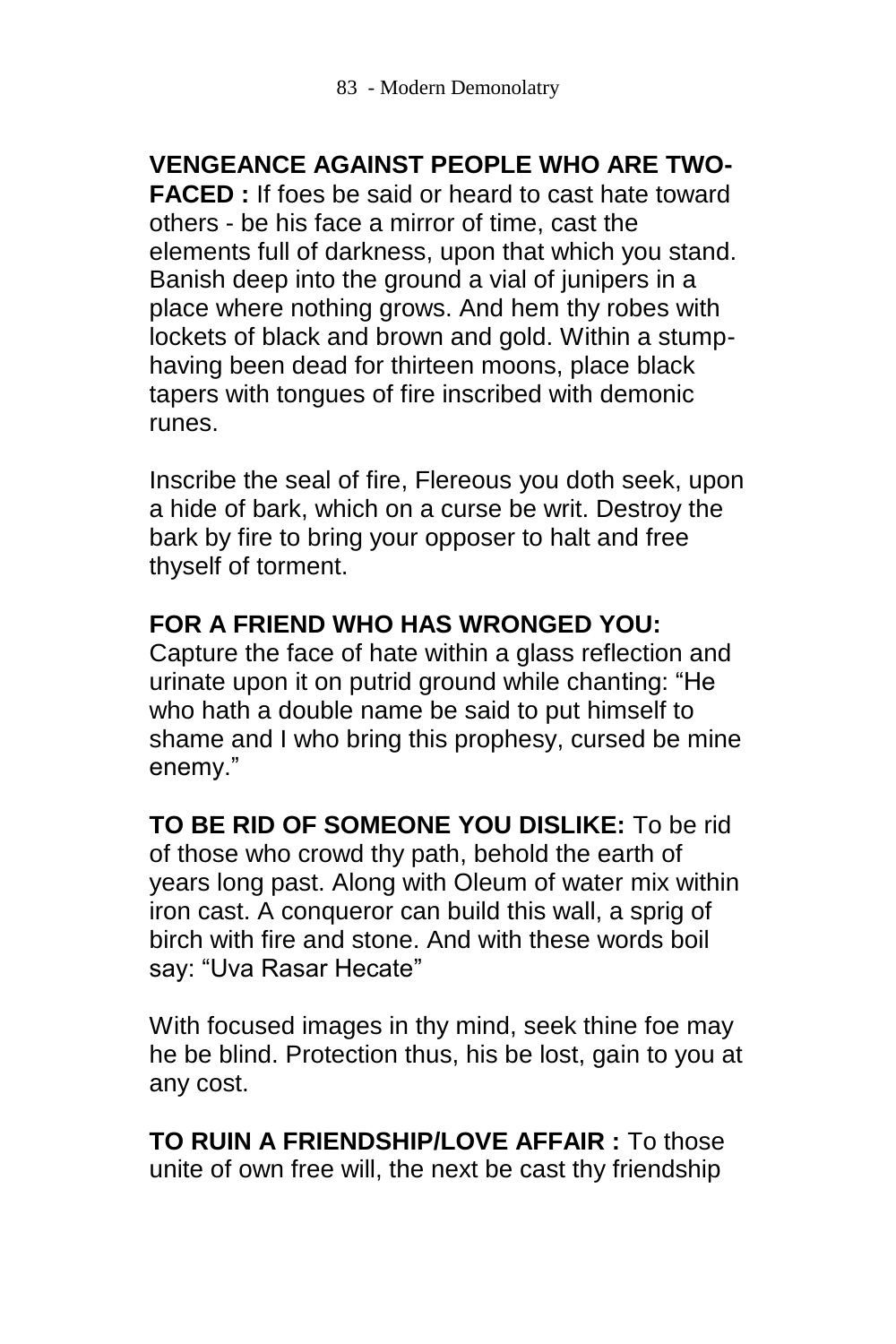ill. Of each element which they stake, a handful of each for which thou shalt take. Hemlock of earth, the ground much adorned. Hensbane for air, vengeance be sworn. Wolvesbane for fire, flame seek the night. Belladonna for water, destroy all sought light. Seek each out as a mighty hawk and place thy bane where they hath walk. By candlelight, the black be lit, upon parchment herein must be writ:

Sanarin Serpenté Destroyer Serpenté Senarin Arei Destroyer Arei Senarin Erté Destroyer Erté Senarin Salmé Destroyer Salmé

Say: Salmé hath known me - I beseech thee, show thyself unto me.

With this invocation affirmed, the parchment shall then be burned. Ashes over distant ground to be hidden and never found.

**TO KEEP A CURSE UNTIL NEEDED:** Project thy energy doth you seek, thine element vastly wise. Upon its fury thus you speak the words bring forth demise: Darak Vana Evate, Seron Evna Evate.

And thus a flame be turned to red, a fury glow of blood. By thine hand, needle and thread the sigil must be done. An eagle with fire breath upon a sacred oak. A symbol of destruction, death - placed within putrid smoke. Between the bonds of black and white this seal you must keep. To keep the power bound up tight until it is released.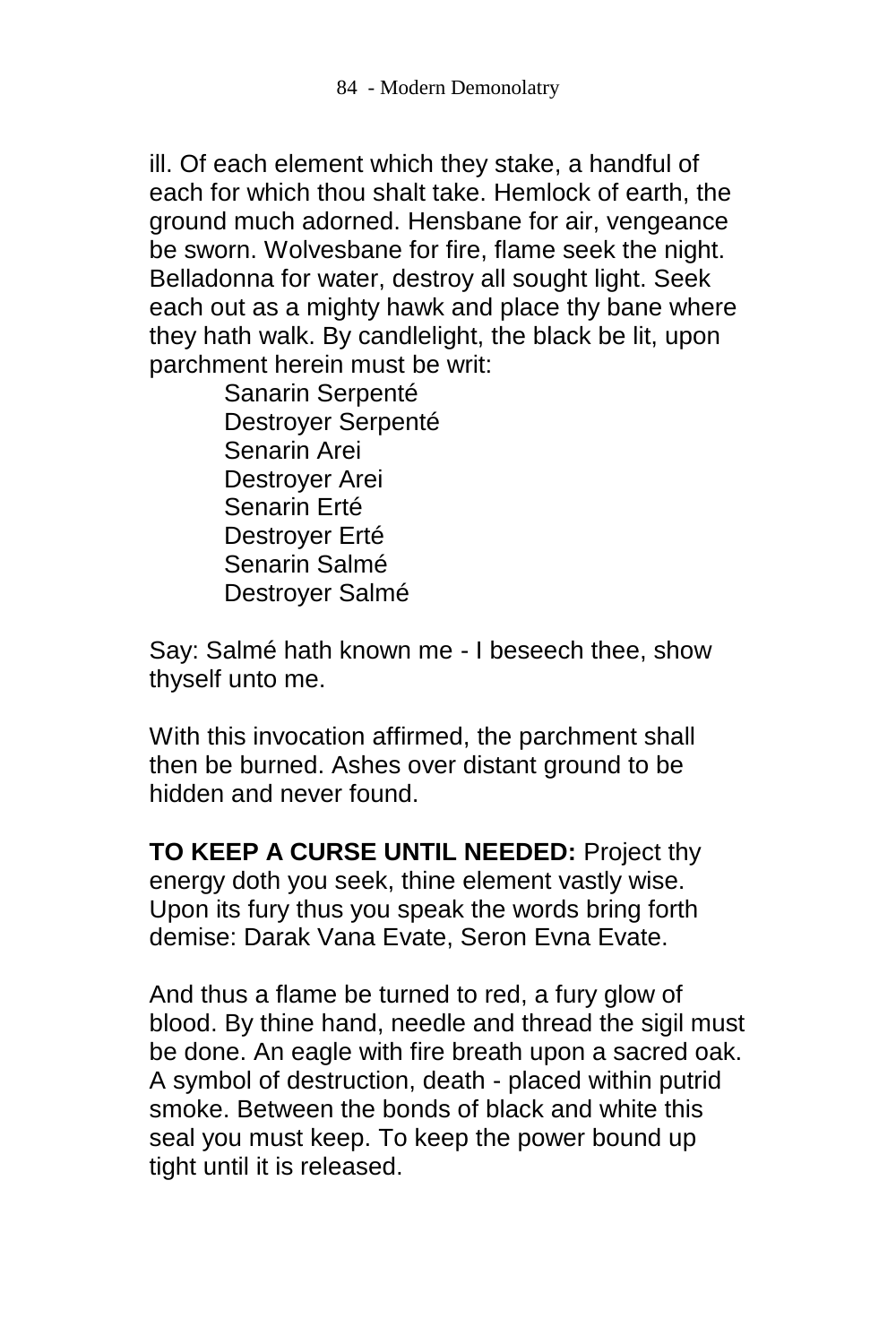# **Curse of the Demon Sonnillion (The Blood Curse)**

- Materials Needed: One Black Candle
- Oleum of Tezrian or other like vengeance demon.
- Parchment and ink
- A bowl large enough for burning parchment
- Square of Red Cloth
- Sword or dagger.

Invoke the elemental circle. Then you must call upon Sonnelion from the South. Anoint the candle with the Oleum and inscribe the victims name on the candle and ignite it. Chant the demonic enn. over the candle - "Ayar Serpente Sonnelion. Ater Salme Sonnelion. Ave Satanas."

Place the Sigil of Sonnelion onto the parchment. Beneath it, write the name of the person you swear vengeance upon. Fold the Parchment - pour Oleum over it - ignite it in the flame of the candle. Let it burn within the bowl. Allow the candle to burn down fully. Put the remaining wax into the bowl with the ashes of the sigil request. Cut your palm and allow three drops of your blood - or more - to mingle with the contents of the bowl.

Chant over the bowl thrice - "Avage secoré, ón ca Sonnelion."

Wrap the contents into a square of red cloth. Under a full moon, bury the parcel in a secluded place.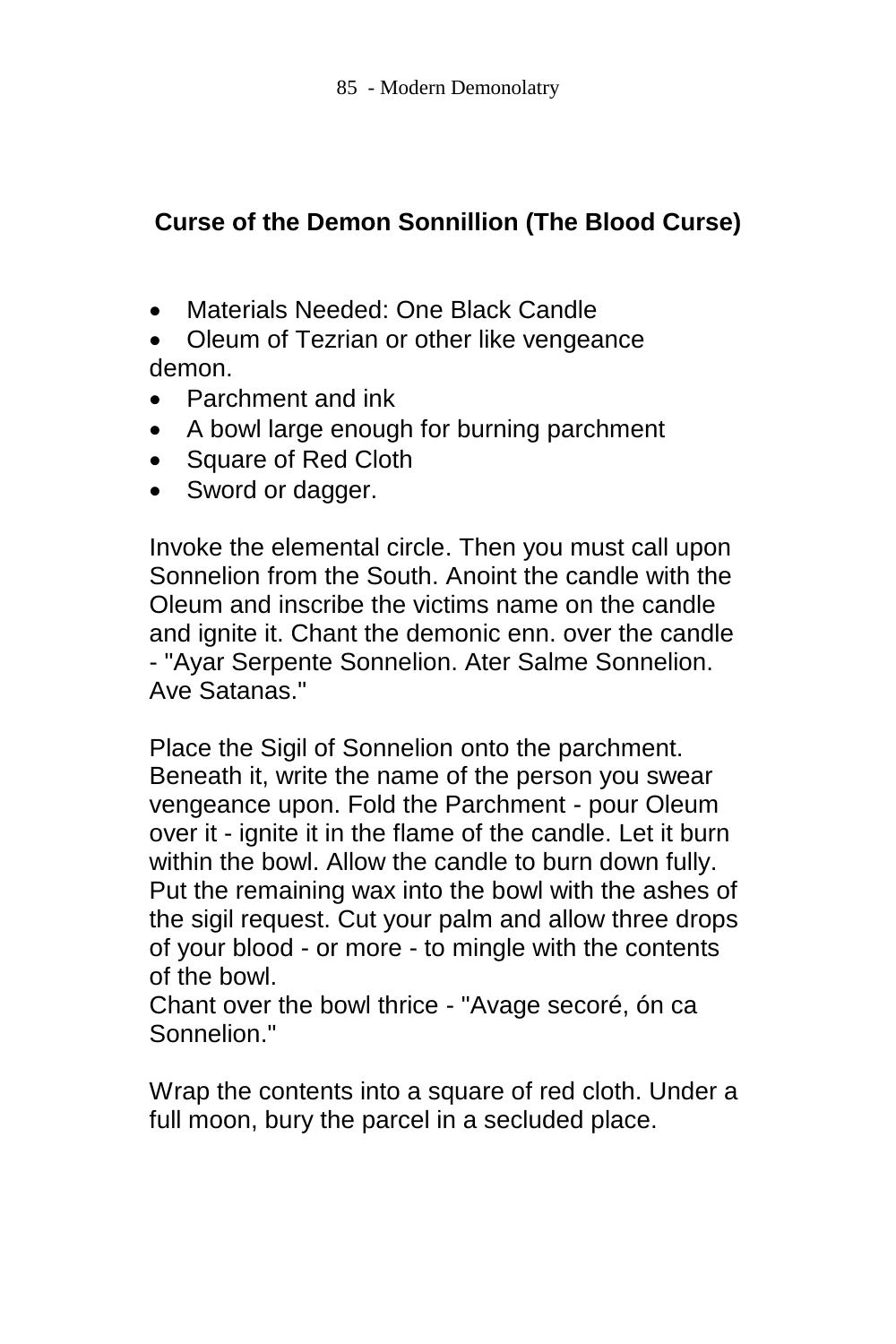# **The Cord Of Nine**

Take a cord of leather to your ritual chamber along with a picture or like item belonging to or in the likeness of the enemy. Use a needle or dagger to prick the leather nine times while saying: Fair is foul, foul is fair, I throw this curse into the air, dark be black as darkness be, around this wretch so it shall be. A prayer cord used specifically for this type of rite is recommended.

# **<sup>12</sup>Demonolatry Coriander Curse**

Mix a cup of coriander with a cup of salt and pass mixture from hand to hand before a fire while saying:

Salt and coriander I conjure thee. By Lucifer, By Satanis, By Flereous cursed be. Not as salt and coriander I call thee, But the heart of [VICTIM]

Toss the mixture into the fire and say:

 $\overline{a}$ 

As thou burnst, so let the heart of [VICITIM] burn And bring it here to me! Conjured by Unsere By the underworld itself and the serpents of the sea. [VICTIM] I summon thee. By Lucifer, By Satanis,

 $12$  A variation of this curse appears in Mastering Witchcraft by Paul Huson.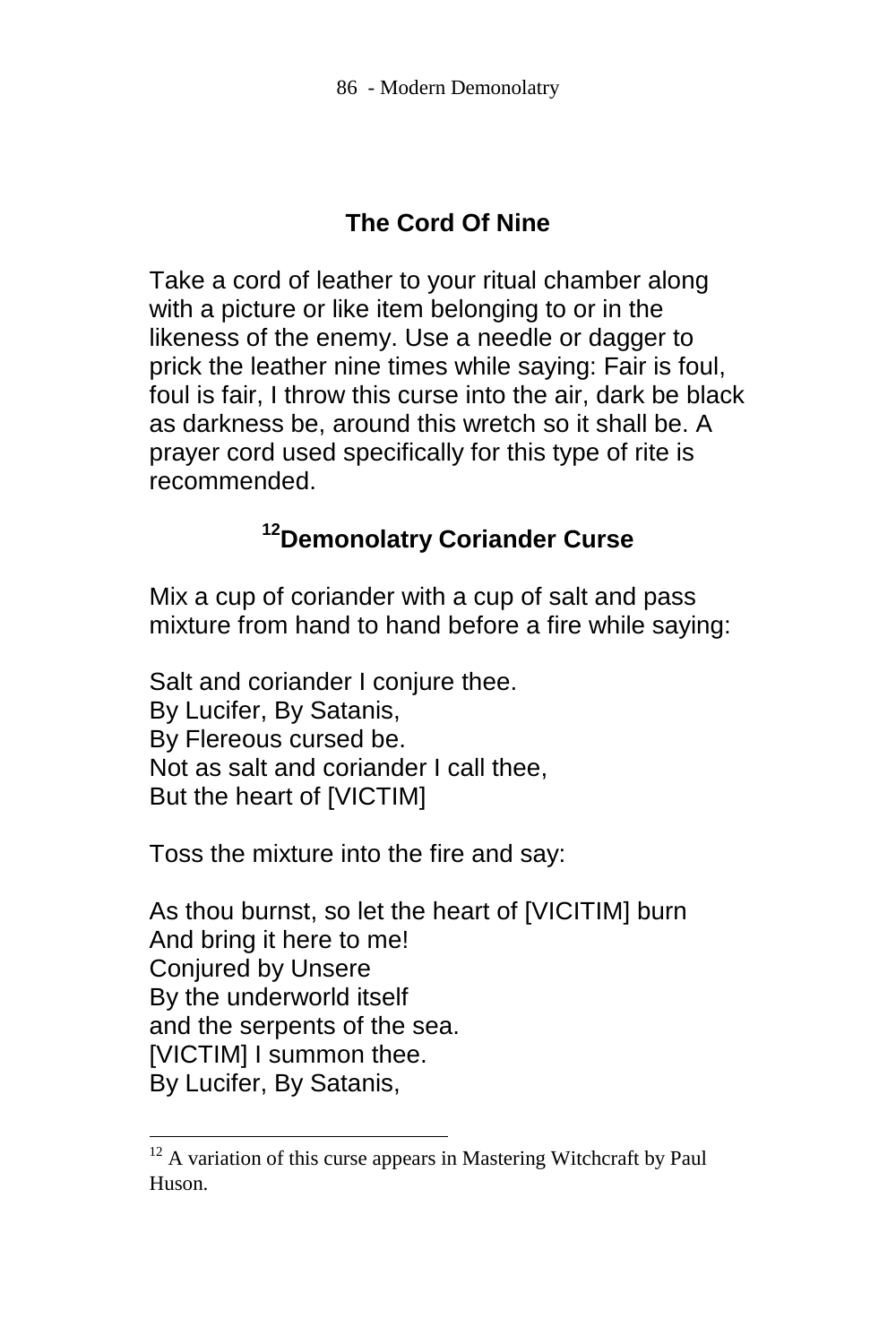By Leviathan conjured be. By the underworld itself Unsere Enter in [VICTIM] And bring him here to me. Powers of the elements Bring him here to me! With more messages I send to call thee. By Unsere, demoness of sorcery. By Tezrian Who walks the battlefields by day and haunts the crossroads at night. Spinning wars and enmity. Take [VICTIM] to you so that we may be freed of his mortal existence.

# **Binding and Control**

Soak in Calamus oil a parchment with the victims name and the sigil of Amducius written upon it. Soak a high john the conqueror root in a resin oil made from its own outer skin. Wrap the parchment around the root and bind with a purple cord or thread whilst saying: You are bound by Amducious.

# **To Stop Gossip**

Mix equal parts of Rue, Garlic, and Hensbane. Mix in a bit of your own urine. Put it in an envelope and mail it to the gossiper.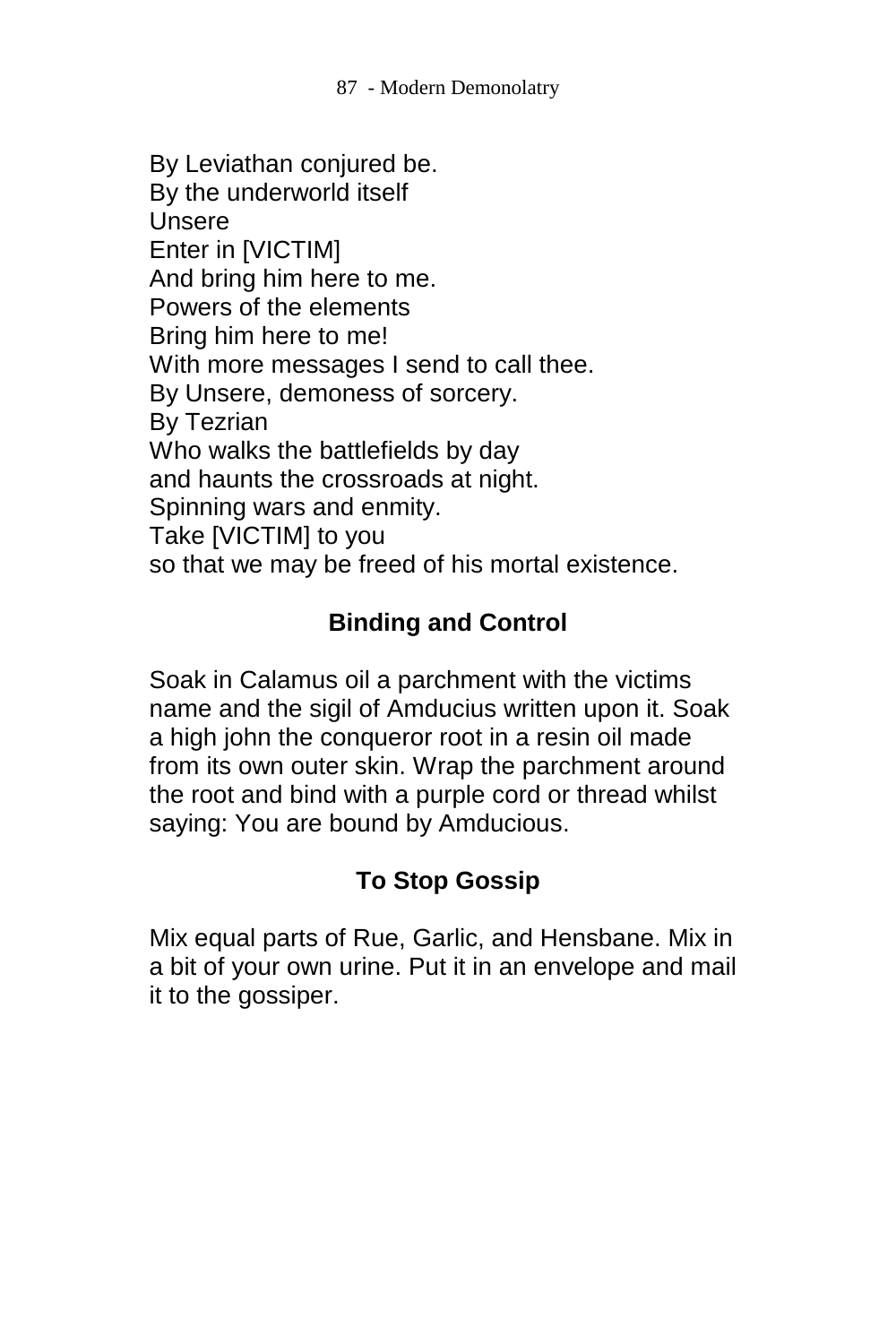# **To Part Lovers In The Name of Satan**

Mix equal parts of urine, mandrake, mullein, hemlock, wormwood, and rose thorns. Construct a circle and have within it - 1 black candle. Inscribe the names of the lovers into the candle and let it burn down. Mix any remaining wax with the herbal mixture. Empower the mixture by chanting over it: "Qui Osa Satan Lila Fubine et Kalo." Toss the mixture into the yard or doorway of the places the victims live.

### **To Let Leviathan Judge if an Enemy Has Wronged You**

Amidst any rite you may call on Leviathan as such: "By Leviathan. Great Lord of Water. I ask thee be present as to Judge this person who is named: [person's name]. I place my trust in you, wise serpent, and in your judgment and fairness. I ask that you [request] [victim's name] as (s)he has thrown my life into discord. Let all protective boundaries be taken from him/her. Yet protect me from harm as I respect the nature of your design and worship you thus."

### **To Break a Curse Placed on You (To Forfeit a Symbol)**

To turn a symbol of curse carved into, or put onto objects belonging to you by someone who would wrong you - go over the symbol with a dagger. Then complete it if it is incomplete. Rub Calamus oil over the symbol thus breaking the enemy's control and making it your own.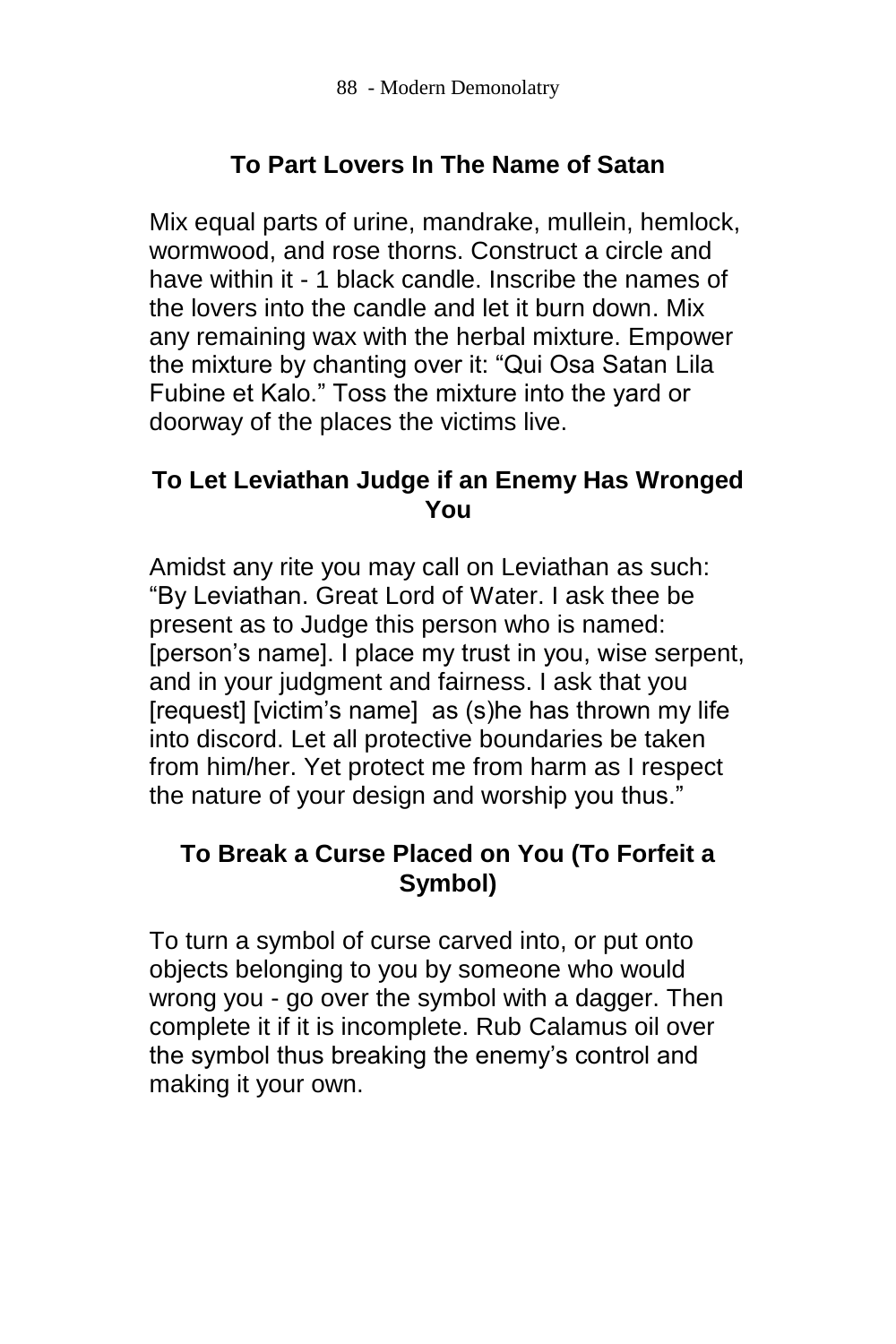### **Sleep of Sickness**

Place a sigil of Verrine scribed backwards in blood between the enemy's mattress', beneath his bed, or sewn into his pillow cases. The victim will surly fall ill.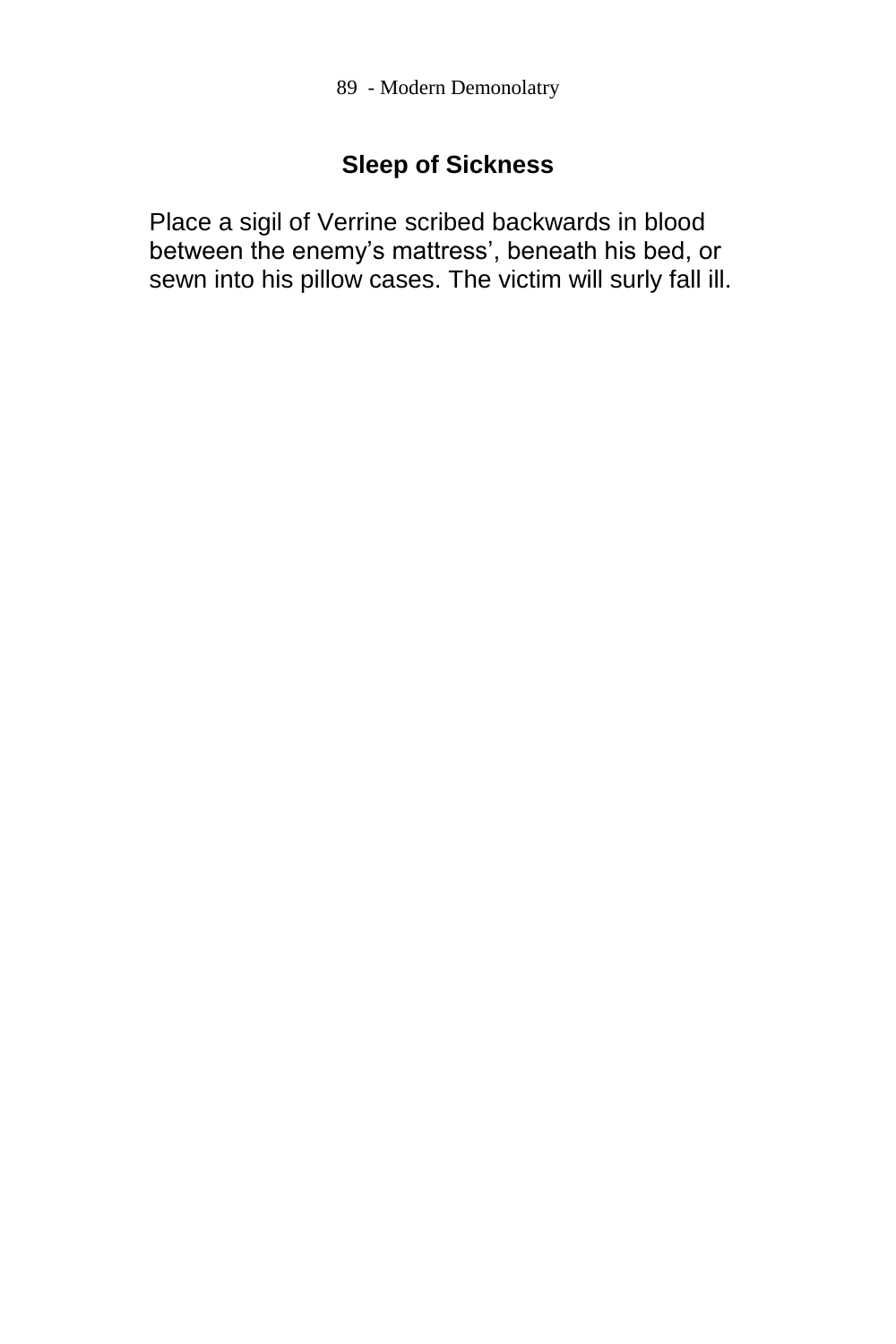### **MISCELLANY:**

### **To Ascend to the Demonic Plane - Richard Dukanté**

- 1 part rose
- 2 parts chamomile
- 1 part camphor

Mix into oil and anoint temples. Place a parchment on which is drawn 12 demonic sigils of your discretion. Place this beneath your mattress or beneath your sleeping place. Light a white candle. Place an image of yourself outside yourself and project your consciousness into it. Go through black caverns and face your fears one by one. Only then shall you emerge onto the plane. If you do not, your fears have not been faced.

### **A Working of Demonolatry to get a fellow coworker into trouble. ~Delepitorae**

tansy lichen (moss) **garlic** mullein rue

Powder these and sprinkle onto the victims locker or things while saying: GANIC IOD PAR LANIRE HESTA WITHAR SATAN.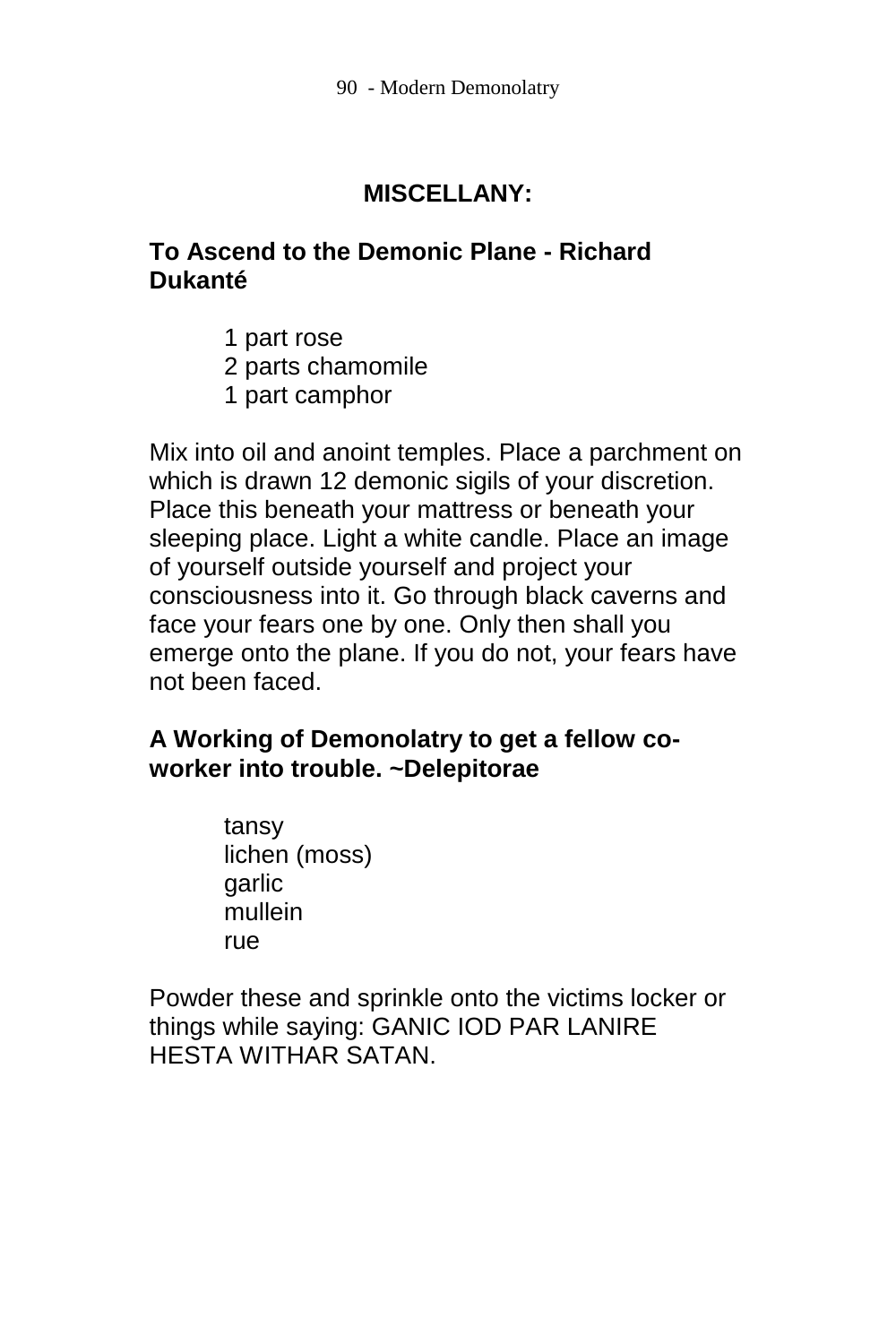### **A Demonolatry Rite to Make a Pet a Familiar ~Delepitorae**

a mold of some sort pet's hair/scales your own hair/nail clippings/blood dragons blood oil candle of your element

Construct circle. Light altar candles. Your pet must be in the room with you. Light your elemental candle. In the mold place a bit of the pet's hair or scales mixed with your own hair, clippings, or blood. Take your elemental candle and drip the wax from it into the mold. While doing this place the dragon's blood and mix it into the mold also. Once it dries, pop it out of the mold and carve the sigil of your patron demon into it. Allow your pet to touch and see it. Keep this item on your altar or in a safe place.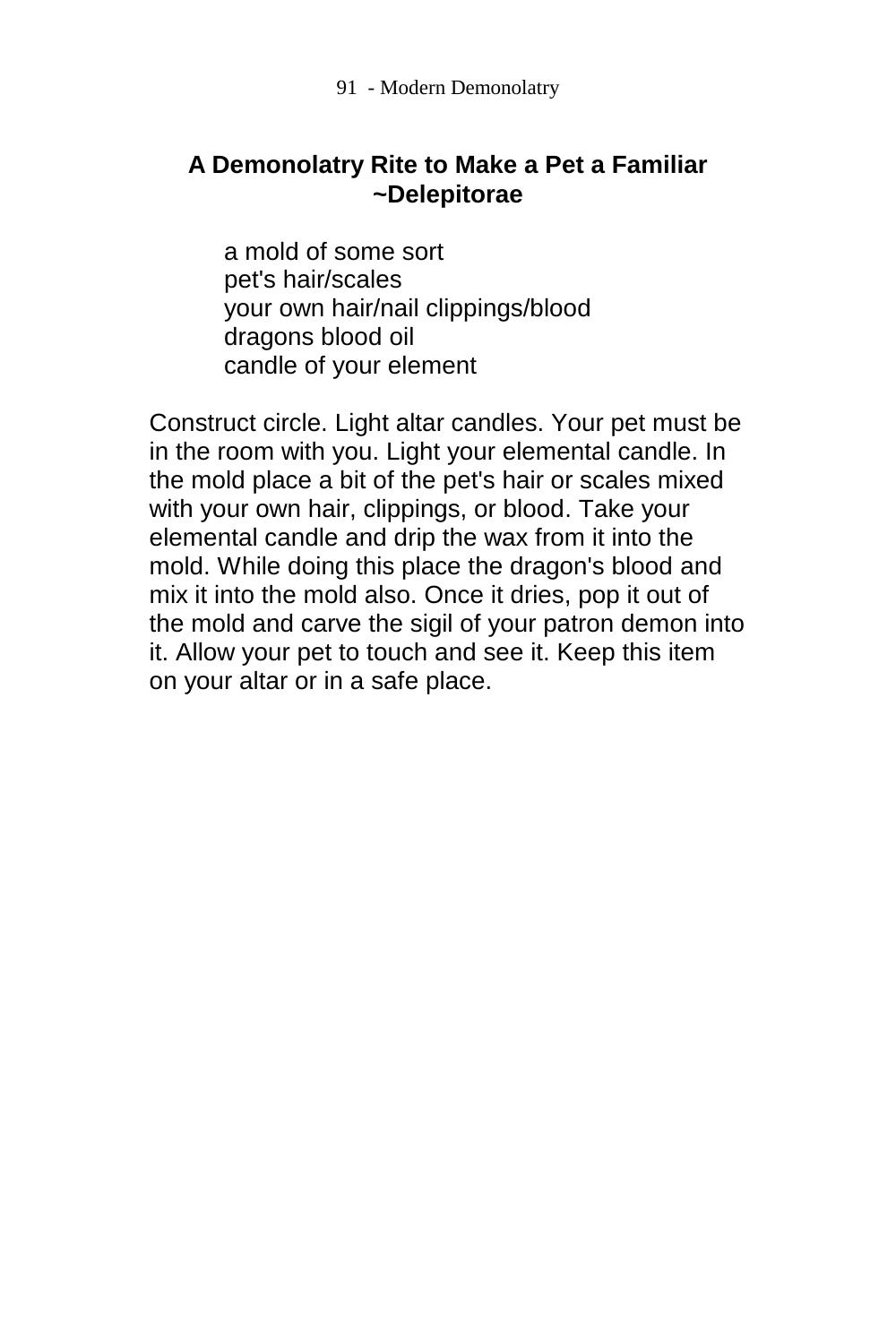### **RELIGIOUS RITES**

### **The Baptism**

From literary illusions to metaphoric usage, the Baphometic Fire Baptism has come to symbolize the infinite rebirth of consciousness. In reality, for adult baptismal rites, this is truly the case. There is a definite difference between the adult baptism and the child baptism rites. For children, no blood is extracted and no marks are burnt into the skin. For adult rites, however, the baptismal rite does involve a small amount of pain.

The rite is opened as usual. However, at the center of the ritual chamber or space there is a circle painted with the sigils of each elemental demon and that of Satan marking their corresponding points. At the center of the circle is the sigil of either the Sect demon if the recipient is a child, or if the recipient of the ritual is an adult - the patron/matron demon. In cases where a patron/matron has not been chosen the Sect demon's sigil is used. Around this circle are many candles. White candles are traditional.

Once the circle has been constructed the baptism recipient, if an adult, is asked to give a few drops of blood, and if it is a child the parents are asked to give drops of their blood. The blood is mixed with the consecrated (blessed by Lord Leviathan) water on the altar for later use during the rite. The recipient of the ritual shall wear traditional robes of white, gray, or black.

The Adult Baptism - The person to be baptized stands inside the circle of candles as it is closed. It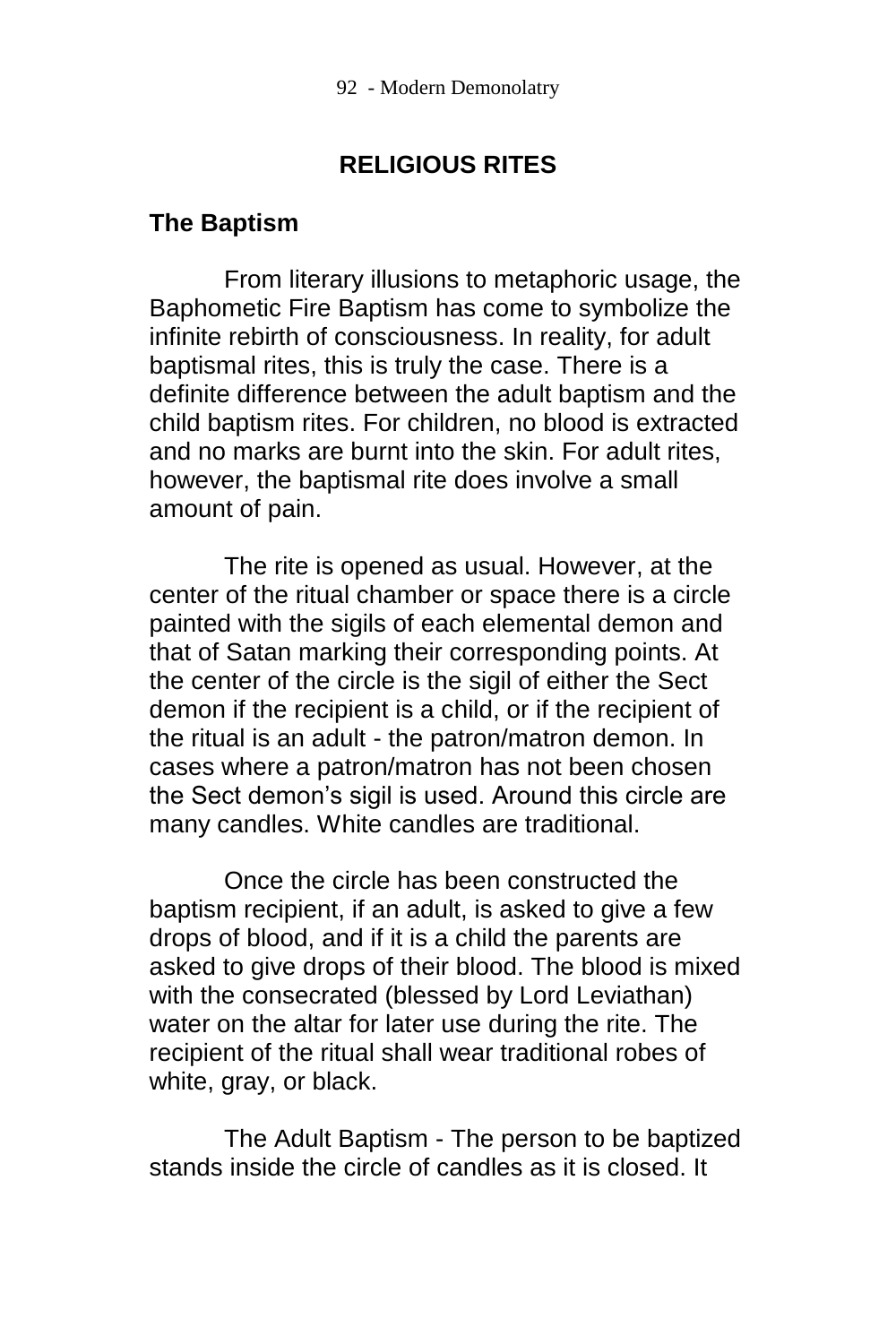should be wide enough to allow the person to safely stand inside it with at least a foot on all sides to prevent robes or cords from catching fire. It is always best to keep extra water on hand and a fire extinguisher as a precaution. The candles are then lit. The following (or a variation thereof) is said by the presiding priest/ess over the person -

"Hail our infernal Lord, Satan. Hail [Sect Demon or Matron/Patron name]."

The enns of the these Demons are then spoken.

"Blessed in the name of our Lord Satan is [name of person being baptized] , your beloved child. By the North our Lord Belial, may she know her path. By the East our Lord Lucifer may she know her spirit. By the West our Lord Leviathan may she know her emotions. By the South our Lord Flereous may she know desire. By Baphomet may her path lead her to wisdom. All of this in the name of our Lord Satan and our Lord [presiding demon] let it be known that this (wo)man is kindred among you and all those present this night. May she walk her path in Lucifer's light. So be it."

At this time a pitcher of consecrated water is poured over the circle of candles until all flames are extinguished. The presiding priesthood opens the circle and leads the recipient to the altar. At this time the priest mixes the appropriate oleums with the blood water and anoints the recipient. <sup>13</sup>Then the

l

 $13$  Some Sects choose to 'cut' the sigil in the flesh to produce a lighter scar. The problem with this method is the sigil must be redone every so often so that the mark does not fade. Some Demonolators have rectified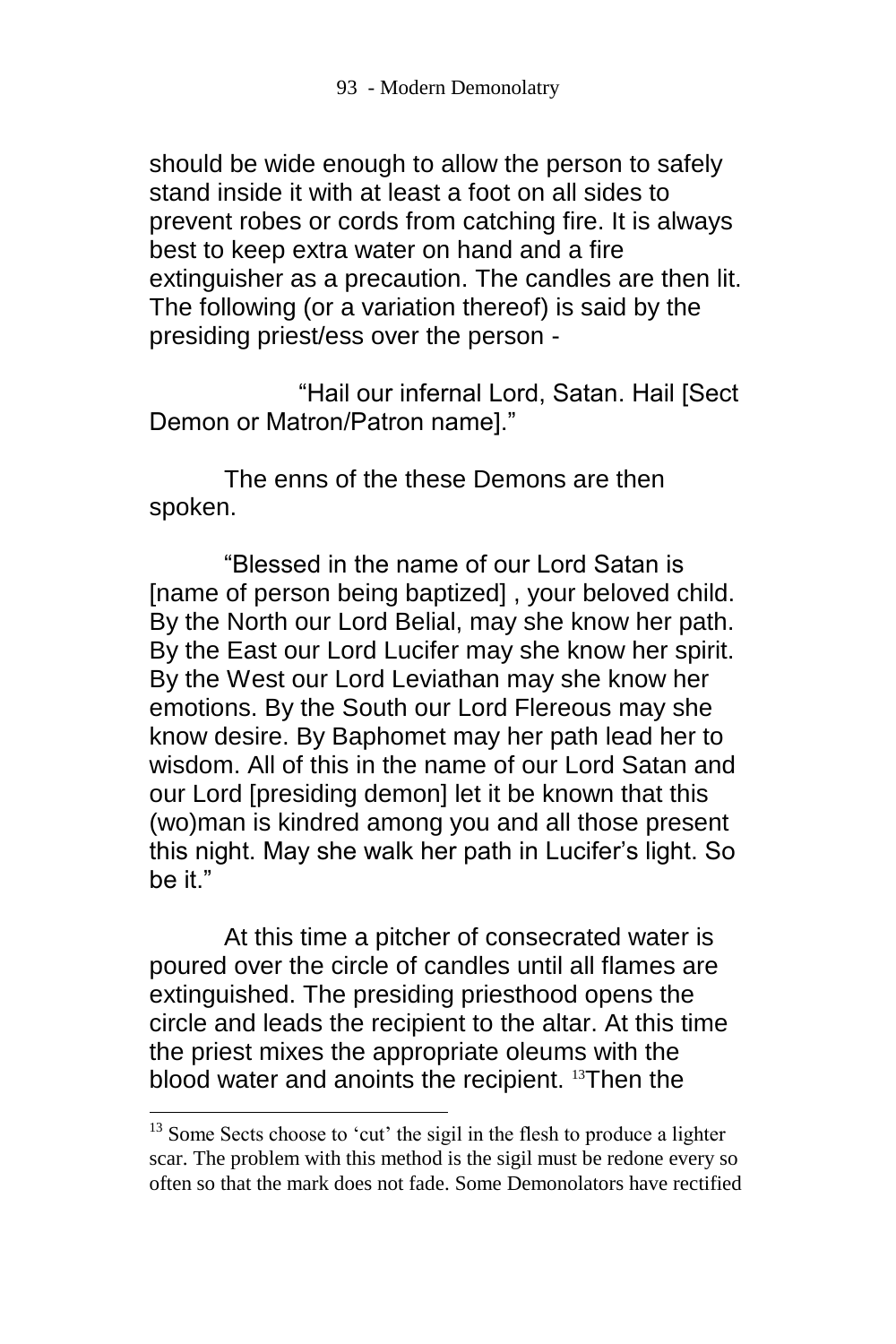branding iron is removed from the fire and the recipient bares her upper left thigh to receive the mark of either the Sect Demon or the Matron/Patron. Once marked the remaining water mixture is discarded to the soil and the rite is closed.

The Child Baptism - If the child is old enough to stand inside the circle quietly by herself she may. However, if the child is young it is best that one parent enter the circle and hold the child or stand next to the child. The ritual proceeds as normal, however instead of the child's blood, the parents' blood is used and the child is not branded, but is anointed. Most Sects require both parents' permission to baptize a child (defined as any person under the age of 18). Some already baptized children choose to have the ceremony re-done once they are old enough to undergo the full adult baptism ritual.

 $\overline{a}$ 

the situation altogether by having the appropriate sigil tattooed on the left thigh instead.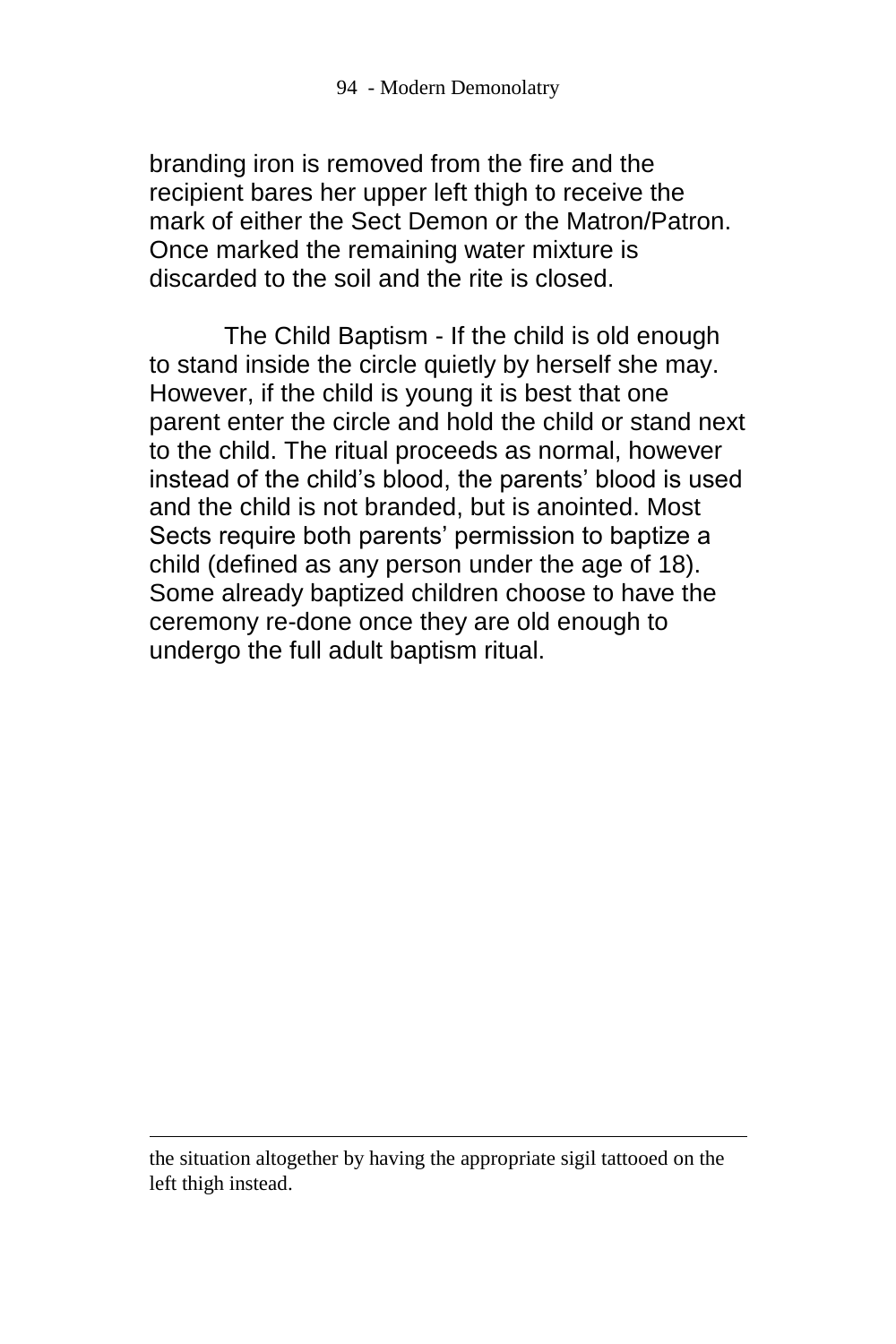### **The Marriage Ceremony**

Demonolatry weddings can range from simple to complex. The following is the basic rite outline. It can be embellished to the required decorative or symbolic complexity as the bride and groom require. As a standard this rite is done before the Coven/Sect and those not initiated are required to stand outside the circle and to the back. There is no exception for parents or relatives in most Sects. Other Sects are more lenient. There is no sect law stating homosexual couples cannot be joined with these rites.

The two things needed are the unity candle<sup>14</sup> and the binding cord. Most people choose red or blue for the unity candle. The binding cord is merely a piece of cord approximately 24 inches in length. Its color most often corresponds with the color of the unity candle and is kept by the couple after the ceremony ends.

The circle is constructed as usual. The altar faces the North<sup>15</sup>. The groom stands at the Southmost point of the circle and awaits his bride. The assisting ritual attendants bring her to him and they make their way down the center of the circle to the altar before the presiding priest. The demon invited to this rite is

 $\overline{a}$ 

 $14$  It is often misconstrued that the unity candle is a Christian concept. The practice dates from early pagan rites and is currently used in many different faiths and cultures during marriage ceremonies. The flame represents eternity and the element fire rules emotion and love. Hence its appropriate symbolism during the union of two people.

<sup>&</sup>lt;sup>15</sup> Most of the time the direction the altar faces depends on the demon presiding over the rite. That aside, the traditional direction for the altar to face is east. In the marriage rite the altar faces North to signify the new life the bride and groom will be beginning together.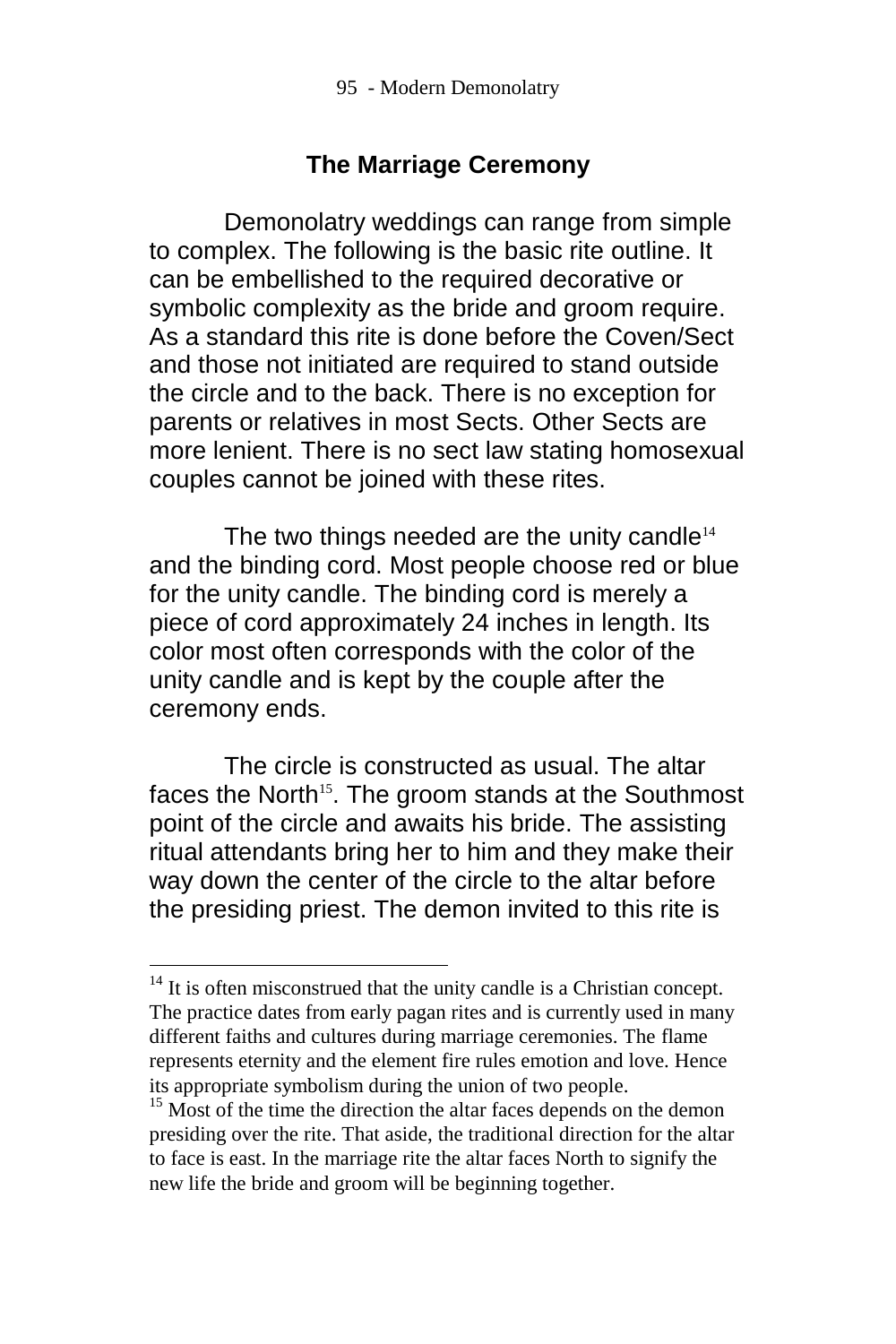Rosier. This enn is spoken and both bride and groom kneel before the altar.

The priest(ess) speaks the following or a variation thereof:

"Our Lord Rosier gathers us here to witness and rejoice in this union of [bride name] and [groom name]. Truly blessed is this day. Before all present and our Lord Satan these people wish to bind in love and matrimony for the rest of their days on this earth."

Bride and groom stand and join hands and the priest(ess) wraps the cord around their wrists binding them to one another while saying:

"Jedan Olmec Ayran, Rosier. Liran fortes Satanas."

The Coven/Sect resounds with : "Hail Rosier. Bind them and keep them in Love. We pray you."

The bride and groom (still bound as they will remain the rest of the rite) each offer several drops of blood, which is added to the ceremonial wine blessed by Lord Leviathan. Then they are each given a small white candle. They each light their candle from the center altar candle and together - ignite the unity candle. The flames of the lighting candles are extinguished in the water chalice. If any vows or speeches or sermons are to be made it is done at this time.

Once this is done the groom takes the wine chalice and presents it to his bride who takes the cup. "In the name of Rosier I drink to our everlasting union." She drinks and hands the chalice back to her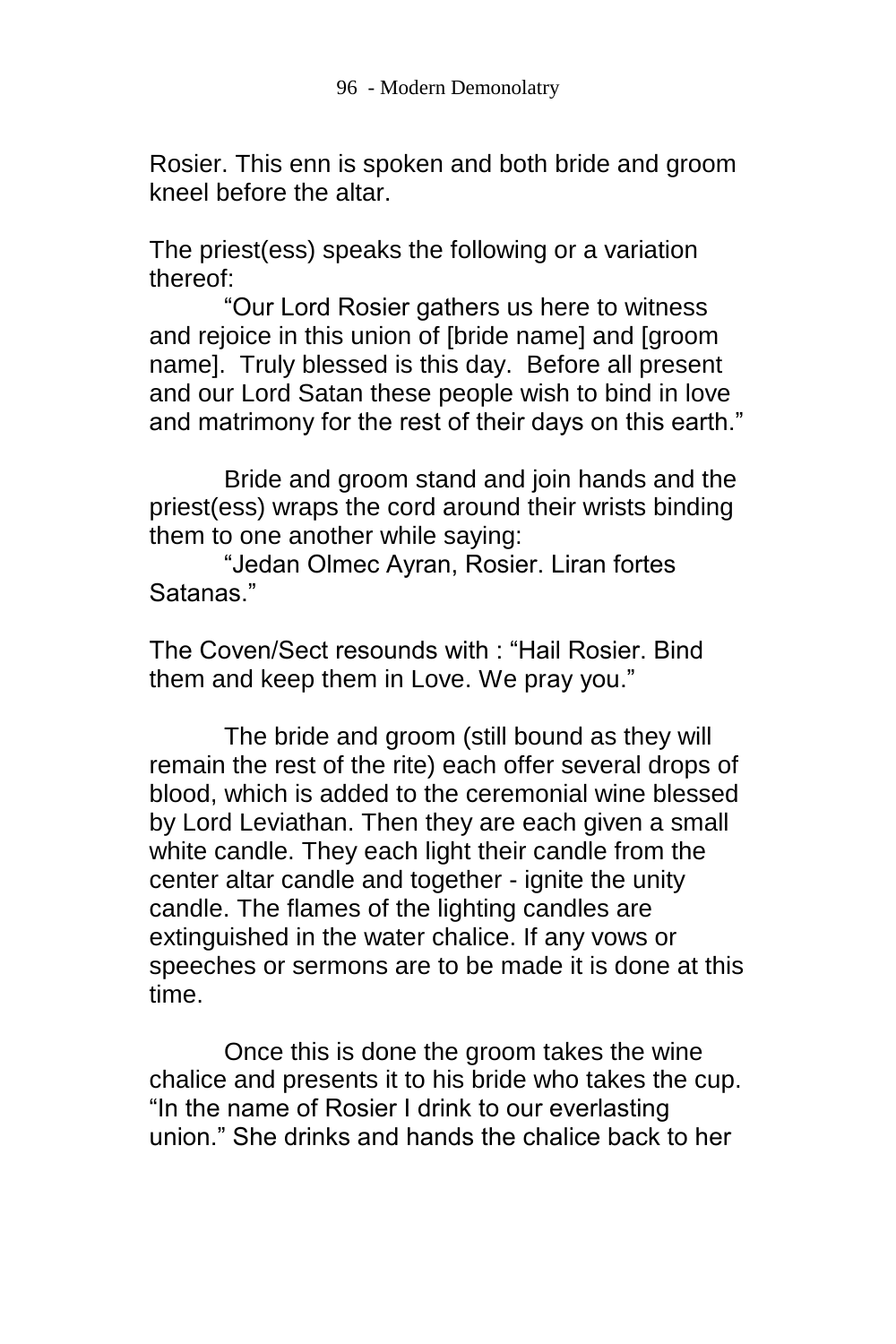groom who says the same, drinks, and returns the chalice to the altar.

The presiding priest(ess) then takes a small lock of both the bride and groom's hair and places it in a vial along with a small amount of the wine. The consecrated water is poured over the couple's bound hands and they are bade to turn toward the east.

The priest(ess) says: "In the eyes of our Lord Rosier and of our Lord Satan and in witness of all present, you are now wed until which time our Lords see it fit for you to part. Go to the East and Lucifer shall light your way. It is done."

The vial, now capped and its contents sealed is given to a trusted family member or friend for safe keeping. For there is a rite to undo a marriage and the vial will be needed if the couple wishes to part or if one partner dies and the other wishes to re-marry. If the vial is lost no other binding of love will be successful.

The couple keeps the cord and the remaining unity candle as mementos of the occasion. A reception follows.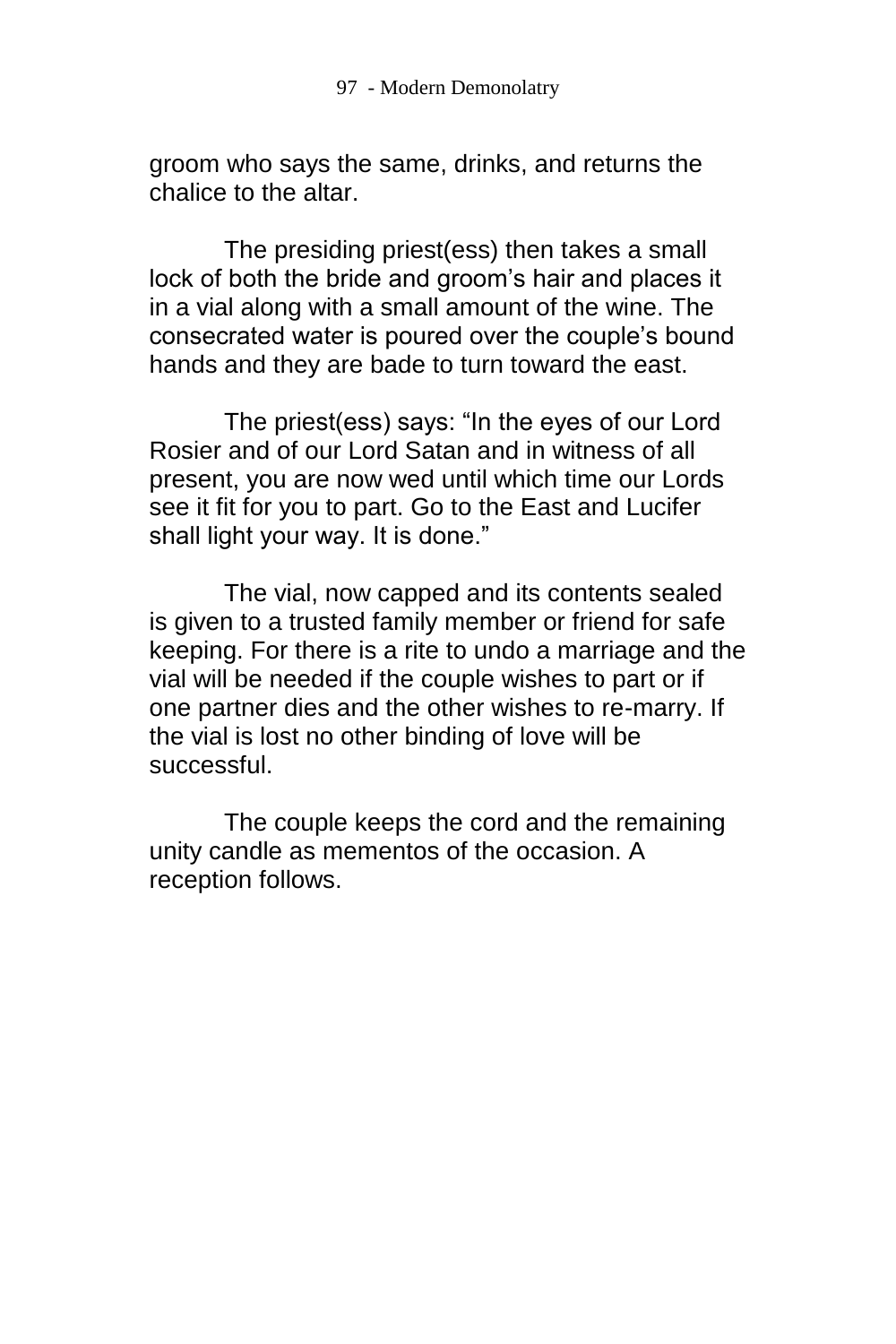### **The Funeral**

Addressed here is the age old question "What happens when we die?" While most Demonolators admit they are not positive what happens after death (if anything) many believe our souls transcend or move on. In a nutshell, reincarnation is a widespread belief among the Demonolatry community. However, it is not viewed quite like the esoteric "I was Cleopatra in a past life", but rather as ascending a ladder. It does not matter who we were, but who we will become. Each life has the potential to lead us closer to being reborn on the demonic plane. So does this mean we become demons? No. We go back to the elements from whence we came and are reborn from those same elements. Eventually a part of us will end up there. Of course this is only one view-point. Others believe our consciousness merely dies when we do. All the same, the fact remains that we return to the elements and therefore to the demons. The Demonolatry Funeral rite reflects this philosophy.

Because of this cremation is usually chosen over burial. Also, because it is illegal in most U.S. States to scatter the remains of a dead person over pristine soils or in water many Demonolators have chosen to buy into their Coven/Sect crypt or to purchase a private family mausoleum for their urn. Not so strangely it does seem odd for a Demonolatry funeral rite to take place in a crematorium/funeral home chapel (even though this has been known to occasionally happen) so most rites are done at a family home after the cremation.

The circle is constructed as always. Selected items of the deceased are taken to the altar along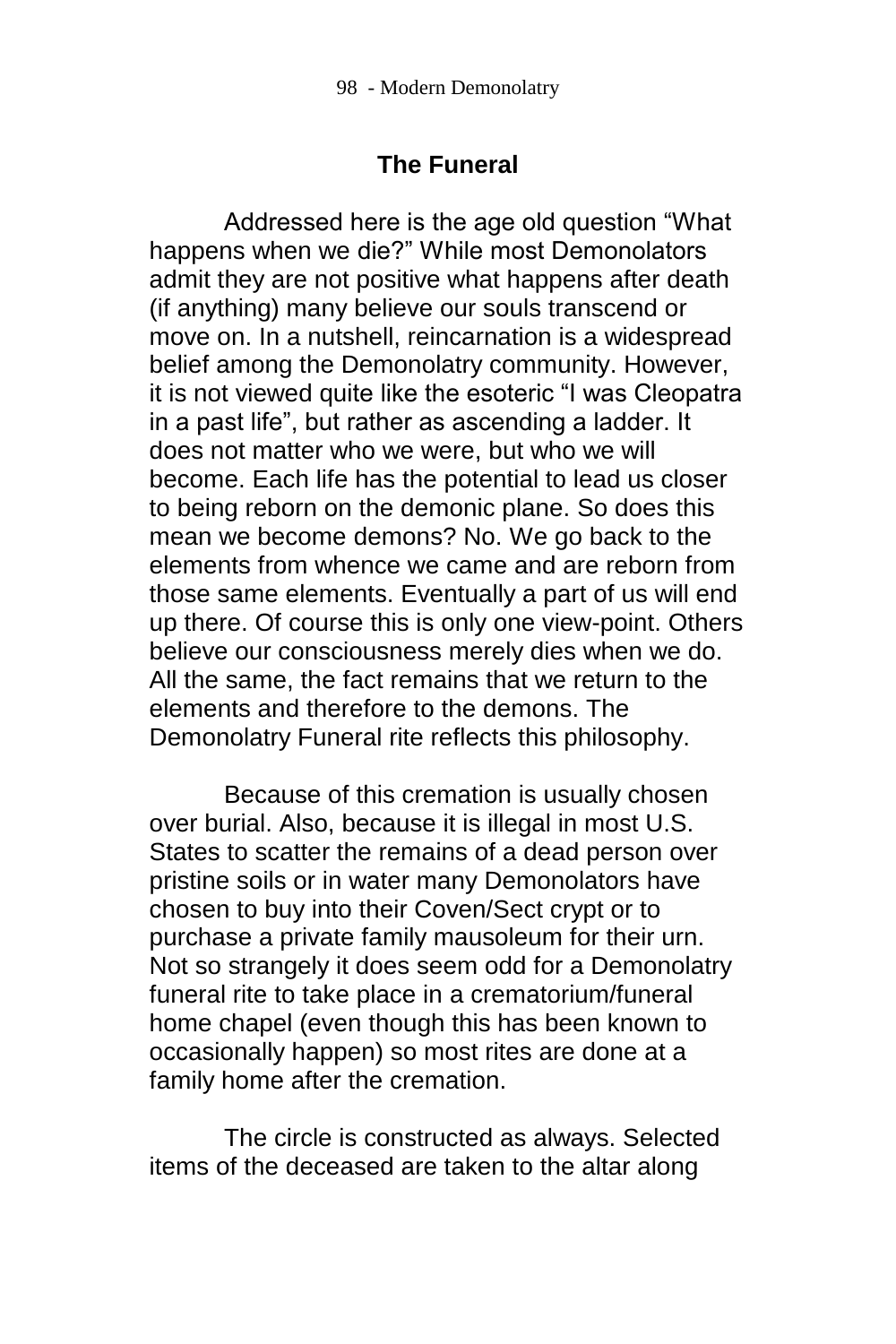with the urn. Eurynomous, Baalberith, and Babael are invited to preside during the rite. In a large bowl the deceased's items are placed. Each of the family members and friends write their farewells prior to the rite and bring them with them to burn during the ceremony. Most of the rite is done in silence to allow the mourners to reflect and mourn.

Each note/farewell is taken and burnt to ash and poured over the items, which will be buried or entombed with the ashes of the deceased. As each piece of paper is burnt the priest(ess) says: "By Flereous your spirit is lifted. Sanctified in the sacred flames you shall rise."

The incense is lit and waved over the altar. "By Lucifer your spirit settles softly to return to Belial."

Sand is poured into the bowl until everything is covered. "By Belial you become one with him. His ground, now desolate and seemingly barren, shall rebirth you."

Over that a chalice of consecrated water is poured. "By Leviathan your spirit is rebirthed in the elements."

The sigil of the Patron/Matron Demon is traced with the ritual dagger over the bowl. "May [patron/matron name] guide you and keep you."

"In the name of our Lord Satan it is done. We bid you farewell our brother/sister [name]."

Eulogies are done at this time if needed. The Priest(ess), assistants, and family members all take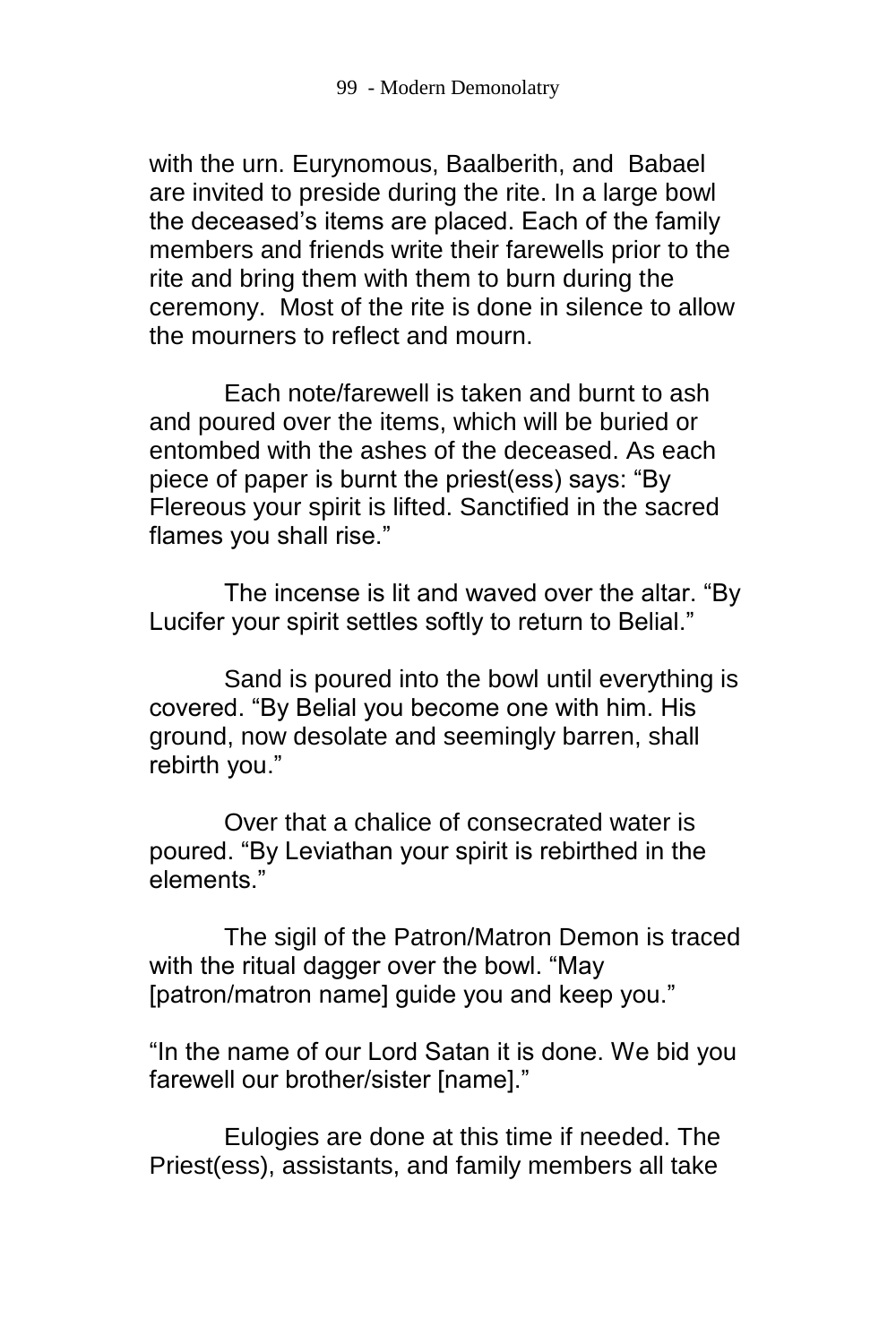the urn and the bowl to the cemetery or burial place and entomb or bury the urn with the contents of the bowl and seal it. The outside of the tomb is anointed with the appropriate oleums and sigils.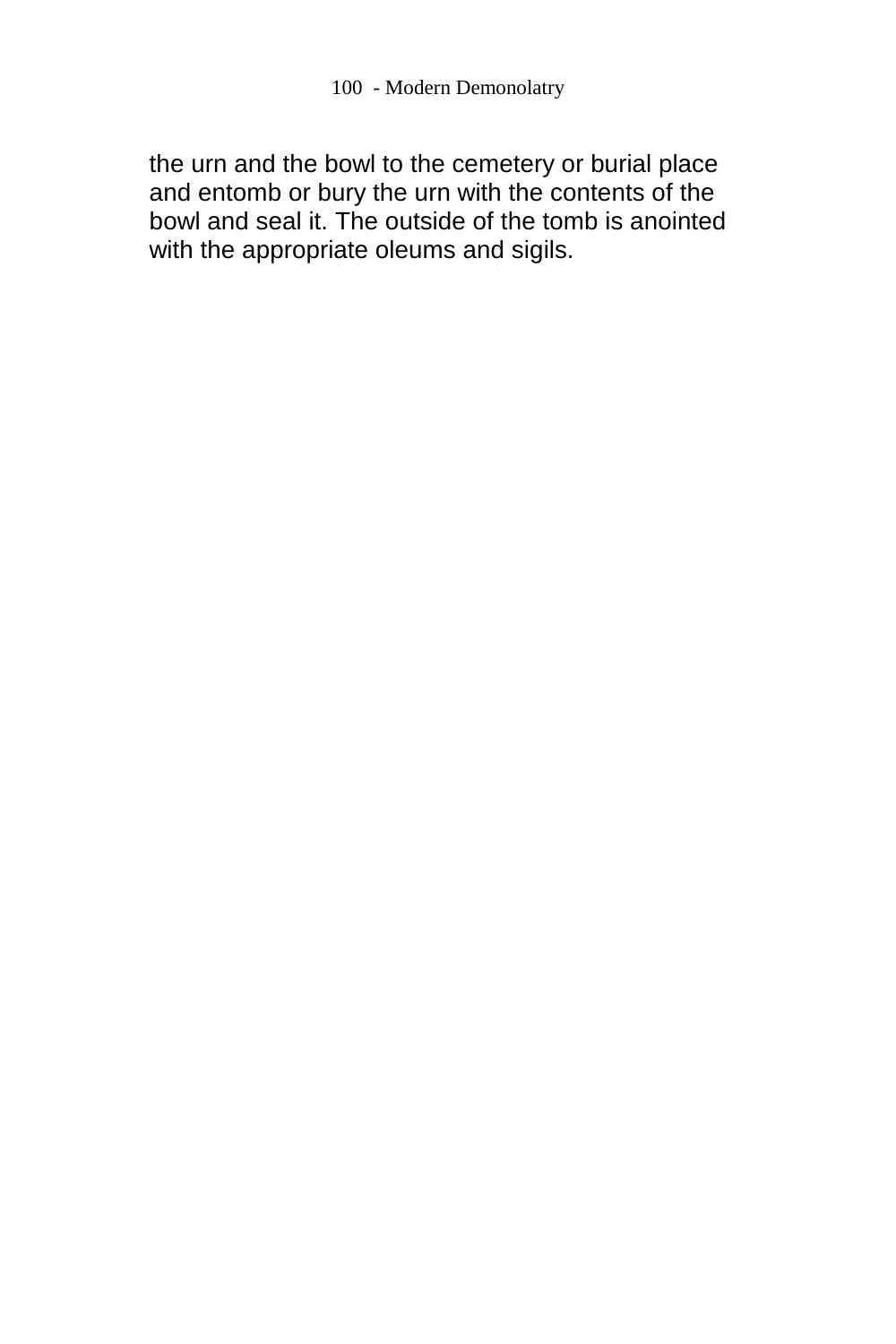# **APPENDIX -**

### **DEMONIC ENNS:**

It is unknown what language the demonic enns are in. One thing is certain - across the family grimoires, and scattered around the world the enns remain the same. So for lack of knowing any known language and labeling these evocations/invocations as such, they were deemed the Demonic Enns by Alexander Willit in the late 16th century. The only enns listed here are enns commonly asked for, or enns used in the rituals provided in this book. More enns are listed in the book Lessons in Demonolatry.

Satan- Tasa reme laris Satan - Ave Satanis

Baalberith - Avage Secoré on ca Baalberith

Belial - Lirach Tasa Vefa Wehlc Belial

Belphegore - Lyan Ramec Catya Ganen Belphegore

Flereous - Ganic Tasa Fubin Flereous

Leviathan- Jaden Tasa Hoet Naca Leviathan

Lucifer- Renich Tasa Uberaca Biasa Icar Lucifer

Ronwe - Kaymen Vefa Ronwe

Rosier - "Serena Alora Rosier Aken."

Sonnillion - Ayer Serpente Sonnillion.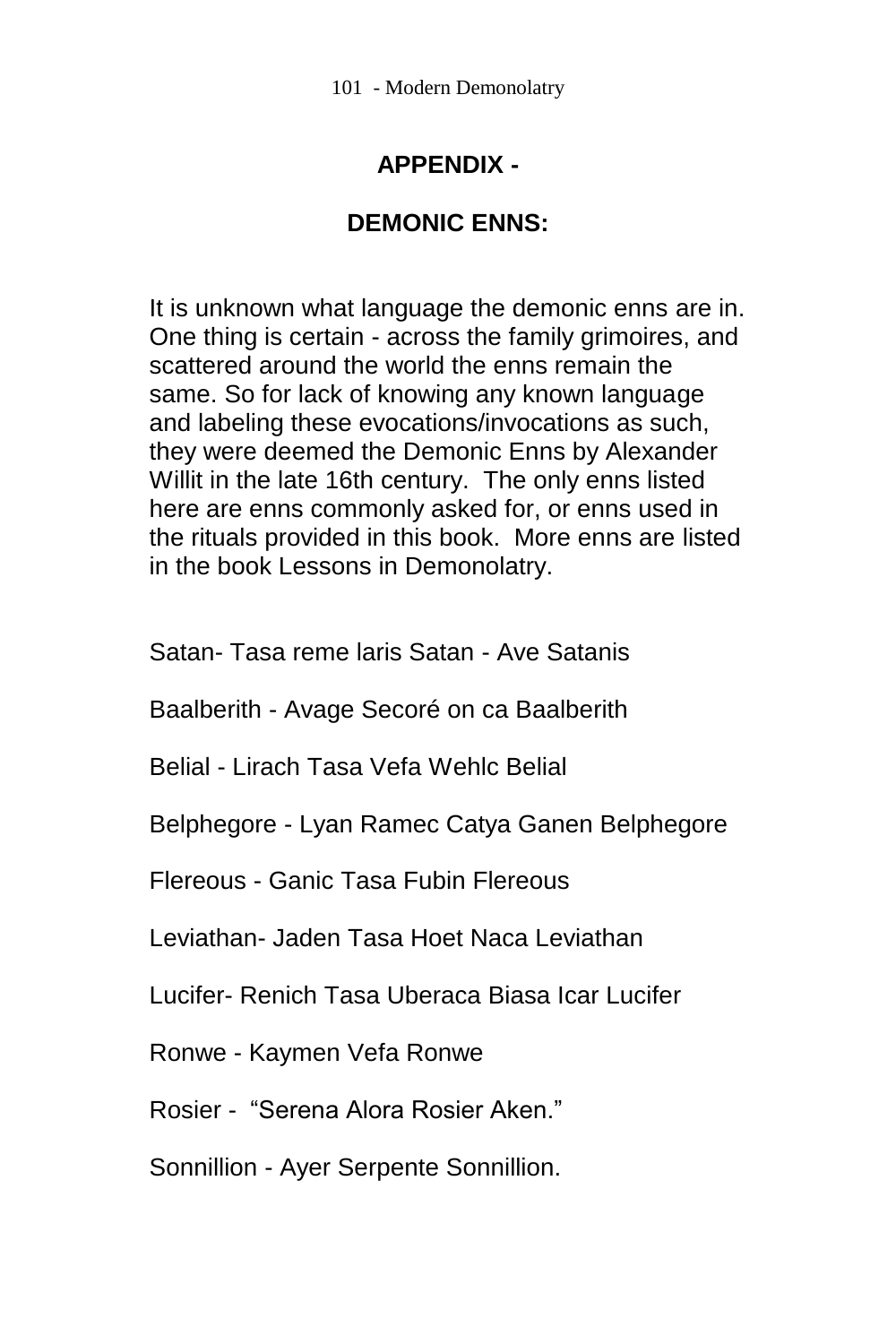Verrier - Elit Rayesta Verrier

Verrine- Elan Typan Verrine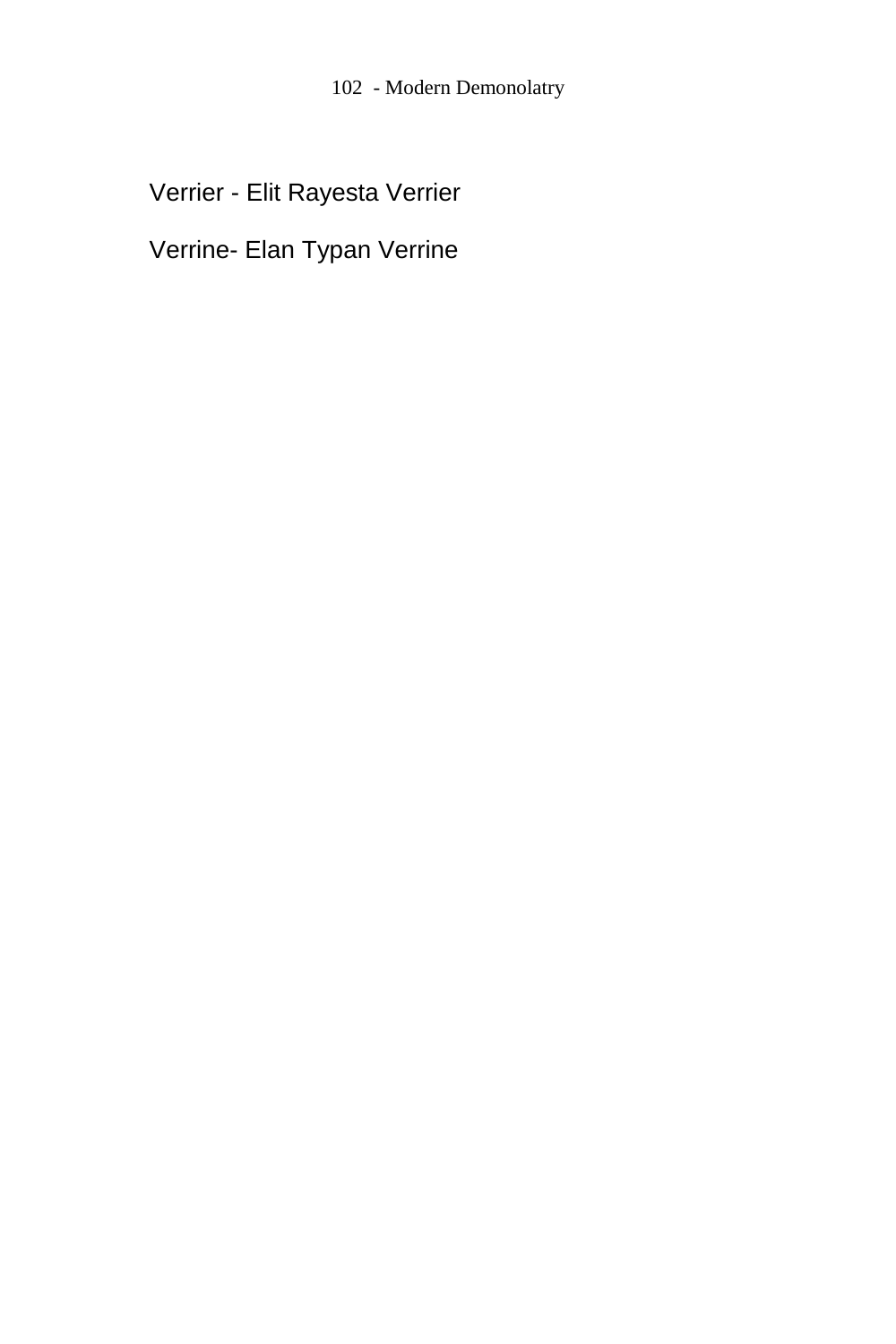# **Devotional Prayers and Meditations**

# To Lucifer

It is our Lord Lucifer who hath brought us from the darkness into the light. He brightens our path so that we may find enlightenment. We honor him. His winds carry with them the promise of lessons learned for this lifetime. Hail Lucifer. Lord of Air.

### To Flereous

The fire rebirths us, and as the phoenix we, too, shall rise. Our Lord Flereous commands it so. From him we are blessed with our passions and loves. Our desires and energies. For all these things are Flereous. He brings to us action and desire giving our life's purpose vigor and strength. Hail our Lord Flereous. Lord of Fire..

### To Leviathan

We are cleansed in the waves of the ocean, our Lord Leviathan. For you give us the powers of intuition and emotion that guide our spiritual path. In your wisdom, as the serpent implies, you bring us faith and devotion and love. Your grace is everlasting and true and we are truly blessed. Hail our Lord Leviathan. Lord of Water.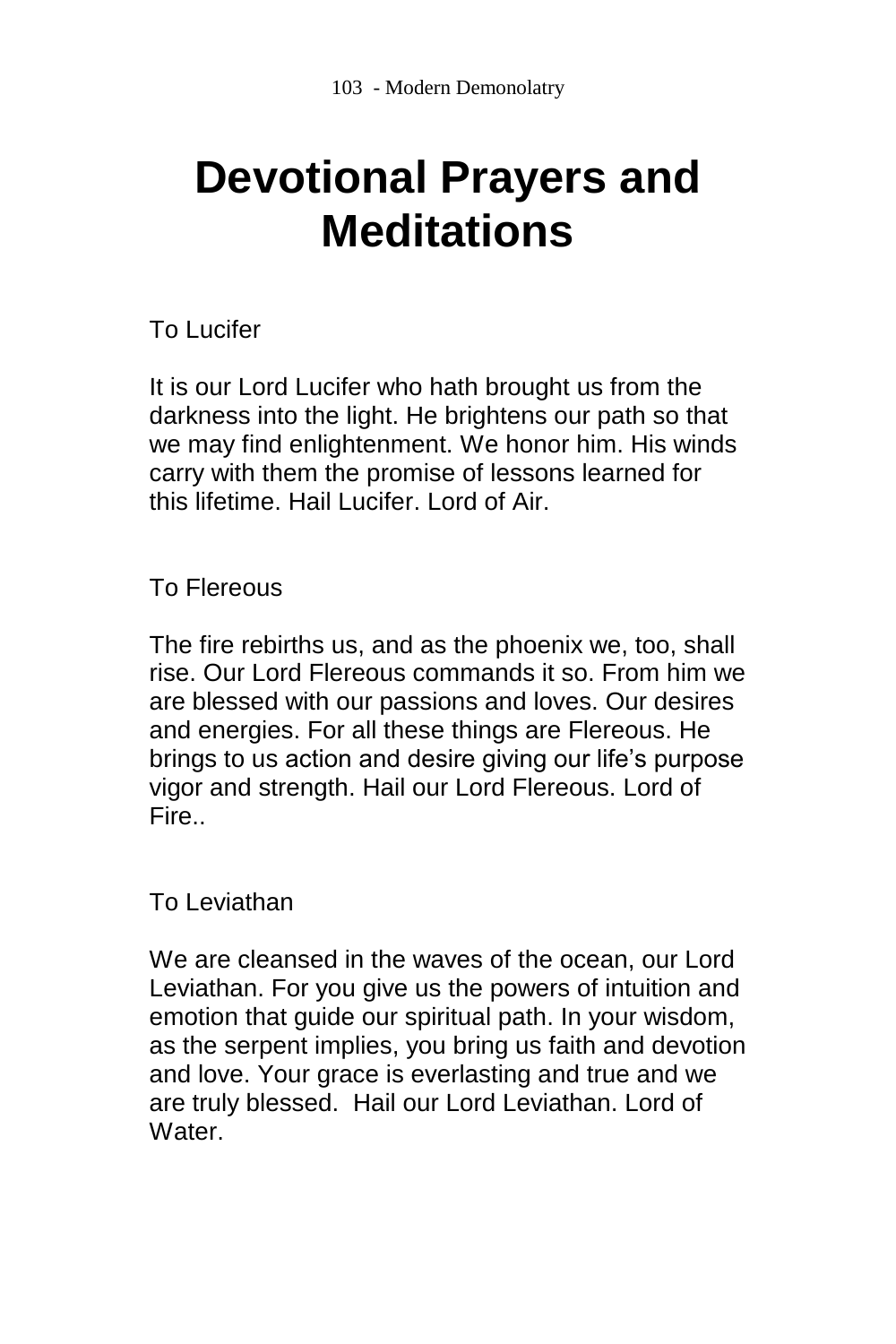# To Belial

Lord Belial brings us stability and knowledge. He is the strength of education and the pillar of senses. Through him we are encouraged to explore the world through sensation and pleasure. We are asked to discover. For this we have been truly blessed. Hail our Lord Belial. Lord of Earth.

# **Death**

# Funeral Oration

In darkness there comes a ray of light in the promise of rebirth foretold by our dark Lords. Hail Eurynomous and Baalberith. May Babael keep this burial place sacred and unsoiled. I pray you Lord Eurynomous for my loved ones safe passage to Unsere who brings life from desolence.

# Devotional/Prayer

My darkest of Lords, hear me. For when I am dead you must know that I was faithful to you in life that I may greet you in respect, and that you may know me by name in death. Hail unto you and pray keep me safe until my time to leave this plane has come.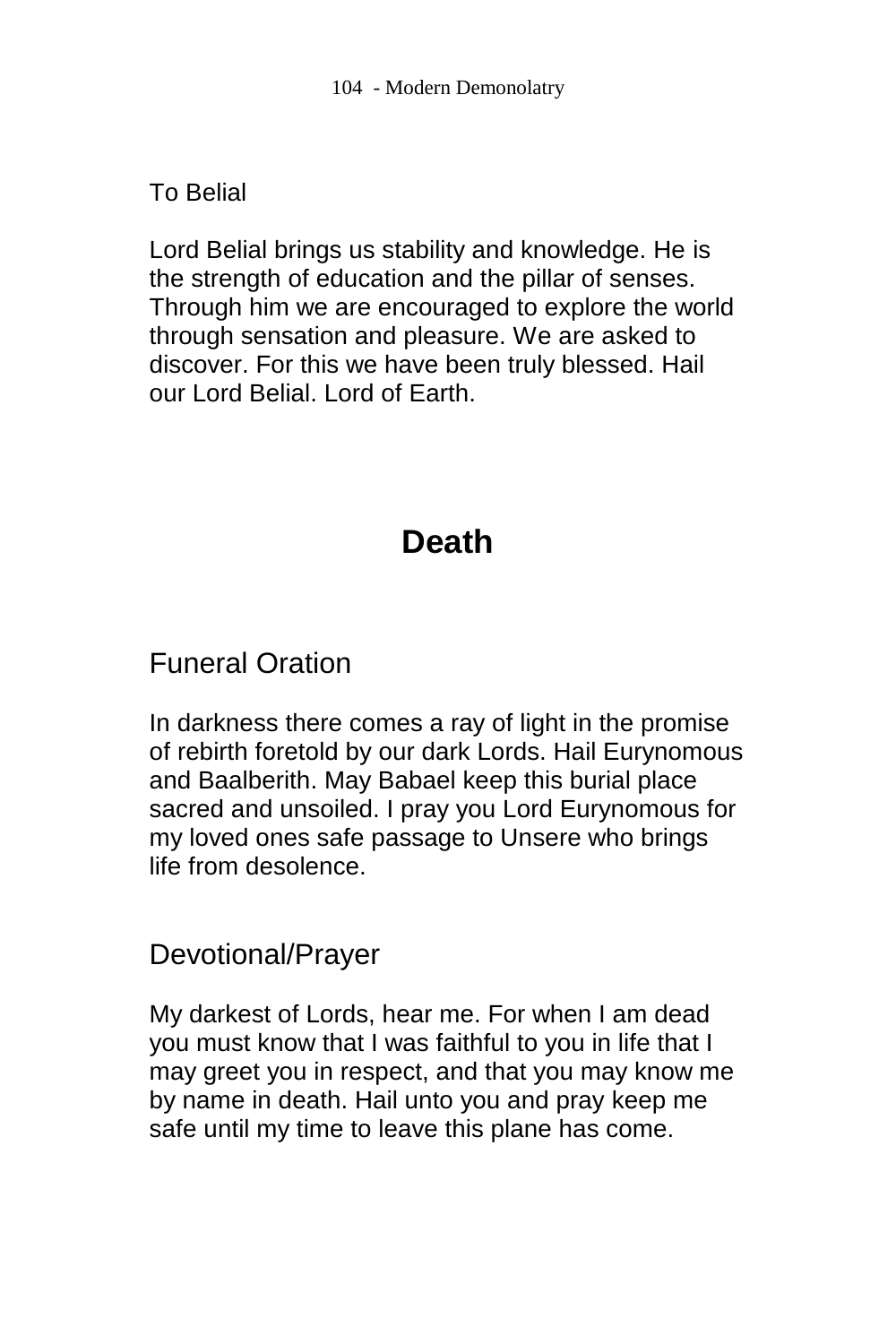# Death of a Child

Lord Baalberith, please watch over this little child. (S)he has come to you in death. As protector of souls comfort and guide her to her resting place. May Babael guard her that no harm shall befall her. A life so young forsaken. We weep and find comfort in knowing she is now, and ever shall be among kindred. As her energy was in life so it returns to its source. Blessed are the children for their innocence. Blessed is this child. Lord Eurynomous protect and keep her, so be it.

# Death of a Pet

Even though this mere creature of Belial was not a man nor woman, (s)he was my friend and companion in life. Now, our Lord Eurynomous has taken her soul in peaceful rest. Thus we lay her to the ground, to the earth from whence she came. In sorrow we release her and in joy do we celebrate the dawn of her passing. Blessed are the beasts for their love in unconditional. Blessed are the beasts for their judgment lyes in truth. Protect and keep her, so be it.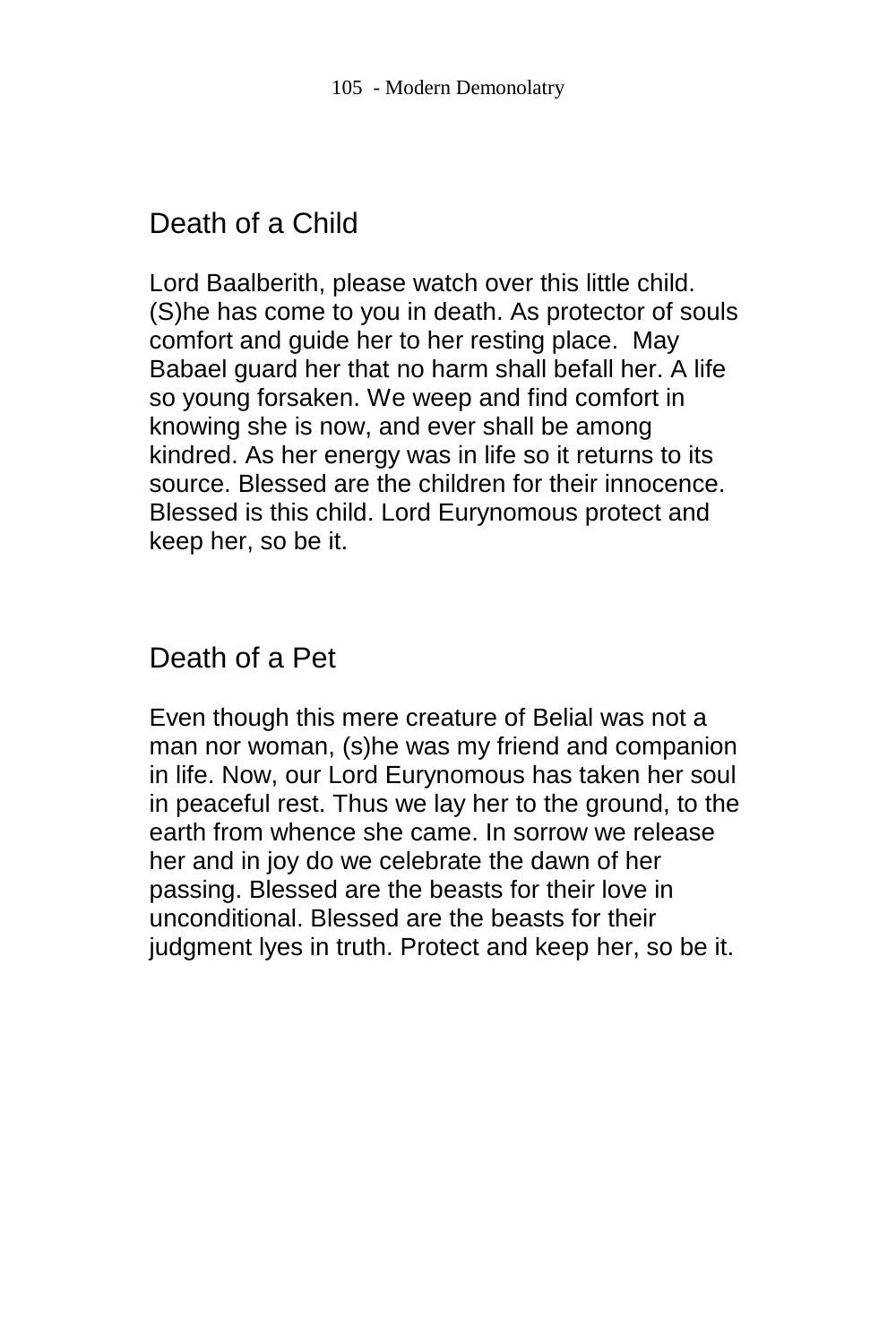# **Devotions to the Nine Demonic Divinities**

### SATAN

Lord Satan, hear me. Blessed in your name I pray please keep me safe

Henceforth I vow my everlasting devotion and love. So be it.

### BELIAL

Lord Belial, hear me. Blessed in your name, I pray please keep me safe.

Henceforth I vow my everlasting devotion and love. So be it.

### LUCIFER

Lord Lucifer, hear me. Blessed in your name, I pray please keep me safe.

Henceforth I vow my everlasting devotion and love. So be it.

### **FLEREOUS**

Lord Flereous, hear me. Blessed in your name, I pray please keep me safe.

Henceforth I vow my everlasting devotion and love. So be it.

### LEVIATHAN

Lord Leviathan, hear me. Blessed in your name, I pray please keep me safe.

Henceforth I vow my everlasting devotion and love. So be it.

### UNSERE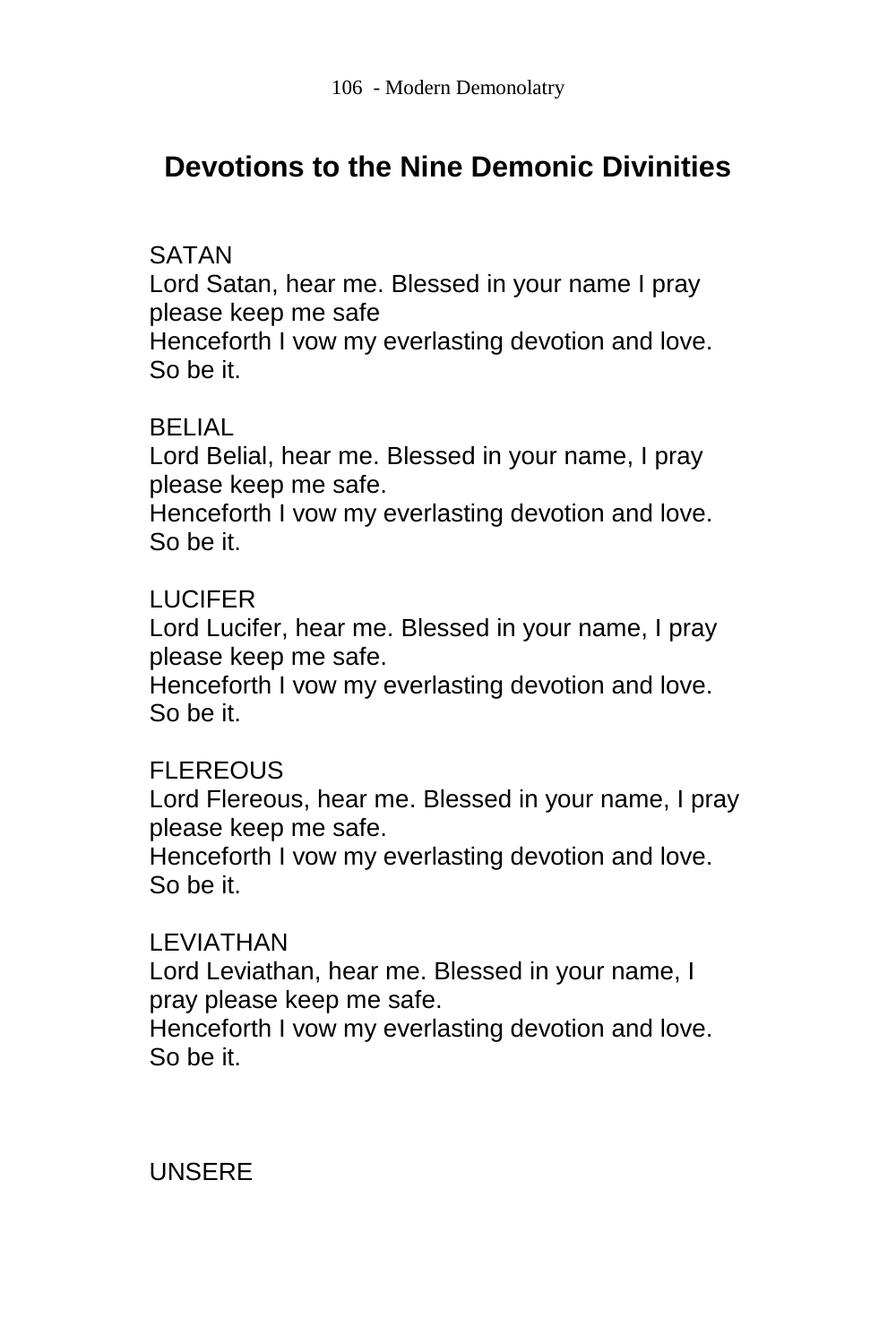Unsere, hear me. Blessed in your name, I pray please keep me safe.

Henceforth I vow my everlasting devotion and love. So be it.

### **EURYNOMOUS**

Lord Eurynomous, hear me. Blessed in your name, I pray please keep me safe.

Henceforth I vow my everlasting devotion and love. So be it.

### VERRINE

Lord Verrine, hear me. Blessed in your name, I pray please keep me safe.

Henceforth I vow my everlasting devotion and love. So be it.

### **AMDUSCIOUS**

Lord Amduscius, hear me. Blessed in your name, I pray please keep me safe.

Henceforth I vow my everlasting devotion and love. So be it.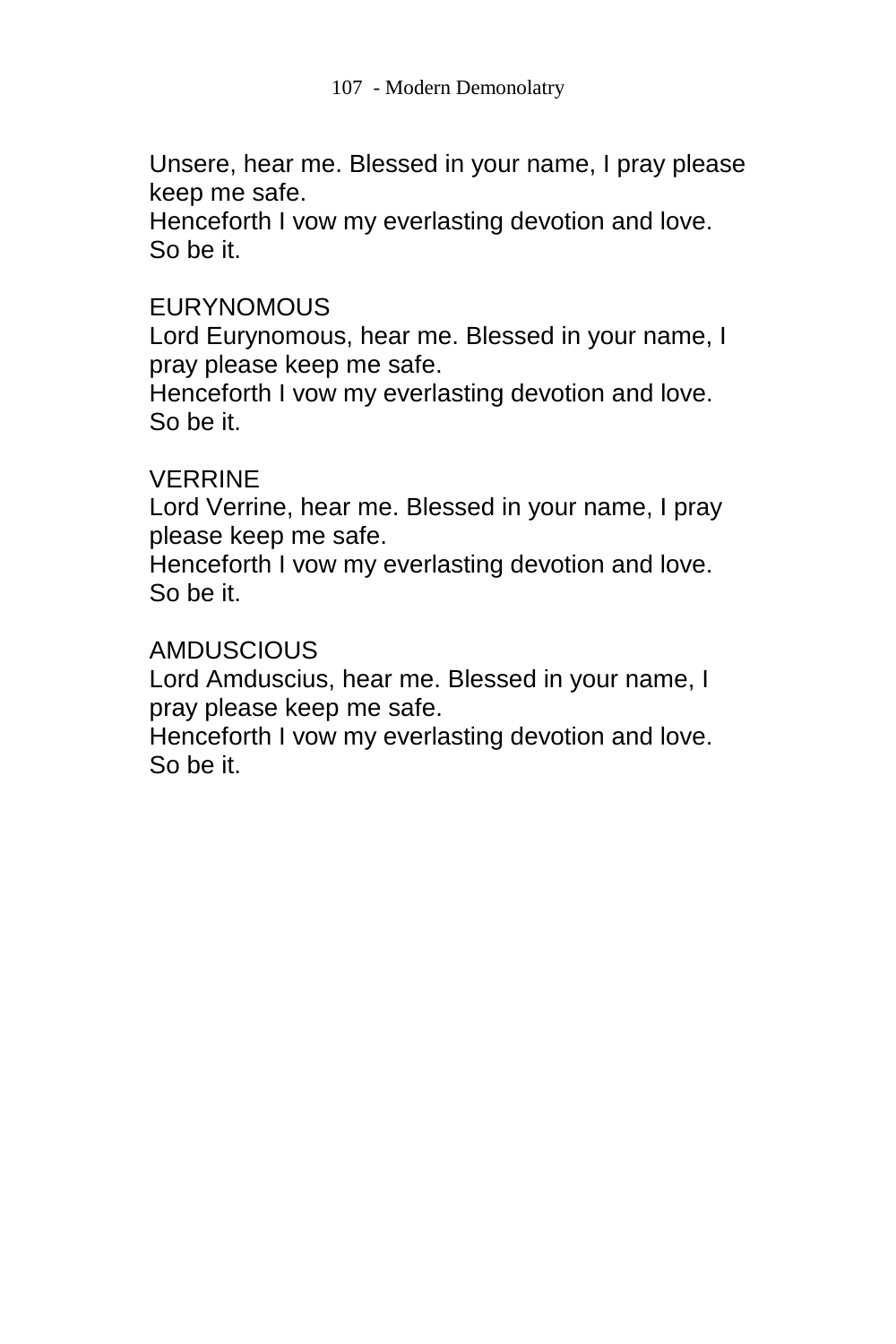# **DEMONIC OLEUMS**

### **Recipes**

Directions for making bases and other oils. Virgin Olive oil is most often used because it has very little scent. Mix together equal parts (unless specified) until you have one to three cups depending on the amount of oil you need. Add enough oil to make a mush, heat in a bowl in a pan of hot water. When it begins to boil, add more oil. Boil for ten minutes - strain through cheese cloth - Place in jars, add tincture of benzoin or 100 proof alcohol for preservation. (See Demonolatry Blends: A Formulary by J. Thorp for more incense and oleum recipes.)

*Base Oil for Oleums and Salves*

### **Selinda's Favorite BASE**

Pure Virgin Olive Oil Parsley Celery Root **Cinquefoil** Mandrake Poppy Vervain Patchouli Tincture of Benzoin - four drops per 2 drams

### **BASE #1**

Pure Virgin Olive Oil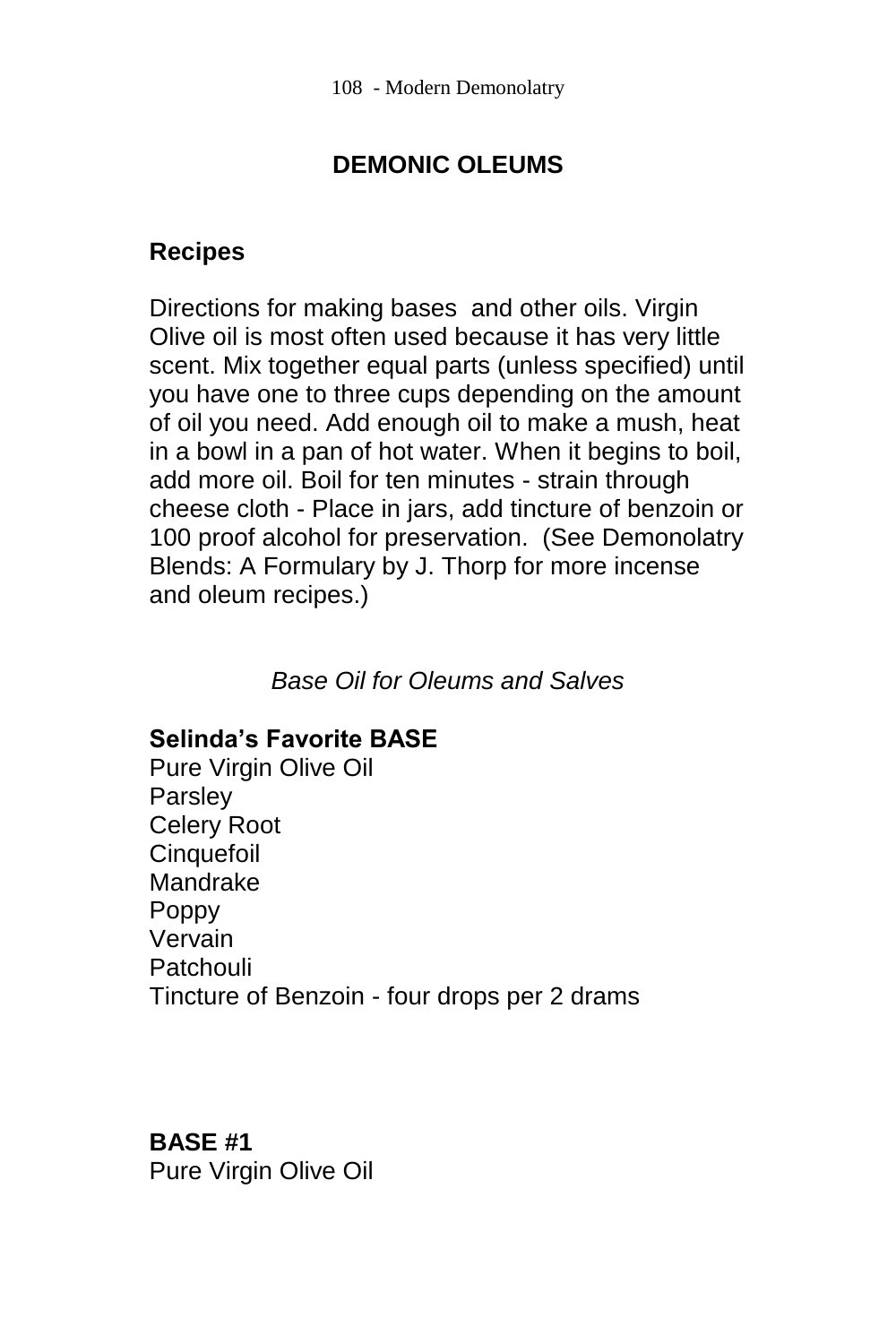### Sandalwood Orris Root Thyme Poppy Seed Myrrh Frankincense Tincture of Benzoin - four drops per 2 drams

### **BASE #2**

Pure Virgin Olive Oil Hemlock (poisonous!) Wormwood **Cornsilks** Optional: Colestrom Formulae Tincture of Benzoin - four drops per 2 drams

### **BASE #3**

Pure Virgin Olive Oil Wild Celery Poplar Leaves Sweet Birch Tincture of Benzoin - four drops per 2 drams

### **BASE #4 (recommended)**

Pure Virgin Olive Oil **Wormwood Cinquefoil** Wild Celery Poplar Leaves (optional) Soot (if salve - optional) Tincture of Benzoin - four drops per 2 drams

### **INITIATION BASE**

Pure Virgin Olive Oil **Catnip**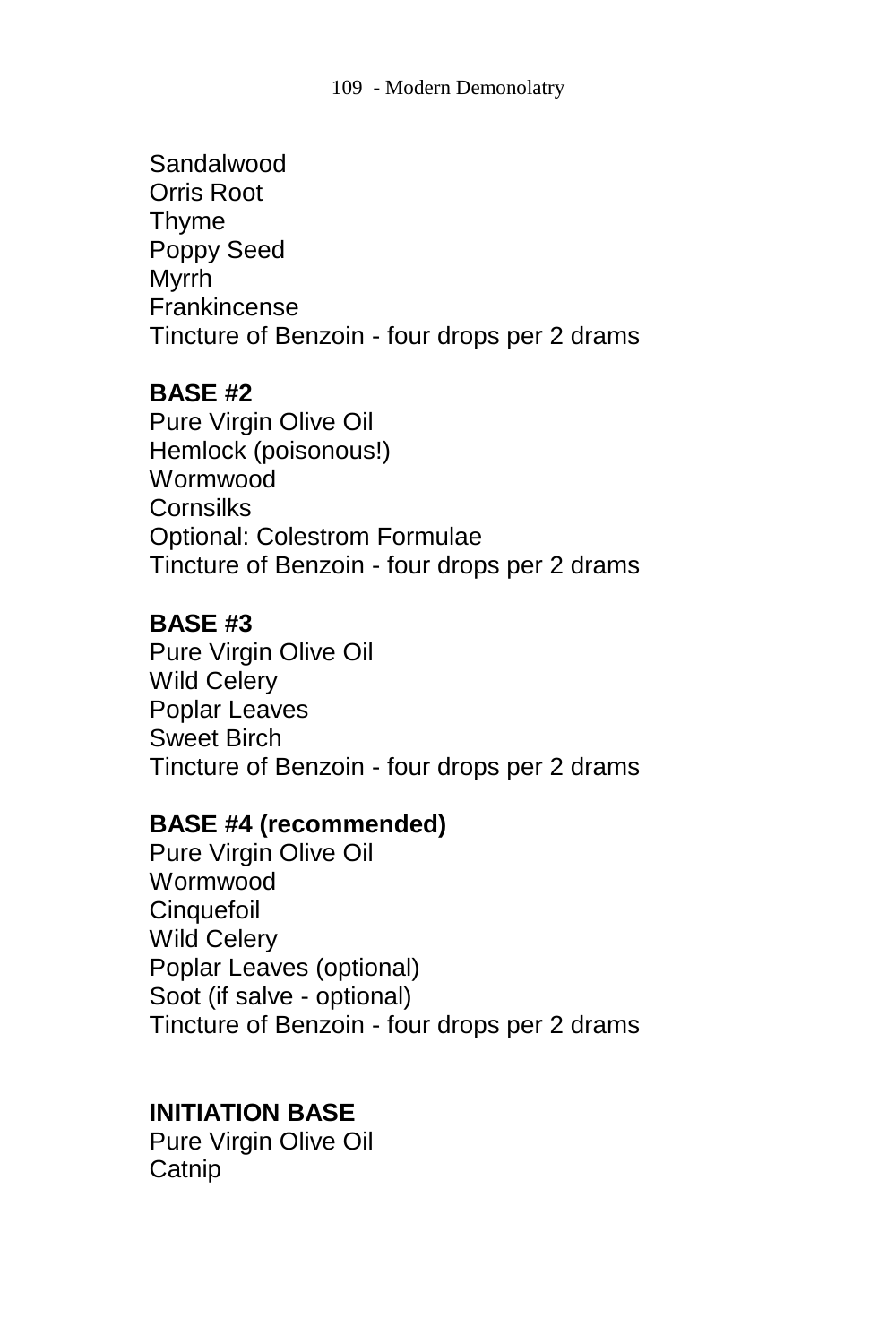Sandalwood Frankincense Myrrh Tincture of Benzoin - four drops per 2 drams

### **Tincture of Benzoin**

1 part Benzoin finely ground 3 parts alcohol

### **Oleum of Rosier**

Base Cinnimon Cloves **Ginger** Lavender Roses Dragon's Blood Cardamom

### **Oleum of Leviathan**

Base Calamus Ground solar sea salt 1 tsp Rain/River Water

# **Oleum of Verrine**

Base **Bayberry Mullberry** Dragons Blood **Camphor** 

# **Oleum of Lucifer**

Base Poppy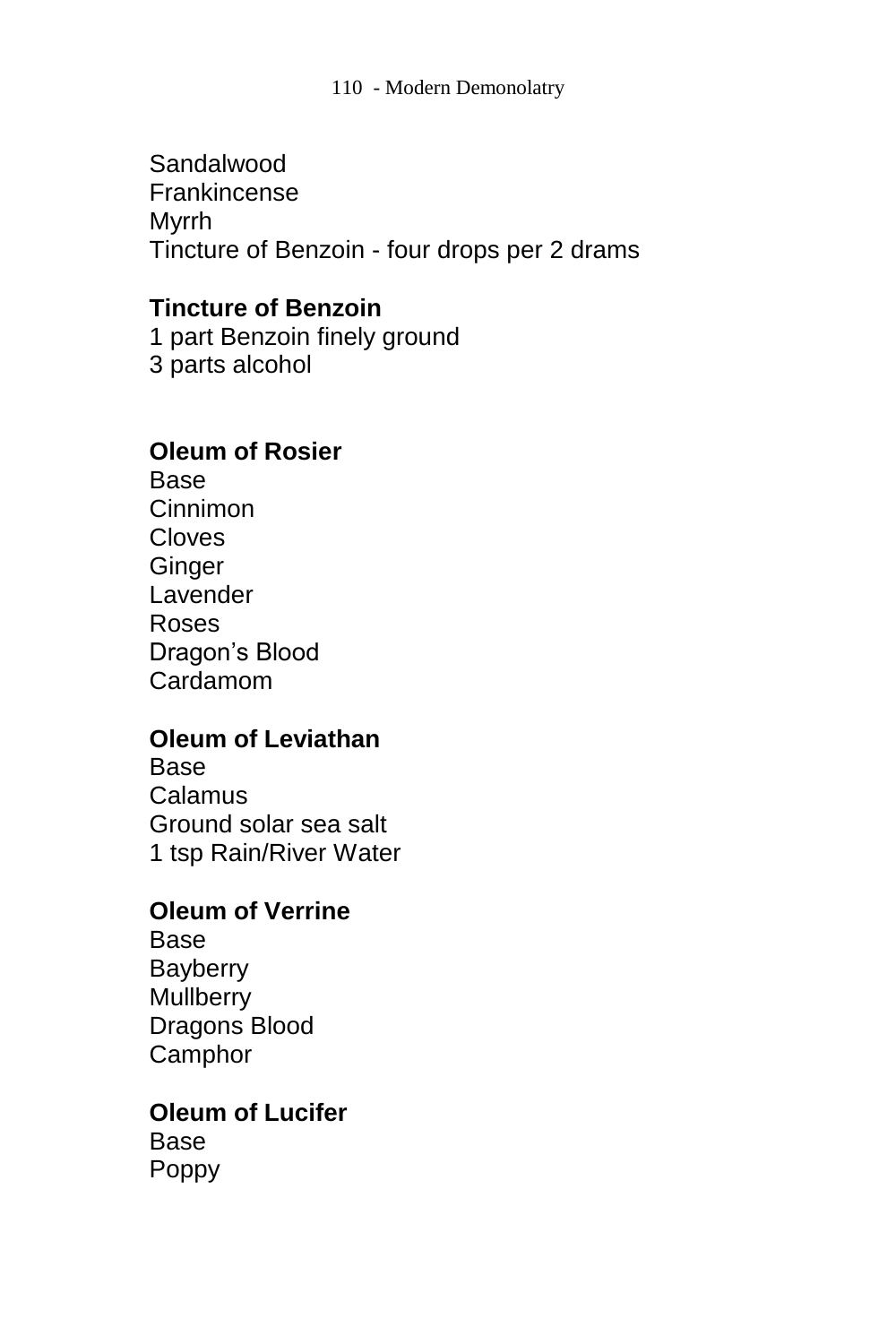#### 111 - Modern Demonolatry

Lemon Alum - just a pinch Black Mustard

### **Oleum of Belial**

**Base Vetivert Patchouli** Sandalwood Cedar

### **Oleum of Flereous**

Base Rue Arnica Dragon's Blood

### **Oleum of Belphegore**

Base **Patchouli** Lemon Balm Sandalwood Gum Arabic

### **Tezrian Plague**

One cup olive juice 1 teaspoon Olive oil (optional) 3 types of perfumed plants of your choice (I use roses, lavender, and gladiola's) 1/2 cup alcohol

### **Black Paper Squares for large rituals**. These

parchment squares are used to write requests on and are then burned. Fun for the whole Sect!

- 2x2 Parchment squares
- Controlling Oil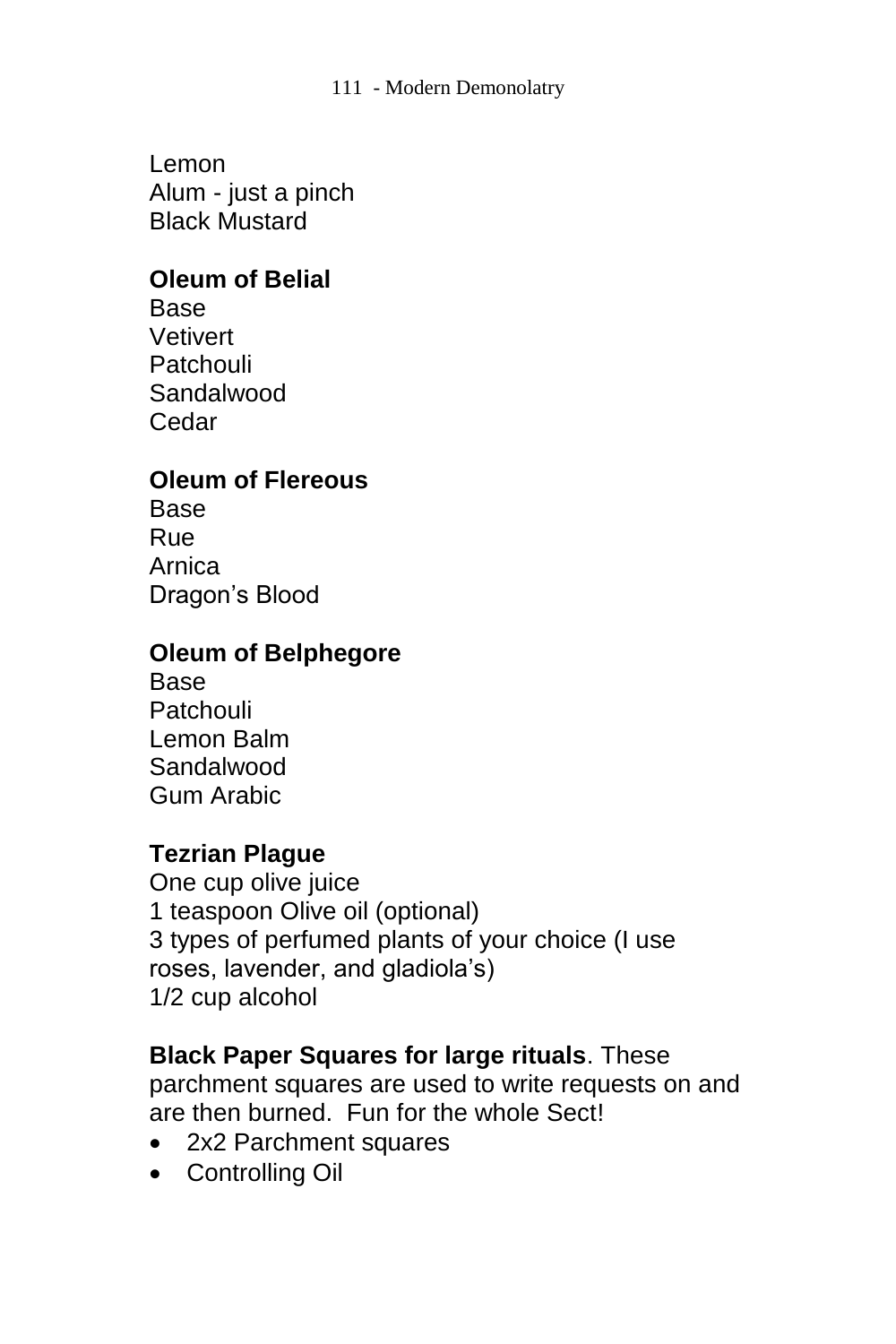Melted Black Wax

Make **controlling oil** by steeping Calamus and Hemlock in olive oil as the recipe calls for it. Store in cool, dark place for three weeks.

Place parchment squares (as many as will be needed) in controlling oil. Heat oven to low bake. Place squares on cookie sheets. Bake for 5 minutes and cool. Dip one at a time into the hot wax using a tweezer. Cool until wax hardens. Store in a box to be placed on the altar.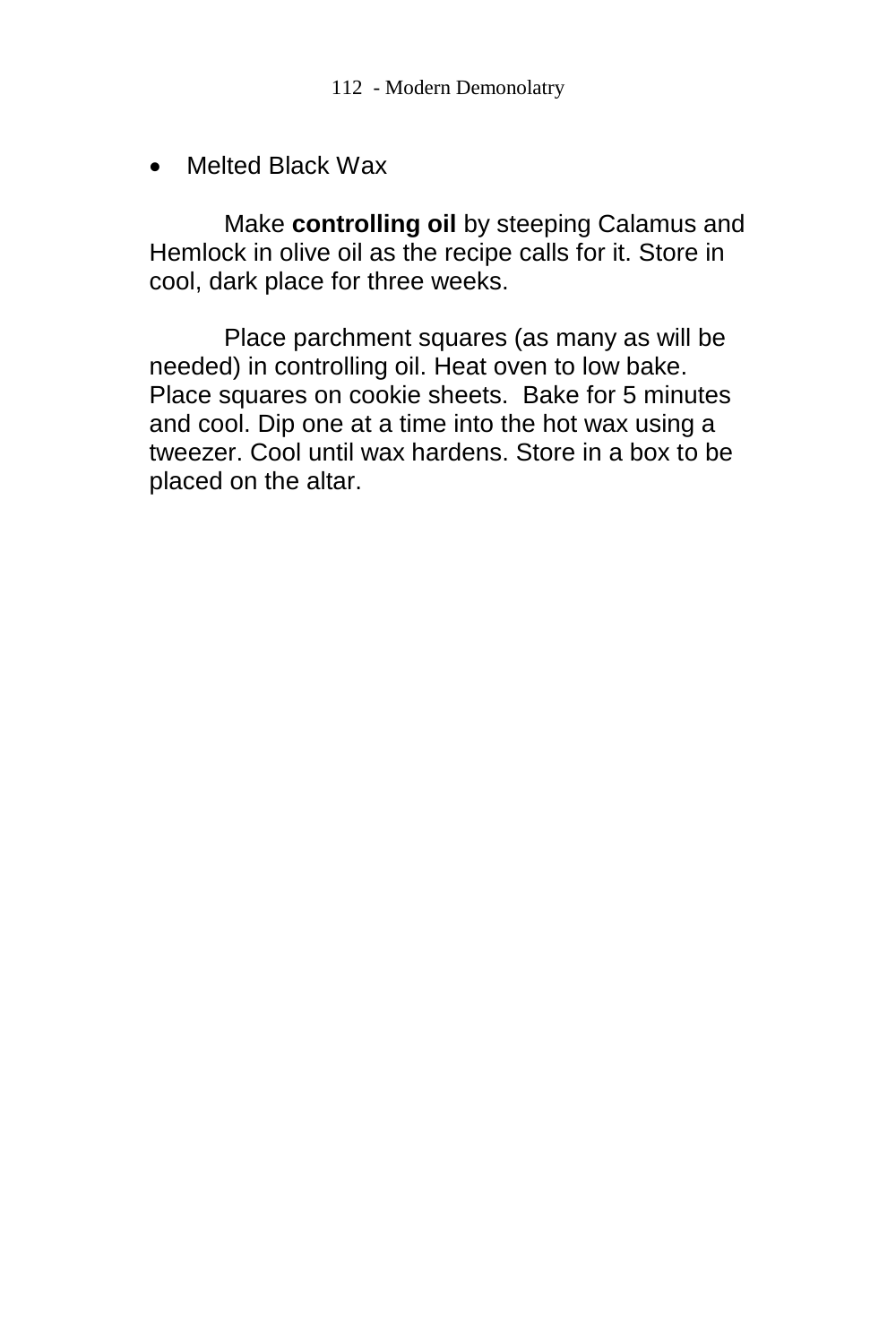### **BIBLIOGRAPHY & Suggested Reading:**

Ashley, Leonard R.N., *The Complete Book of Devils and Demons* 1996 Barricade Books, New York

Ashwin, E. A.; Translator ,*Compendium Maleficarum*  1988 Dover Publications, New York

Barrett, Francis, *The Magus* 1989 Citadel Press, New York

Baskin, Wade, *Satanism* 1991 Carol Publishing Group, New York

Dukanté, Richard , *The Dukanté Grimoires* Not Published

Guiley, Rosemary Ellen *The Encyclopedia of Witches and Witchcraft* 1989 Facts on File, New York

Hyatt, Victoria & Charles, Joseph W. *The Book of Demons* 1974 Simon and Schuster, New York

Joseph, Isya *Devil Worship* 1997 Kessinger Publishing Co., Montana USA

Kieckhefer, Richard *Forbidden Rites* 1997 Pennsylvania State University Press, PA

Kohl, Benjamin G. and Midelfort, H.C. Erik Editors *On Witchcraft; an abridged Translation of Johan Weyer's De Praestigiis Daemonum* 1998 Pegasus Press, North Carolina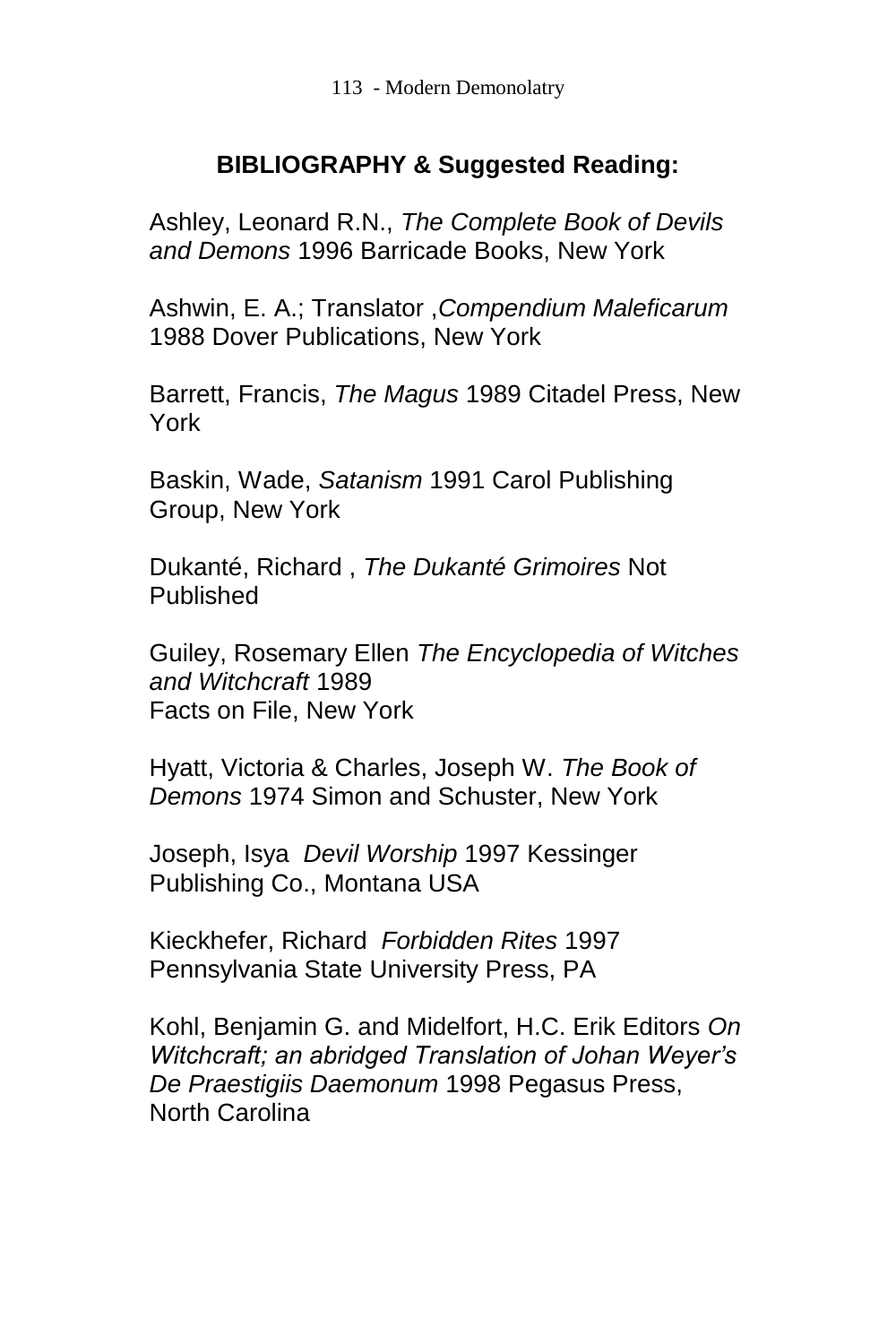LaVey, Anton Szandor *The Satanic Bible* 1969 Avon Books, New York

LaVey, Anton Szandor *The Satanic Rituals* 1972 Avon Books, New York

Marwick, Max; Editor *Witchcraft & Sorcery* 1987 Penguin Books, New York

Mathers, S.L. MacGregor *The Key of Solomon the King: Clavicula Salomonis*, 1992 Samuel Weiser, York Beach, ME

Mathers, S.L. MacGregor; Translator The Goetia: *The Lesser Key of Solomon* 1997 Samuel Weiser, York Beach Maine

Mathers, S.L. MacGregor; Translator *The Grimoire of Armadel* 1998 Samuel Weiser, York Beach, ME

Parker, John *At the Heart of Darkness* 1993 Citadel Press, New York

Paulsen, Kathryn *Magic & Witchcraft* 1980 Penguin Books, New York

Purswell, Grant *The Purswell Family Grimoires* Not Published

Remy, Nicolas *Demonolatry* 1930 John Rodker, London

Seleneicthon *Daemonic Magick* 1994 Mi-World Publishing, Florida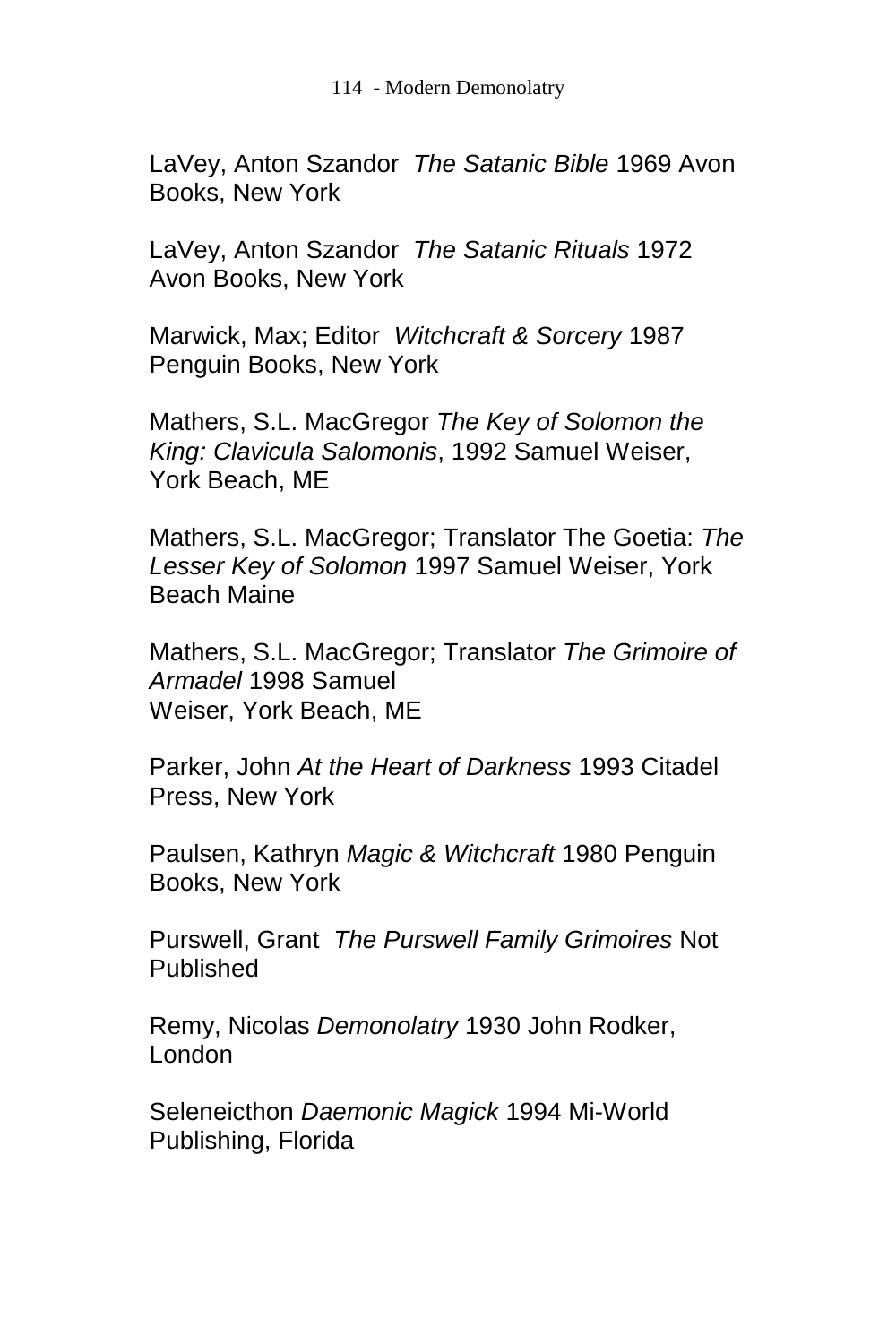115 - Modern Demonolatry

Seleneicthon *Gods, Spirits, Daemons* 1994 Mi-World Publishing, Florida

Spence, Lewis *An Encyclopedia of Occultism* 1993 Citidel Press, New York

Summers, Montague *The History of Witchcraft* 1993 Carol Publishing Group, New Jersey

Summers, Montague; Translator *The Malleus Maleficarum* 1971 Dover Publications, New York

Waite, Arthur Edward *The Book of Black Magic*1991 Samuel Weiser, York Beach, Maine

Whitcomb, Bill *The Magician's Companion* 1993 Llewellyn Publications, St. Paul MN

Willit, Alexander *The Willit Family Grimoires* Not Published

## **OTHERS:**

*Grimoirium Verum* 1997 Trident Books, Seattle Washington

*The Grand Grimoire* 1996 Trident Books/Ars Obscura, Seattle Washington

*Dr. Faustus* , Christopher Marlowe, 1604.

*The Divine Comedy* - Dante Algeheri, 1300.